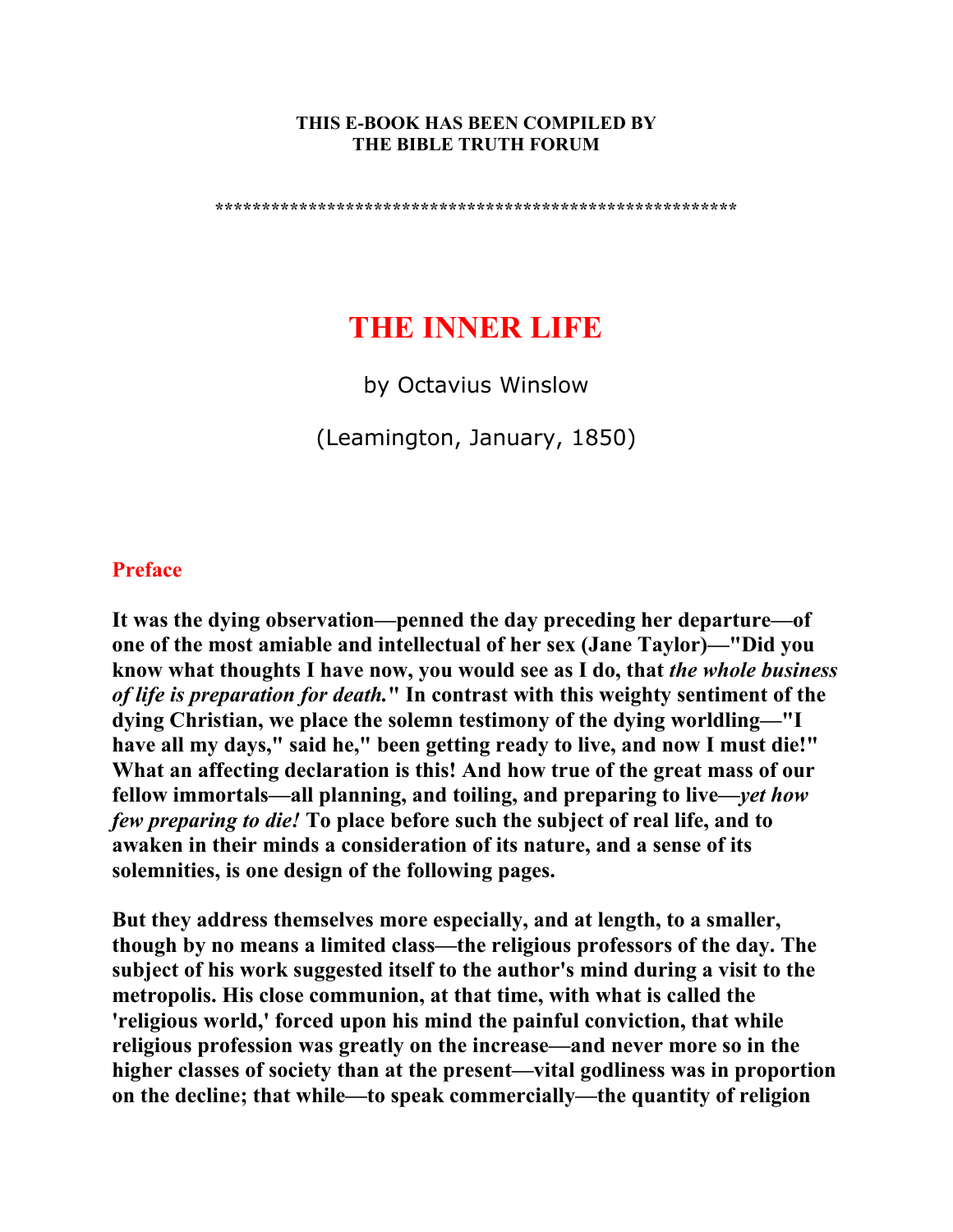**was increasing, its quality was deteriorating. The vast number whose Christian profession was avowed—whose religious character was recognized—whose theological creed was sound—whose conversation was pious—whose sacred observances were rigid—whose benevolence was applauded—whose zeal was admired—who prided themselves upon their eloquent preacher, and their favorite religious author; but who yet were living in the world, and living as the world, and living to the world—deeply and painfully saddened him. The question frequently arose in his mind—"Where is the salt? Where are the really living souls? Where are those who know what true conversion is? Who are following Christ, and are living for God? Where are the possessors of the true spiritual life?" Alas! the world has become so like the Church, and the Church so closely resembles the world; the one so religious, and the other so carnal; an unskilled eye may be deceived in searching for the essential points of difference. Nor this alone. Even among those in whose souls it would be wrong, no, impossible, to deny the existence of spiritual life, how few are found who really seem for themselves to know it!** 

**On his return to his flock, the author—in his usual extemporary mode of address—unburdened his mind from the pulpit. The result, in a calmly written and greatly amplified form, is now, with lowliness and prayer, presented to the public. Deeply sensible as he is of the many imperfections of his performance, he yet does not regret its undertaking. The hours of holy, tranquil thought stolen from the pillow, abstracted from the attractions of the domestic circle, and the engagements of a pleasant pastorate—and devoted to the preparation of this work, have been to his own mind inexpressibly soothing and solemn: may a kindred influence—tenfold in its measure—rest upon the spirit of the reader!** 

**The object of this simple treatise—as its title sufficiently intimates—is to unfold the nature, the relapse, and the recovery of the spiritual life of the believer. The work may with propriety—and with God's blessing, may with profit—be placed in the hands of the unconverted, to whom much of its contents are particularly and earnestly addressed. It chiefly, however, appeals to the conscience of the 'religious professor', and is designed** *to meet the general character of the prevailing Christianity of the day***. But the experienced and matured Christian is not overlooked in the discussion of the subject. The temptations—the conflicts—the trials, and the various fluctuations of feeling, through which he passes in his difficult but blessed way to his heavenly rest, together with his encouragements, consolations, and hopes, pass under review in these pages. To the prayers of the living soul the work is commended—to**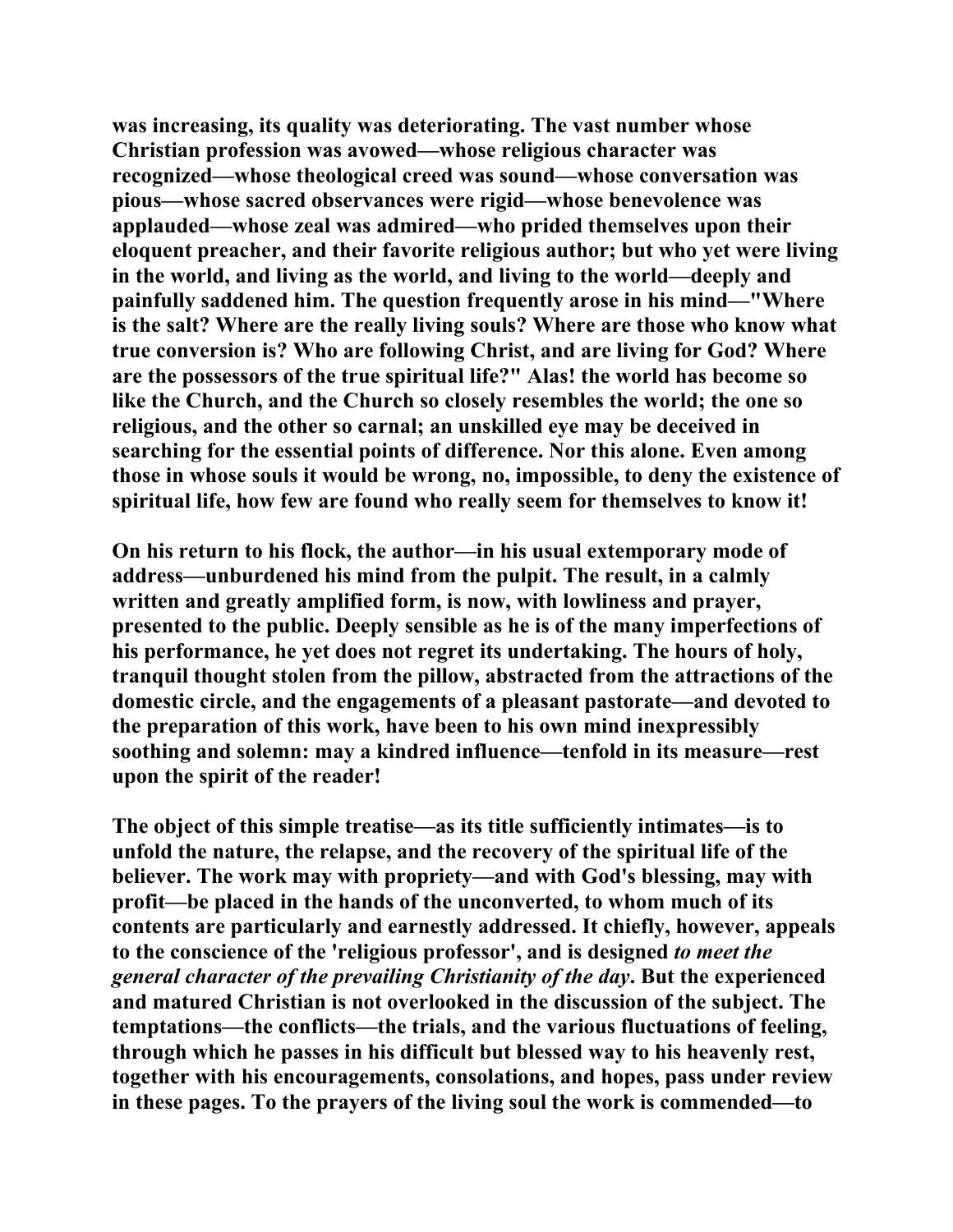**the blessing of the Holy Spirit of life it is committed—to the glory of the Triune God it is dedicated. And should He condescend to own it, to the quickening of any dead soul—to the reviving of spiritual life in any believer to the confirmation of any wavering, or to the comfort of any tried child of God—to Him shall be all the praise. Amen.** 

**Leamington, January, 1850.** 

## **The Nature and Manifestations of the Inner Life**

**"I live; yet not I, but Christ lives in me."—Gal. 2:20.** 

**It is impossible for a truly spiritual mind to resist the conviction, or close the eye to the fact, that** *inward vital godliness* **by no means keeps pace with the**  *profession* **of Christianity which almost universally prevails. A more alarming sign could scarcely appear in the moral history of the world. If the prevalence of a** *nominal Christianity* **be one of the predicted and distinct characteristics of the approaching consummation of all things—if it is to be regarded as the precursor of overwhelming judgments, and as immediately ushering in the coming of the Son of man, then who can contemplate the** *religious formalism* **which so generally exists among professing Christians without a feeling of sadness, and the excitement of alarm? Were we duly affected by the spectacle which we see around us, of multitudes substituting signs for things, symbols for realities, an** *external profession* **of Christ for the indwelling of Christ,** *the mere semblance of life* **for life itself, how should we, sympathizing with man, and jealous for the Lord, sigh and cry, as those who have God's mark upon their foreheads.** 

**It seems but proper that, in a work called forth by this alarming state of the professing Church, and designed to lay open that state in some of its scriptural and figurative delineations, we should commence with** *a consideration of the nature, properties, and actions, of the spiritual, or inner life, of the quickened soul.* **It is a self-evident truth, that the absence of spiritual life is but the existence of spiritual death. There is no link that unites the two conditions. A soul is either living or dead. The artificial representation of life is no more real life than a painted sun is the real sun, or than a corpse under powerful galvanic shocks is a living body. The reader will therefore at once perceive that, in entering upon an inquiry into this state of religious formalism, it is of the greatest moment that we have a clear and distinct idea**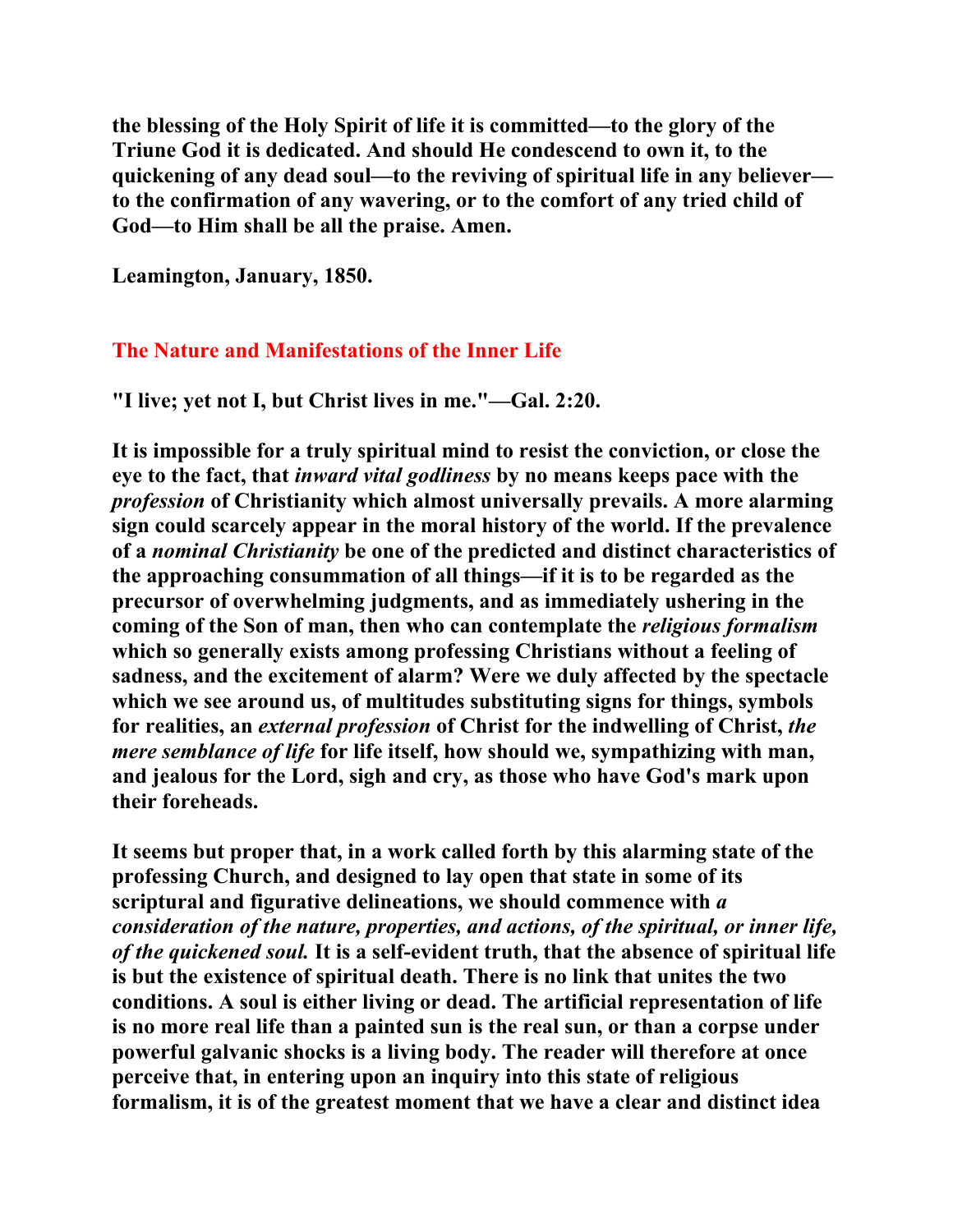**of that inward, deep, spiritual life, apart from which, with all his intellectual light, orthodox creed, and religious profession, a man is "dead in trespasses and in sins." I know of no words which more distinctly and beautifully bring out this subject than those of the apostle, in referring to his own experience— "I live; yet not I, but Christ lives in me."** 

**The first great truth which the passage suggests is, that EVERY TRUE BELIEVER IN THE LORD JESUS IS THE SUBJECT OF AN INWARD, SPIRITUAL LIFE—"I live." It is altogether a new and supernatural existence. The old and the natural state, as we have just affirmed, is a state of death. Death! it is a solemn word! Dead! it is an awful state! And yet how difficult to bring a man to a real belief and conviction of this his condition! And why? because he is dead. No argument, no reasoning, no persuasion, however profound or affecting, can convince a corpse that it is lifeless. Equally impossible is it to convince the natural man that his soul is spiritually dead.** 

**The dissolution of the body is not the destruction of the soul. The perishing of the material is not the annihilation of the immaterial. Death is not the end of our being; no, it is not even an interruption of it. It is an event that befalls a man at a certain point of his existence, but it is a change of place and circumstance only, involving the suspension of his immortality—no, not for a moment. How infinitely more momentous, solemn, and appalling, then, is that spiritual state of man which links his future destiny to all the certain horrors of the second death! O that this might be a quickening truth, startling, an arousing reflection to the unconverted reader! What grand impertinences, what, mere non-entities, do all other considerations appear in contrast with this! You may lose and recover again everything else, but your soul. This, once lost, is irrecoverably and forever lost. And have you never paused and reflected upon the probability of your losing it? You are at this moment the subject of spiritual death; in the strong language of the Savior you are condemned already; and the last enemy, with the funeral pall of your soul in his hands, stands prepared to enshroud you within its dark folds, at the word of Him "in whom you live, and move, and have your being." Does not this affect you, alarm you, arouse you? Spirit of God! who but yourself can quicken the soul? Who can convince of danger, convict of sin, and lead to Christ, but You? Speak but the word, and there shall be light. Touch but the soul, and it shall awaken. "Come from the four winds, O breath, and breathe upon these slain, that they may live."**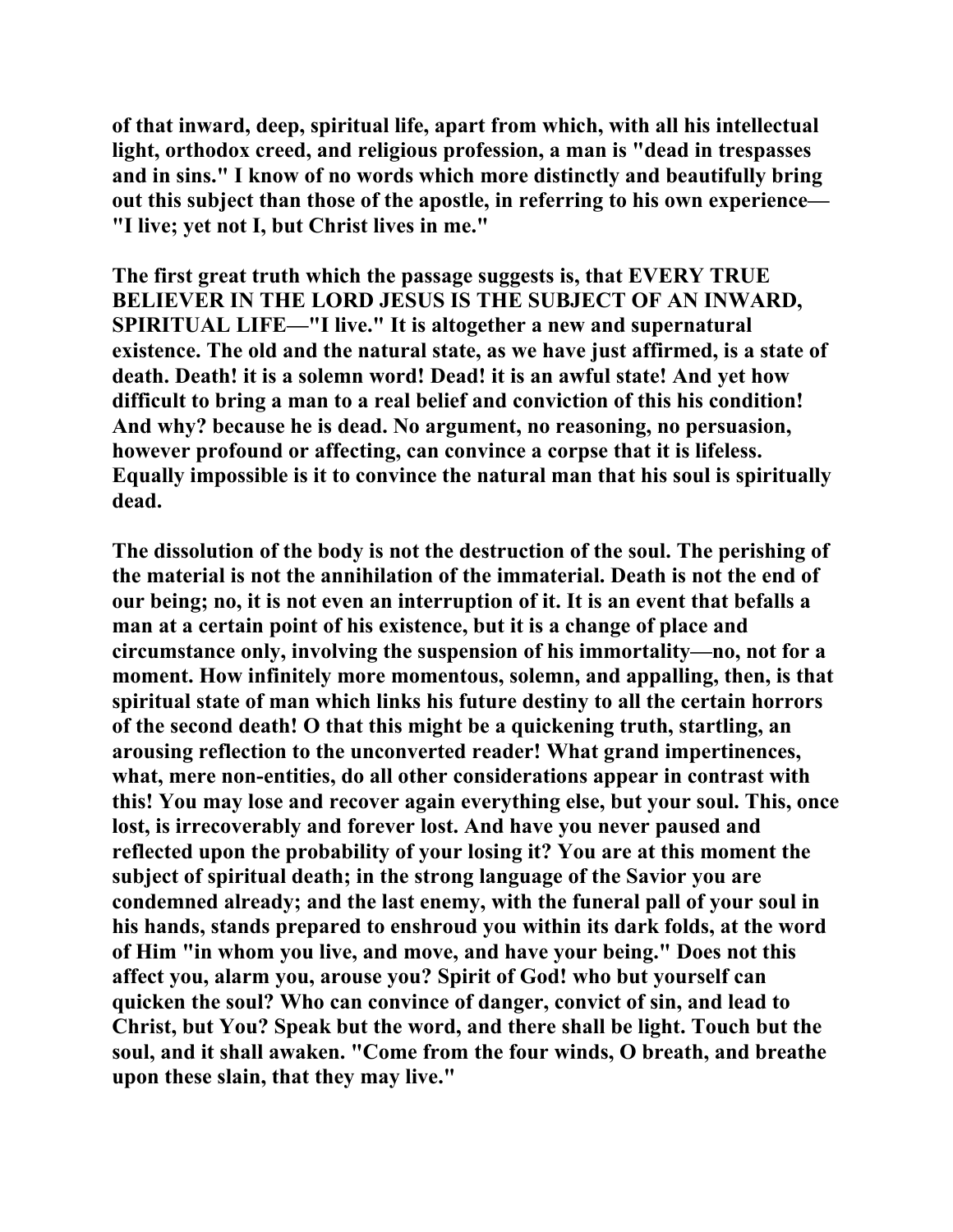**But, with regard to the great truth before us, we again remark, that every truly gracious man is** *a living soul***. He is in the possession of an inner, spiritual life. He can appropriate to himself the words of the apostle—"I live." The first important characteristic of this spiritual life is its engrafting upon a state of death. The words of the apostle will explain our meaning, "For I through the law am dead to the law, that I might live unto God," "I am crucified with Christ, nevertheless I live." Addressing the believing Colossians, he says, "You are dead, and your life is hid with Christ in God." The simple meaning of these declarations is—the living soul is dead to the** *law* **of God as an instrument of life, and to its** *works* **as a ground of salvation. It is dead, too, to the curse and tyranny of the law, and consequently to its power of condemning. To all this, the soul made alive by Christ, is dead with Christ. Thus is it most clear that a man, dead already, though he originally is, in trespasses and in sins, must morally die before he can spiritually live. The crucifixion with Christ must precede the living with Christ.** *He must die to all schemes and hopes of salvation in or by himself, before he can fully receive into his heart Christ as the life of his soul.* **This spiritual mystery, this divine paradox, the natural man cannot understand or receive; he only can, who is "born of the Spirit."** 

**Then let me ask and press upon you the personal and searching question, has the law of God been brought into your conscience with that enlightening, convincing, and condemning power, as first to startle you from your spiritual slumber, and then to** *sever you from all hope or expectation of salvation in yourself?* **If so, then will you know of a truth what it is, first, to die before you live. Dying to the law, dying to self, you will receive him into your heart who so blessedly declared, "I have come that you might have life, and that you might have it more abundantly." Thus is the life of God in the soul engrafted upon a state of death. "I am crucified with Christ, nevertheless I live."** 

**The second view of this inner, spiritual life is, its supernatural character. It is**  *above* **nature, and therefore all the power of nature cannot inspire it. Nature, we admit, can go far in imitating some of its characteristics, but nature cannot create the essential property or principle of this life. Nature can produce a semblance of faith, as in the case of Simon Magus; of repentance, as in the case of Judas; of hearing the word with joy, as in the case of Herod; it can even appear to taste the heavenly gift, and feel the powers of the world to come all this, and much more, can nature do, and yet be nature still. Here its power stops. There is that which it cannot do. It cannot counterfeit the indwelling of Christ in the sinner's soul. It cannot enable a man to say, "I live,**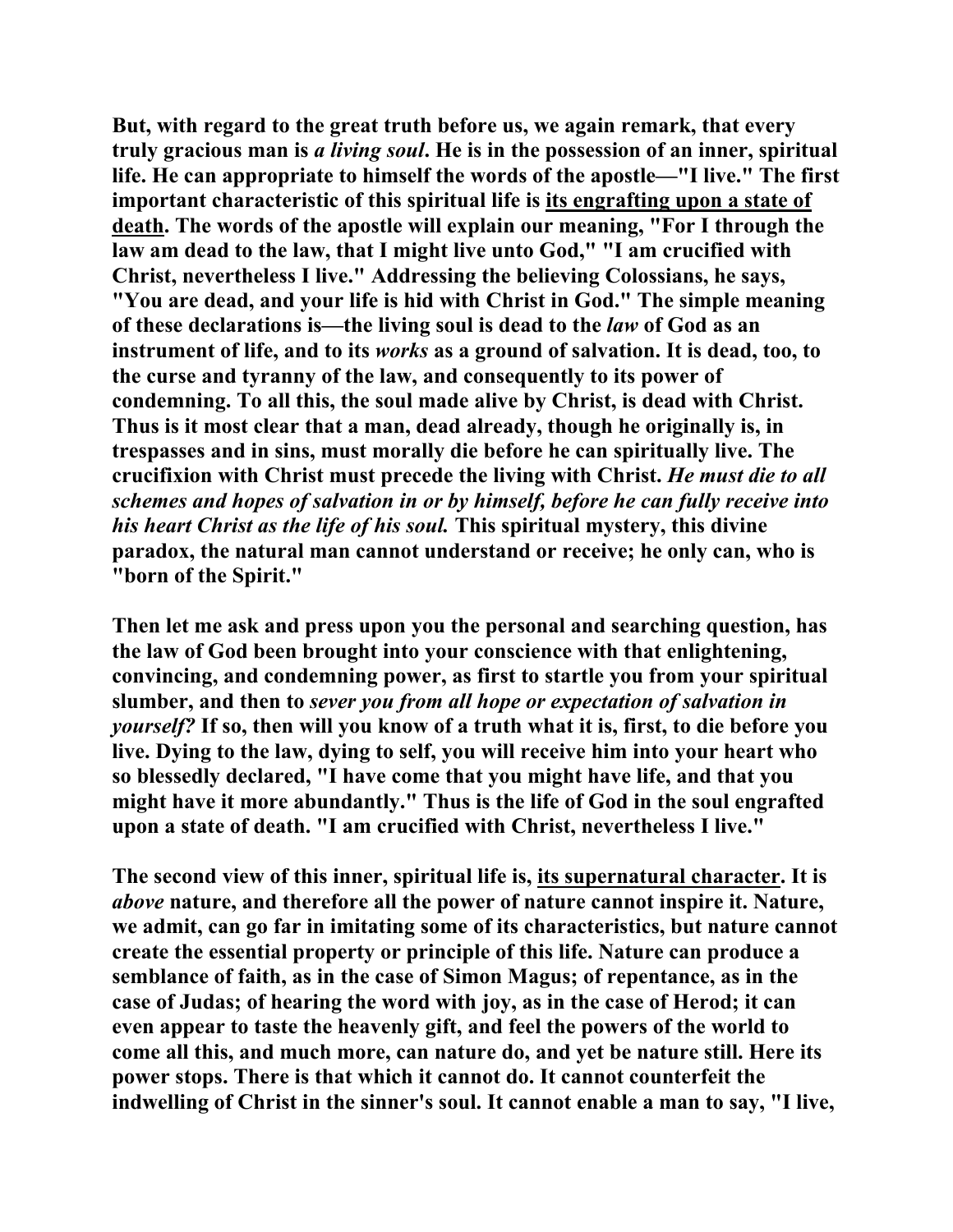**and Christ lives in me." This infinitely transcends its mightiest power.**  *Spiritual life, then, springs not from nature, and is therefore produced by no natural cause or means. It is from God.* **He it is who calls this new creation into being, who pencils its wonders, who enkindles its glories, and who breathes over it the breath of life. It is God's life in man's soul.** 

**Thus the true Christian is one who can adopt the expressive and emphatic language of Paul, "I live." Amplifying the words, he can exclaim, "I live—as a quickened soul. I live—as a regenerate soul. I live—as a pardoned sinner. I live—as a justified sinner. I live—as an adopted child. I live—as an heir of glory. I live, and I never lived before! My whole existence until now has been but as a blank. I never truly, really lived, until I died! I lived, if life it may be called, to the world, to sin, to the creature, to myself; but I never lived by Christ, and I never lived to God."** 

**O tremendous truth! O solemn thought! for a soul to pass away into eternity without having answered the great end of its creation—without having ever really lived! With what feelings, with what emotions, with what plea, will it meet the God who created it? "I created you," that God will say, "for myself, for my glory. I endowed you with gifts, and ennobled you with faculties, and clothed you with powers second only to my own. I sent you into the world to expend those gifts, and to employ those faculties, and to exert those powers, for my glory, and with a view to the enjoyment of me forever. But you buried those gifts, you abused those faculties, you wasted those powers, and you lived to yourself and not unto me; and now to yourself, and in everlasting banishment from my presence, you shall continue to live through eternity."** 

**Come from the four winds, O breath of the living God, and breathe upon the dead, that they may live! Avert from the reader so dire a doom, so fearful a catastrophe! And permit none, whose eye lights upon this solemn page, any longer to live to themselves, but from this moment and forever, gracious Savior! may they live for you—their solemn determination and their sublime**  motto this—*For me to live is Christ*,

**But we are now conducted to a great and a most precious truth—THE INDWELLING OF CHRIST IN THE HEART AS CONSTITUTING THE SPIRITUAL LIFE OF THE BELIEVER. "I live; yet not I,** *but Christ lives in me.***" It is not so much that the believer lives, as that Christ lives in the believer. I in them. The Lord Jesus is** *essential life***. Were it not for this, the doctrine of indwelling life would be but a dream. With what authority of tone,**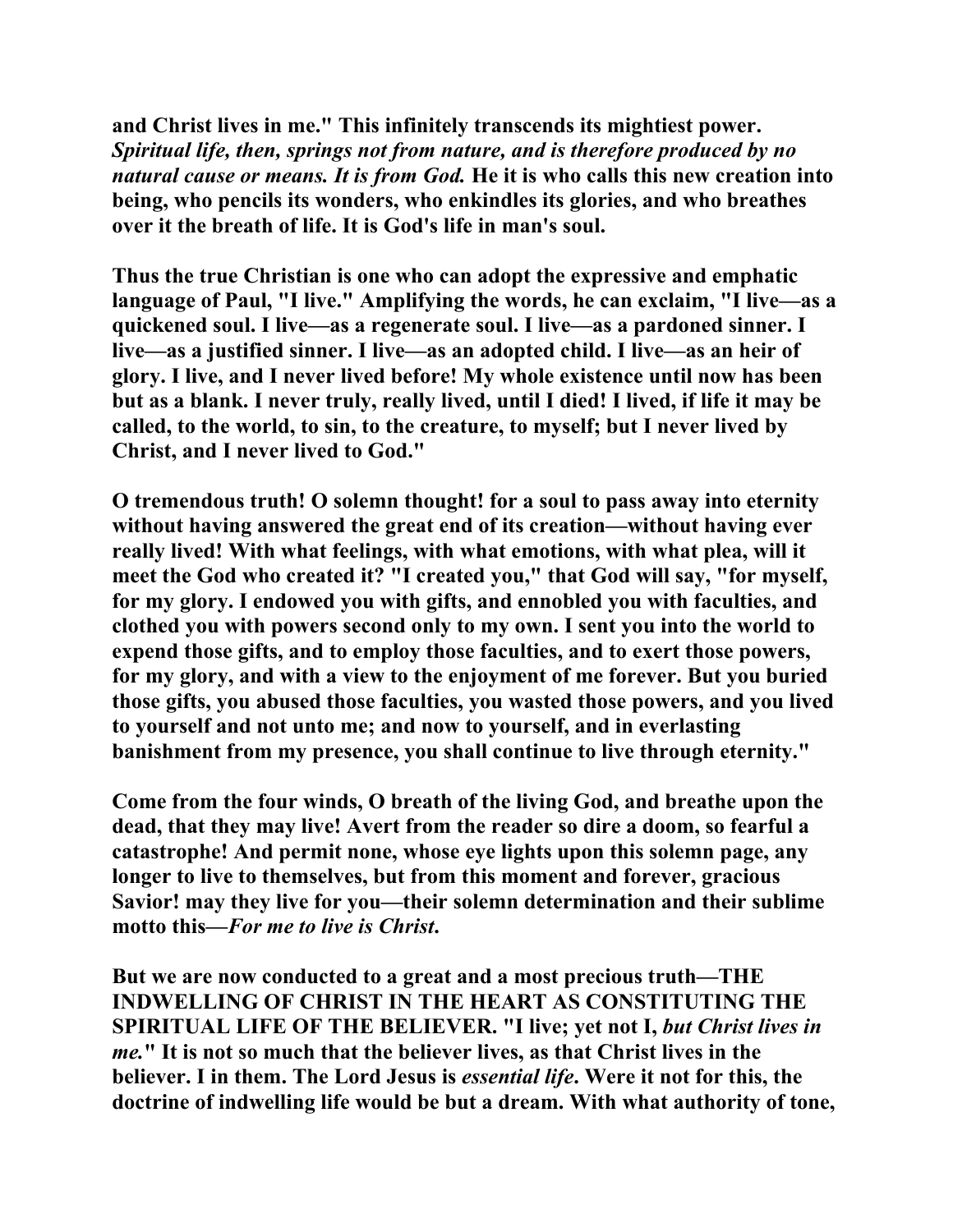**and with what sublimity of language, has he affirmed this idea, "I am the resurrection and the life: he that believes in me, though he were dead, yet shall he live." Can thought be more grand, or words be more intelligible? "With You is the fountain of life."** 

**Couple together these two passages, and what demonstrative proof do they afford to the doctrine of the essential Deity of the Savior. How could he be the Resurrection and the Life, and in what sense the Fountain of Life, but as he was** *essentially God***? No comparison can be instituted between finite being, however exalted, and Infinite. It has been truly said, that all finite beings are infinitely more destitute of life than they are possessed of it; and this will be the case forever. Standing by the grave that entombs the soul dead in sin,**  *Essential Life* **exclaims—"I AM the Resurrection and the Life—Come forth!" and in a moment the soul is quickened, and rises to newness of life. What but Deity could accomplish this? Take off your shoes from your feet, for you stand upon holy ground! Jesus is the True God, and** *Essential Life***. The smallest seed, the most loathsome insect, the lowest creature on earth, and the mightiest angel, and the brightest saint in heaven, draw their life from Christ. All life—vegetable, animal, rational, spiritual—emanates from him, the Fountain of Life to all creatures. What a mighty and glorious Being, then, is the Son of God, the ceaseless energy of whose essence prevents each moment, every thing that has life from being destroyed, and from accomplishing its own destruction! Who would not believe in, who would not love, who would not serve such a Being? Who would not crown him Lord of all? The spiritual life, then, of the believer is the life of Christ, or rather, "Christ who is our life" in the soul. The Scripture proof of this is overwhelming. "I in them," are words declarative of this truth by the Savior himself. Again, the apostle thus exhorts—"Examine yourselves, whether you be in the faith; prove your own selves. Know you not your own selves, how that Jesus Christ is in you, except you be reprobates?"** 

**Alas! how is this precept overlooked! How few are they who rightly and honestly examine themselves! They can examine others, and speak of others, and hear for others, and judge of others; but themselves they examine not, and judge not, and condemn not. To the neglect of this precept may be traced, as one of its most fruitful causes, the relapse of the inner life of the Christian.**  *Deterioration, and eventually destruction and ruin, must follow in the steps of wilful and protracted neglect, be the object of that neglect what it may.* **The vineyard must become unfruitful, and the garden must lose its beauty, and the machinery must stand still, and the enterprise must fail of success, and the**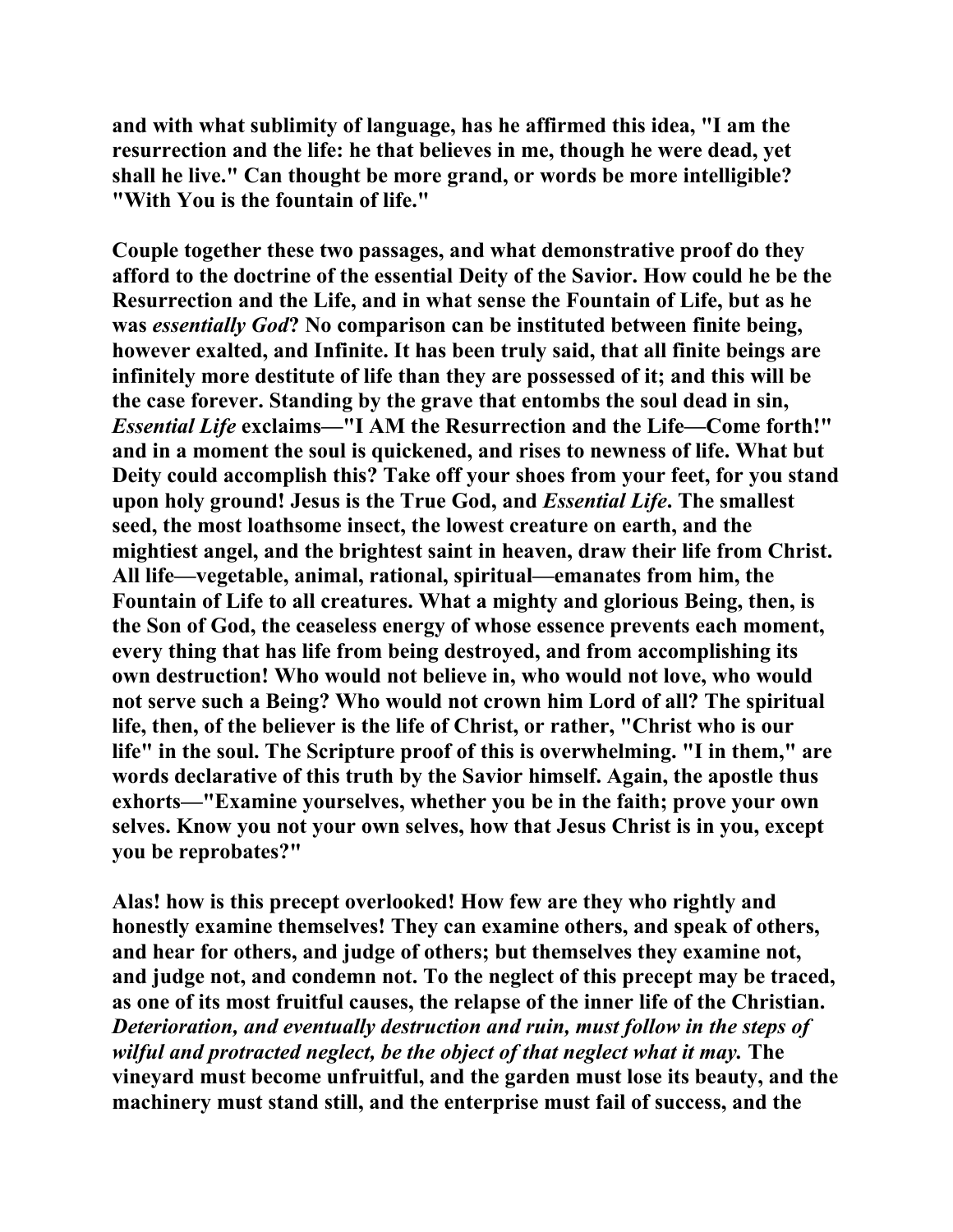**health must decline, if toilsome and incessant watchfulness and care has not its eye awake to every symptom of feebleness, and to every sign of decay.** 

**If the merchantman examine not his accounts, and if the husbandman examine not his field, and if the nobleman examine not his estate, and if the physician examine not his patient, what sagacity is needed to foresee, as the natural and inevitable result; confusion, ruin, and death? How infinitely more true is this of the soul! The lack of frequent, fearless, and thorough searching into the exact state of the heart, into the real condition of the soul, is before God, in the great matter of the inner life, reveals the grand secret of many a solemn case of declension, shipwreck, and apostasy. Therefore, the apostle earnestly exhorts, Examine yourselves; as if he would say, "Do not take the state of your soul for granted. Do not be deceived by the too fond and partial opinion of others. Judge not yourselves by a human and a false standard, but examine yourselves, prove your own selves by the word; and rest not short of Christ dwelling in your hearts—your present life and your hope of glory."** 

**But HOW DOES CHRIST DWELL IN THE BELIEVER?—a most important question this. An ignorance with regard to the mode of Christ's indwelling at one time opened the door for the introduction into the Church of one of the most fanatical errors that ever assailed its purity. We allude to the heresy of the personal, corporeal indwelling of Christ in the believer, which, being believed and asserted by many, they set themselves up as being themselves Christ, and thereby rushed into innumerable extravagant, blasphemous, and deadly sins. Thus has Satan ever sought to engraft the deadly nightshade of error, upon the life-giving Rose of Sharon,** *rendering the most spiritual and sanctifying truths of God's word subservient to the basest and most unholy purposes. But by what mode does the Lord Jesus dwell in the truly regenerate?* **We answer—***by his Spirit***. Thus it is a spiritual and not a personal or corporeal indwelling of Christ. The Scripture testimony is most full and decisive on this point. "Know you not that your body is the temple of the** *Holy Spirit***." "If Christ be in you, the body is dead because of sin; but the Spirit is life because of righteousness. But if the Spirit of him that raised up Jesus from the dead dwell in you, he that raised Christ from the dead shall also quicken your mortal bodies** *by his Spirit that dwells in you***." And that this inhabitation of Christ by the Spirit is not the indwelling of a mere grace of the Spirit, but the Spirit himself, is equally clear from another passage—"Hope makes not ashamed, because the love of God (Here is a grace of the Spirit) is shed abroad in our hearts by the Holy Spirit which he has given us"—(here is the possession of the Spirit himself). This is the fountain of all the spiritual grace**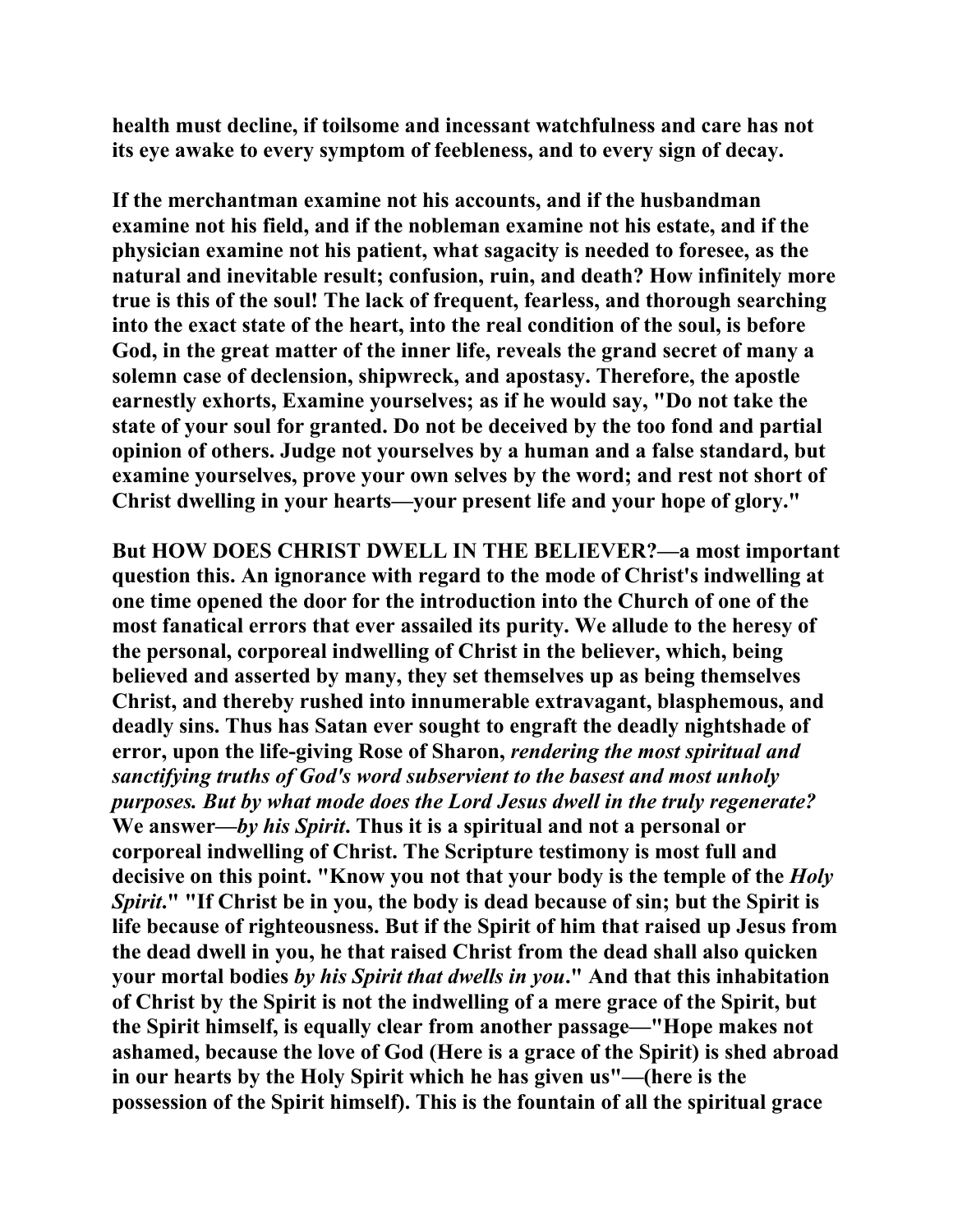**dwelling in the soul of the truly regenerate, and at times so blessedly flowing forth in refreshing and sanctifying streams. "He that believes on me, as the scripture has said, out of his belly shall flow rivers of living water. But this spoke he of** *the Spirit***." Thus, then, is it most clear that** *by the indwelling of the Holy Spirit, Christ has his dwelling in the hearts of all true believers.*

**Christian reader, what a solemn truth is this! What an unfolding of true Christianity! What a view of real, vital, saving religion, does this truth present! How do all religious rites, and forms, and ceremonies, dwindle into insignificance, before this all-important, all-essential, all-commanding doctrine of the inhabitation of Christ in the soul by the Holy Spirit of God! Apart from the experience of this truth, every other is a false religion.** 

**But there is one view of our subject too interesting and important to be overlooked. "Christ** *lives* **in me," says the apostle.** *It is a living Christ dwelling in a living soul.* **It implies permanency. The religion of some is a religion of the moment. Like the gourd of the prophet, it appears in a night, and it withers in a night. It is the religion of impulse and of feeling. It comes by fits and starts. It is convulsive and periodical.** *It is easily assumed, and as easily laid aside.* **But here is the grand characteristic of a truly converted man. Christ lives in him, and lives in him never to die. He has entered his heart, never to retire. He has enthroned himself, never to abdicate. And although the fact of his permanent indwelling may not always appear with equal clearness and certainty to the mind of the believer himself, nevertheless Christ is really there by his Spirit. It is his home, his dwelling-place, his kingdom. He lives there, to maintain his government, to sway his scepter, and to enforce, by the mild constraint of his love, obedience to his laws. He lives there, to guard and nourish his own work—shielding it when it is assailed, strengthening it when it is feeble, reviving it when it droops, restoring it when it decays; thus protecting the "lily among the thorns," preserving the spark in the ocean, and keeping, amid opposing influences, the life of God that it die not. Truly is the believer in Jesus a living soul; and all are dead who cannot say, "Christ LIVES in me."** 

**But let us briefly contemplate some of THE CHARACTERISTICS OF THE INNER SPIRITUAL LIFE OF THE SOUL, as more fully illustrating its character, and as supplying evidences by which we may test the question of its personal possession. The first characteristic which we notice is its selfrenouncing tendency. "I live, YET NOT I." The life of Christ and the life of self cannot co-exist in the same heart. If the one lives, the other dies. The sentence of death is written upon a man's self when the Spirit of Christ enters**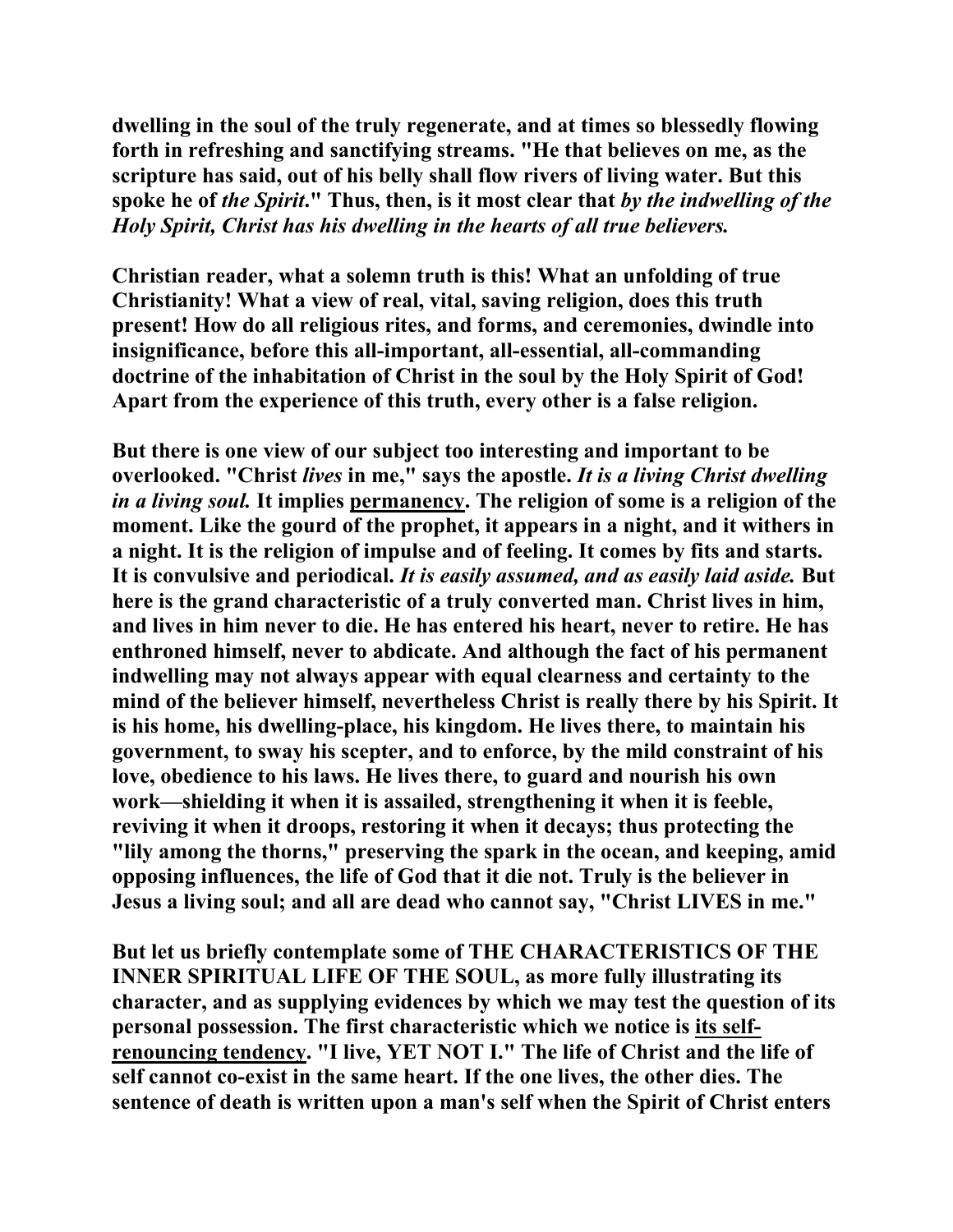**his heart and quickens his soul with the life of God. "I live," he exclaims, "yet NOT I." What a striking and beautiful example of this have we in the life and labors of the Apostle Paul. Does he speak of his ministry?—what a renunciation of self appears! Lost in the greatness and grandeur of his theme, he exclaims—"We preach** *not ourselves***, but Christ Jesus the Lord." Again— "Unto** *me, who am less than the least of* **all saints, is this grace given, that I should preach among the Gentiles the unsearchable riches of Christ." Does he refer to his office?—what self-crucifixion! "I magnify my office." In what way? Was it by vaunting proclamations of its grandeur and legitimacy, its Divine institution, or its solemn functions? Did he challenge for it—"otherwise than as it was connected with miraculous endowments, the unquestioning and instant submission of men's hearts and consciences, as to an oracle that must not be disputed—or their subservience in the conduct of life, as to a law that was death to disobey? Did he ever exalt its possessors to a height of unintelligible and mystical sacredness, above the condition of humanity and the common feelings and infirmities of nature, which might demand the prostration of others at their feet, as if separated from them by an impassable, though invisible chasm—an abyss which it was sacrilege to traverse even in imagination, and which still divided the priest, the bishop, or the pastor, from the man?** 

**Never! But he magnified his office, by diminishing himself and exalting his Master. He was nothing—ay, and even his office itself was comparatively nothing—that "Christ might be all and in all." Does he speak of his gifts and labors? what absence of self! "I am the least of the apostles, that am not meet to be called an apostle, because I persecuted the church of God. But, by the grace of God, I am what I am; and his grace, which was bestowed upon me, was not in vain, but I labored more abundantly than they all: yet,** *not* **I, but the grace of God which was with me." Such was the religion of Paul. His Christianity was a self-denying, self-crucifying, self-renouncing Christianity. "I live,** *yet not* **I. I labored more abundantly than they all, yet** *not* **I" O what self-denying spirit was his!** 

**"But where," asks somewhat quaintly a writer of olden time,—and how appropriate the inquiry to our own!—where is this self-denying power of heart now to be found among us? how does this I, this same self, creep into all our speeches, and into all our doings! If it please the Lord to use a minister in his service, what an** *I-ing* **is there! I converted such a man, and I comforted such a man; and it was my prescription, and it was my receipt, and I did it. And if a Christian do but pray, or perform a duty, Thus and thus** *I* **said, and**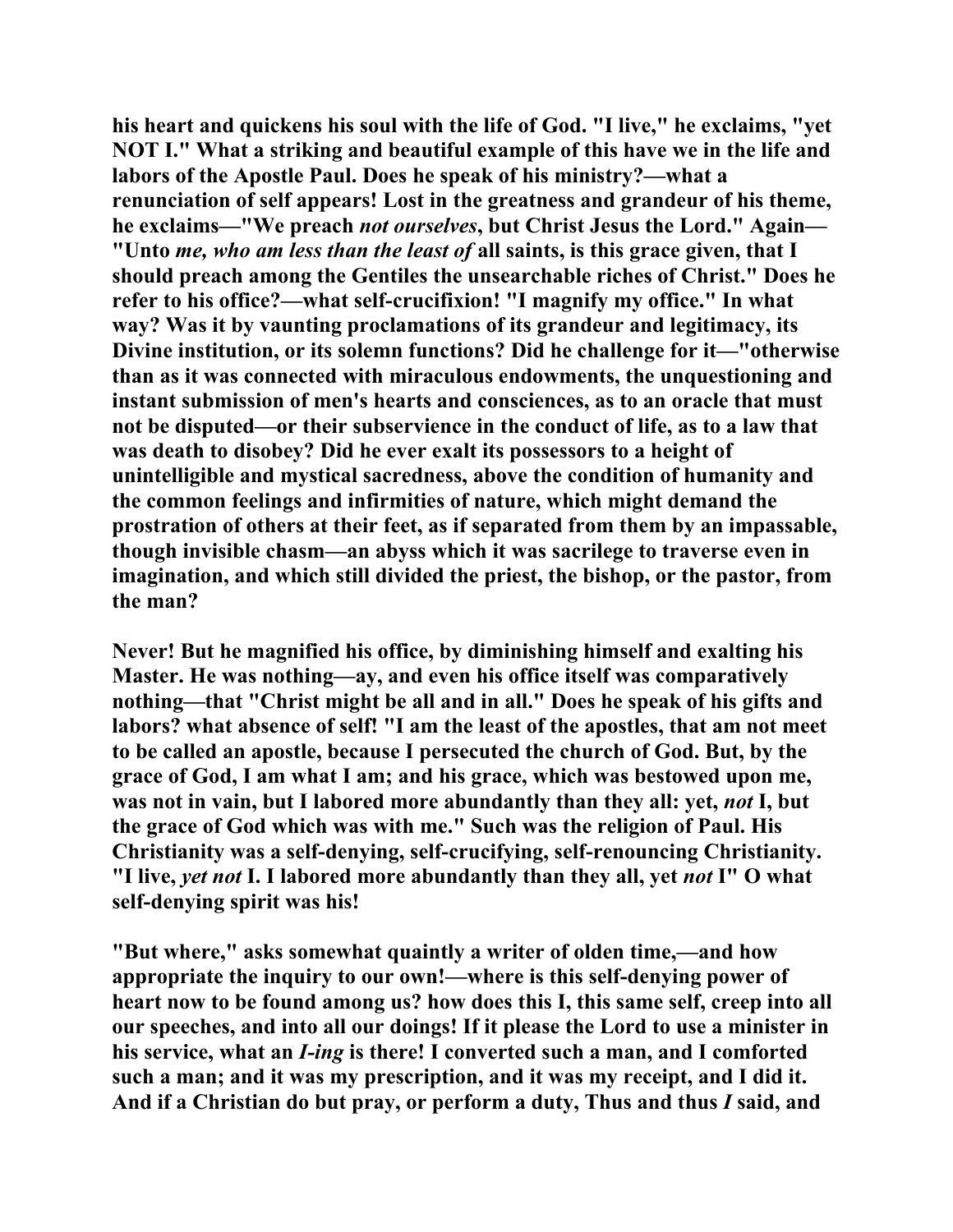**these words** *I* **spoke! did not** *I* **tell you so?** *I* **told you what would come to pass. O what an** *I-ing* **is there among the people! How does this I and self creep into all our speeches, and into all our doings!"—Bridge** 

**But every truly spiritual man is a self-renouncing man. In the discipline of his own heart, beneath the cross of Jesus, and in the school of trial and temptation, he has been taught in some degree, that if he lives, it is not he that lives, but that it is Christ who lives in him. Upon all his own righteousness, his duties, and doings, he tramples as to the great matter of justification; while, as fruits of the Spirit, as evidences of faith, as pulsations of the inner spiritual life, as, in a word, tending to authenticate and advance his sanctification, he desires to be "careful to maintain good works," that God in all things might be glorified.** 

**This thought suggests another of much importance. We should be always careful to distinguish between the denial of self and the denial of the life of God within us. The most entire renunciation of ourselves, the most humiliating acknowledgment of our personal unworthiness, may comport with the strongest assurance and profession of Christ living in us. Self-denial does not necessarily involve grace-denial.** *It is the profoundest act of humility in a Christian man to acknowledge the grace of God in his soul.* **Never is there so real a crucifixion, never so entire a renunciation of self as when the heart, in its lowly but deep and grateful throbbings, acknowledges its indebtedness to sovereign grace, and in the fervor of its adoring love, summons the whole Church to listen to its recital of the great things God has done for it—"Come, all you that fear the Lord, and I will tell you what he has done for my soul." O yes! it is a self-denying life. Listen to Job—"I abhor myself, and repent in dust and ashes." Listen to Isaiah—"Woe is me! for I am undone; because I am a man of unclean lips, and I dwell in the midst of a people of unclean lips: for my eyes have seen the King, the Lord of hosts." Listen to the penitent publican—"God be merciful to me a sinner!" Listen again to Paul—"I live, yet not I." Thus does a sense of sin, and a believing sight of Christ, lay the soul low before God in self-renunciation and self-abhorrence.** 

**Judge your spiritual condition, dear reader, by this characteristic of the inner life. Is it yours? Has there been this renunciation of your sinful self, and of your righteous self? Has the Spirit of God emptied you? has the grace of God humbled you? has the life of God crucified you? Are you as one in whom Christ lives, walking humbly with God? O, it is the essence of vital godliness, it is the very life of true religion.** *If Christ is living in you, you are a humble*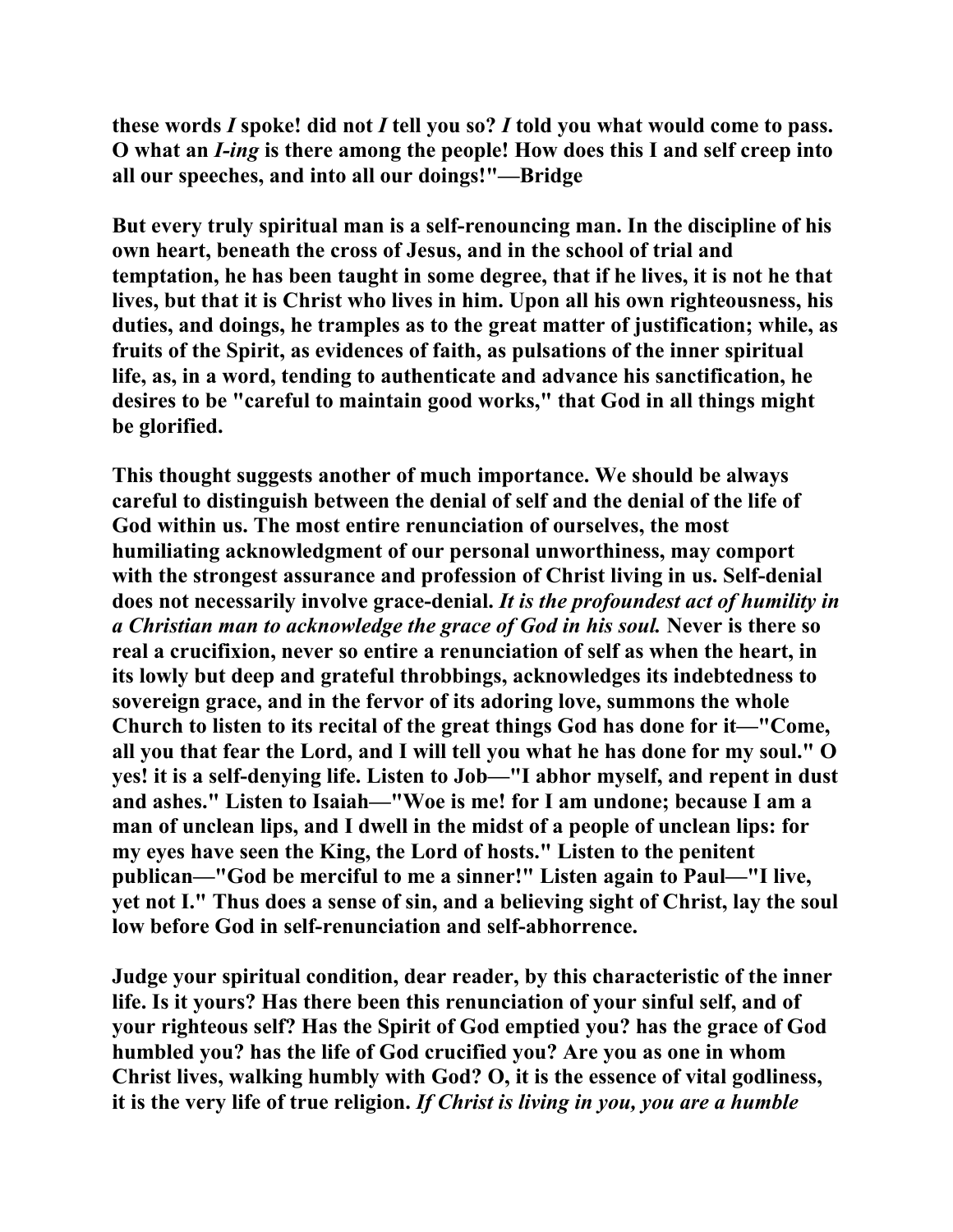*soul.* **Pride never existed in the heart of Christ. His whole life was one act of the profoundest self-abasement. In the truest and in the fullest sense of the emphatic declaration, "he humbled himself." It is impossible, then, that he who was thus "meek and lowly in heart" can dwell in one whom "pride compasses as a chain." "I live, yet** *not* **I," are two states of the renewed soul as inseparable as any cause and effect.**

*A humble and a self-denying Christ dwells only with a humble and a selfdenying soul.* **If your gifts inflate you, if your position exalts you, if your usefulness engenders pride, if the honor and distinction which God or man have placed upon you have turned you aside from the simplicity of your walk, and set you upon the work of self-seeking, self-advancing, so that you are not meek and gentle, child-like and Christ-like in spirit, be sure of this—***you are either not a partaker of the life of Christ, or else that life is at a low ebb in your soul.* **Which of the two, do you think, is your real state?** 

**And have the self-denying, the self-renouncing, no reward? O yes! their reward is great. They are such as the King delights to Honor. When John the Baptist declared, "He must increase, but I must decrease," and on another occasion, "Whose shoe-latchet I am not worthy to unloose," Christ pronounced him "the greatest born of women." When the centurion sent to say, "Lord, I am not worthy that you should come under my roof," our Lord places this crown upon his faith, "I tell you I have not found so great faith, no not in Israel." When the publican exclaimed, "God be merciful to me a sinner!" he descended from the temple justified, rather than the self-vaunting Pharisee. Yes, "when men are cast down then there is lifting up."** 

**There is** *a present reward of grace* **to the humble. Christ exalts them. "Humble yourselves under the hand of the Lord, and he will exalt you in due time." And what tongue can describe the inward peace, satisfaction, and contentment of that soul in whom this self-denying life of Christ dwells! Such an one has a continual feast. He may be deeply tried, sorely tempted, heavily afflicted, severely chastened, but his meek and submissive spirit exclaims, "It is the Lord, let him do as seems good in his sight."** 

**Another characteristic of this life is—It is a Christ-honoring, Christadvancing life. A self-denying life, proceeding from a gospel principle, must be a Christ-exalting life. The Lord Jesus can only erect and carry forward his kingdom in the soul upon** *the ruins of self* **and as this kingdom of grace is perpetual in its growth, so** *the demolition of self is a work of gradual*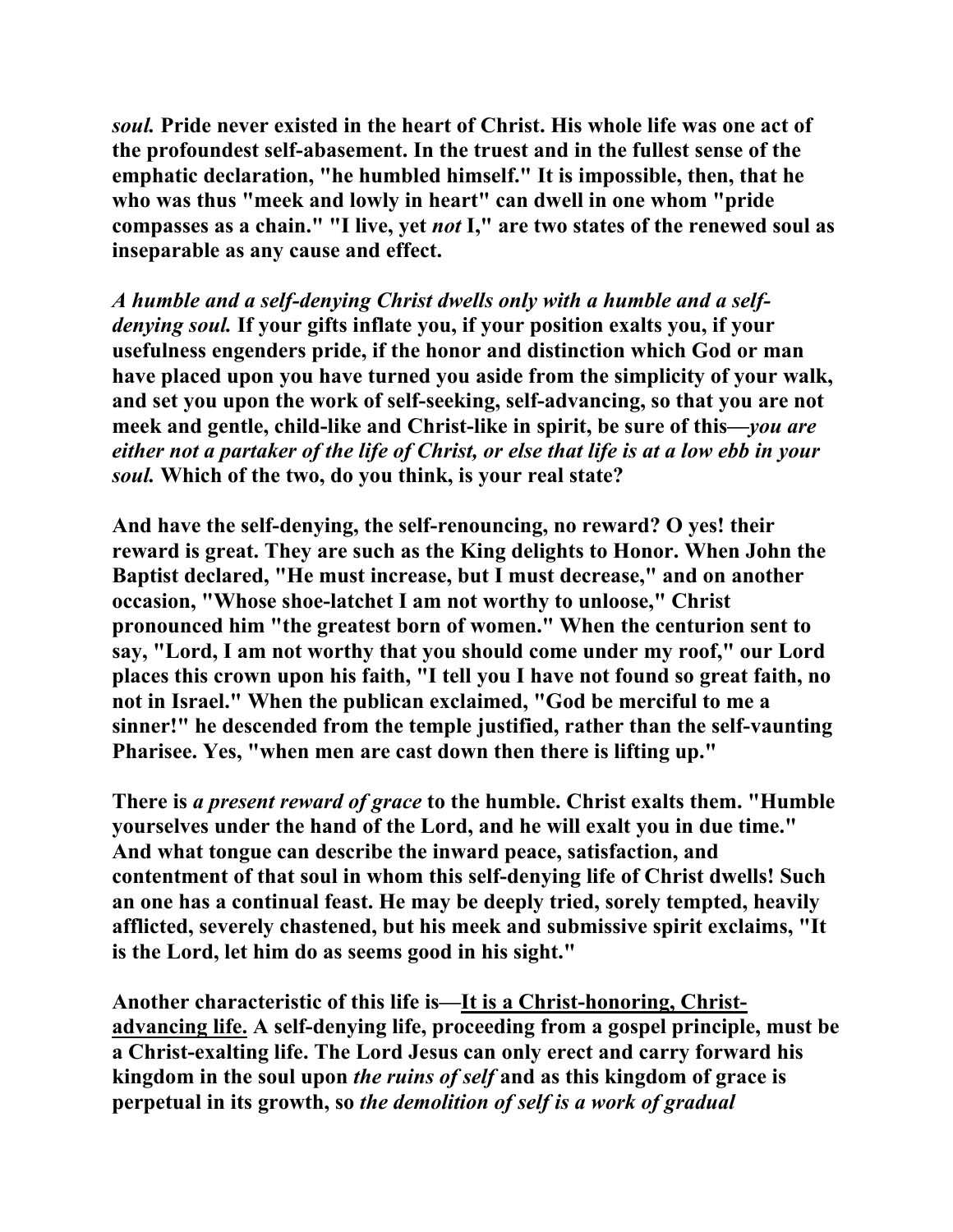*advancement.* **"He must increase," says the lowly-molded Baptist. As the inner life grows, Christ grows more lovely to the eye, more precious to the heart. His blood is more valued, his righteousness is more relied on, his grace is more lived upon, his cross is more gloried in, his yoke is more cheerfully borne, his commands are more implicitly obeyed. In all things Christ is advanced, and the soul by all means advances in its knowledge of, and in its resemblance to, Christ. Reader, is Christ advanced by you? Is his kingdom widened, is his truth disseminated, is his fame spread, is his person exalted, is his honor vindicated, is his glory promoted by the life which you are living? O name not the name of Christ if it do not be to perfume the air with its fragrance, and to fill the earth with its renown.** 

**We must group the remaining characteristics of the inner life. It is a conflicting life. It always wears the harness, and is ever clothed with the armor. Opposed by indwelling sin, assailed by Satan, and impeded by the world, every step in advance is only secured by a battle fought and a victory achieved.** 

**It is a holy life—springing from the indwelling of the Holy Spirit, it must necessarily be so. All its actings are holy, all its breathings are holy, all its fruits are holy; and without holiness no man has this life, or can be an inheritor of that life to come, of which this is the seedling and the germ, the foretaste and the pledge. "The water that I shall give him," says Christ, alluding to the spiritual life, "shall be in him a well of water springing up into everlasting life."** 

**Need I add that happiness, progression, and deathlessness, are equally its characteristics?** *Happiness is but a phantom and a name, where Christ dwells not in the heart.* **Progression is but an advance towards eternal woe, where the love of God is not in the soul. And death is an eternal, lingering despair, the soul and body ever dying, yet never ceasing to exist—where the Spirit of life has not quickened the inner man, creating all things new.** 

**Such, reader, is the life, the inner, spiritual, and deathless life, the relapse and recovery of which, the pages that follow will unfold. No imagination can fully depict, nor language adequately describe, the importance of this life, the grandeur of its nature and destiny, and the necessity of its progression and its manifestations. Reader, the world without you teems with sentient existence. All is life, activity, and progress. There is vegetable life, and animal life, and rational life. The flower that scents the air with its perfume, the insect that**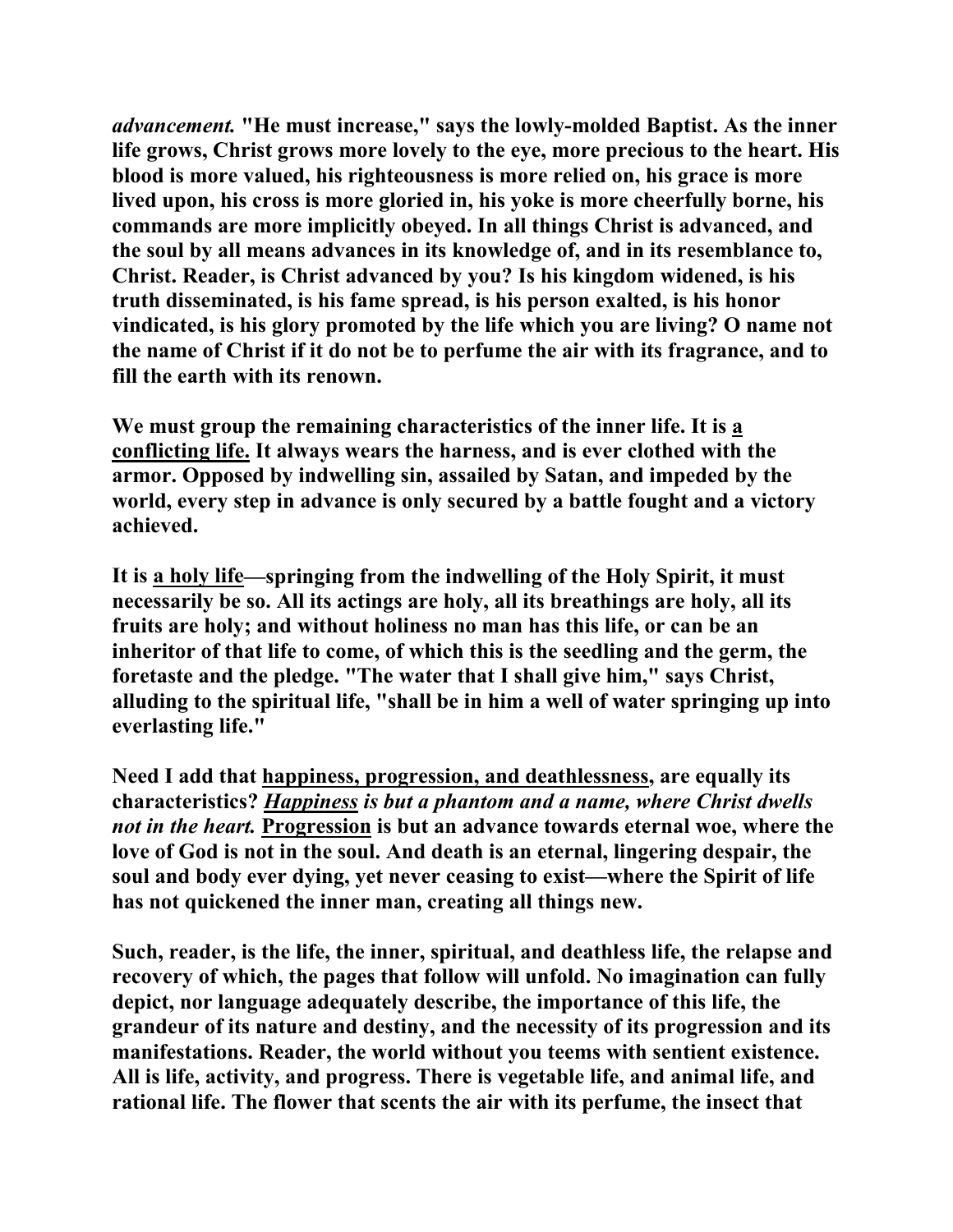**renders it vocal with its music, and man who fills and beautifies the earth with monuments of his greatness and creative genius, testify to the possession of a life of amazing power, activity, and progression. To this may be added a species of moral life, maintained by many, developed and embodied in religious forms, observances, and sacrifices. But there is a life as infinitely superior to all these as the life of him whose mind conceived the towering pyramid, is to that of the little insect that flutters its brief hour in the sunbeam and then vanishes forever. It is THE LIFE OF GOD IN THE SOUL OF MAN. Deep planted in the center of his spiritual nature, lodged within the hidden recesses of his deathless mind, diffusing its mysterious but allpervading and renovating influence through the judgment, the will, the affections, and linking his being with a future of glory, "which eye has not seen, nor ear heard, neither has entered into the heart of man to conceive;" the world rushes on, and knows not its existence, and sees not its glories, and heeds not its joy—so deeply veiled from human eye, ay, and so far removed from human power, is the inner spiritual life "hidden with Christ in God."** 

**Reader, there is a religion towering as far above your religion of** *merit***, and of**  *works***, and of** *forms***, as the heavens are above the earth, even as the spiritual life of God is above the sensual life of man. It is the religion of a renewed mind, of a renovated heart, of a conquered will, of a soul—all whose sanctified faculties are consecrated to the glory of God here, and are destined to the enjoyment of God hereafter. Illustrious as may be your position in the Church, luminous as may be your profession of Christianity, splendid as your gifts, and rich as your endowments, and costly as your offerings, and apostolic as your zeal, and unwearied as your labors may be, bear with me while with all solemnity I remind you, that you still may live, and toil, and die, a stranger to the** *inner life***. Deeper and loftier and more momentous than all these is the great truth upon which we are expatiating—***"Christ Lives in Me."* **Its foundation is in the soul, its summit is in heaven.** 

**I enunciate to you a great mystery—the mystery of Christ and his Church, of the soul of man and the life of God—both spiritually and indissolubly one. Have you thus "passed from death unto life?" Has the great transformation taken place? Has the destroyer, entrenched within, in all the plenitude of undisputed power, been dispossessed? Have the avenues of the heart, closed and barred against the admission of Christ, been thrown open? Has the fearful alienation, and the withering curse, and the deep guilt, which portrays to you God as an enemy, and which arms all the powers of your soul against him as his foe, been revealed, felt, and deplored? Has the captive spirit been**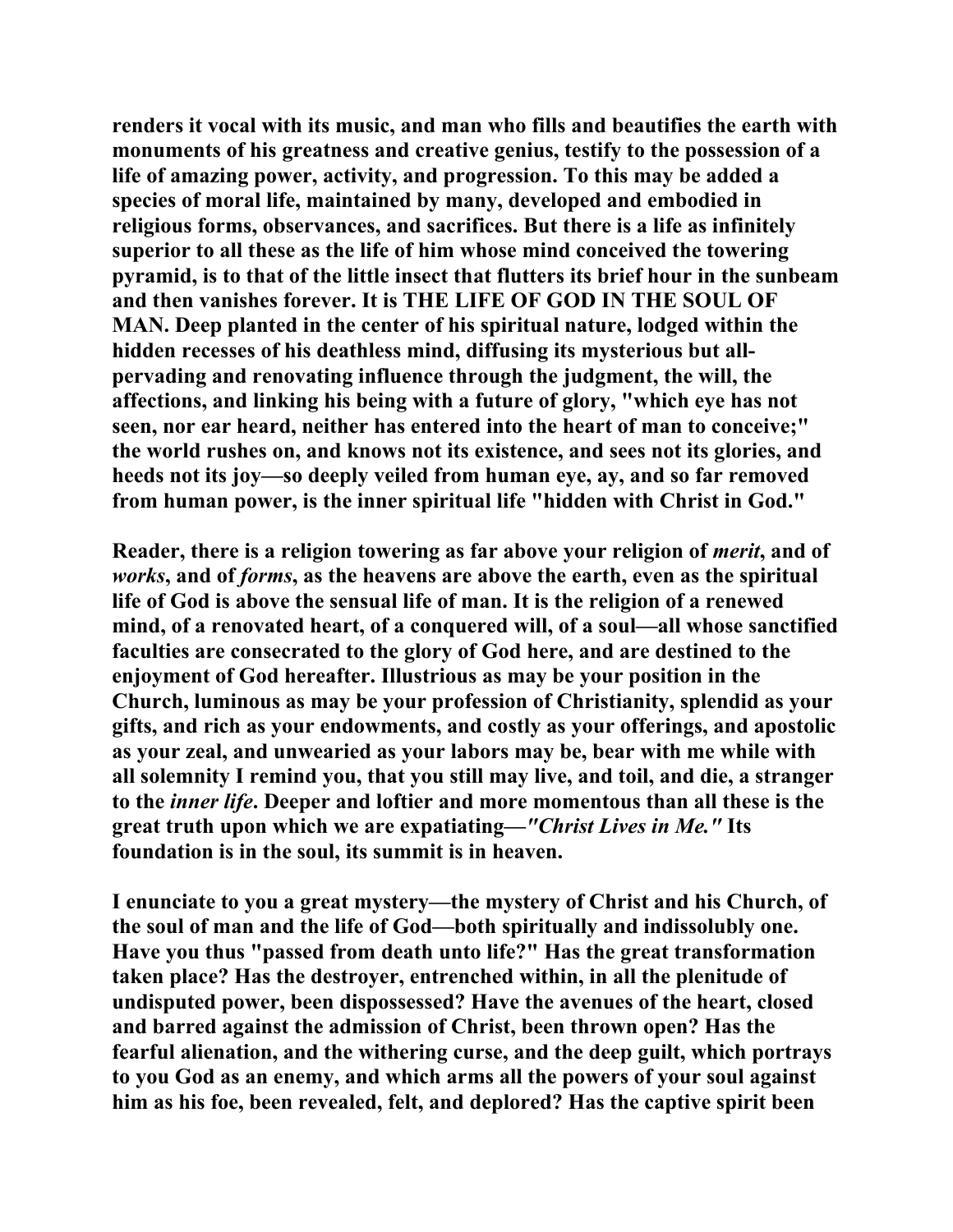**disenthralled, the prey taken from the mighty, the power of the destroyer broken, and the soul awakened from its deep slumber to listen to its Creator speaking in tones of mercy, and in thoughts of love? Has light, emanating from the abodes of glory—invisible to others—dawned upon the midnight of your spiritual desolation? has a voice, speaking from the throne of heaven unheard by others—startled your spirit in its deep trance, and dispelled its floating dreams? has a hand, mighty and unseen, riven the chain, thrown open the dungeon, and led you forth to liberty and joy, to life and immortality? In a word—and this is the sum and consummation of all—has another and a Diviner life, a new and a superior nature, descending from God, and begotten within you by the Spirit, and unfolding to your view a heaven of brightness, full of purity and fragrance and song, been communicated to your soul, thus creating you a new creature, and constituting you an "heir of God, and a joint heir with Christ Jesus?" If so, then you may adopt the language of Paul, and exultingly exclaim, "I live, yet not I, but Christ lives in me." O deem not this a vain thing, for it is your life!** 

**But I will suppose your honest reply to these searching interrogatives decides the case against your claims to a possession of spiritual life; then let me beseech you, with a knowledge of this alarming fact, rest not where you are. What is your natural life but a vapor that is soon dissolved, a dream that vanishes away? And what are your present pursuits but things unworthy of your rational existence, and inappropriate to your approaching destiny? O what egregious folly, O what moral insanity, to merge all consideration of your future existence in the present brief space graciously allotted you for its study and its preparation! You are all life, all nerve, all animation, all ardor, all activity, all excitement, all hope, to whatever is noble, and intellectual, and refined, and enterprising, of earth; but all death, all insensibility, all indifferent, all languor, all hopeless, to every thought and feeling and consideration of the great things that relate to your state beyond the grave. Is this wise, is this rational, is this sane?** 

**Your studies of literature, your pleasures of taste, your pursuit of gain, your toil of ambition—those splendid impertinence, those cruel mockeries, those heartless soul-murderers of the present time; stifle in your heart all feeling, and annihilate in your mind all thought that you are an accountable steward, a moral agent, a deathless being; and that soon, yes, in one moment, your soul may be in eternity—standing agitated, trembling and speechless, before the tribunal of God! Yearning for your salvation, let me with the tenderest affection and the deepest solemnity plead with you for your life. Reflect for a**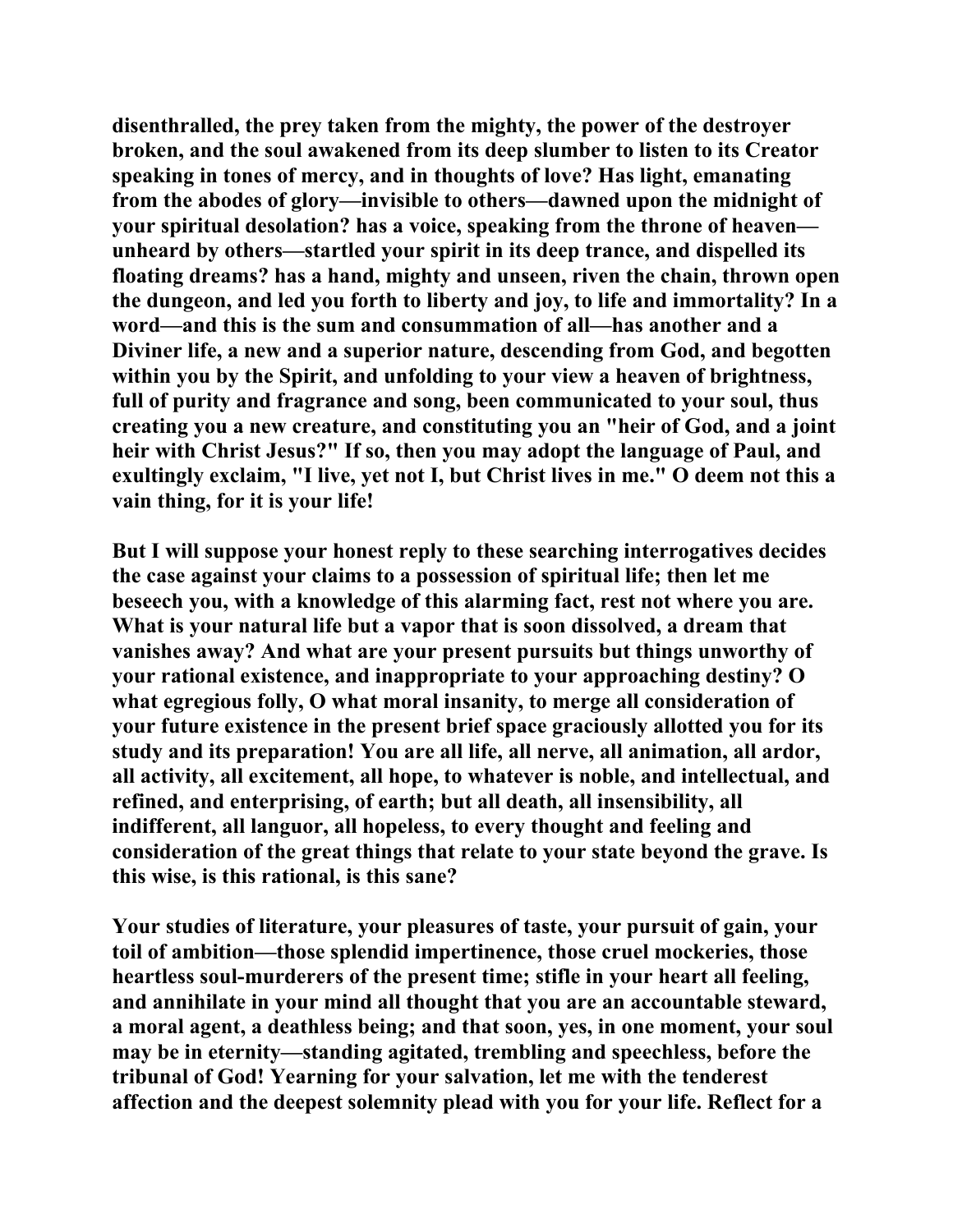**moment what your present careless, unbelieving and impenitent state really is. It is nothing less than to challenge the vengeance of the Most High God, to defy his power, to disdain his clemency, to refuse his compassion, to reject his pardon, to insult his majesty, and to expose yourself to the fierceness of his eternal wrath. It is to be without the regeneration of his Spirit, to have no part in the propitiation of his Son, to have all your sins uncancelled, and to stand before the throne of eternal justice, a culprit and a criminal, upon whom the righteous judgment of God must pronounce and execute its withering sentence of an unchanging destiny, and an inexorable doom.** 

**Where, then, can you flee to hide from the dark storm that gathers over you, from the thick clouds, and treasured-up lightning, and embosomed bolt, and desolating winds that wait but the signal of God's uplifted hand to rush forth upon you in all their unchecked, unmitigated fury? Where can you flee? You have "made a covenant with death, and are at an agreement with hell." You are fascinated with the world, and are enamored with yourself, and are satisfied to have no other portion. You reject the Rock of Ages, refuse the sheltering pavilion of the Savior's cross, and despise the offers of his grace, where, then, when the tempest leaps forth in all its maddening fury, will you flee?** 

**Yet how calmly you tread upon the very brink of ruin, how sportively you sail along the very edge of the vortex, how content and happy to course your way to the bar of a holy and a just God, through a world of disease and casualty and death, without one anxious thought to obtain deliverance, or one earnest struggle to escape your doom! Listen to a fact of recent occurrence, for the truth of which, in all its awful particulars, my personal knowledge of the parties can safely vouch. The conversation of a group of gentlemen, after dinner, turned upon the doctrine of a future state. Each one gave his opinion. It came to the turn of an elderly gentleman, a man of high legal attainments, of considerable wealth, and general esteem. He remarked that, "as it regarded himself, this life was good enough for him; that he desired no better, and would be willing to enter into an agreement to live in this world forever." The words had scarcely passed his lips when his hand relaxed its hold upon the glass it was grasping, his countenance changed, his head drooped, and he was borne insensible to a sofa. Restoratives were used, and every effort made that skill could devise; but life was extinct—his spirit had fled to the God who gave it! Reader, I leave this appalling fact to make its own impression. May that impression be deep, permanent, and saving!**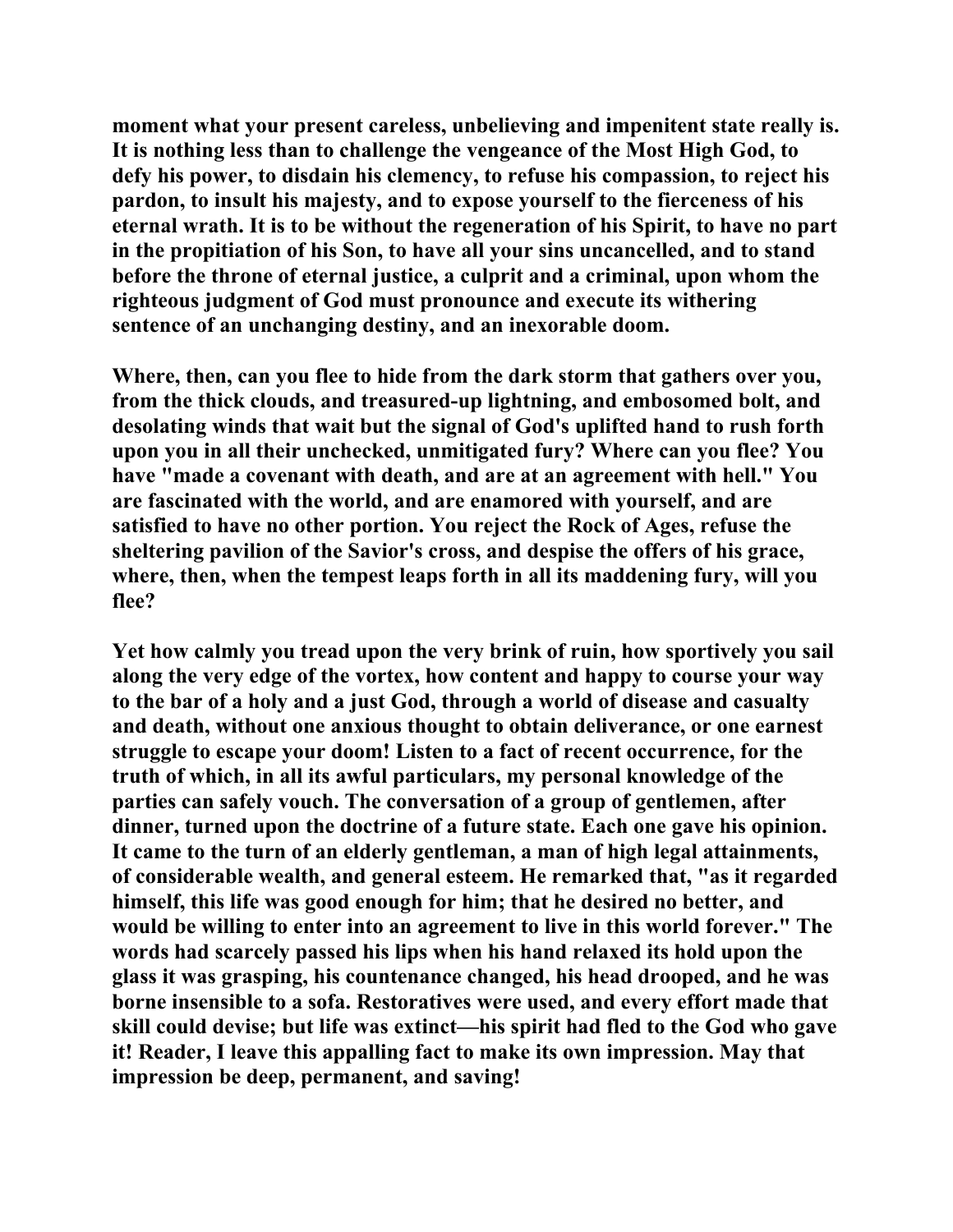**But I turn to the living. I address those in whose souls are the deep, holy, deathless throbbings of an inner, spiritual life. Blissful day, Christian reader, that witnessed your resurrection from the grave of sin to walk in newness of life! Happy hour when you left your soul's shroud in the tomb, exchanging it for the robe of a glorious deathlessness, when your enmity was conquered, and your hostility was subdued, and you were led in willing and joyous captivity, amid the triumphs of your Lord, to the altar where he bled—selfconsecrated to his service. O memorable moment, when Jesus, by the resistless but gentle power of his grace, broke down every barrier, entered your heart, and planted there the germ of a life as Divine, as holy, and as immortal as his own! Ever keep in mind your deep indebtedness to sovereign grace, your solemn obligation to Divine love, and the touching motives that urge you to "walk worthy of the vocation with which you are called."** 

**Welcome all the dealings of God, whatever the character of those dealings may be, designed as they are but to animate, to nourish, and to carry forward this precious life in your soul. The** *north wind* **of sharp trial, and the** *south wind* **of covenant mercy, are made to breathe their blended gales over this beautiful garden, that the fruits and flowers of holiness may abound—that the actings of a living faith and love and hope may evidence to yourself, to the Church, and to the world, that you are indeed "risen with Christ," a partaker of his new resurrection-life.** 

**It is perhaps a question of deep anxiety with you—"Oh, that I knew I were in reality a possessor of this inner spiritual life! My heart is so hard, my affections are so cold, my spirit is so sluggish, in everything that is spiritual, holy, and divine." Permit me to ask you—Can a stone feel its hardness, or a corpse its insensibility? Impossible! You affirm that you feel your hardness, and that you are sensible of your coldness. From where does this spring but from life? Could you weep, or mourn, or deplore, were the spiritual state of your soul that of absolute death! Again I say, Impossible! But rest not here** *go to Jesus. What you really need is a fresh view of, a renewed application to, the Lord Jesus Christ.* **Sit not brooding over your mournful condition, in fruitless lamentation, but rise, and go to Jesus. Take to him the stone-like heart, the corpse-like soul. Tell him that you want to feel more, and to weep more, and to love more, and to pray more, and to live more. Go, and pour out your heart, with all its tremblings, and doubts, and fears, and needs, upon the bleeding, loving bosom of your Lord, until from that bosom, life more abundant has darted its quickening energy, vibrating and thrilling through your whole soul. "I have come," says Jesus, "that they might have life, and**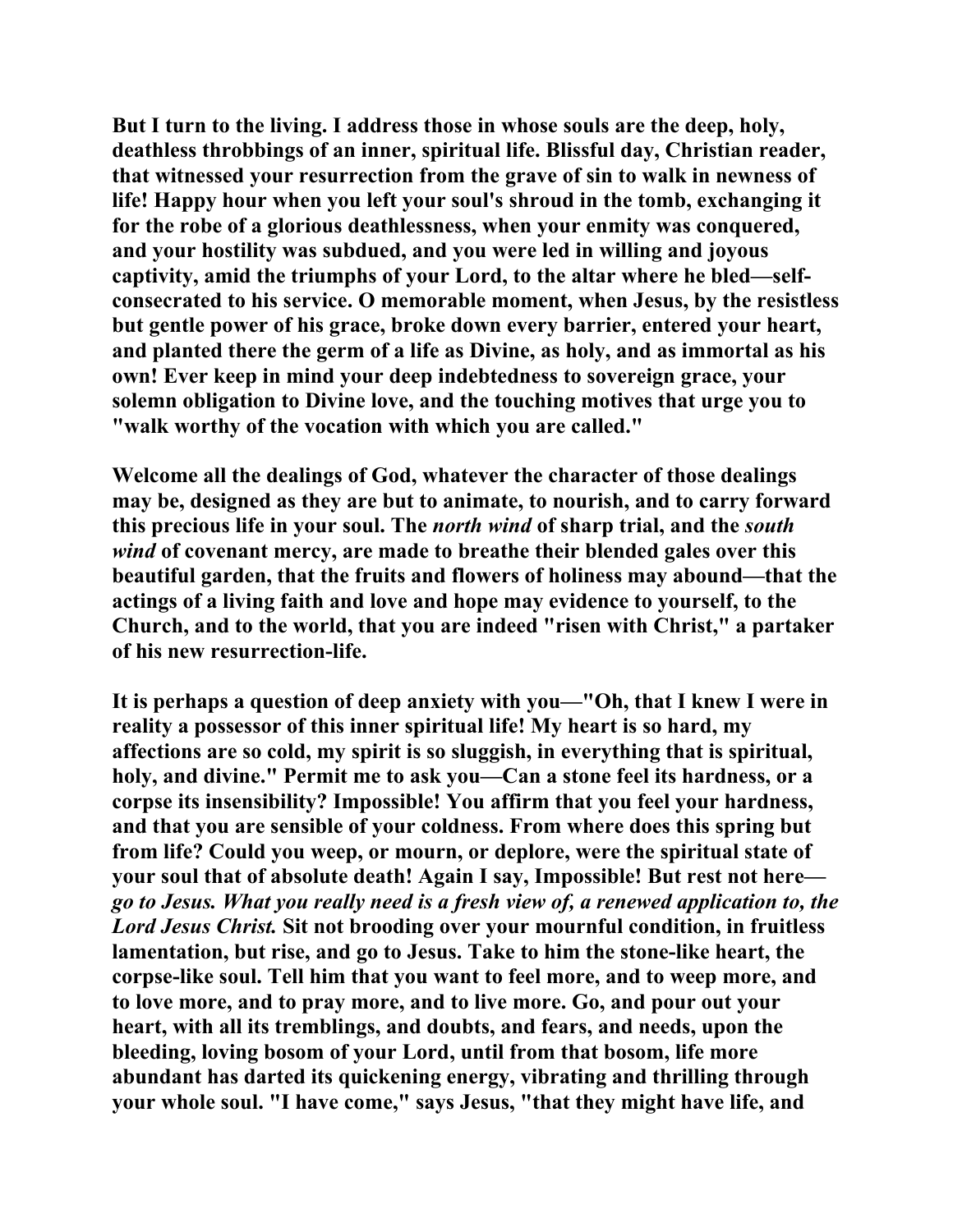**that they might have it more abundantly."** 

**You are, perhaps,** *a severely tried, a sorely tempted, a deeply afflicted believer.*  **But cheer up! You have Christ living in you, and why should you yield to despondency or to fear? Christ will never vacate his throne, nor relinquish his dwelling. You have a suffering Christ, a humbled Christ, a crucified Christ, a dying Christ, a risen Christ, a living Christ, a triumphant Christ, a glorified Christ, a full Christ, dwelling in you by his Spirit. Yes! and you have, too, a human Christ, a feeling Christ, a sympathizing Christ, a tender, loving, gentle Christ, spiritually and eternally reposing in your heart—why, then, should you fear the pressure of any need, or the assault of any foe, or the issue of any trial, since such a Christ is in you? "Fear not!" They are his own familiar and blessed words—"It is I, do not be afraid." You cannot lack for any good, since you have the fountain of all good dwelling in you. You cannot be finally overcome of any spiritual evil, since you have the Conqueror of sin and Satan and the world enthroned upon your affections. Your life—the inner, divine and spiritual life—can never die, since Christ,** *essential life***, lives and abides in you. Like him, and for him, you may be opposed, but like him and by him you shall triumph. The persecution which you meet, and the trials which you endure, and the difficulties with which you cope, shall but further your well being, by bringing you into a closer communion with Jesus, and by introducing you more fully into the enviable state of the apostles—"Always bearing about in the body the dying of the Lord Jesus, that the life also of Jesus might be made manifest in our body. For which cause we faint not: but though our outward man perish, yet the inward man is renewed day by day. For our light affliction, which is but for a moment, works for us a far more exceeding and eternal weight of glory." Soon the portals of glory will expand their gates, and receive you into the beatific life—the life which is eternal.** 

**You are, perhaps,** *mourning* **the loss of those who sleep in Jesus, or you are the occupant of a sick chamber, or, ecstatic thought!—it may be you are poised upon the wing for heaven, waiting only the signal for your upward flight. Whether it be the sorrow of bereavement, or the languishing bed of sickness, or the immediate prospect of eternity,** *how appropriate, and animating, and soothing, the contemplation of the life which is before you!* **How exceeding great and precious are the promises which refer to the security and assured enjoyment of that life: "My sheep hear my voice, and I know them, and they follow me; and I give unto them eternal life: and they shall never perish, neither shall any man pluck them out of my hand. My Father, who gave them to me, is greater than all: and no one is able to pluck them out of my Father's**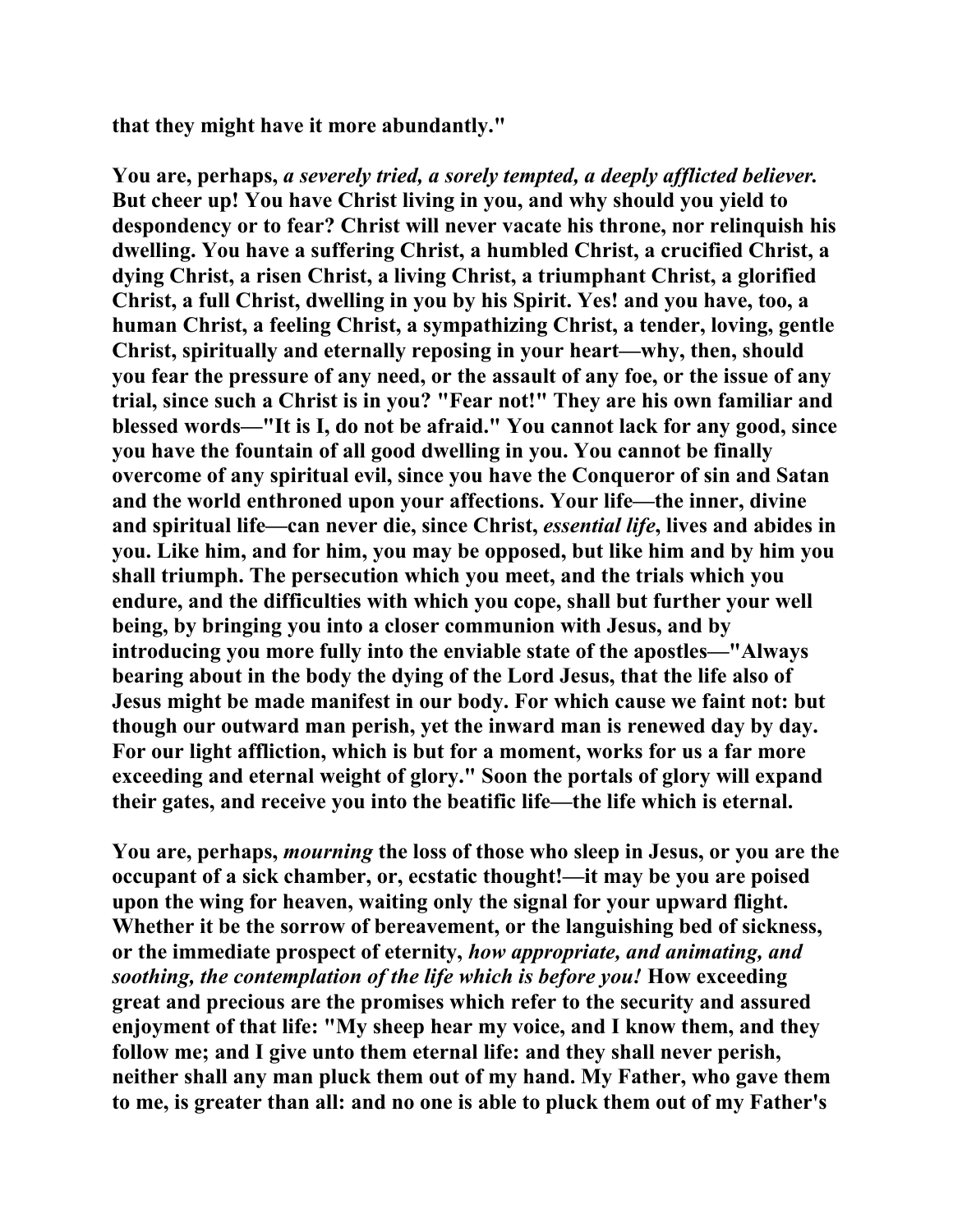**hand." Listen to his words of indescribable sweetness and overwhelming grandeur, breathed over the grave of one whom he loved: "I am the resurrection and the life; he that believes in me, though he were dead, yet shall he live; and whoever believes in me shall never die." "Enough, dear Lord," may you exclaim. "You have spoken words of soothing and of hope to this bleeding, sorrowing heart of mine, and I am comforted. You have dried my tears, bound up my wounds, and calmed my spirit, healing, and hushing it to rest upon your own gentle, loving bosom—once stricken with a sorrow infinitely deeper, and keener, and bitterer than mine."** 

**Are you, my reader, a searcher of this life? Are you breathing for it, panting after it, seeking it? Then, be it known to you, that he who inspired that desire is himself the Life for which you seek. That heaving of your heart, that yearning of your spirit, that 'feeling after God, if haply you may find him,' is the first gentle pulsation of a life that shall never die. Feeble and fluctuating, faint and fluttering, as its throbbings may be, it is yet the life of God, the life of Christ, the life of glory in your soul. It is the seedling, the germ of an immortal flower. It is the sunshine dawn of an eternal day. The announcement with which we meet your case—and it is the only one that can meet it—is, "***this man receives sinners***." O joyful tidings! O blessed words! Yes, he receives sinners—the vilest, the lowest, the most despised! It was for this he relinquished the abodes of heavenly purity and bliss, to mingle amid the sinful and humiliating scenes of earth. For this he abandoned his Father's bosom, for a cross. For this he lived and labored, suffered and died. "He receives sinners!" He receives them, of every name and condition—of every stature, and character, and climate. There is no limit to his ability to pardon, as there is none to the sufficiency of his atonement, or to the melting pity of his heart. Flee, then, to Jesus the crucified. To him repair with your sins, as scarlet and as crimson, and his blood will wash you whiter than snow. What though they may be as clouds for darkness, or as the sand on the sea-shore for multitude his grace can take them all away. Come with the accusations and tortures of a guilty conscience, come with the sorrow and relentings of a broken heart, come with the grief of the backslider, and with the confession of the prodigal—Jesus still meets you with the hope-inspiring words—"Him that comes unto me, I will in no wise cast out." Then, "return unto the Lord, and he will have mercy upon you; and to our God, for he will abundantly pardon."** 

**Such, reader, in conclusion, is the nature, and such the manifestations of the inner spiritual life, whose relapse and recovery, whose declensions and**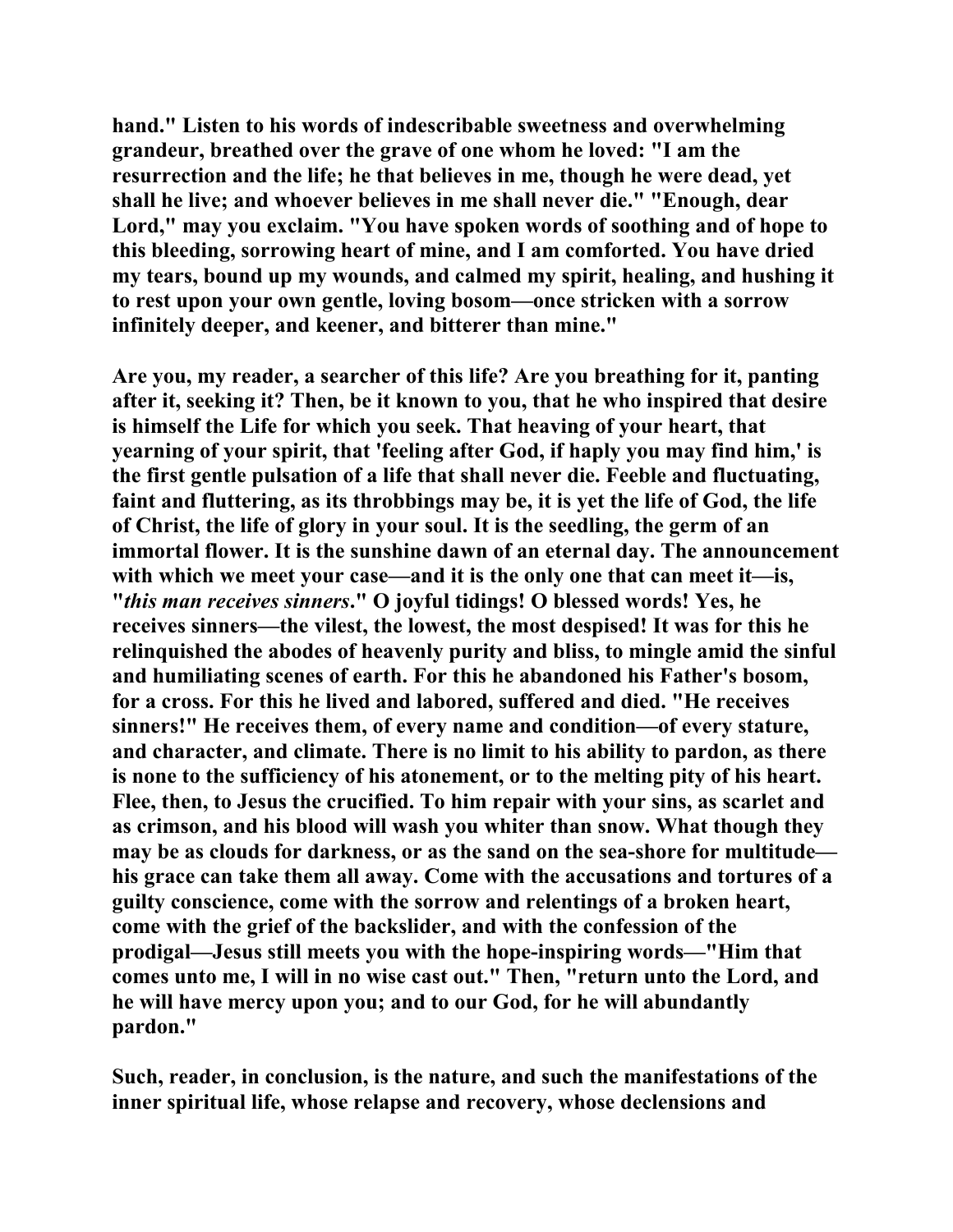**revivings, we are about to consider. Alas! that a life so heavenly and divine, so holy and so happy, should ever fluctuate and change—should ever droop and decay. Alas! that in its onward progress to the paradise of God, it should have its autumn and its winter—the seared leaf and the congealed current—and not be always clothed with the perpetual verdure of spring, and be ever laden with the ripe fruit of summer. But such is the fallen nature in which it dwells, and such the hostile influences by which it is surrounded and assailed, the utmost vigilance is demanded to maintain the heavenly spark alive and glowing in the soul.** 

**Before, beloved reader, we pass to a more minute examination of our important subject, together let us solemnly "bow our knees unto the Father of our Lord Jesus Christ," praying "that he would grant us, according to the riches of his glory, to be strengthened with might by his Spirit in the inner man; that Christ may dwell in our hearts by faith: that we, being rooted and grounded in love, may be able to comprehend with all saints what is the breadth, and length, and depth, and height; and to know the love of Christ, which passes knowledge, that we might be filled with all the fulness of God. "Now glory be to God! By his mighty power at work within us, he is able to accomplish infinitely more than we would ever dare to ask or hope. May he be given glory in the church and in Christ Jesus forever and ever through endless ages. Amen." Ephes. 3:20-21** 

**"GRAY HAIRS" (The Inner Life in its Gradual and Imperceptible Relapse)** 

**"Strangers have devoured his strength, and he knows it not; yes, gray hairs are here and there upon him, yet he knows it not."—Hosea 7:9.** 

**Such is the graphic and mournful description of that peculiar state of backsliding which must be regarded as the most dangerous and alarming, because the most insidious and concealed, of all processes of spiritual relapse from God. It is not** *a surprisal into sin***,** *a sudden fall before the power of a strong temptation***, a stolen march of the enemy upon the tardy steps of the celestial traveler—a man overtaken by a fault—but it is** *the slow, gradual, yet certain relapse of the inner life, lulling all suspicion of its existence, and veiling itself from the most searching eye.* **Having its original in the Jewish Church, it will not yet be difficult to point out the strong resemblance of this spiritual portrait to a large portion of the Christian Church in the present day professors of religion, office-bearers, sentinels upon the outposts of the camp,**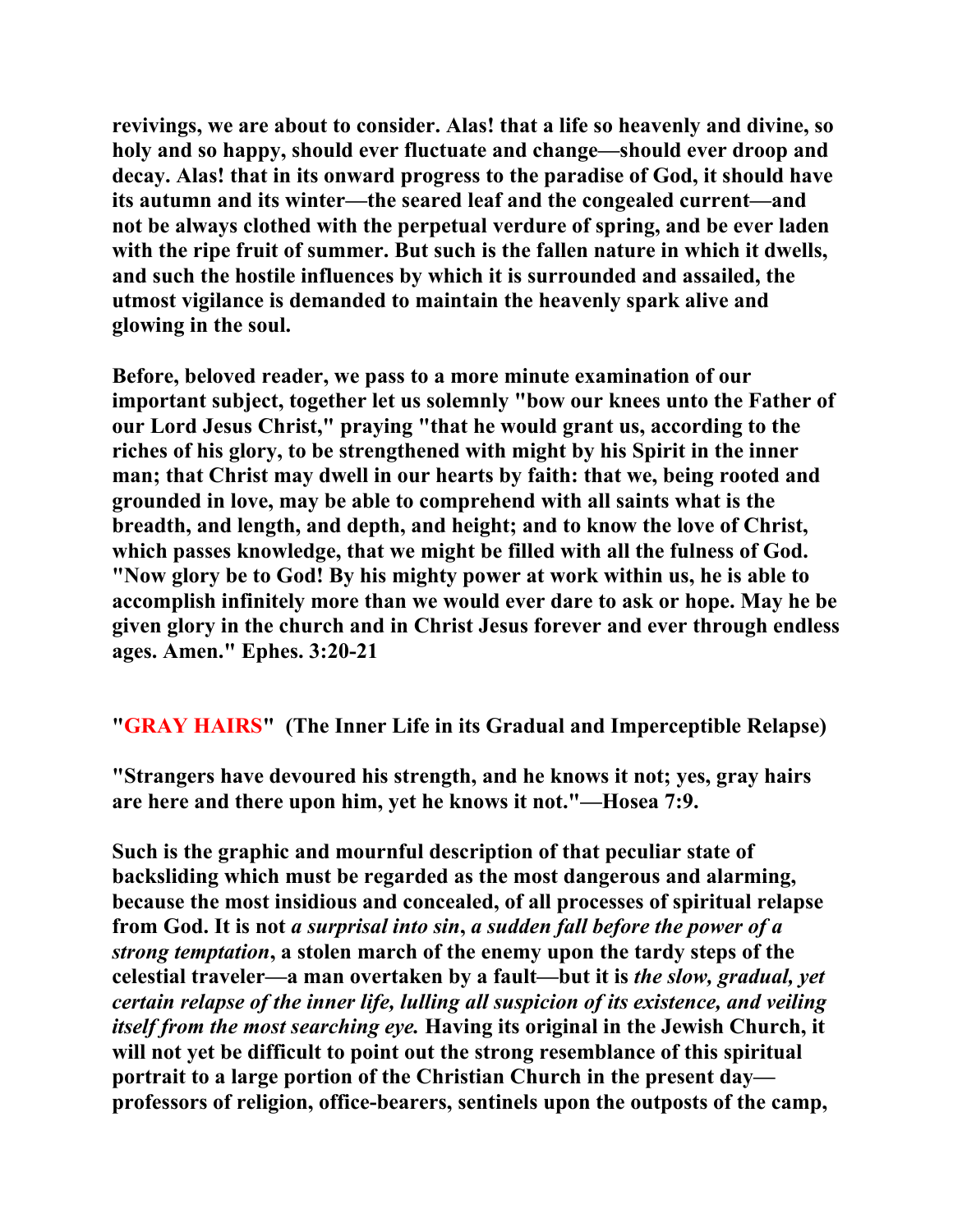**workmen upon the scaffolding of the building, in whose souls this species of spiritual decline, and decay of the Divine life may be proceeding, like the footfall of death, stealthy and unsuspected; or like the progress of age, gradual and unobserved. "Ephraim has mixed himself among the people; Ephraim is a cake not turned. Strangers have devoured his strength, and he knows it not; yes, gray hairs are here and there upon him, yet he knows it not."** 

**Deeply and solemnly impressed with this consideration, we propose to spread before the Christian professor several distinct views of this state of spiritual relapse, each one unveiling a new symptom, and presenting a new phase of the disease. Having in the preceding chapter explained the nature of the inner life of the believer, and glanced at its tendency to decay, we now proceed with a more minute analysis of our subject. May the Holy Spirit be our teacher! May we be kept from unprofitable speculation, and from all trifling with a case so desperate, and with a theme so momentous! May an unction from the Holy One impart a searching, personal, and sanctifying application of the truth to our hearts!** 

**The first idea which the passage suggests is that of spiritual loss. "Strangers have devoured his strength." The existence of real strength in the soul is here supposed. All spiritual** *declension* **in the true believer necessarily implies the**  *actual possession* **of grace. We must not lose sight of this truth. Never, in the lowest condition of the believer, does Christ deny his own work in the soul. "You have a little strength," are his heart-melting words to the backsliding Church in Sardis. O what a gracious, patient Savior is ours! But there is a real loss affirmed. It may be proper to inquire what are some of these strangers that devour the spiritual strength of the believer?** 

**The world may be quoted as a prominent and formidable one. The world is a strange thing to a child of God. It is but his** *temporary dwelling***, not his home; the** *inn* **at which he tarries for a night, not his abiding place;** *his path, rough and perilous, to his Father's house.* **It is a strange world to one who is born of God. Its principles are strange, its policy is strange, its maxims are strange its pleasures are strange, its religion is strange, its entire genius and inhabitants are strange to him whose citizenship is of heaven, and whose treasure and heart are there. He sojourns in it, he passes through it only as a stranger and pilgrim. And yet—melancholy truth!—this stranger devours the spiritual strength of many a Christian professor! The power which the ungodly world still maintains over the renewed mind, and the influence which it exerts in modifying and deteriorating the religion of many professing Christians, is of**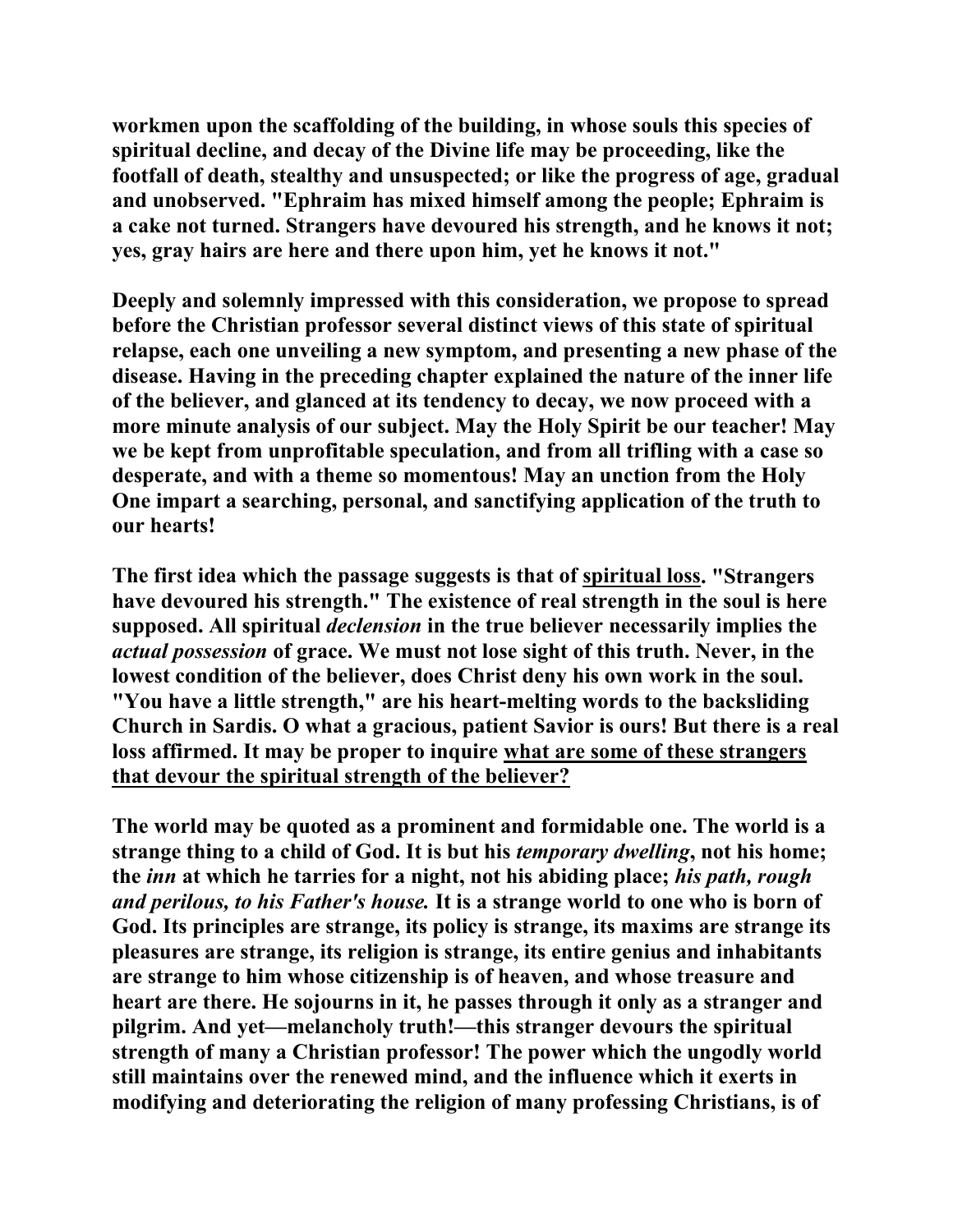**an appalling character.** 

**I am solemnly convinced that the world, in its relation to the religion of the day, is the giant snare and the crying evil of our times. It is not the world in one form only, but the world in its many shapes, its numerous forms of fascination and power, which gives it so amazing and subtle an influence over the Christian Church. Were the onset of the world from one quarter only, familiarity with its mode of attack, and experience gathered from its past assaults, might place the Christian upon his guard. But, like the impersonation of vice, portrayed by Solomon, its "ways are moveable, and cannot be known." There is no shape it cannot assume, no garb it will not wear, no plea it may not urge, no concession it is not prepared to yield, thus to obtain the ascendancy over the Christian's mind.** 

**Alas! the infidel expediency of the day, and the compromising character of the prevailing religious profession, present but little obstruction, and offer but faint resistance to its rapid and alarming encroachments. There is everything in the easy Christianity of the times to court, and but little to discourage, the advances of the world upon the Church—impairing its strength, crippling its efforts, and shading its luster. The facile compliance with its solicitations, the inordinate attachment to its principles, the sinful conformity to its customs, the humiliating participation in its pleasures, form the grand secret of the dwarfish religion of so many who ought to have arrived at the "stature of perfect men in Christ Jesus." This strange world has devoured their spiritual strength, and thus the life of God in their souls is stunted in its growth, and they are but infants when they ought to be men; dwarfs when they should be giants in knowledge, in grace, and in holiness.** 

**The policy of the world; the gay enjoyments of the world; the self indulgence of the world; the soaring ambition of the world; the vain glory of the world; the sinful alliances of the world; the covetous, grasping desires of the world; the love of vain show and fondness for dress; and the easy religion of the world; are the fearful and fatal snares into which many professing Christians are drawn. The ball; the gay party; the concert; the novel; the whist; the drama; O how do these things devour the little strength that some seem to possess; to what small dimensions do they contract their Christianity; how do they wither and shrivel up their religion, reducing their spiritual power of resistance to an**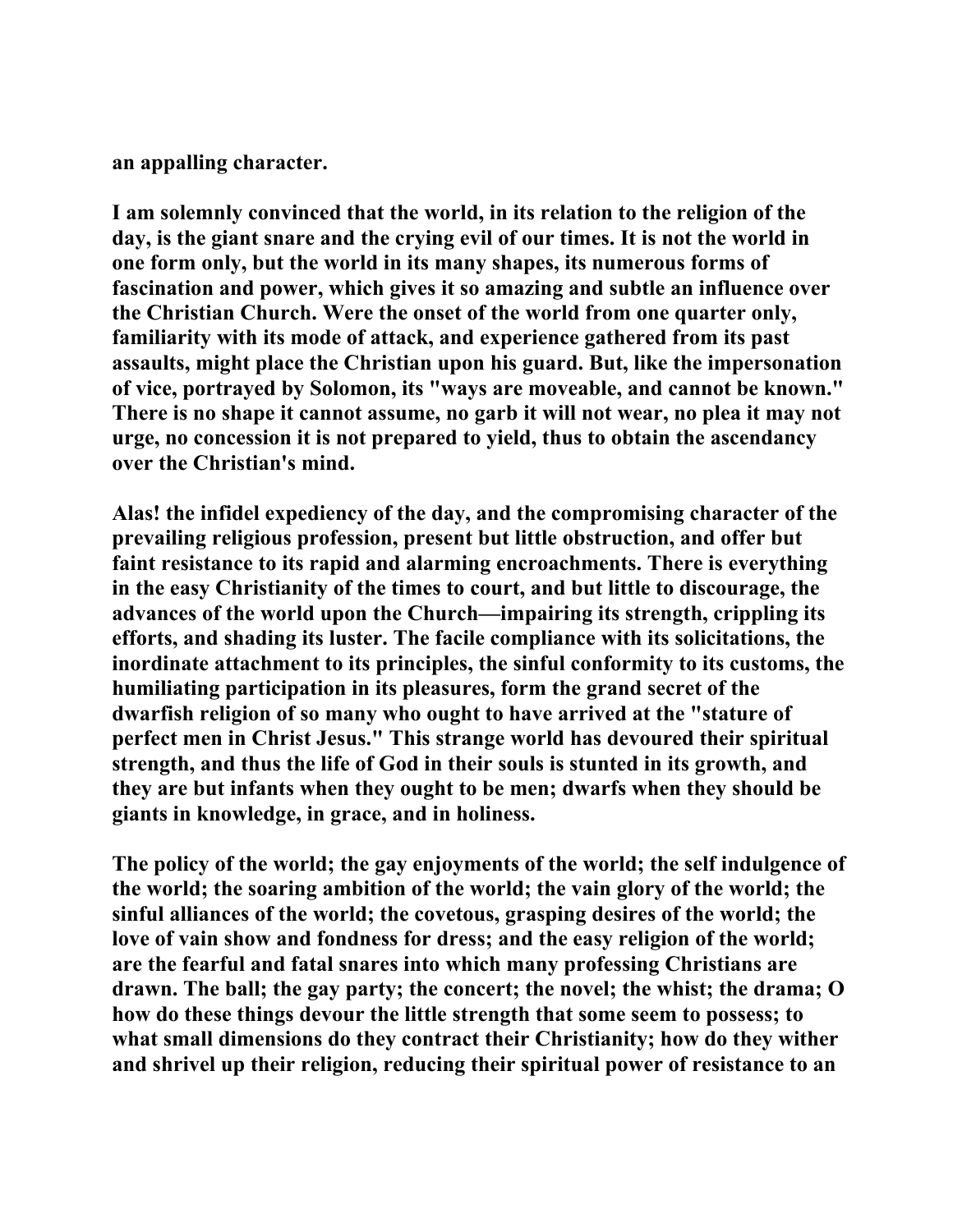#### **infant's weakness!**

**Professor of religion! can you cross the broad separating line between the Church and the world, can you transact business with it for a day, or participate in its pleasures for an hour, and come forth with the locks of your spiritual strength as thick and flowing as before? Impossible! You have suffered a real loss; and you cannot but be sensible of it. There is an exhaustion in the soul, a wound in the conscience, a deadness in the spirit, a vagrancy of thought, an indolence and listlessness of mind, with feelings which partake more of earth and less of heaven, which unfit you for communion with God, incapacitate you for any spiritual duties whatever, and leave you, like Samson despoiled of his glory, the victim and the sport of the uncircumcised Philistines. "Are you also become weak as we are? are you become like unto us?" is the exclamation of the world that has thus cruelly robbed you of your vigor, and now exultingly taunts you with your loss.** 

**O! it is "for this cause many are weak and sickly, and many sleep." I repeat it with earnestness and in bitterness of soul—the world—the WORLD is the deadly foe, and worldliness is the crying sin of the Church of God. This is the great hindrance to the success of the Christian ministry, and the growth in grace of many who are "called to be saints." You profess to have separated yourselves from the world, to not be of the world, and by the cross of Jesus to be dead to the world; and yet how opposite and falsifying is your practice! You mix up with the world, you float down the stream with the world, you woo and embrace the world; and but for the enrolment of your name upon the records of the Church, and your punctilious appearance at the communion table of the Lord, we should scarcely suspect that you were a follower of him who solemnly and emphatically declared, "My kingdom is not of this world."** 

**But, take warning! Upon this rock numbers who once walked outwardly with Jesus, have made shipwreck of faith, and walk with him no more. One of the most heart-affecting sentences the apostle ever penned was the record of such a case: "Demas has forsaken me, having loved this present world." He was a professed Christian, was baptized as a believer, and was the companion and associate of the apostle. But he loved the world, and loving the world he forsook the apostle; and forsaking the apostle he forsook Christ; and forsaking Christ he forsook the way of holiness, the way of happiness, the way of heaven.**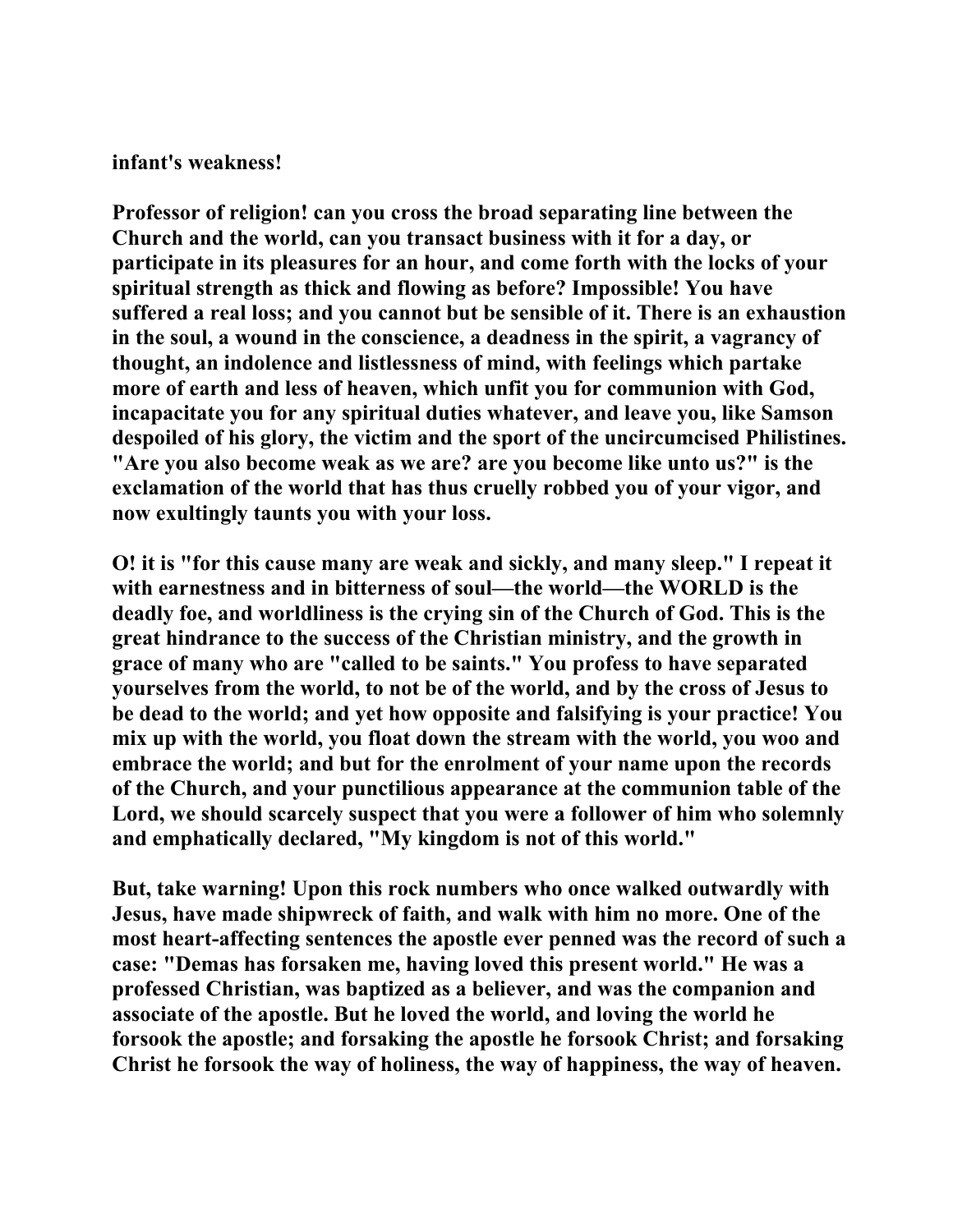**And where is he now! No mention is made of his restoration. No record is left of his return as a penitent to the cross. All that we know of his melancholy history is a solemn warning to professors to** 

**shun the world, and to beware of worldliness, as the foe and the bane of their religion.** 

**O, listen to the faithful yet tender pleadings of the Spirit—"Do not be conformed to this world, but be transformed in the spirit of your mind. Love not the world, neither the things that are in the world. If any man love the world, the love of the Father is not in him. For all that is in the world, the lust of the flesh, and the lust of the eyes, and the pride of life, is not of the Father, but is of the world. And the world passes away." Listen to the words which warn you against contracting unholy alliances, either in the way of business or of marriage, with the people of the world—"Don't you know you that the friendship of the world is enmity with God? whoever therefore will be a friend of the world, is the enemy of God. Do not be unequally yoked together with unbelievers; therefore come out from among them, and be separate, says the Lord, and touch not the unclean thing; and I will receive you, and will be a Father unto you, and you shall be my sons and daughters, says the Lord Almighty." Christian professors! can you resist these touching appeals? Will you not retire from their perusal, resolved, that "by the grace that is in Christ Jesus, "from henceforth you will "keep yourselves unspotted from the world?"** 

**Again, with increased earnestness we beseech you, love not the world—imitate not the world—go not needlessly into the world! It is a cruel, treacherous, souldestroying world. It crucified your Lord, and seeks nothing less than your eternal destruction. Come out of it, and let your unearthly principles, and holy enjoyments, and heavenly mindedness, and simplicity of walk, integrity and uprightness in all your transactions with the world, be a witness against it for God, for Christ, and for eternity. Labor for its good, pray for it, be kind and gentle to it, and, if need be, suffer for it; but let your daily motto be—the mark of Christ upon your forehead—"God forbid that I should glory, save in the cross of our Lord Jesus Christ, by whom the world is crucified unto me, and I unto the world."** 

**The unsubdued power of indwelling sin must be regarded as occasioning the Christian severe spiritual loss. Even where there is the absence of that outward**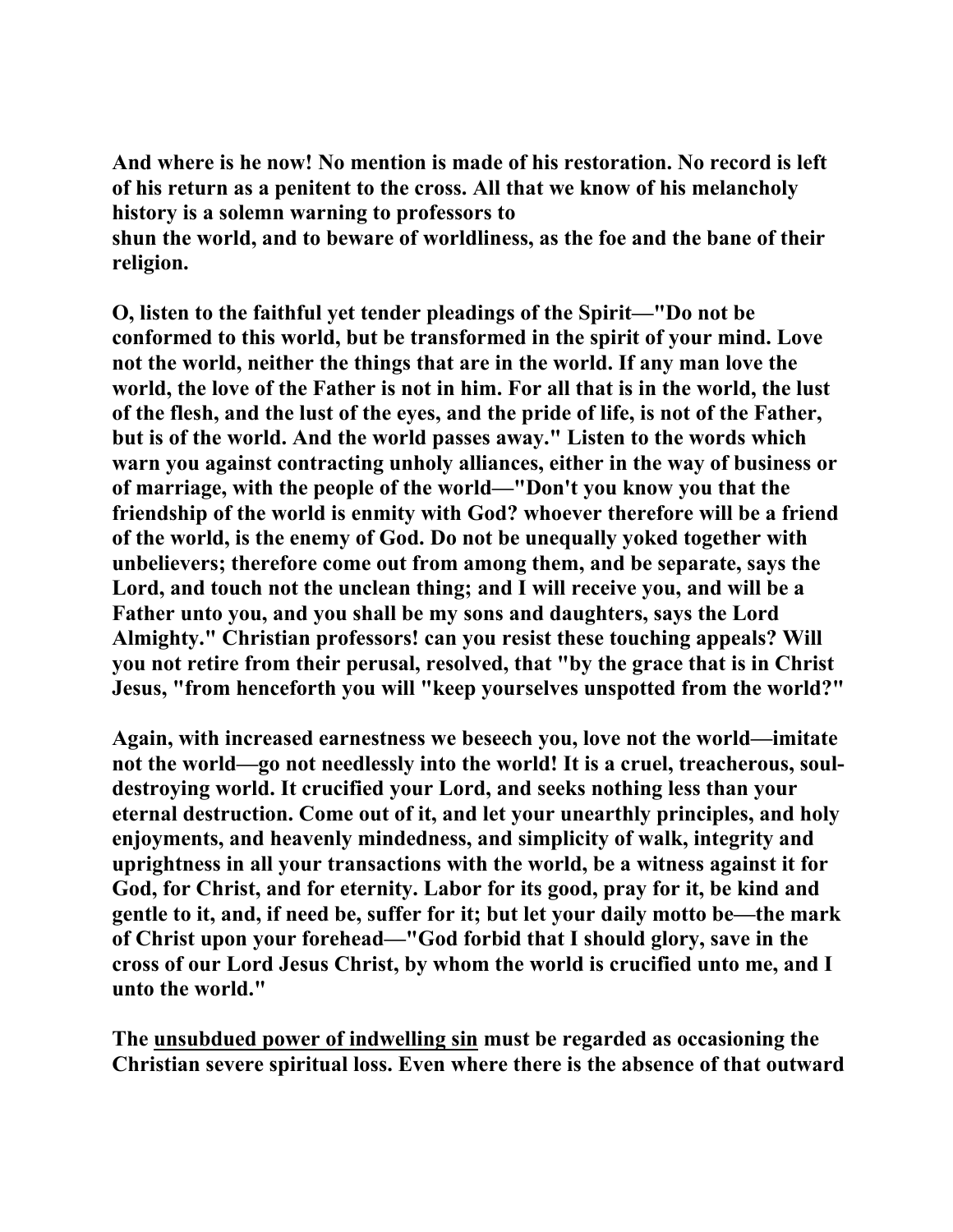**worldly conformity of which we have been speaking, there may yet be the**  *prevalence of unmortified corruption in the heart***, secretly and silently, but effectually undermining the fabric of the soul's strength. Alas! how effectually does this 'stranger' devour the vigor of our faith, the fervor of our love, the power of our prayers, the simplicity of our confidence in God. In how many sad instances of secret declension, of outward backsliding, and of avowed apostasy from God, may the evil be traced to this cause! Sin dwells in the heart of the most deeply sanctified, is ever at work in the most eminent Christian; and it has been truly remarked, that** *the best of saints have need to be warned against the worst of sins.* **Where there is not, then, a perpetual battle with this hidden foe, a constant mortification through the Spirit of this deep-seated, veiled corruption, the most dire and mournful consequences must ensue. Hence the agitation of doubts and fears, the drooping wing of faith, the powerlessness of the promises, the unanswered prayers, the plague in the camp, the ship in the storm—the Achan and the Jonah. Nothing enfeebles a Christian man like this. No 'stranger' devours his strength more voraciously and effectually. It closes the heart to the fruitful reception of the word, and shuts up heaven to the dew and the rain of the Spirit's grace. The idol of the soul still occupies its niche, and is enthroned upon its pedestal; and so long as it is not deposed and removed, the Spirit retires, God ceases to answer prayer, and there is no profitable trading between the soul and heaven, and no refreshment flowing through the channel of means and ordinances. These are solemn words; "Son of man, these men have set up their** *idols in their hearts***, and put the stumbling-block of their iniquity before their faces; should I be inquired of at all by them? Therefore speak unto them, and say unto them, Thus says the Lord God, Every man of the house of Israel that sets up his** *idols in his heart***, and puts the stumbling-block of his iniquity before his face, and comes to the prophet, I the Lord will answer him that comes, according to the multitude of his idols." "If I regard iniquity in my heart, the Lord will not hear me." "Strangers have devoured his strength."** 

**But in what does this mortification of sin consist? We reply, in nothing less than the drying up of its fountain, the destruction of its root. The great evil and power of sin lies in the sin of our nature, the body of death which we bear about with us. And herein consists true mortification—the slaying of the principle from where all sin proceeds; the subduing of the original corruption, the strength of which weakens the actings of grace, by impairing the principle**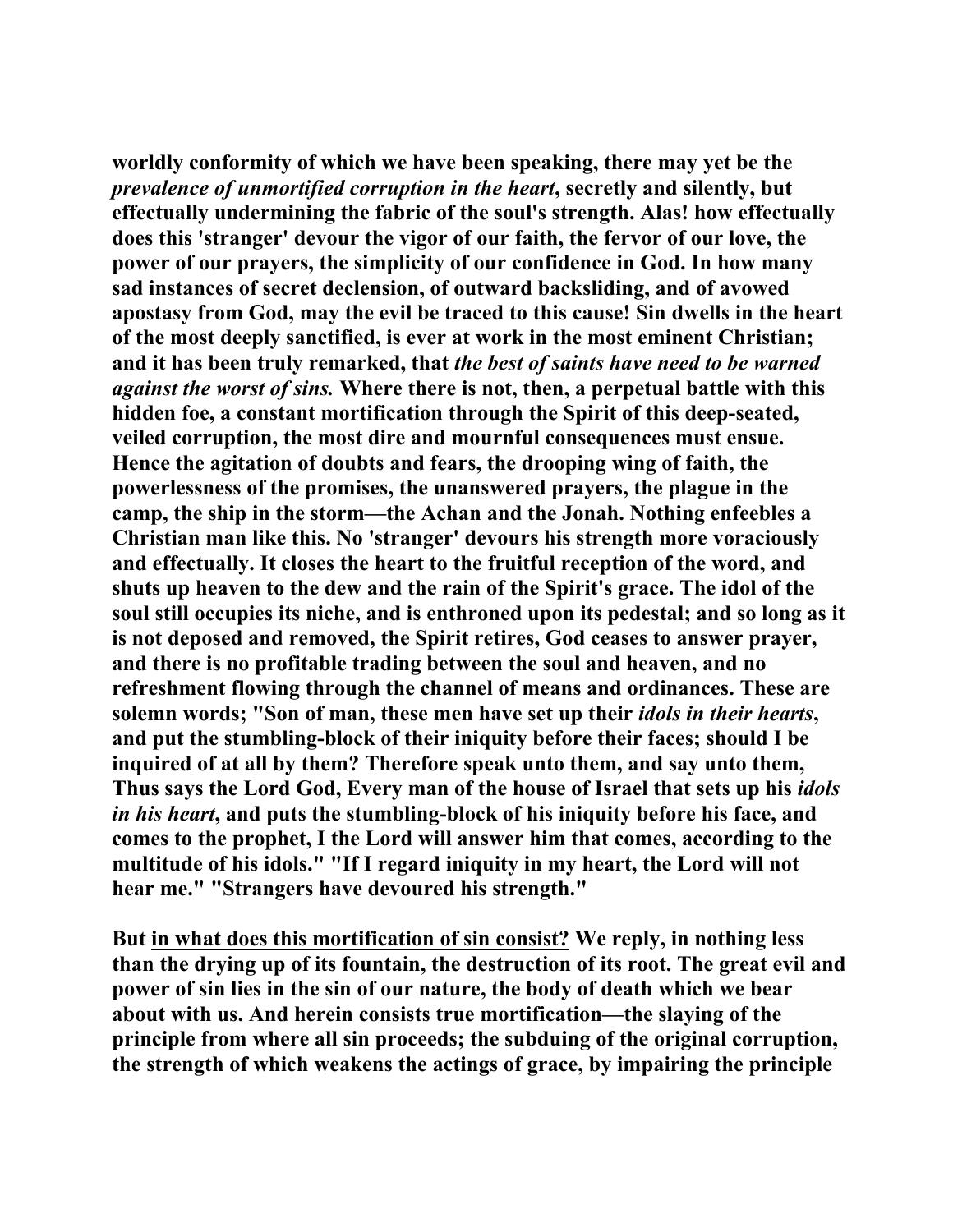**of grace. O, then, be earnest in seeking this attainment! Do not be content to arrest the** *stream* **while the** *fountain* **runs; nor to sever the** *branches* **while the**  *root* **remains. But going to the** *source* **of the evil, descending to the** *depth* **of the corruption, begin the holy work where the potency of sin mainly lies.** 

**What is your predominant sin?—lay the axe at** *its root***. Seek its death and destruction, or it will be death and destruction to you, as long as it prevails. It must bring a deathliness into the life of God within you, and prove the ruin of your peace and joy and happiness. "Therefore, brethren, we are debtors, not to the flesh to live after the flesh. For if you live after the flesh, you shall die; but if you through the Spirit do mortify the deeds of the body, you shall live." O, then, take this 'stranger' which seeks to devour your strength, to the cross of Jesus, and transfix it there; and as it dies, your soul shall live. Nothing but the cross of Jesus will prove its death, and your life. "I am crucified with Christ, nevertheless I live." There must be the crucifixion before the life.**  *Christ's death for sin must be our death unto sin.* 

**No more outward mortification, no fastings, nor self-inflictions, nor painful austerities, will ever weaken the principle or mortify the root of sin.** *Nothing but faith in the atoning blood of the Son of God can effectually meet the case.* **Far be it from me to speak indifferently of that aid to the mortification of indwelling sin which God's word encourages. I would not lightly esteem, as**  *auxiliary* **to faith in the atonement, the diligent reading of the word—frequent meditation upon its truths—seasons of retirement from others, and from surrounding objects—private communion with God—self-examination—selfjudging, and honest, minute confession of sin. Nor would I overlook the immense blessing which often flows from deep affliction, from painful, bitter trial, traced in the deeper mortification of sin in the temper, spirit, and life of the true believer.** 

**But in this great and solemn work our constant motto must be, "Looking unto Jesus." Without the eye of faith upon the cross, apart from the efficacy of the atoning blood, and the power of the grace that is in Jesus, there can be no effectual progress in the real work of sanctification.** *One sight of a crucified Savior imparted by the Holy Spirit will more effectually weaken the power of indwelling sin than all other means combined.* **O the might of the cross! O the virtue of the blood! O the power of the grace of Jesus to crucify, cleanse, and**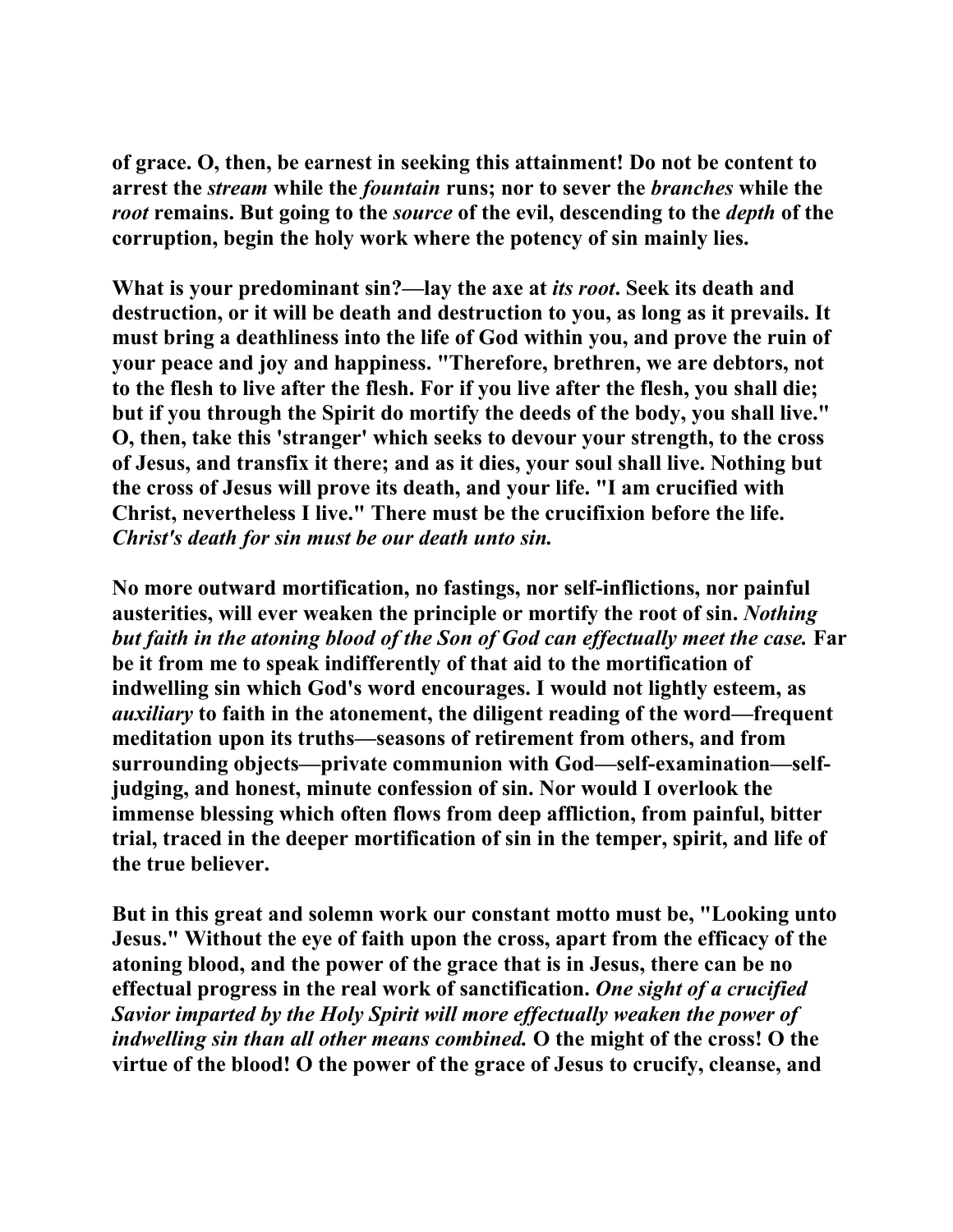**subdue our iniquities! Allow not this 'stranger,' then, any longer to devour your strength, seeing Jesus can enable you to oppose it, and will crown your sincere and persevering opposition with a certain and glorious victory. "He will subdue our iniquities."** 

**Spiritual** *decay* **is another idea suggested by the expressive figure of the passage—"Gray hairs are here and there upon him." These 'GRAY HAIRS' are decided 'evidences of backsliding'. And what are some of them? What are a few of the more marked SYMPTOMS OF SPIRITUAL DECAY in the soul? A lessened appreciation of Jesus is a clear and affecting evidence of spiritual relapse. Once he was, in your estimation, "the chief among ten thousand." He was** 

**the sovereign of your hearts. 'His name was as ointment poured forth.' He was to you as the "apple tree of the woods." You "sat down under his shadow with great delight, and his fruit was sweet to your taste." His cross attracted you, his love constrained you, his voice charmed you, his person was all your admiration, and his work all your boast. O how precious was Jesus to you then! You never thought his yoke irksome, nor his burden heavy, nor his cross painful. No time spent with him was deemed lost; no sacrifice made for him was counted costly; no labor for him was wearisome; no shame, or ignominy, or suffering for his sake, was worthy of a thought. The secret of all was—you loved the Savior with a deep and intense affection. But the 'gray hair' has appeared! Jesus is less precious to you now. Reverse the picture, just drawn of your former self, and you have the faithful portrait of your soul's present state! Your love has waxed cold, the ardor of your affection has waned, your heart is divided, other objects have displaced the Savior; and if you follow him at all, it is like Peter, "a great way off." Is not this real decay? "Gray hairs are here and thereupon him."** 

**Another symptom is, neglected prayer. I will not say that the habit of prayer is**  *entirely* **relinquished; but the spirit and fervor of prayer seem greatly to have evaporated. The time was when communion with God was the element in which you lived. You could more conveniently live without your daily food, and even pass your nights without sleep, than live without prayer, or compose yourself to rest without converse with God. That was registered as a lost day which found you holding no filial communion with your Heavenly Fatherspending no blissful moments with Jesus. O happy days! How precious their**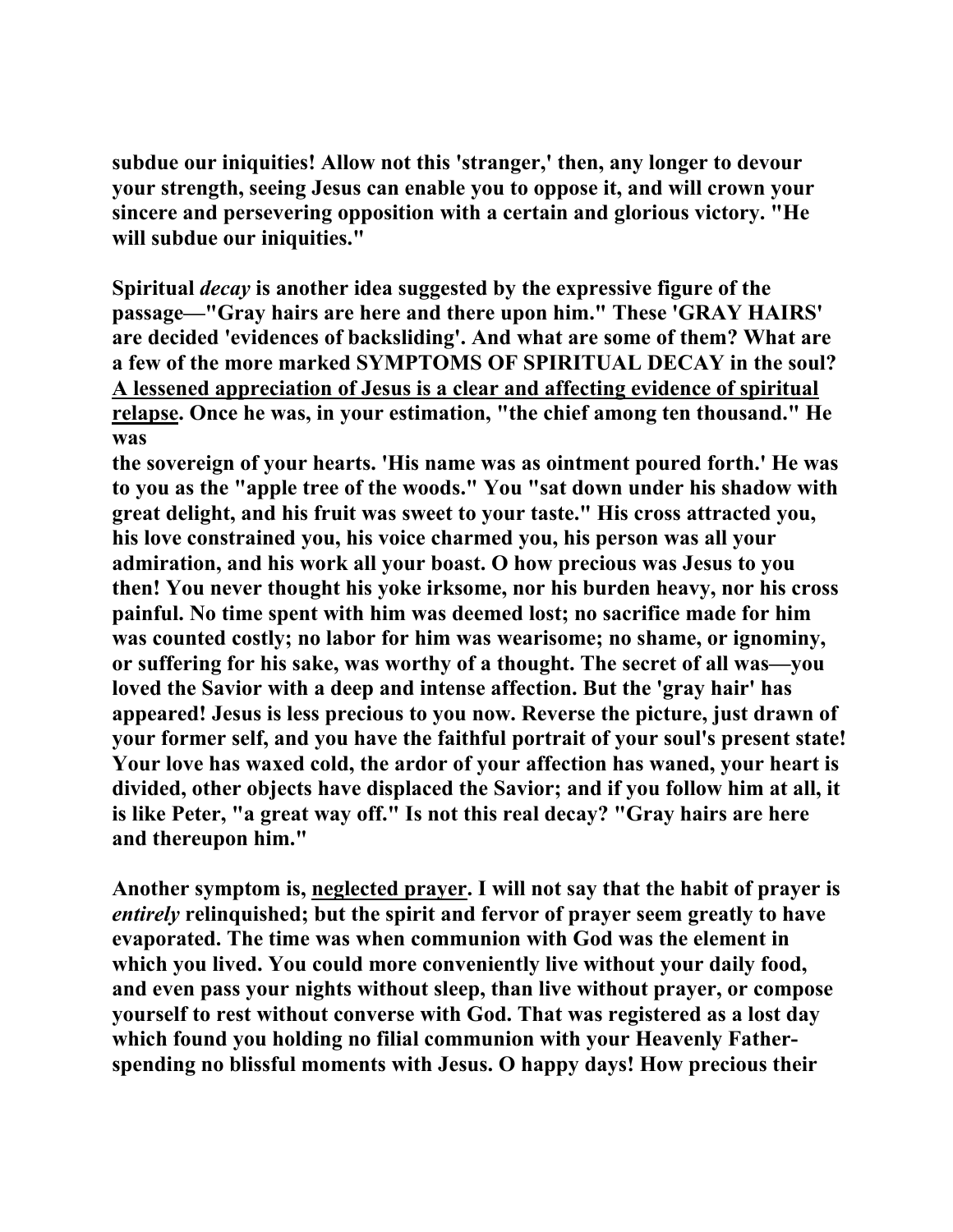**memory! How sanctifying their recollection! Then, your walk was with God your "fellowship truly was with the Father and his Son Jesus Christ." You were wont to take every thing to the throne of grace. As your** *needs* **came, you told your Father; and as your** *sorrow* **was felt, you laid it upon Jesus. You walked with God in everything, in the most minute circumstances in your history. And O what an opening was there of the heart of God to you at the mercy-seat! More truly, and how much more fully, was God wont to realize to you the promise to Moses—"There I will meet with you, and I will commune with you from above the mercy-seat." But the 'gray hair' is seen—sad symptom of decay in prayer. As to** *frequency* **and** *power***,** *earnestness* **and**  *success-as* **to any real communion, any filial, confidential opening of the heart to God, there is a palpable and melancholy failing off. Weak in prayer, you have no longer power with the Angel of the Covenant to prevail. Is not this decay? "Gray hairs are here and there upon him."** 

**The neglect of confession is an undoubted symptom of a state of soul backsliding from God. Perhaps there is not one more strongly indicative of the true decay of grace in the heart than this. When the habit of a contrite acknowledgment of sin is cherished, when a daily confession over the head of the atoning Sacrifice is made, and the blood is thus constantly sprinkled upon the conscience, the soul maintains, even in its advance to the "stature of the perfect man," all the vigor and beauty of youthful piety. There is a freshness and verdure which distinguish the soul in close proximity to the 'open Fountain'. But the "gray hair" betrays a change in this holy habit. It is now almost entirely neglected; or, if not quite abandoned, is yet performed in so careless and partial a manner, as to rob it of all its power, and neutralize all its efficacy. Your acknowledgment of sin is so general and heartless, blended with so imperfect a view of the turpitude of the sin confessed, with so feeble a sense of holy, humble contrition—in a word, the true spirit and posture of confession are so entirely absent, as to deprive the whole performance of its character, and to render it of none effect. This was not always the state of your soul. In times that are past, the least sin gave you distress, the slightest speck upon the conscience made you uneasy, and you could not rest until you had told it to the Lord, and had sought and found a renewed application of the peace-speaking blood. Surely this is a manifest decay of grace in your soul. "Gray hairs are here and there upon him."**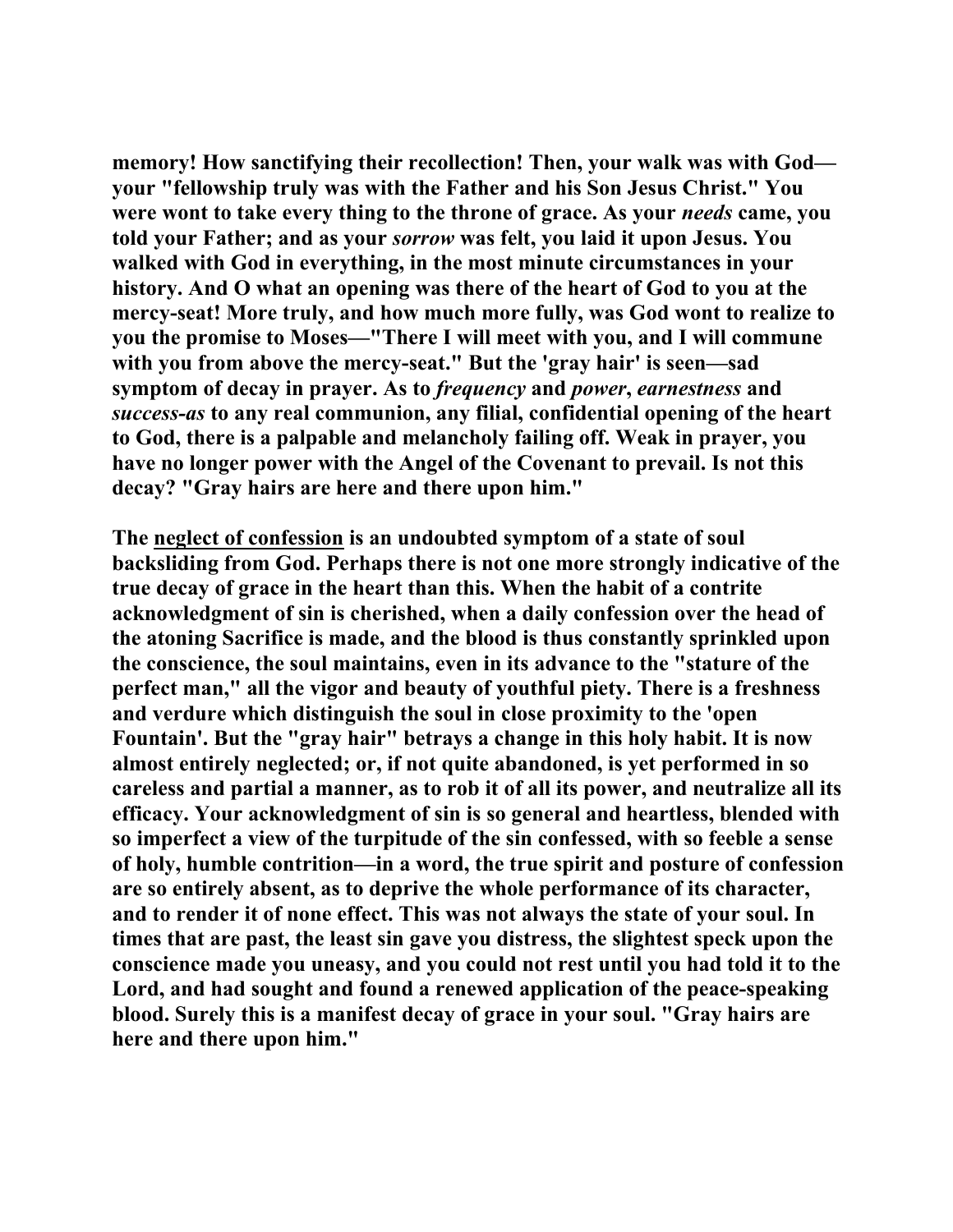**A slighting of the means of grace, and the ordinances of God's house, is not the least mark of a state of heart-backsliding. How 'green' were these 'pastures' once to your soul! How you hailed the arrival of the hour that took you to them! How you delighted to walk and feed in them! To have neglected the assembling of the saints—to have refused to meet them for praise and prayer—as, alas! the manner of some is—to have turned your back upon the house of God, upon the ministry of the word, upon the ordinance of the Lord's supper, upon the hour of gathered prayer, would have filled your heart with inexpressible pain. But, ah! you can do so now without an emotion! Your place is often vacant in the sanctuary—at the Lord's table—and when others meet to promote the kingdom of Christ; and yet your absence creates in your heart no sense of loss, and awakens in your conscience no alarm nor sorrow. The preached word, when you are in attendance, does not profit you. You have lost your relish for a Christ-exalting, soul-awakening, soul-winning, soul-searching, soul-loving ministry, and can only tolerate that service which intones its lullaby to your drowsy spirit, or deepens the slumber in which you are profoundly locked.** 

**To this we must add your sad lack of sympathy for the salvation of others. Ah! what can more truly betray the real condition of your own soul than your cruel, criminal apathy, in view of the multitudes perishing around you without the 'vision,' each one raising that wail of agony, as it passes away—"No man cared for my soul!" These are some of the "gray hairs" which indicate a weakening and decay of the kingdom of God within the soul.** 

**But there is one feature of this state of backsliding brought out by the prophet which we must not overlook. I allude to the ignorance and insensibility which mark it. "Strangers have devoured his strength,** *and he knows it not***; yes, gray hairs are here and there upon him,** *yet he knows it not***." It is by slow and imperceptible degrees that time steals upon us. Old age never surprises a man. We are not young today, and old tomorrow. Today, reveling in all the life, elasticity, and buoyancy of youth—and tomorrow, suffering from all the melancholy effects of senility. But we grow old** *by degrees***: "Gray hairs are here and there upon us, and we know it not." Thus is it with the progress of spiritual declension. A Christian professor may lose the power and freshness of grace in his soul, and for a time not be sensible of his loss. This I consider to be the most alarming symptom of his case. For a man to be going further and**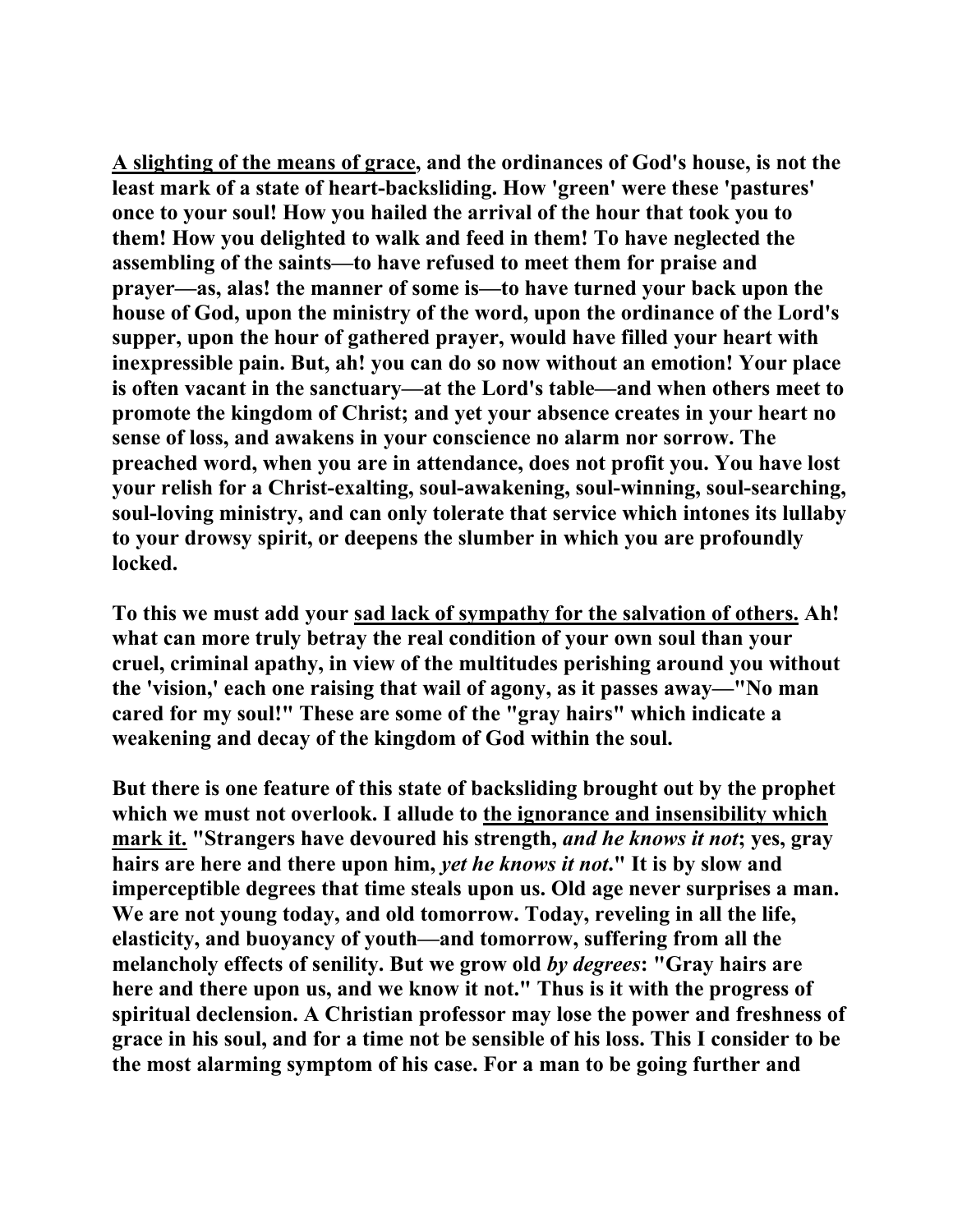**further from God, losing ground every moment, the 'gray hairs' thickening around him while he continues insensible to his condition—supposing that all is prosperous with his soul, when all is the very reverse—is alarming in the extreme. The case of Samson, already alluded to, fully illustrates this trait. While in a state of slumber we read that his wife Delilah, "called for a man, and she caused him to shave off the seven locks of his head; and she began to afflict him, and his strength went from him. And she said, The Philistines are upon you, Samson. And he awoke out of his sleep, and said, I will go out as at other times before, and shake myself. And** *he did not know* **that the Lord was departed from him." How soon the strong man had become weak! Strangers had devoured his strength, and he knew it not! Thus is it with many a Christian professor. Asleep upon the lap of some sinful self-indulgence, his enemies come upon him and severed the locks in which his might lay—and he knows not that the Lord has departed from him.** 

**You are ignorant, too, of the** *great extent* **of your backsliding from God. You are not aware how far you have gone, what a fearful breach has been made between God and your soul; what a distance has come between Jesus and your spirit. You are not sensible how many steps you will have to retrace before you recover what you once so blissfully possessed—the presence of God, the witness of the Spirit, the consciousness of your being a pardoned sinner, an adopted child.** 

**There is, too, an alarming unconcern as to your state. It becomes a matter of very little importance to you, whether God sees in you a growing conformity to his image, or a growing conformity to the world. You have been robbed of the locks of your strength, and either you do not know it, or are coldly indifferent to it.** 

**But let us, in closing, briefly trace this melancholy state to some of its CAUSES, that we may be better able to point out its appropriate remedy. The first cause undoubtedly is, the unguarded state of your soul. A merchant or a tradesman accustomed to neglect his accounts through the year must be prepared to find himself at its close in a state of embarrassment and uncertainty as to his actual position—his affairs bordering perhaps on a state of insolvency. A Christian living in the daily neglect of self-examination must not marvel if, at a certain period of his religious course, he finds himself**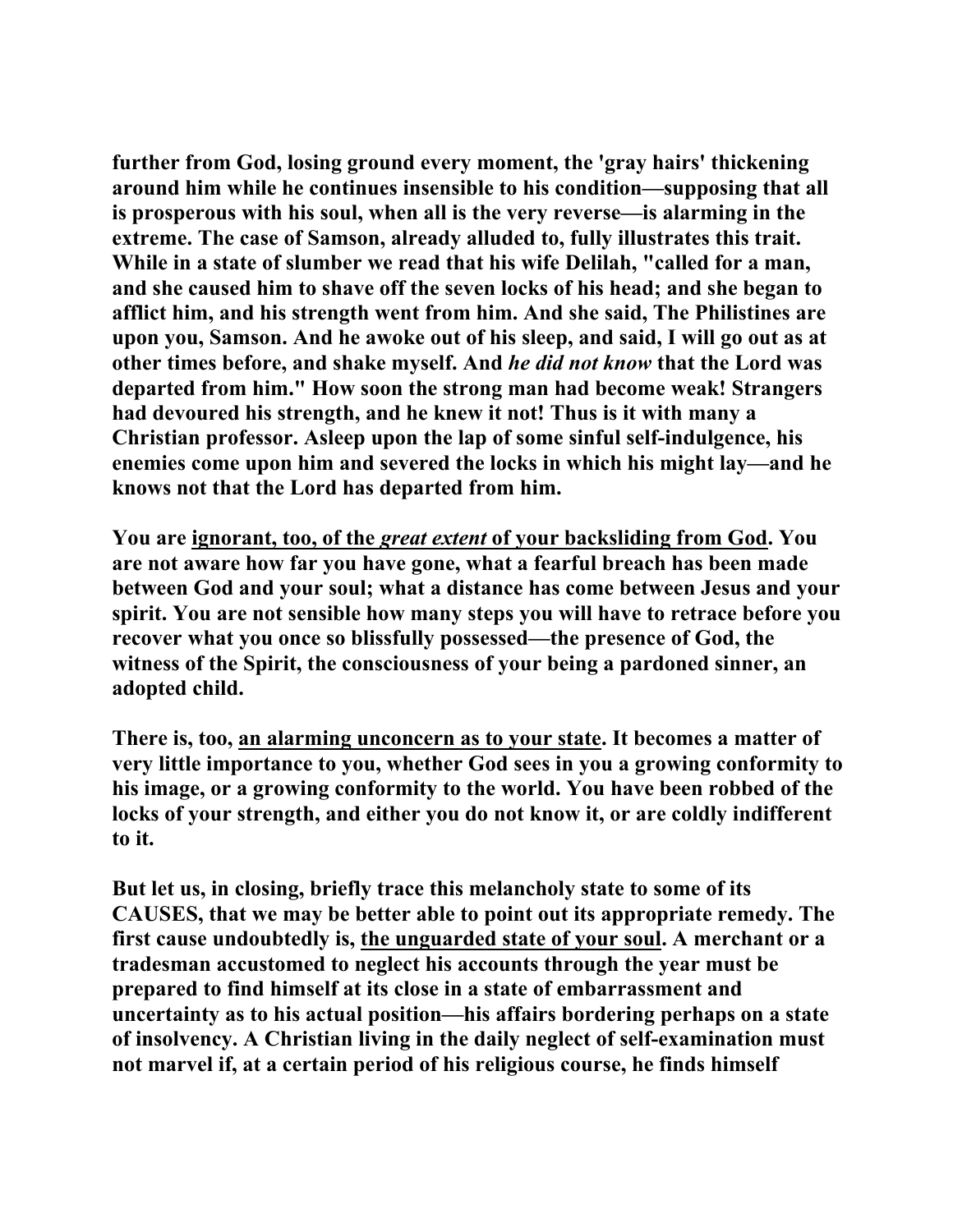**trembling upon the brink of gloomy despondency, his evidences gone, his hope obscured, and all the past of his Christian profession appearing to his view as a fearful delusion. But here let me suggest the cure. Examine before God the real state of your soul. Ascertain where you have lost ground. Retrace your way. Look honestly and fairly at your condition. Do not be appalled at it. Discouraging and repelling as it may appear, look it fully in the face, and lay it open before God exactly as it is, in the spirit and language of the Psalmist, "Search me, O God, and know my heart; try me, and know my thoughts; and see if there be any wicked way in me, and lead me in the way everlasting."** 

**I quote the grieving of the Spirit of God as a most fruitful cause of your present state of spiritual relapse. We have yet much to learn of our entire dependence upon the Holy Spirit, and of our eternal obligation to him for all the blessings of which he is the author and the conveyancer. What themes for grateful contemplation to the spiritual mind are the love of the Spirit—the faithfulness of the Spirit—the tenderness of the Spirit—the grace of the Spirit—the patience of the Spirit! And yet, in the long catalogue of the believer's backslidings, not the least is, his grieving this Holy Spirit of God. To this must be traced that barrenness and unfruitfulness, that premature decay, those spiritual relapses, which impart a death-like, skeleton appearance, to the Christianity of so many of its professors. Their worldliness grieves him—their sinful indulgences grieve him—their light, frothy conversation grieves him their inattention to his 'still small voice,' and their forgetfulness of all his kindnesses grieves him—and suspending, but not wholly withdrawing, his gracious influence, their souls become like Mount Gilboa, upon which** *no dew* **rested. But there is a remedy. Seek that Spirit whom you have driven from your presence; implore his return, beseech him for Jesus' sake to revisit you, to breathe his reviving influence as of old upon your soul, "that the spices thereof may flow out," and that your "beloved may come into his garden, and eat his pleasant fruits." Then will return the happy days of former years, the sweet seasons of your early history, and you shall "sing as in the days of your youth, and as in the day when you came up out of the land of Egypt."** 

 **"Return, O holy Dove, return, Sweet messenger of rest; I hate the sins that made you mourn, And drove you from my breast."**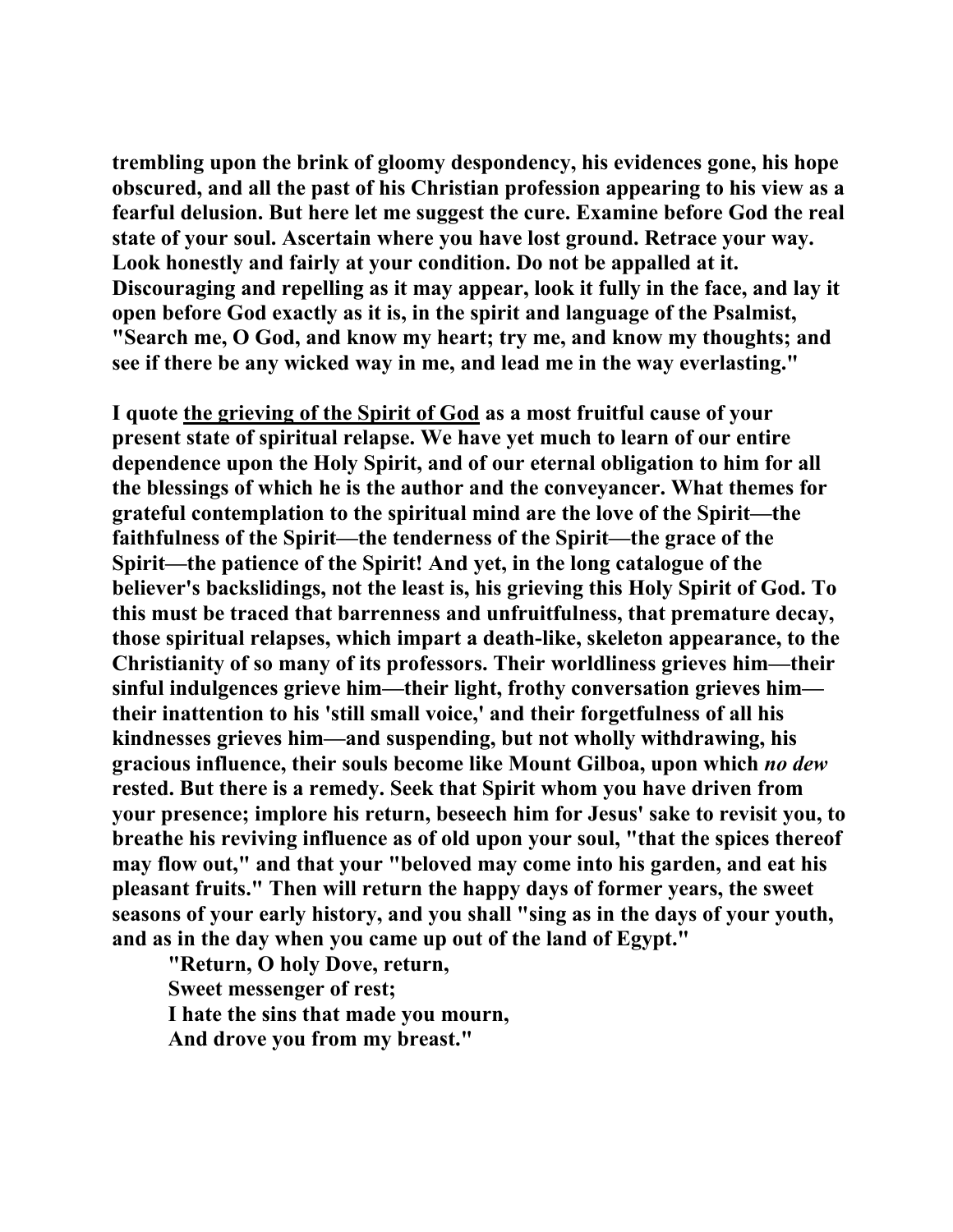**Distance from the cross has contributed greatly to your present state of spiritual relapse. Retiring from beneath its shelter and its shade, you have left the region of safety, light, and peace, and, wandering over the mountains of sin, worldliness, and unbelief, have lost yourself amid their darkness, solitude, and gloom. Finding in your backslidings no 'green pastures,' nor refreshing spring, nor shadowing rock, nor sweet repose, you have been almost ready to lie down, weary, faint, and bewildered. Turning away from the cross of Jesus, you have lost the view you once had of a sin-pardoning, reconciled Father; and judging of him now by his** *providences* **and not by his** *promises***, and contemplating him through the gloomy medium of a conscience unsprinkled with the blood of Christ, you are disposed to impeach the wisdom, the faithfulness, and the love, of all his conduct towards you. But listen to the remedy. Yield yourself afresh to the attractions of the cross. Return, return to it again. No burning Cherubim nor flaming sword guards its avenue. The atoning blood, there shed, has opened the way of the sinner's approach, and the interceding High Priest in heaven keeps it open for every repentant prodigal. Return to the true cross. Come and sit down beneath its grateful shade. Poor, weary wanderer! there is life and power, peace and repose, for you still in the cross of Christ. Mercy speaks from it, God smiles in it, Jesus stands by it, and the Holy Spirit, hovering above it, is prepared to reveal it to you afresh, in all its healing, restoring power.** 

**And is it thus that 'strangers' have devoured your strength, and that 'gray hairs are here and there' upon you? Do not despair of a better state. How powerful and persuasive the motives to your return to God which we have arrayed before you! The Father holding out his hand—Jesus alluring you—the Holy Spirit bending over you—and your vacant seat at the gospel-feast, so long deserted, still inviting your return. Say not, O wandering child, O mourning penitent, "My way is hidden from the Lord." No!** *His eye has been upon you in all your waywardness and wanderings***; and now, in the tender character and with the quenchless, deathless love of a Father, he is on the watch for your return. Will he upbraid that loss of spiritual strength? Will he despise those thin, gray hairs? O no! "He gives power to the faint; and to those who have no might he increases strength. Even the youths shall faint and be weary, and the young men shall utterly fall; but those who wait upon the Lord shall renew their strength; they shall mount up with wings as eagles; they shall run, and not be weary; they shall walk, and not faint."**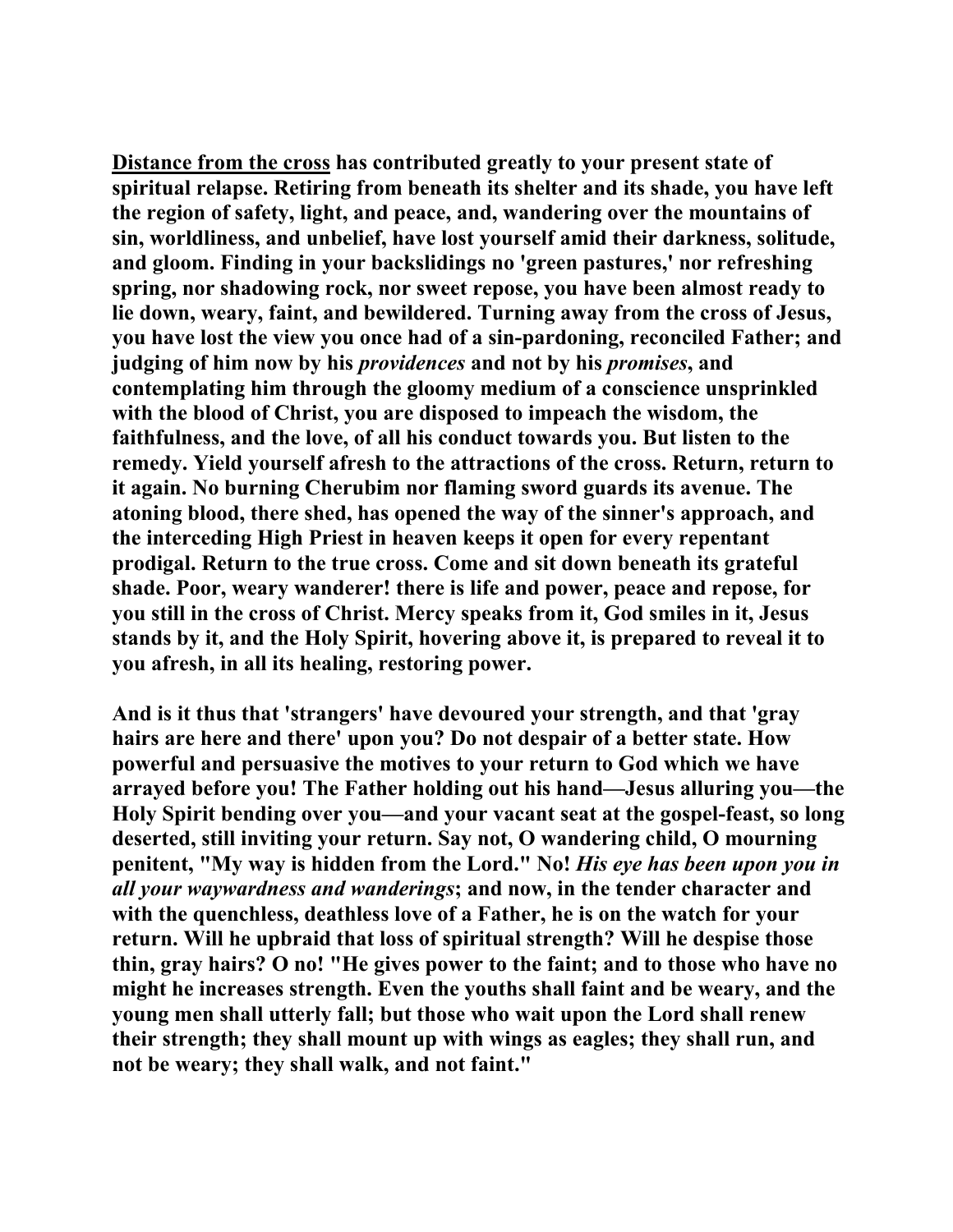### **"The Inner Life Contrasted with its Counterfeit"**

**"These are** *wells without water***." 2 Peter 2:7.** 

**It is one of the ever-working schemes and master strokes of the prince of darkness—and too successful is his exploit—to annihilate in the view of man, the essential difference which God's holy word draws between** *the mere external profession of Christianity***, and** *its internal and vital possession.* **And yet, while we concede that in every true disciple of Jesus these two extremes meet the possession and the profession of Christ—at the same time we must remark that, existing apart and alone, heaven and earth, midnight darkness and meridian light, life and death itself, are not more essentially distinct from each other than they. To break down this broad, unbending line of separation, and thus to reduce the life-possessing and life-imparting religion of Jesus to a religion of mere sentiment, or of feeling, or of form—in other words, to the religion of death—is Satan's grand and too successful scheme. It would be, perhaps, difficult to say from which field he has reaped a more appalling harvest of souls—that of a nominal religious profession, or that of a profane and avowed ungodliness. We speak not lightly, but it is our solemn conviction, that more souls have gone down to the regions of despair reposing in their baptismal vows, and sacramental grace, and works of human righteousness, than those who made no profession of religion whatever, except the religion of the infidel, the atheist, or the world. It is to this large and solemn class the apostle applies the searching words selected as the basis of our present remarks "These are wells without water." The passage suggests two distinct and important topics of consideration: the character of the true believer, or what the real Christian possesses; the character of the false Christian, or what the mere professor does not possess.** 

**The figure of "wells without water" is not only one of frequent occurrence in the word of God, but** *in its reverse interpretation* **it is highly expressive of the gracious character, and holy, dispensing influence of the true believer in the Lord Jesus. Reverse the awfully significant meaning in which it is used by the apostle, and you have the exact portrait of a truly Christian man. The 'well without water', supposes the existence of the 'well with water'. And as the well**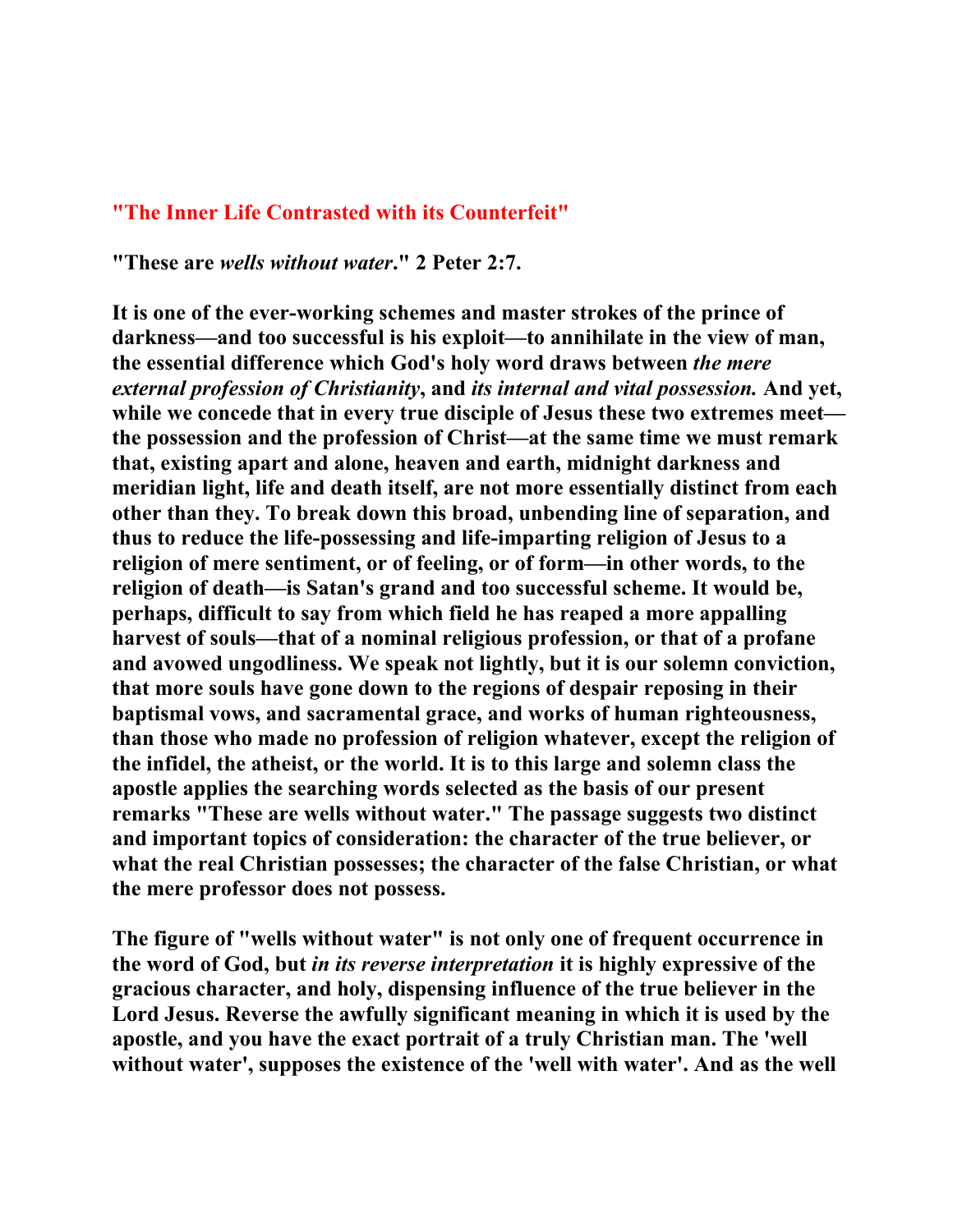**without water is descriptive of the false Christian, so the well with water is descriptive of the true—and it is of him we are first to speak.** 

**THE REAL BELIEVER in Jesus is a gracious man. He is a 'living soul.' He is the partaker of a new and a Divine nature, and is the depository of a heavenly and a precious treasure. In exhibiting him under the figure of the 'well with water', we are naturally led to trace** *the source of his supply***. The well may**  *contain***, but it does not** *originate* **the supply. It** *holds* **the water, but it cannot**  *create* **the water. It is dependent upon a foreign and a hidden source. From a depth which no line can fathom, and which no skill can explore, the precious fluid rushes forth, sparkling and bounding in the joyousness of its own independent and mysterious existence. It is thus with Christianity and the Christian. There is not a well of salvation in the gospel, nor a spring of life in the believer, which is not dependent for its supply upon a source extraneous from itself. The Lord Jesus Christ is that Source. He is the well-head of all salvation and of all grace. The well with water is the well that has its source in him, "of whose fulness all we have received, and grace for grace."** 

**God, the Fountain of life, light, and grace, has ordained that the Lord Jesus Christ, his own beloved Son, should be the well-spring, the one source of supply from where all the salvation of the sinner, all the sanctity of the saint, and all the grace and truth of the Church, collectively and individually, should be derived. "It pleased the Father that in him should all fulness dwell." What a glorious declaration is this! How should our hearts leap for joy, and our souls thrill with gladness at its very sound! All the "fulness of the Godhead bodily;" all the fulness of the Church graciously; all the fulness of the sinner savingly; all the fulness of the Christian sanctifyingly; in a word, all that a poor, fallen, tried son of Adam needs, until he reaches heaven itself, where this fulness has come—is, by God's eternal love and wisdom, treasured up in the "Second Adam, the Lord from heaven."** 

**From Jesus the well derives its water. In the description which we have of the creation of the world, there is a distinction observed between the "waters which were under the firmament and the waters which were above the firmament." In the new creation not less striking and observable is this difference. The water above, is the "pure river of the water of life, clear as crystal, proceeding out of the throne of God," and gathered together in one**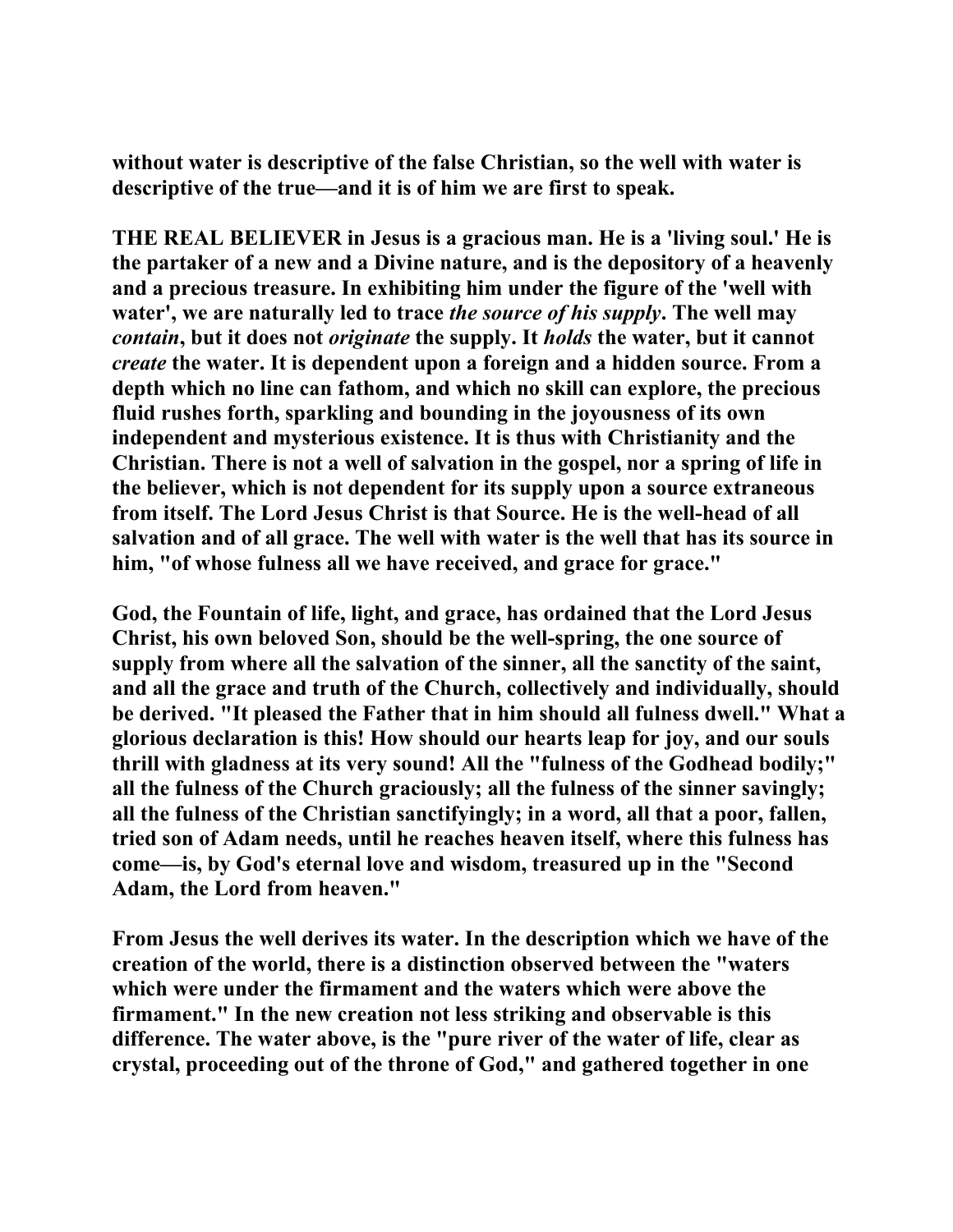**mighty confluence in Jesus; and by him brought down to earth and deposited in all true believers, who thus become wells with water; and so, by the dispensing influence of their grace and holiness, "water the whole face of the ground." Thus the "waters are divided from the waters"—the water in the Fountain above, from the water in the well below.** 

**But this truth will be unfolded more fully in the consideration of THE WELL ITSELF. The Christian, figuratively speaking, is this well, deriving, as we have seen, his supply from that hidden Spring to whom he is closely united. There is, first, the interesting fact upon which a preceding chapter has fully expatiated, and therefore to which we need but simply now refer—the indwelling of Christ in the soul. Christ himself enunciates the truth—"I in them." Observe, these are not the words of the apostle, whose ardent mind and glowing imagination might be supposed to exaggerate a truth beyond its proper limits; but they are words of Jesus himself—of him who is the Truth, and who therefore cannot lie. "I in them."** *Christ dwelling in the soul forms the inner life of that soul.* **The experience of this blessing stands connected with the lowest degree of grace, and with the feeblest faith; the** *lamb* **of the flock, the soul that has but** *touched* **the hem of the Savior's garment, prostrate as a penitent at the feet of the true Aaron—in each and in all alike, Christ dwells. He has a throne in that heart, a temple in that body, a dwelling in that soul, and thus, as by a kind of second incarnation, God is manifest in the flesh; in Christ's manifestation in the believer. Truly is he a well with water, who has "Christ in him the hope of glory."** 

**In addition to this is, the indwelling of God's grace in the soul. Grace is a thing**  *foreign* **to the natural state of man. His possession of grace is not concurrent with his birth, nor can it be his by right of hereditary law. No parent, however holy, can transmit a particle of saving grace to his posterity. The law of primogeniture, or the privilege of the birthright, is set aside in the kingdom of grace, whose subjects are "born, not of blood, nor of the will of the flesh, nor of the will of man, but of God." But see how this mystery is cleared up in the conversation which Jesus held with the Samaritan woman, as he sat wearied upon the mouth of Jacob's well "Jesus answered and said unto her, If you knew the gift of God, and who it is that says to you, Give me to drink, you would have asked of him, and he would have given you living water." This is the grace of which we speak, and this the source from where it flows into the hearts of all the truly regenerate. It is in you, Christian reader, "a well of**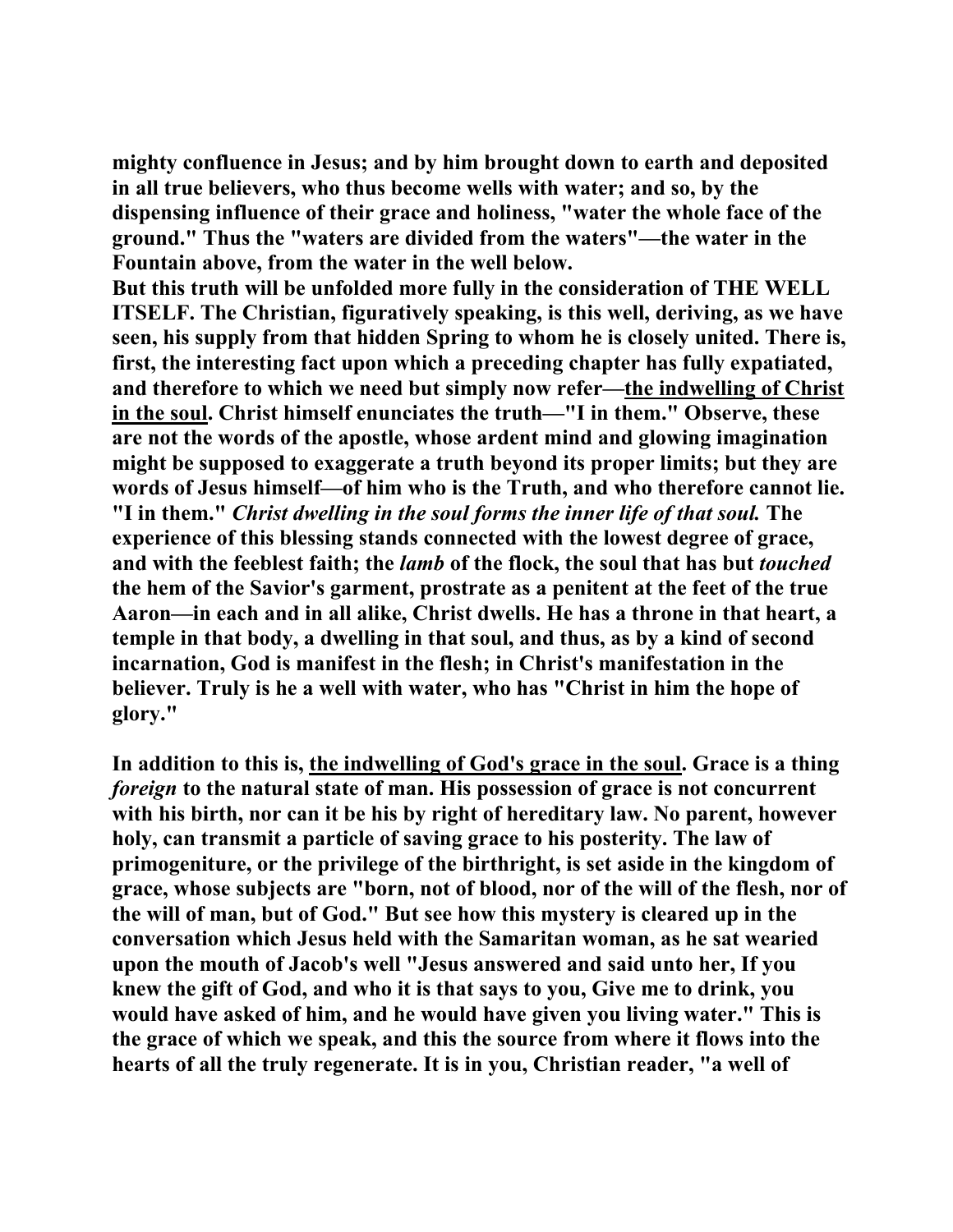**water," a springing well, mounting upward and ascending to the source from where it rises. God looks upon you, not as a dry well, but as a springing well his own renewing, adopting, sanctifying grace, flowing into your heart—and thus ascending to Him from whom it proceeds, in holy desires, and spiritual aspirations, and divine actings—the living water seeking its level, and rising to its source. Blessed words—"Springing up into everlasting life!" As the first blush of morning is a part of the day, so the least dawn of grace in the soul is a portion of heaven. The well below, is the spring of grace—the well above, is the fountain of glory.** 

**Yet a third blessing of the renewed state is the indwelling of the Holy Spirit. Thus says the apostle; "don't you know that you are the temple of God, and that the Spirit of God dwells in you?" He would seem to say—"If you do not know it, you ought to know it as one professing godliness." O what a celestial well—though in himself a poor earthen vessel, a broken cistern—is that regenerate man who has the Holy Spirit reigning in him, living in him—never to abdicate his throne, never to forsake his sanctuary, never to vacate his dwelling; never, by all the corruptions that are there, by all the slightings, and piercings, and woundings which he receives, forced to retire from the temple he has constructed, beautified, and made his own!** 

**In view of these statements, who will, then, deny that all** *believers in Jesus are wells with water***? What an exalted character, and what an enviable man, is the true Christian! All the resources of the Triune God unite to replenish this earthen vessel. No angel in heaven contains a treasure half so costly and so precious as that poor believing sinner, who, getting near to the Savior's feet, and bathing them with tears of penitence and love, can look up and exclaim, "Whom have I in heaven but you? and there is none upon earth that I desire beside you."** 

**But we must not overlook an interesting thought suggested by the figure of the text. I allude to the dispensing influence of the well. What is the proper design of a well? Certainly it is not constructed for itself. It is designed to disperse abroad its fulness, and to communicate the blessing it contains. Unless the water of a well finds an outlet, it becomes of necessity stagnant and inert; and instead of being a well giving out and spreading abroad its sparkling streams, it is a still, lifeless reservoir, yielding nothing, and consequently receiving**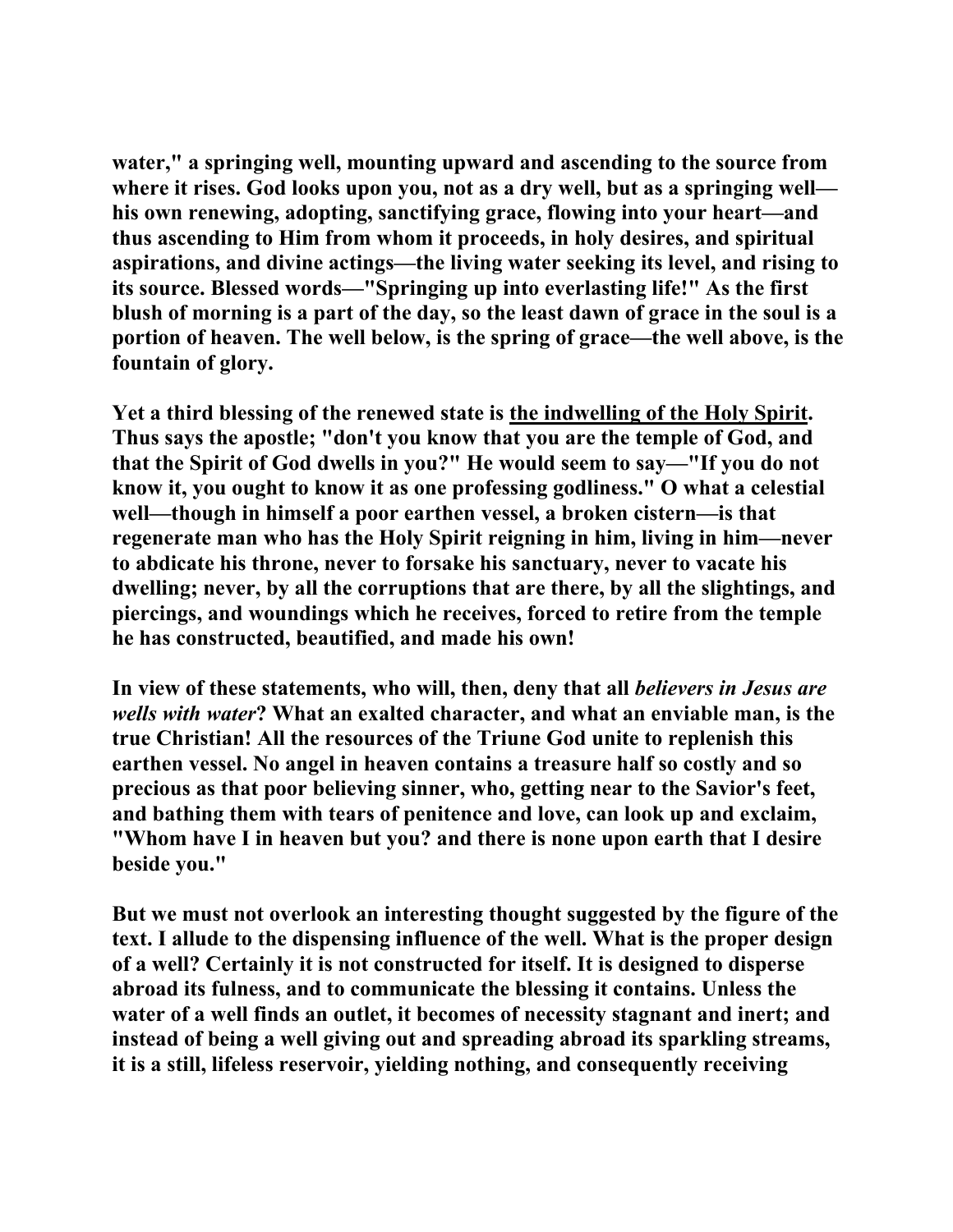**nothing. Striking emblem of the Christian! The knowledge and the grace that God has given you, though for yourself primarily, are not for yourself exclusively. God, in making you a well of living water—in other words, a possessor of Divine grace—designed to disperse abroad the streams; so that**  *through the consistency of your walk, the holiness of your life, and the personal activity of your grace in the cause of God and of truth, it might find an outlet for the benefit of others.*

**What a well of spiritual knowledge is the true believer! To him it is given to know the mysteries of the kingdom, while from others they are hidden. Where may we look for an understanding of the revealed mind of God but to him? Who knows the secret of the Lord, and to whom does he show his covenant, but to those who fear him? Having 'an unction from the Holy One,' he knows all things. He knows something of that mystery, which no philosophy of man can teach him—***the plague of his own heart***. He knows something, too, of the value of** *Christ***—his person, his work,** 

**his glory, his fulness, his tenderness, his sympathy, his preciousness. He knows something of** *the character and dealings of God***—as a holy God, as a sinforgiving God, as a just God, and yet who blots out sin and remembers it no more forever. He knows, in some measure, what the** *intricacies of the Christian way are***; what the** *narrowness* **of the narrow path is; what are the** *difficulties* **of walking with God; what are the** *conflicts, the trials, the tribulations* **of the Christian life—and the stream flows abroad.** 

**What a well of holiness is the true believer! The Spirit of holiness inhabiting him, despite the corrupt sediment of his fallen nature, he contains and dispenses abroad that stream of holy influence which carries with it a blessing wherever it flows. Where do we look for true holiness except in the soul born again of the Spirit? A holy man is earth's greatest blessing, is the world's richest ornament and shield.** 

**What a well of compassion is the real Christian! He it is who, taught the priceless value of his own eternal happiness, has affections of compassion for the souls of others involved in like ruin with himself. "O that my head were waters, and my eyes a fountain of tears!" says Jeremiah. "Rivers of waters run down my eyes because they keep not your law!" exclaims David. These men were mourning wells—and God has distinguished such. "Set a mark upon the**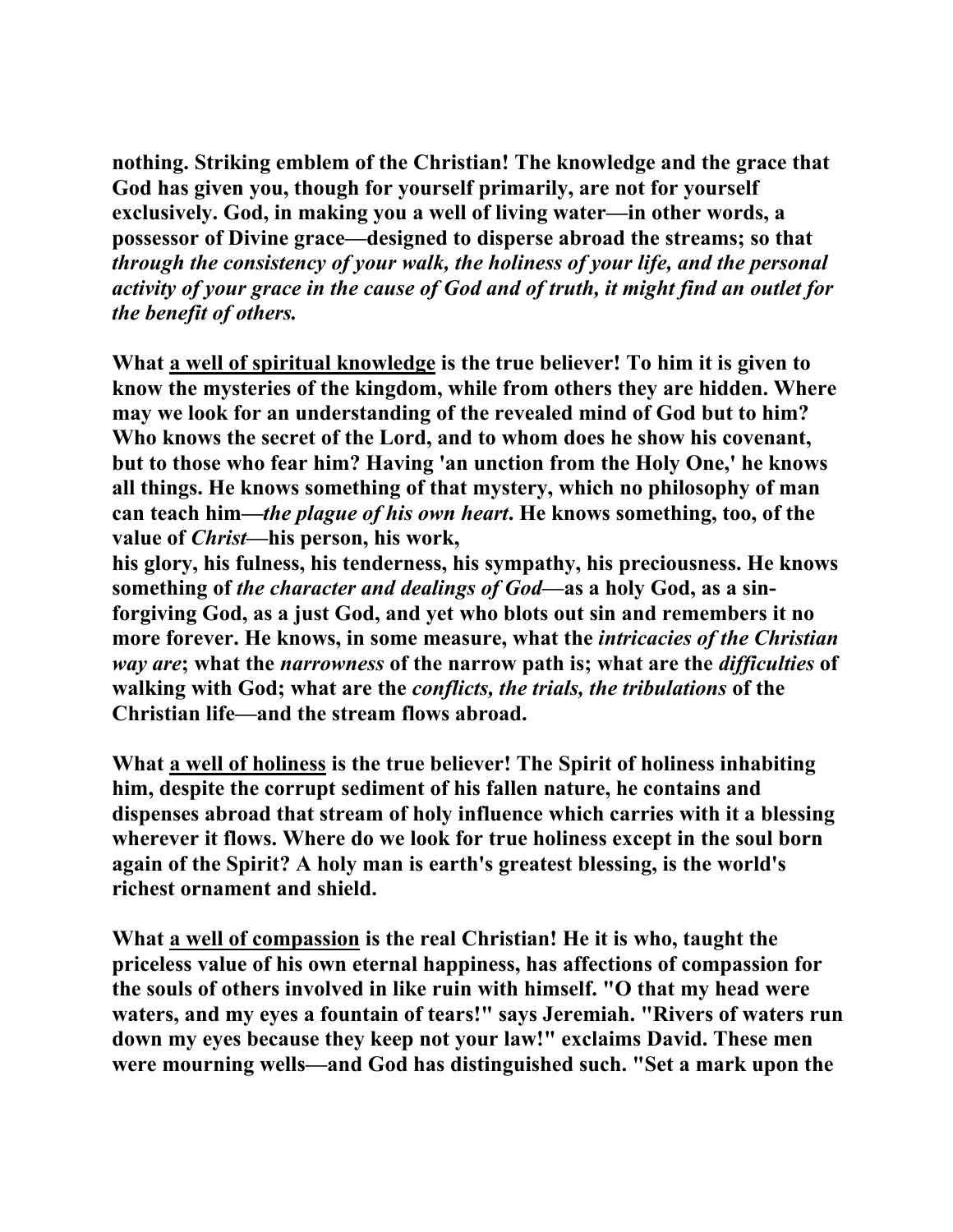**foreheads of the** *men that sigh and cry* **for all the abominations that be done." The Lord Jesus, the great mourner, who wept, not for himself, but for others, has his bottle for the tears of these wells of pity and compassion; whose sympathies, and prayers, and exertions, flow forth for the conversion of sinners, for the salvation of souls.** 

**Wells of charity, too, are they. Where shall we look for the Divine cement, the true bond, which unites the heart of man to man, but in the one Church of God? Who is the true peacemaker, the diligent sower of peace, the zealous promoter of love, charity, and good-will among men, but he in whose heart the love of God finds a home? Who has such sincere pity for the poor, whose hand is more ready to relieve their necessities—than he who himself is a conscious partaker of the benevolence of God? Such, reader, are some of the**  *characteristics* **of true Christians—the wells with water—dispensing wells.** 

**There is yet another essential feature of a gracious state suggested by the figure, which we must not overlook. These wells with water are perpetually receiving as well as dispensing. Indeed, they can only dispense to others what is dispensed to them. We have intimated that believers are but wells. All their springs are in God. Listen to the acknowledgment: "As the deer pants after the water brooks, so pants my soul after you, O God! My soul thirsts for God, for the living God. O God, you are my God! early will I seek you; my soul thirsts for you, my flesh longs for you in a dry and thirsty land where no water is." And then comes the Divine answer: "When the poor and needy seek water, and there is none, and their tongue fails for thirst, I the Lord will hear them, I the God of Israel will not forsake them. I will open rivers in high places, and fountains in the midst of the valleys: I will make the wilderness a pool of water, and the dry land springs of water." And then follows the response of the soul thirsting after righteousness: "Lord, give me this water, that I thirst not."** 

**Thus does the gracious soul derive all its grace from Christ, "who of God is made unto him wisdom, righteousness, sanctification, and redemption." He stands by to** *replenish* **the well as its resources are exhausted. When the water is low, he raises it; as it gives out, he pours in; and the more liberally it imparts, the more bountifully it receives. "The liberal soul devises liberal things, and by liberal things shall he stand." "There is one who scatters, and yet increases." Who has ever become poor for God? Who has given freely that**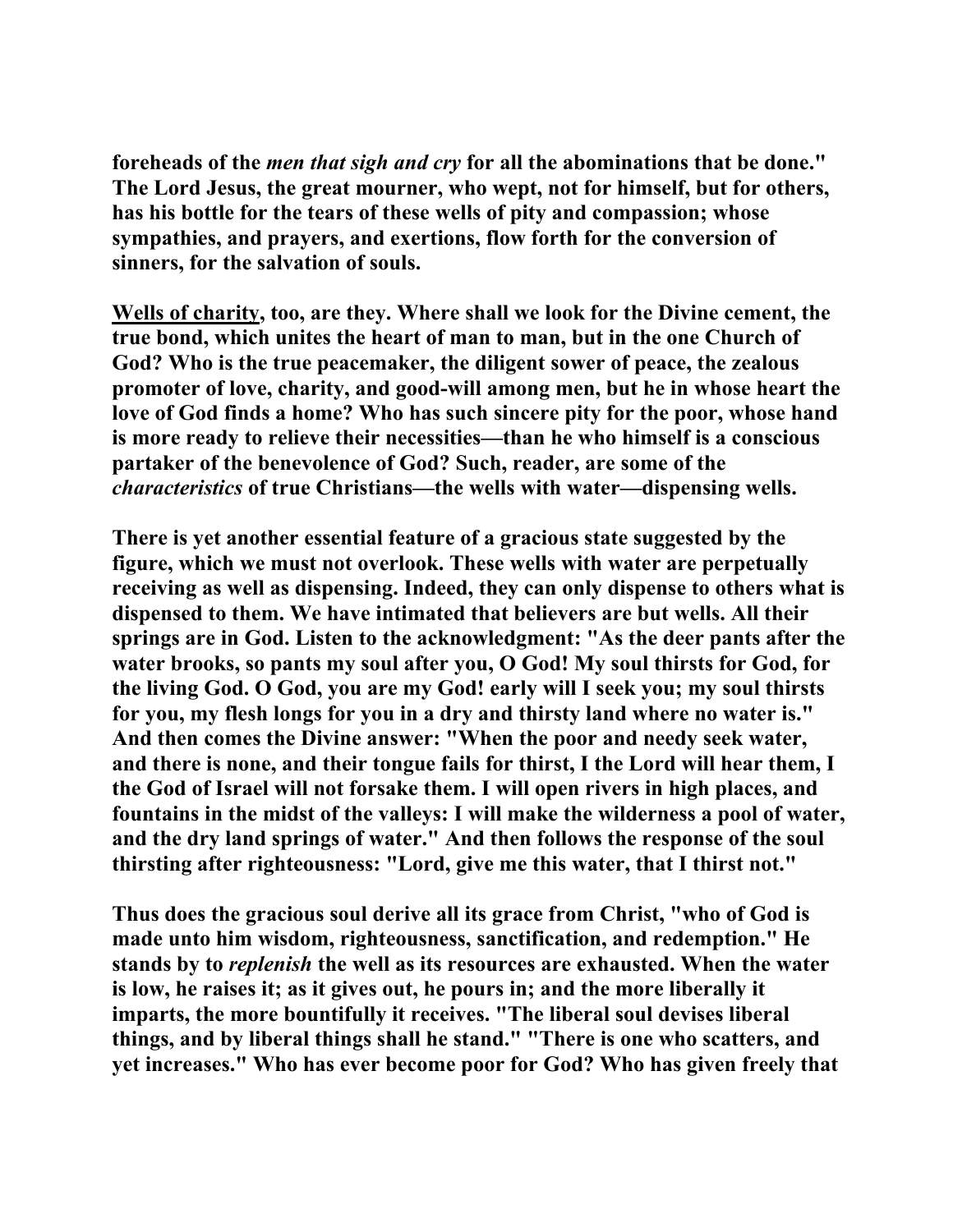**has not in return received freely? Who has ever laid himself out for the Lord, consecrating his substance, his influence, his time, his talents, that has not experienced a welling up in his own soul of the hidden spring, more than replacing all that he has dispensed? The grace that has been employed, the faith that has been exercised, the wealth that has been consecrated, the influence that has been exerted, the reproach that has been endured, the suffering that has been experienced, the health that has been expended, the loss that has been sustained for Christ; Christ has more than recompensed even in the present time-state. "Seek first the kingdom of God and his righteousness" is the precept—"and all these things shall be added unto you"-is the promise; and He who enjoins the precept, will make good the promise. Such, then, are some of the characteristics of true Christians.** 

**The reverse of all this we now proceed to consider, in an analysis of THE CHARACTER OF THE FALSE CHRISTIAN—THE GRACELESS PROFESSOR—THE SELF-DECEIVED. "These are wells without water."** 

**Let it be distinctly observed that they are spoken of as** *wells***; that is, they are**  *professors of religion***. They have the "form of godliness." They have all the external appearance of real grace and sanctity. Judging of them by their church, or by their minister, or by their creed, or by their party zeal, or even by their knowledge, we should at once rank them, and perhaps rank them high, with the true possessors of grace. So strong are some of the features of resemblance, that it needs the most skillful eye to detect the difference. Looking, not at** *the external construction* **of the well—the beautiful and costly materials of which it is composed—but looking** *within* **the well, we soon discover that it is a well without water. Again we remark, that, forming our judgment of them by their church membership, their correct orthodoxy, their showy Christianity, many would be deceived as to their real state, beguiled into the belief that they were truly converted. But when judged of by God's word alas, how awful the deficiency! Thus far may you go, professors of religion, and yet rest short of the reality. You may be baptized, may partake of the Lord's Supper, may be enrolled upon the records of the Church, be thought a Christian, be respected as a Christian, be confided in as a Christian, and yet His searching glance 'whose eyes are as a flame of fire,' discovers in you nothing but a well without water, a soul without grace—religious profession without religious principle.**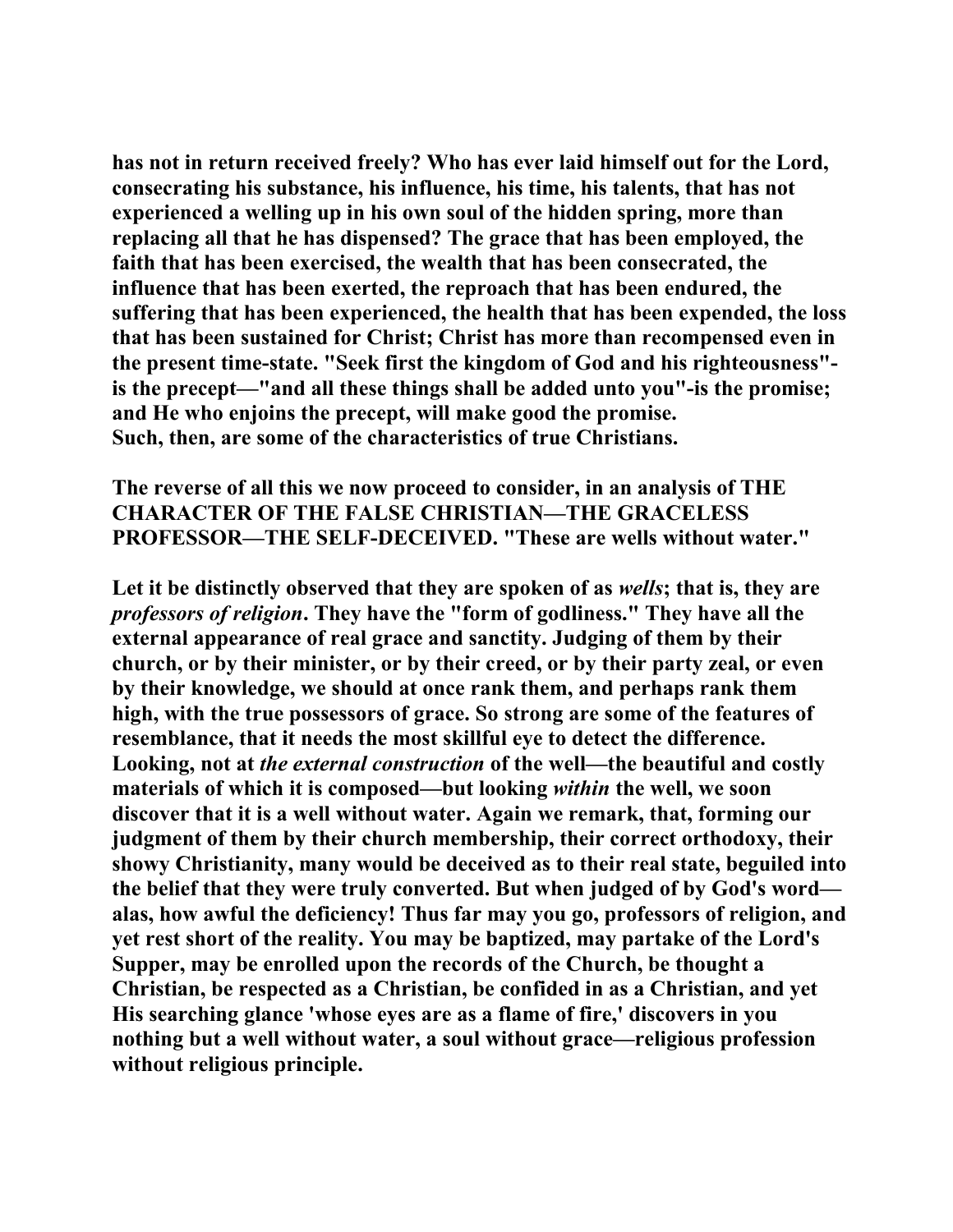**Thus have we shown that a godless professor, a false Christian, is but A DRY WELL. There is no inhabitation of the Spirit, no indwelling of Christ, no possession of Divine grace. No tears of repentance have ever moistened the eyes. There are no wellings up from the heart of holy aspirations after God, of loving desires after Jesus. There are no indications of the plague known, of the burden felt, or of the conflict experienced. No echoing of the apostle's language, "Wretched man that I am! who shall deliver me from the body of this death?" There are no breathings after holiness, no longings after Divine conformity, no desires to depart and be with Christ, no anointing of the Spirit. With all the light that is in his judgment, and his observance of days, and months, and seasons, he is but a dry well—a well without water. He possesses not the inner life.** 

**Contemplate this affecting character in yet another point of light—the influence which a mere religious professor exerts. A well with out water! what a miserable privation! The weary traveler after much endurance of thirst and suffering sees in the distance the inviting well. Rejoicing in the discovery, he quickens his pace, and lo! he finds it indeed a well, but a** *dry* **well—a well**  *without water!* **His expectation is turned into disappointment, his joy into sorrow; and like the Savior who came hungry to the fig tree and found upon it no fruit, and retiring, breathed upon it his withering curse; so departs the traveler from the well which has so cruelly mocked his raging thirst.** 

**Thus is it with a mere professor—an empty, graceless professor of religion. We go to him, hoping for a little lift in our journey homeward; we go, seeking for some sweet consolation in our deep trial, for counsel in our perplexity, for sympathy with our sorrow, for the communion of saints—but alas! there is no response, no echo, no vibrating chord—nothing in union with what we feel: the well is dry, and not one drop can we extract from it. Oh, is it not one of the bitterest reflections that can fasten upon your mind, that, perhaps, many a poor thirsty soul has repaired to you for instruction, for sympathy, for strength, and finding you a stranger to the mysteries of the Divine life, to the trials, the conflicts, and the joys of the Christian, has turned away in bitter disappointment, even as the weary traveler, parched with thirst, turns from the well without water. It is a solemn thing to be mistaken for a real believer, to be looked up to as a true Christian, and yet to prove destitute of the**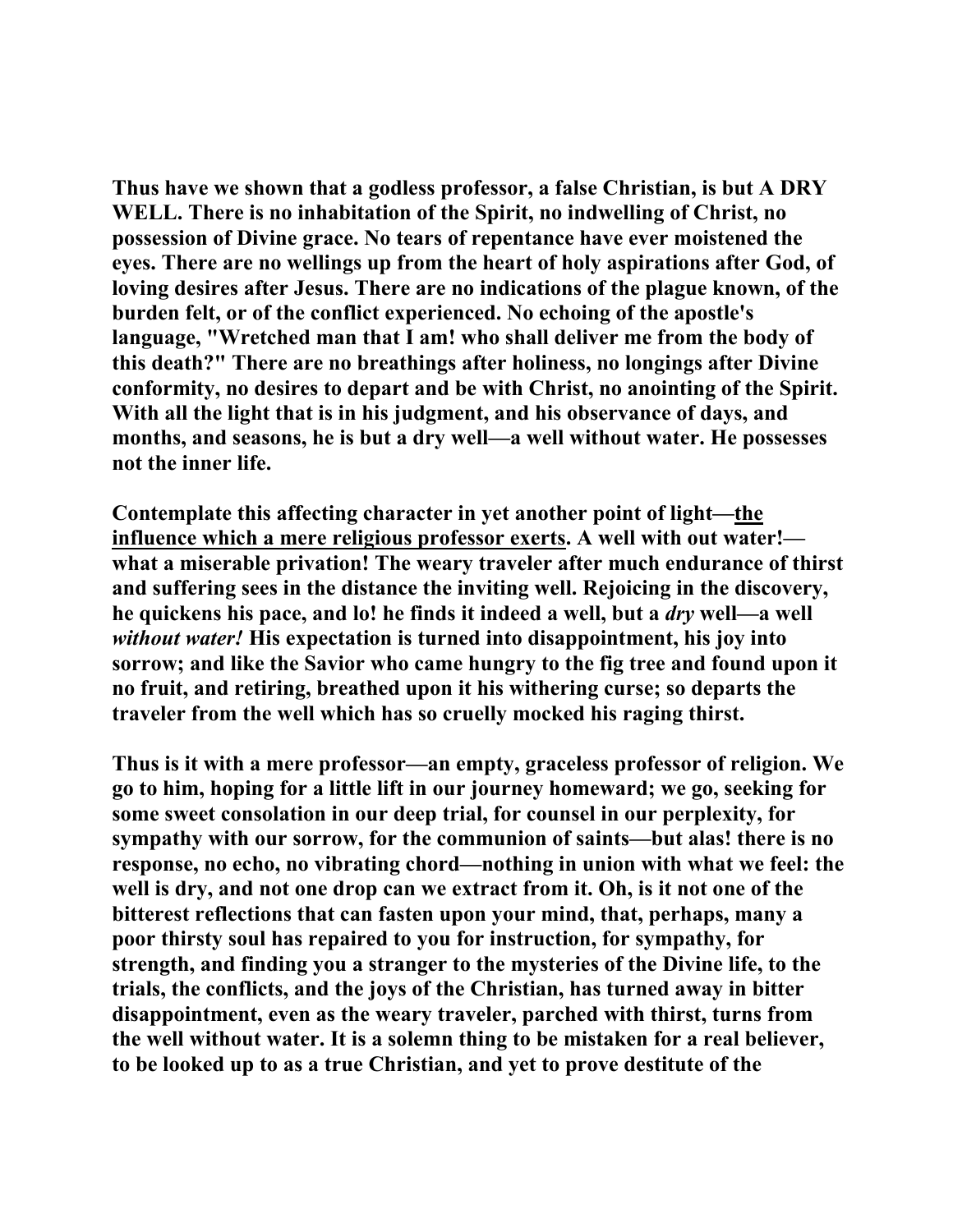**knowledge and grace of Christ!—to awaken hope, and to raise expectation, and to create an interest, and to inspire confidence, and when the test is made, when the trial comes, to prove but a graceless soul—deceived and deceiving!** 

**And yet what numbers there are of such! We speak of Jesus-there is no echo. We introduce the subject of all subjects—the most interesting and momentous—the subject of heart religion—there is no response. We go into the detail of Christian experience, the warfare, the sorrows, the joys, the trials, the burdens, the progress, the hope of the Christian, but we speak a language that they understand not. "These are wells without water." No ingenuity can elicit, no possible effort can extract, one drop of the living water. "We play the flute for them, but they do not dance; we sing a dirge for them, but they do not weep."** 

**Turning now to THE TRUE CHRISTIAN, in view of this sadly affecting character we have been attempting to portray, let me remark upon the deep humility which ought to distinguish him as a real professor of the grace of Christ Jesus. What are you in yourself but the mere well? The grace which you possess is a communicated grace. We have this precious treasure in earthen vessels. All that is really holy and gracious in us, springs not from** *our* **fallen nature, but, like "every good and perfect gift, comes down from the Father of Lights." It is the spontaneous outflowing of the heart of God—the free, unmerited bestowment of his sovereign mercy. Then what meekness of heart, what profound humility of mind, ought to mark you! What a prostration of every form of self—self-confidence, self-seeking, self-boasting, that arrogant view of** *our* **attainments and doings, which mars the Christianity of so many should there be, as reasonably becomes** *those who have nothing but what they have received,* **and** *whom free and sovereign grace alone has distinguished from others!*

**How precious ought Jesus to be to us, who has condescended to pour this heavenly treasure into our hearts, and to undertake its constant supply! In what way can we best prove our sense of his goodness, but by drawing largely from the Fountain, and by glorifying him in what we receive? Truly "the well is deep" from where we draw this living water! Our resources are inexhaustible, because they are infinite. Nor can we come too frequently, nor draw too largely. "Spring up, O well of grace and love, into our hearts! Let not**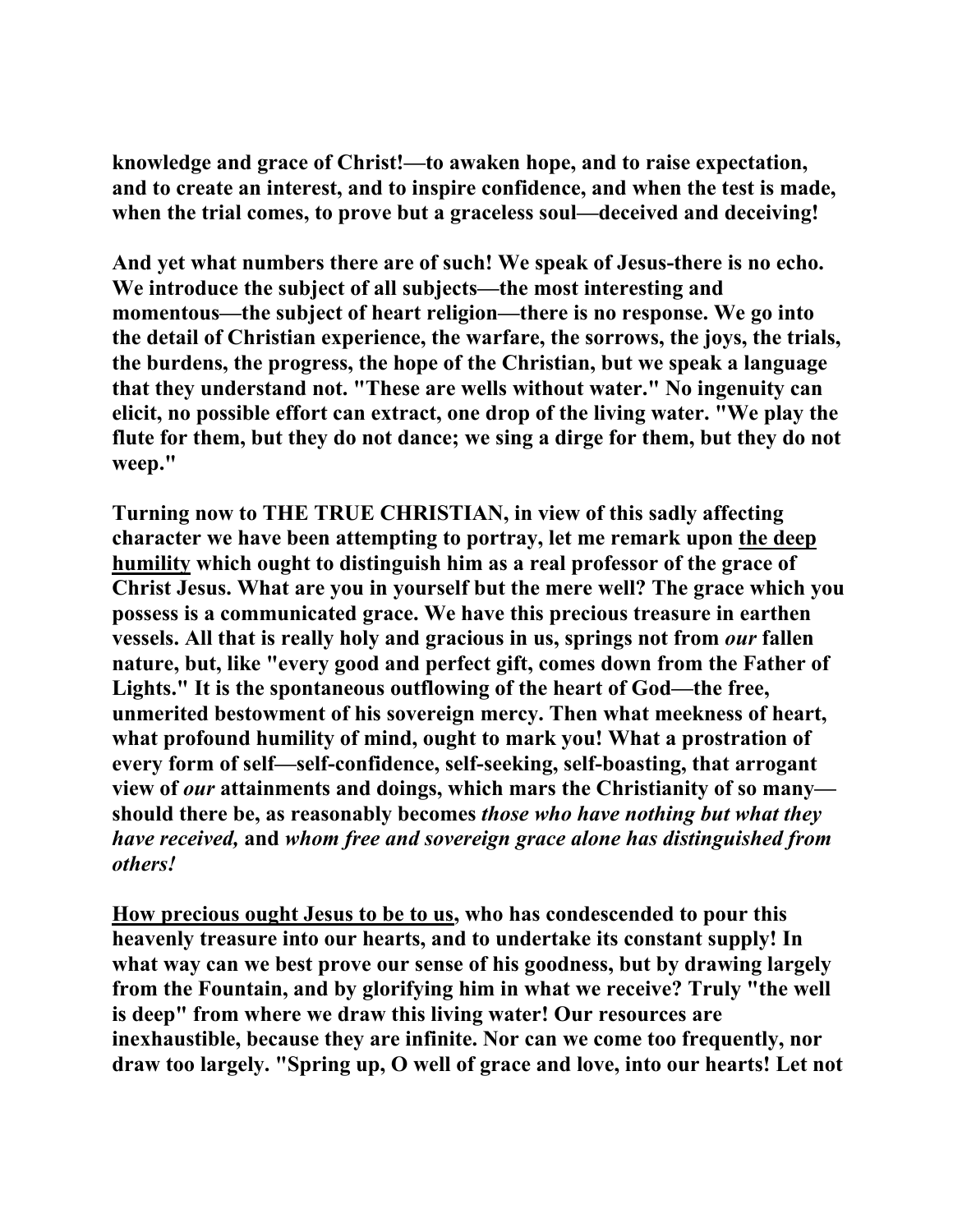**our waters be shallow nor sluggish. O for more depth of indwelling grace! O for more fervor of holy love! O for richer supplies from the fulness of Christ! O for a gracious revival in our souls! 'Come down,' blessed Jesus, 'as rain upon the mown grass!' Breathe, O south wind of the Spirit, upon the garden of our souls, that the spices may flow out! Truly** *the well is deep***, from where we have this living water; but** *faith can reach it***, and in proportion to the strength of our faith, and the directness and simplicity with which it deals with Christ, will be the plenitude of our supply. "Drink, yes, drink abundantly, O beloved," is our Lord's gracious invitation to his Church.** 

**Nor let us fail to learn the secret of receiving much from Christ—***the free dispensing abroad of what we have already received.* **Be assured of this, that** *he will receive the most from God who does the most for God.* **"The diligent soul shall be made fat. He becomes poor that deals with a slack hand: but the hand of the diligent makes rich. There is one who scatters, and yet increases." This is God's law, and he will never repeal it; his promise, and he will ever, and in all cases, make it good. Go forth, believer in Christ, and let your beams of light irradiate; let your streams of grace be dispersed abroad; live for God, suffer for Christ, witness for the truth, and labor for man. Be such a depositary of this living and life-giving treasure, that others, less favored than yourself; instructed, guided, and strengthened by your wisdom, experience, and grace, may proceed on their way, glorifying God for the grace given to you. O to have the word of God dwelling in us so richly, and our hearts so intensely glowing with the love of Christ, as to be ever ready to open our lips for God—a well always full, and running over.** 

**This, then, is the secret of** *augmenting* **our supplies of grace, even by** *scattering them***—of replenishing our resources, even by exhausting them. Who, we repeat the question, has ever become impoverished by giving and laborings for God? Where lives the Christian steward whose fidelity to his Master's interests has compromised the welfare of his own? Where is the Christian man who, with cheerful munificence, has consecrated his intellectual wealth or his temporal wealth to advance the truth and kingdom of Jesus, whom Christ has not reimbursed a thousand fold? Where is the believer in Jesus who has endured reproach and suffering, patiently and silently, for conscience' sake, for truth's sake, for Christ's sake, who has not infinitely gained in the rest which he has found in God? Where is the active Christian, who, zealously laborings to**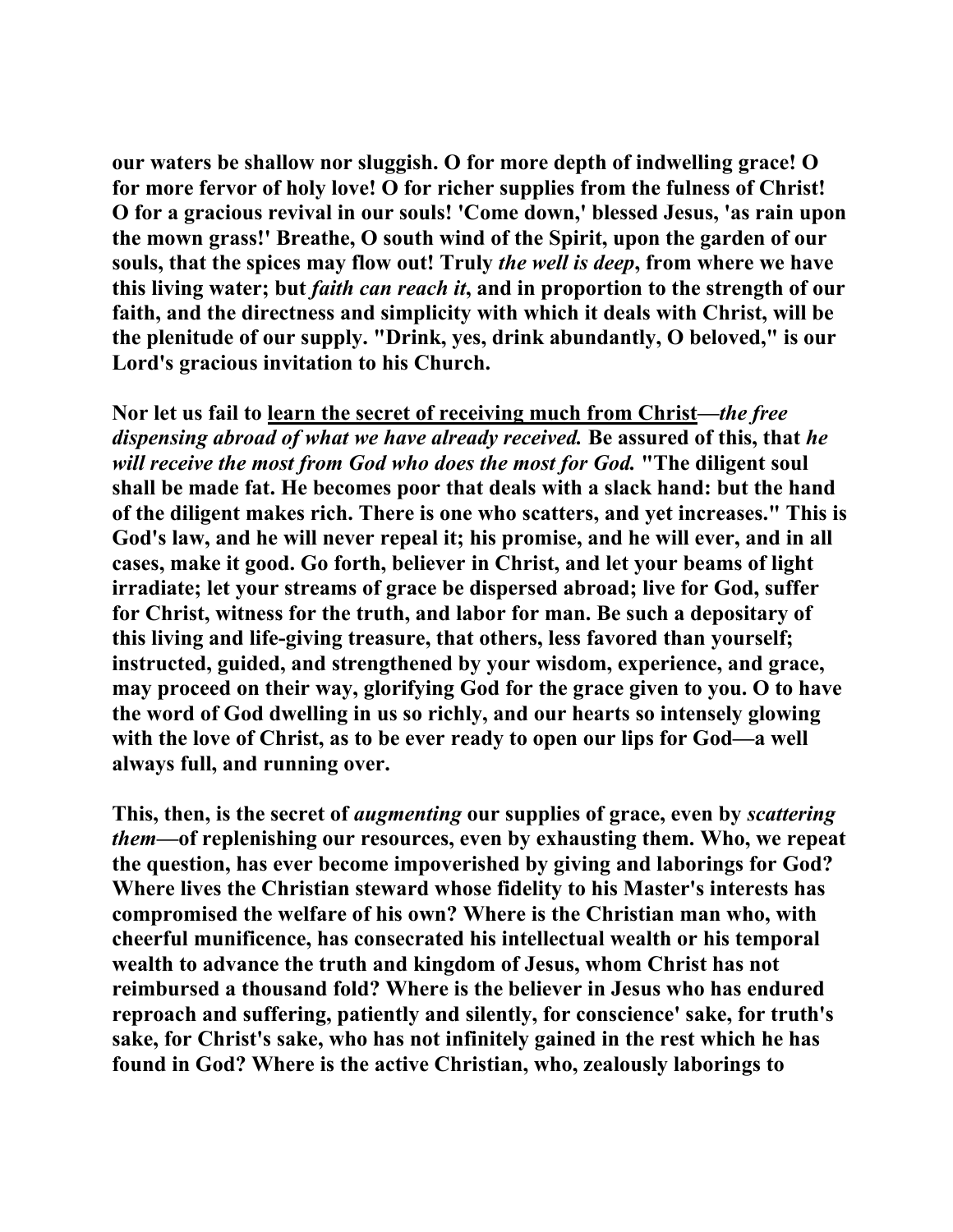**dispense abroad the life-giving waters, has not felt, in the solemn retirement and calm repose of his closet, when pouring out his sorrow into the bosom of his Savior, or in holding close and holy communion with his God, the springing up into his soul of a hidden well of peace, and joy, and love, which has more than restored the energies he has exhausted, and recompensed him for the sacrifice which he has made?** 

**God meets his people in all their works of faith, and labors of love. They are never alone. He meets them in the path of duty and of trial—both in doing and in suffering his will. He meets them, when embarrassed, with counsel; he meets them, when assailed, with protection; he meets them, when exhausted, with strength; he meets them, when faint, with cordials. If we take up Christ's cross upon our shoulder, Christ will take both us and our cross up in his arms. If we bow down our neck to his yoke and bend low our back to his burden, we shall find our rest in both. "You meet him that rejoices and works righteousness; those that remember you in your ways."** 

**"How may I know that I am a well with water?" may be the anxious inquiry of many as they come to the conclusion of this subject. "O that I were quite sure that I was more than a mere professor!" But why ask the question? why be in doubt? Never was so momentous a matter more easily and speedily settled. "He that believes in the Son of God has the witness in himself." Thus, from yourself you need not travel in order to ascertain your true spiritual condition. No one can be a substitute in this great matter for yourself. It is a thing which has too close and personal a relation to you as an individual, to admit of a transfer of its obligations to another. You must feel for yourself—you must experience for yourself—you must have the witness for yourself—and you must decide for yourself alone. I repeat the solemn words—"He that believes in the Son of God, has the witness in himself." And again says the same apostle, "Let every man prove his own work, and then shall he rejoice in himself alone, and not in another."** 

**Thus may you come to a right and safe decision in a question involving interests as solemn and as deathless as eternity. Seek this inward witness. Witnessing to what?—that your heart has been convinced of sin—that you have renounced your own righteousness—that you have fled to the Lord Jesus Christ—and that your soul is breathing after personal holiness. Do not, I**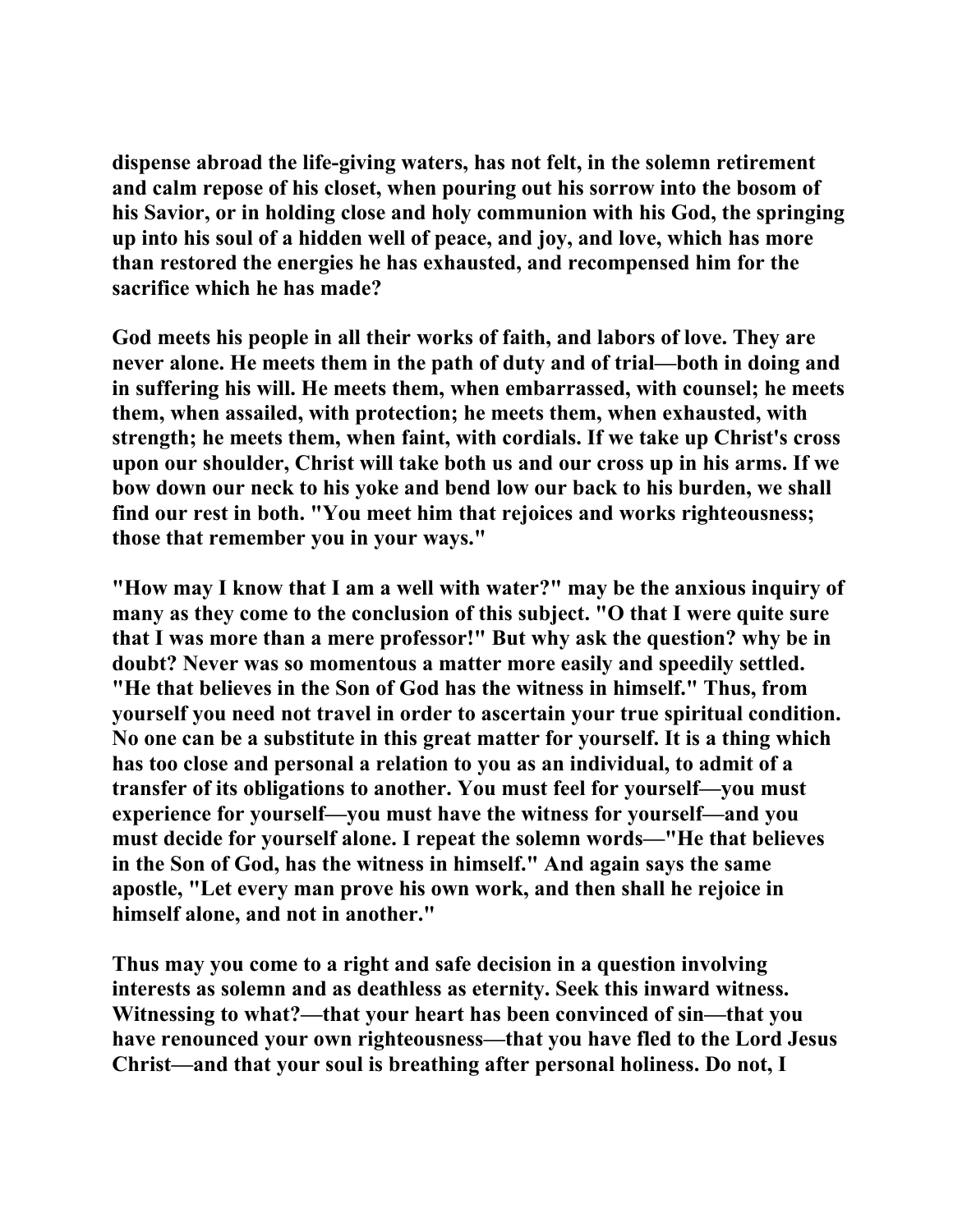**beseech you, rest short of this. Here I must hold you. All your reasonings, and objections, and cavilings, and hair-splittings, and subtleties, and sophistries they are but sparks of your own kindling, in the midst of which you will lie down and die, and die the horrors of the second death, if you are not fully awake to your real condition before God. Give them all up, I implore you. Do not be concerned about others; let your first and chief concern be about yourself. You have no time, just now, to analyze the motives, or sift the principles, or search into the character, or mark the foibles, and detect the inconsistencies of other Christian professors.** 

**Every moment to you is more priceless and precious than all the gems of India; yes, one second of time saved, is of more value to you than a whole eternity lost! Once you shoot across the dark gulf of death, and land on the other side without the inner life—you may then trifle with your existence, and sport with your soul, and laugh at death and hell, and recriminate and reproach others, and brave your doubts, and invent your objections, and frame your excuses, and speculate, and refine, and analyze in theology, and play the fool, as you like—for "there remains no more sacrifice for sins, but a certain fearful looking for (an eternal anticipation) of judgment and fiery indignation, which shall devour the adversaries." But you cannot afford to act so now. Your precious soul is in danger, your future happiness is in peril, you are in the hands of an angry God, and you are, in fact, fast coming to the close of your probation. To act the fool and to assume the lunatic now, would be more than a mere semblance of the melancholy and awful reality. O come, then, to Christ—I bid you, invite you, implore you to come to Christ. He will answer all your questions, resolve all your doubts, remove all your difficulties, meet all your objections, and quiet all your fears. Only come to Christ. To this one alternative, to this last resort, I would shut you up.** 

**From this I cannot release you. You must come to Christ, or you are lost. He is all, and he has all, and he will freely give you all that you need. One drop of his blood falling upon your conscience, one beam of his love darting in upon your soul, one stream of his grace flowing into your heart, will make all right within; and the morning, when the sun rises in splendor, will not look more radiant, and the lark when it mounts heavenward bathed in its beams, will not sing more sweetly, than you when Jesus thus enters your soul, filling it with sunshine and music. Accept the invitation, "He who comes unto me, I will in no**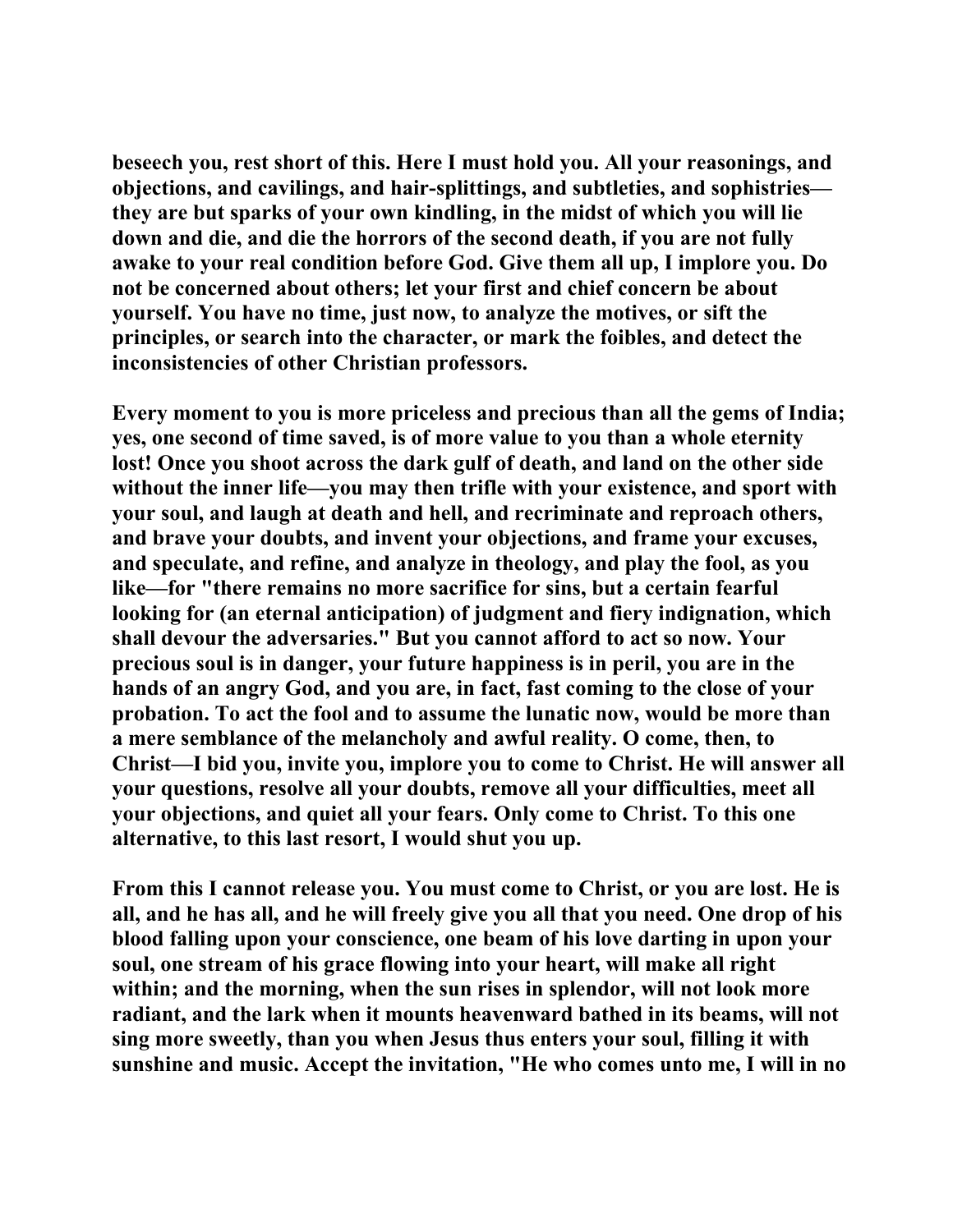**wise cast out"—and you are saved.** 

**"Just as I am, without one plea, But that your blood was shed for me, And that you bid me come to thee, O Lamb of God, I come!" "Just as I am, and waiting not To rid my soul of one dark blot, To you, whose blood can cleanse each spot, O Lamb of God, I come!" "Just as I am, though tossed about With many a conflict, many a doubt, With fears within and wars without O Lamb of God I come!" "Just as I am, poor, wretched, blind; Sight, riches, healing of the mind, Yes, all I need, in you to find O Lamb of God, I come!" "Just as I am, you will receive, Will welcome, pardon, cleanse, relieve, Because your promise I believe O Lamb of God, I come." "Just as I am, your love unknown Has broken every barrier down; Now, to be yours, yes, yours alone O Lamb of God, I come!"** 

**We may anticipate another anxious enquiry. "What course am I to adopt when the water is low, when the well is dry, when no effort avails to bring the living fluid to the surface?—in other words, when I find** *a spiritual drought and deadness in my soul***, and cannot feel, nor weep, nor sigh, nor desire?—when to read and meditate, to hear and pray, seem an irksome task?—when I cannot see the Savior's beauty, nor feel him precious, nor labor as zealously, nor suffer as patiently for him as I would desire?" The answer is at hand—Look again to Jesus. This is the only remedy that can meet your case. Search the Bible through, inquire of all the ministers who have ever lived, and still the answer would be—LOOK AGAIN TO JESUS. Go direct to Christ—he is the**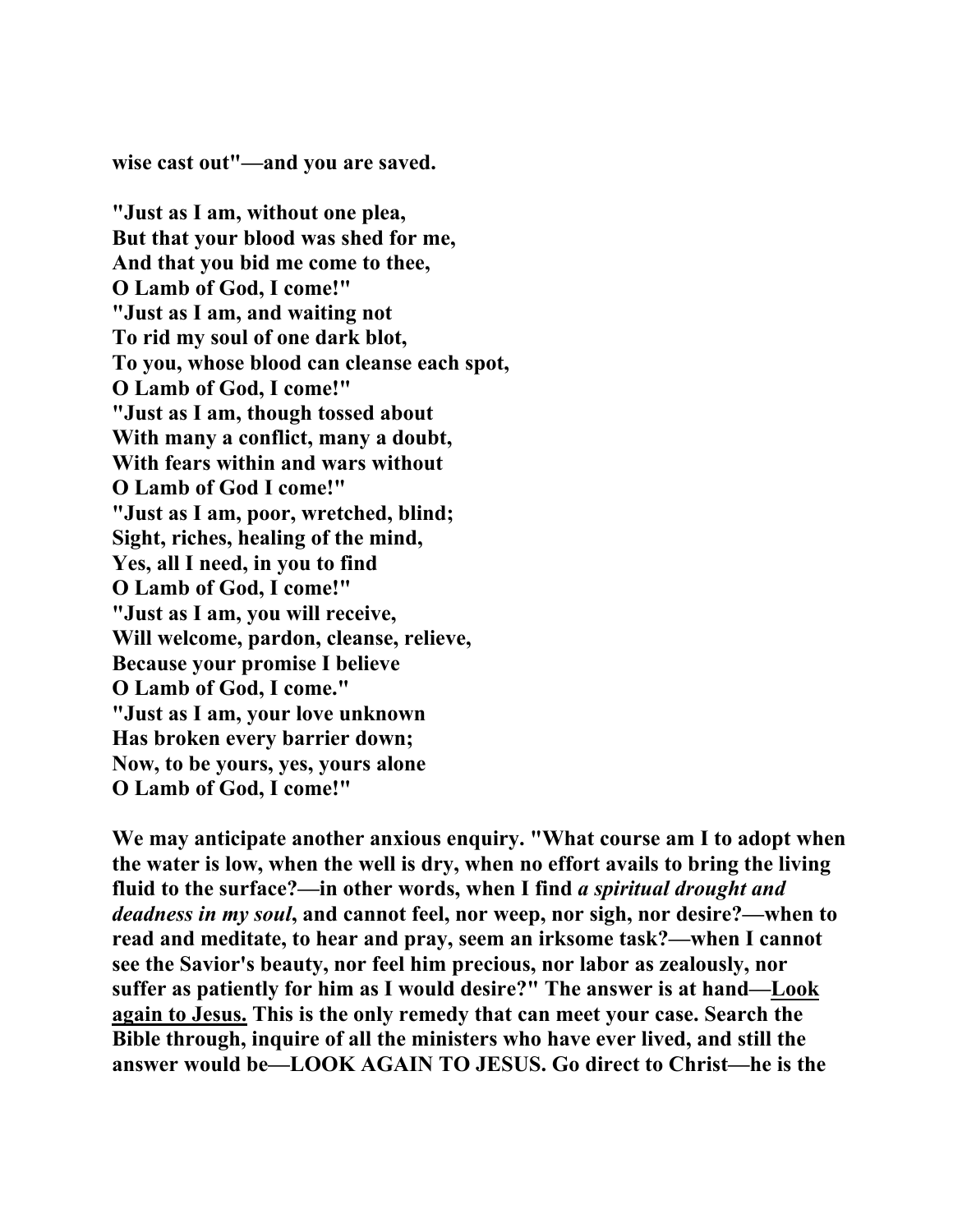**Fountainhead, he is the living Well. True, the well is deep—for its fulness is infinite—but faith, be it of the smallest capacity, can with joy draw sufficient to quench your thirst, and make your soul as a garden which the streams have refreshed and made to "rejoice and blossom as the rose."** 

**The Infinite and Eternal Well is near to you! Like Hagar you are within its reach. May the Holy Spirit open your eyes to see that while** *all emptiness exists in you, all fulness dwells in Jesus***—that, however low may be the living waters in the well of your heart, there is a fathomless depth in the heart of Christ—of love unchangeable, of all-sufficient grace, of immutable truth, of salvation from all sin and trial and sorrow, commensurate with your need, and vast as his own infinity. Never can your grace be too low, nor your frame too depressed, nor your path too perplexing, nor your sorrow too keen, nor your sin too great, nor your condition too extreme for Christ, because he is both Divine and human: thus** *uniting the nature that can relieve, with the nature that can sympathize.* **"Son of God! Son of man! how wondrous and glorious are You!" Weeping in lonely sorrow, and pining in sickening need, you may, like the banished wife of Abraham, be looking wistfully around you for support and relief. See! that relief and support are near! Rise—that relief is at hand! Christ is with you, Christ is near you, Christ is in you a Fountain of living water. Cease your sadness, dry your tears, arise! and "with joy draw water out of this Well of salvation."** 

**Be very honest and diligent in ascertaining the cause of your soul's dryness. The correct knowledge of this is necessary to its removal; and its removal is essential to the effectual recovery of the inner life from its sad relapse. Is it indulged sin? Is it the neglect of private prayer? Is it the forsaking of the means of grace? Is it worldliness, carnality, unwatchfulness? Anyone of these would so grieve the Spirit of God within you, as to dry up the spirituality of your soul. Do not be beguiled with the belief that the real recovery has taken place, simply because that, conscious of your state, in common-place, meaningless regrets, you acknowledge and deplore it. "The sluggard** *desires***, and has nothing." Observe, he has his desires, but nothing more, because with them he is satisfied. There is no effectual rousing from his sleep, no earnest attempts are made to shake off the spirit of slumber, no resolute putting away of the narcotic which** 

**produced and which protracts it. There is no drawing near to God, no looking**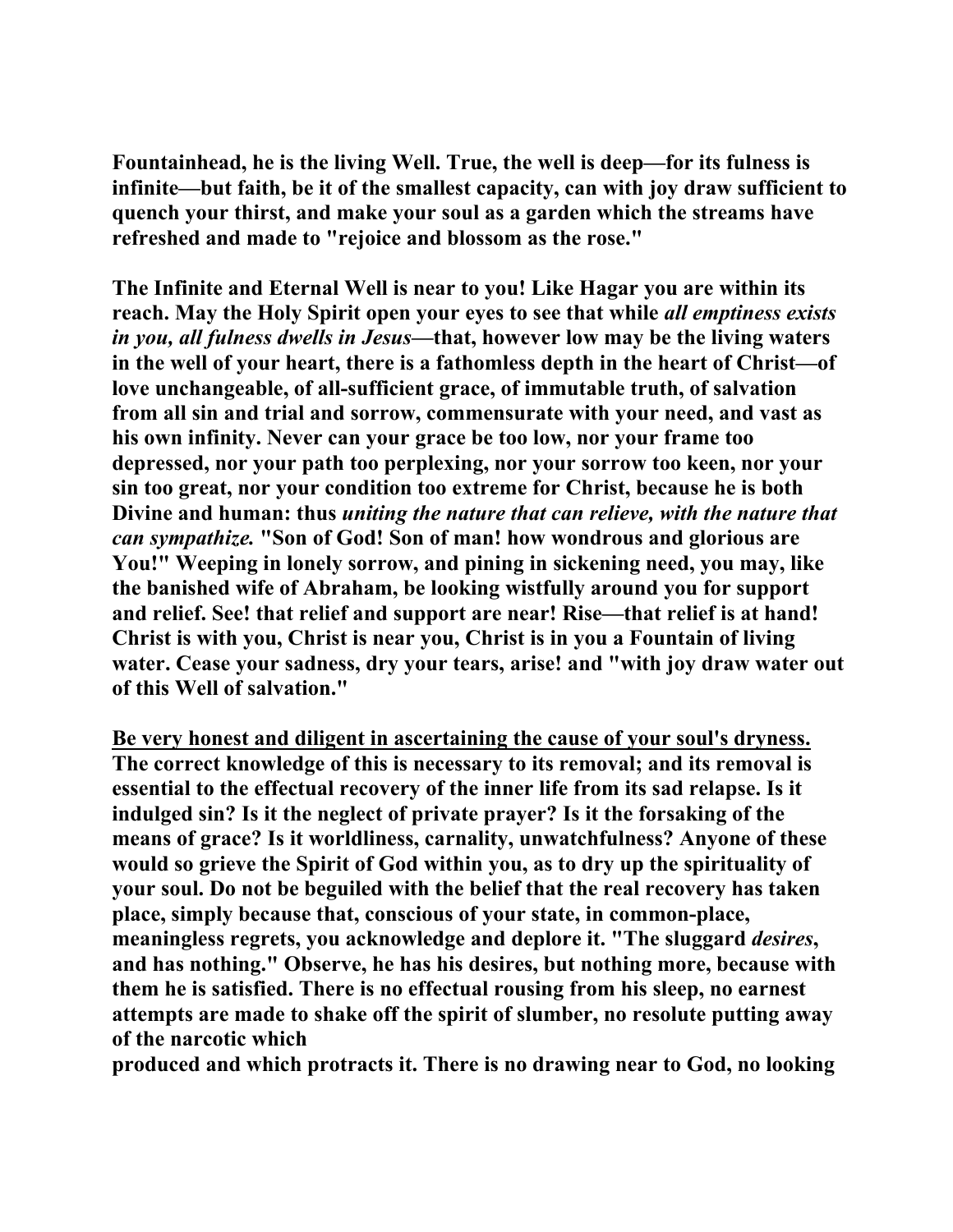**to Christ, no seeking of the Spirit, no thorough mortification of sin, no coming out of the world, no pressing forward. It is the mere** *desire* **of the sluggard, and nothing more. Let not this be your state.** 

**Receive with gladness any awakening to a consciousness of your spiritual relapse, and cherish with prayer any real desire for a better state; but do not rest here. Seek earnestly, importunately, believingly, until you possess more abundantly life from Christ. Seek a gracious revival of the inner life—the life of God in your soul. Seek a clearer manifestation of Christ, a renewed baptism of the Spirit, a more undoubted evidence of your conversion, a surer, brighter hope of heaven. Thus seeking, you will find it; and finding it, your "peace will flow like a river, and your righteousness as the waves of the sea."** 

**O the joy of a revived state of the inner life of God! It is the joy of spring, which follows the gloom and chill of winter. It is the joy of the sunlight, after a cloudy and dark day. Jesus, walking in the midst of the grace which his own Spirit has thus revived, gently addresses the soul: "Rise up, my love, my fair one, and come away. For, lo! the winter is past, the rain is over and gone; the flowers appear on the earth; the time of the singing of birds has come, and the voice of the turtle-dove is heard in the land; the fig-tree puts forth her green figs, and the vines with the tender grapes give a good smell. Arise, my love, my fair one, and come away."** 

**Give all diligence in the use of the means of grace, if you desire a flourishing state of soul. They are the Divinely appointed channels of conveyance from the Fountain. They are the tributary streams from the Great Ocean. You cannot possibly maintain a healthy, vigorous state of the inner life, without them. You cannot neglect, with impunity, private prayer, meditation, and selfexamination; or public ordinances—the ministry of the Word, the services of the sanctuary, the assemblies of the saints. A slight thrown upon these must entail a severe loss to your soul. Some professors can go from Sabbath to Sabbath, plunged in worldliness, or eager in the pursuit of gain, in total neglect of the prayer-meeting, or of the weekly Bible lecture—those needed rests and hallowed pauses in the way—as if there were no such appointments. These are among the things which weaken the hands, and discourage the heart, and hinder the usefulness of the faithful pastor.**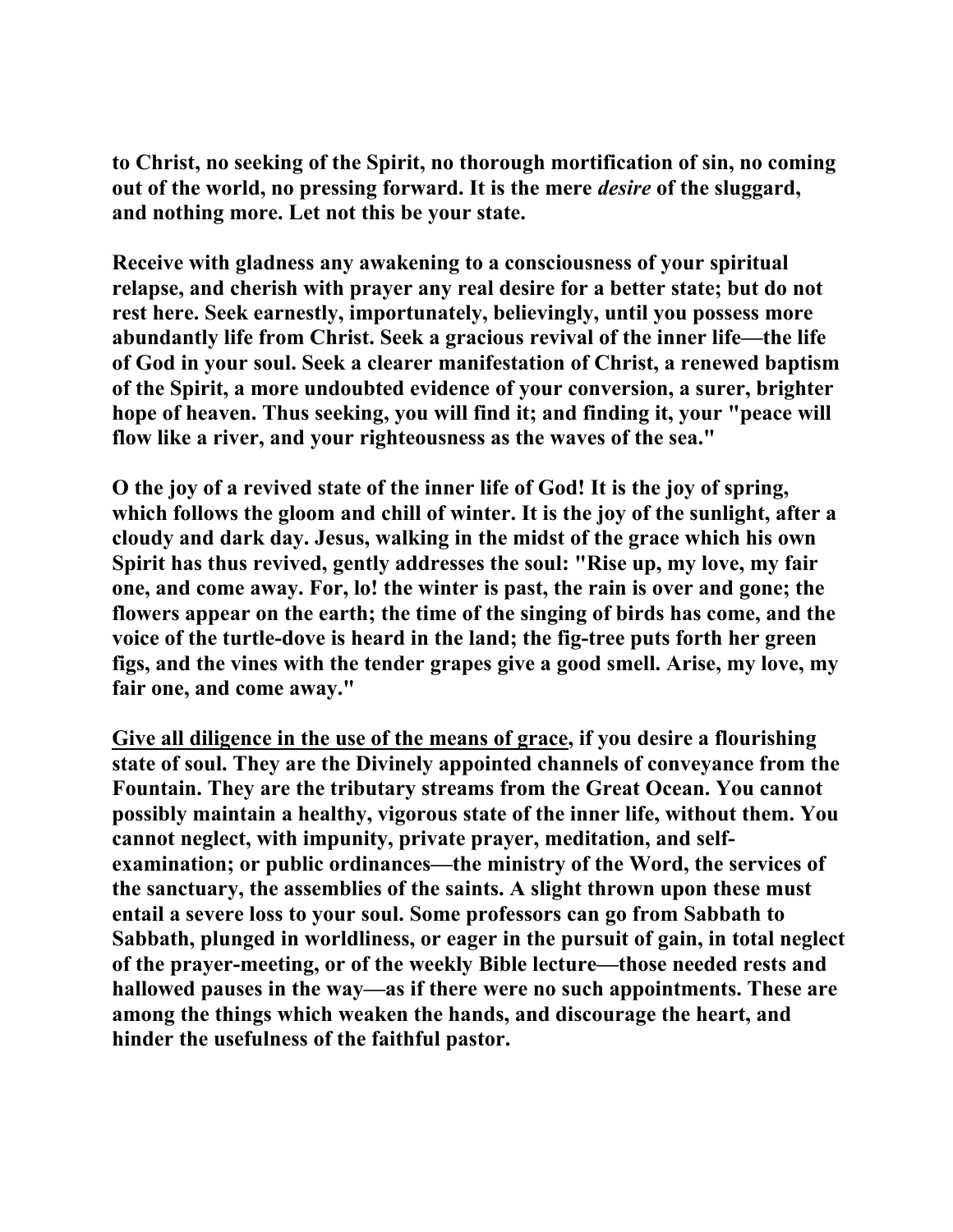**But a more painful calamity even than this, is the** *dryness, deadness, and barrenness which this neglect brings into their own souls.* **It would seem as if this were the punishment of their sin.** *They turn their backs upon God, and God turns his back upon them.* **They neglect to make the pool, and he withholds the rain that fills it. But, Christian professor, this must not be! The wells must be dug, the water must be searched for. We are told that "Isaac's servants dug in the valley, and found there a well of springing water"—or, as the margin renders it—"a well of living water." And he is pronounced a blessed man "who, passing through the valley of Baca, makes it a well; the rain also fills the pools." It is in this way of diligent, prayerful waiting upon the means, that "he goes from strength to strength, until he appears before God." O, dig for this precious water! Search, O search, for this living grace! Make the pool, and trust the faithfulness and loving-kindness of God to fill it with "the early and the latter rain."** 

**No man shall wait upon the Lord in vain. "Those who wait upon the Lord shall renew their strength." They who plough deeply the fallow ground, and in its furrows sow the precious seed, shall not lack the Holy Spirit's descending influence, in silent dew by night, and in copious showers by day, to quicken and to fructify it. Only honor the God of grace in all the means of grace, and God will honor you by imparting to you all grace through the means. "The diligent soul shall be made fat." Return, O return to the forsaken Christ, to the neglected sanctuary, to the despised means, and you shall then no longer have reason to exclaim, "My leanness! my leanness!"** 

**What a truly appalling character it has been the endeavor of these pages to portray—an empty, graceless professor of Christ! Reader, is this your state? Examine yourself, prove your own self, and ascertain truly if you have "Christ in you the hope of glory." Satisfy not yourself with external ceremonies, with the observance of days, of matins, and vespers, and frequent communions with almsgiving and charities.** *Are you a well with water?* **This, this is the great and momentous question which, in the near prospect of death, and of the judgment that follows death, it behooves you to decide. Is Christ dwelling in your heart by his Spirit? Is your religion more than a mere outward profession? O, it is an awful thing to go into eternity with your Bible, and your Psalm-book, or your Prayer-book in your hand, but without Christ living in your soul; with the elements of the Savior's love melting upon your** *lips***, but**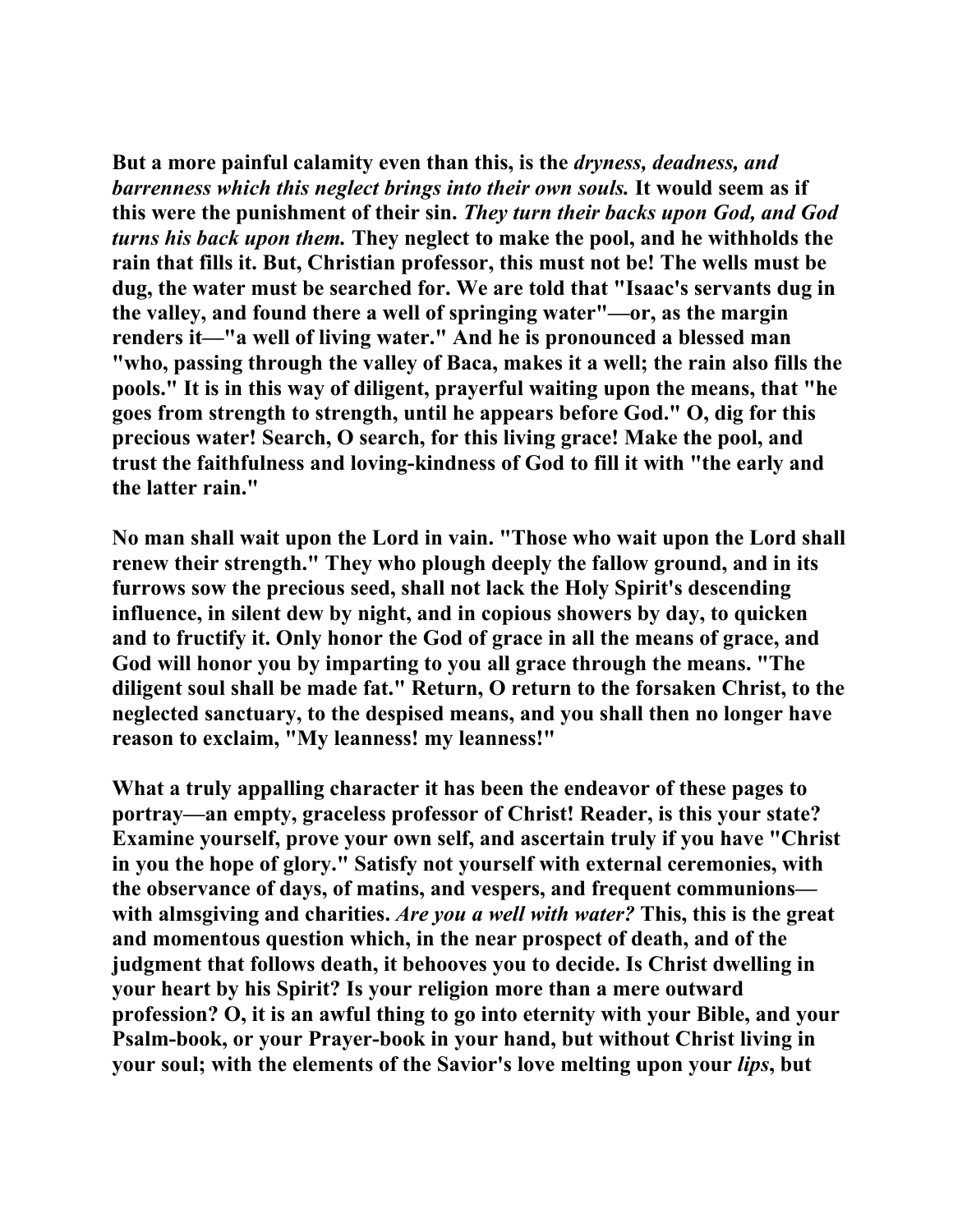**without the experience of the Savior's love glowing in your** *heart***; to go reposing in false dependence upon Church privileges, and to have come short of the only true foundation upon which the sinner can build his hope of heaven—the sliding sand substituted for the Eternal Rock.** 

**How exactly has the Lord Jesus met such a case! In one of his striking parabolical discourses, he has furnished us with a description of certain people who in the day of judgment will be found to have put in the plea of Church union, and Church ordinances, and Church privileges, as justifying their claim to admission into heaven; but who will be rejected on that very ground, to their shame and everlasting contempt. Listen to his description; "When once the Master of the house is risen up, and has shut to the door, and you begin to stand outside, and to knock at the door, 'saying, Lord, Lord, open unto us; and he shall answer and say unto you, I don't know you. Then shall you begin to say, We have eaten and drunk in your presence, and you have taught in our streets. But he shall say, I tell you, I don't know you; depart from me, all you workers of iniquity."** 

**And who, my reader, are these? Do not be deceived! They are not the profane, and the profligate, and the neglecter of means, and the despiser of ordinances; far otherwise. They are professors of religion, nominal Christians—"almost Christians;" individuals who had been baptized, who frequented the house of God, who were regular in their attendance upon ordinances, and who believed that, by their zealous labors, and their amiable qualities, and their charities and good-will to men, they would at last be saved. But, alas! they are deceived.**  *With all this outward profession, they were unregenerated by the Spirit***, were uncircumcised in heart, were unjustified by Christ, and had never become "a habitation of God through the Spirit." Baptism could not regenerate them, the Lord's Supper could not sanctify them, their own works could not justify them; and when with confidence they went up to the very gate of heaven, and knocked for admission, lo! they were met with the stern rebuke, "I don't know you: depart from me, all you workers of iniquity." O beware, we beseech you, of those public teachers who tell you that you were regenerated in baptism, and that the Lord's Supper is the instrument of maintaining you in that state of salvation into which, as they teach, baptism introduced you. Give not place to such false instructors, such blind guides, such perverters of the truth, such soul-destroyers; no, not for one moment. Let not their eloquence entice you, let**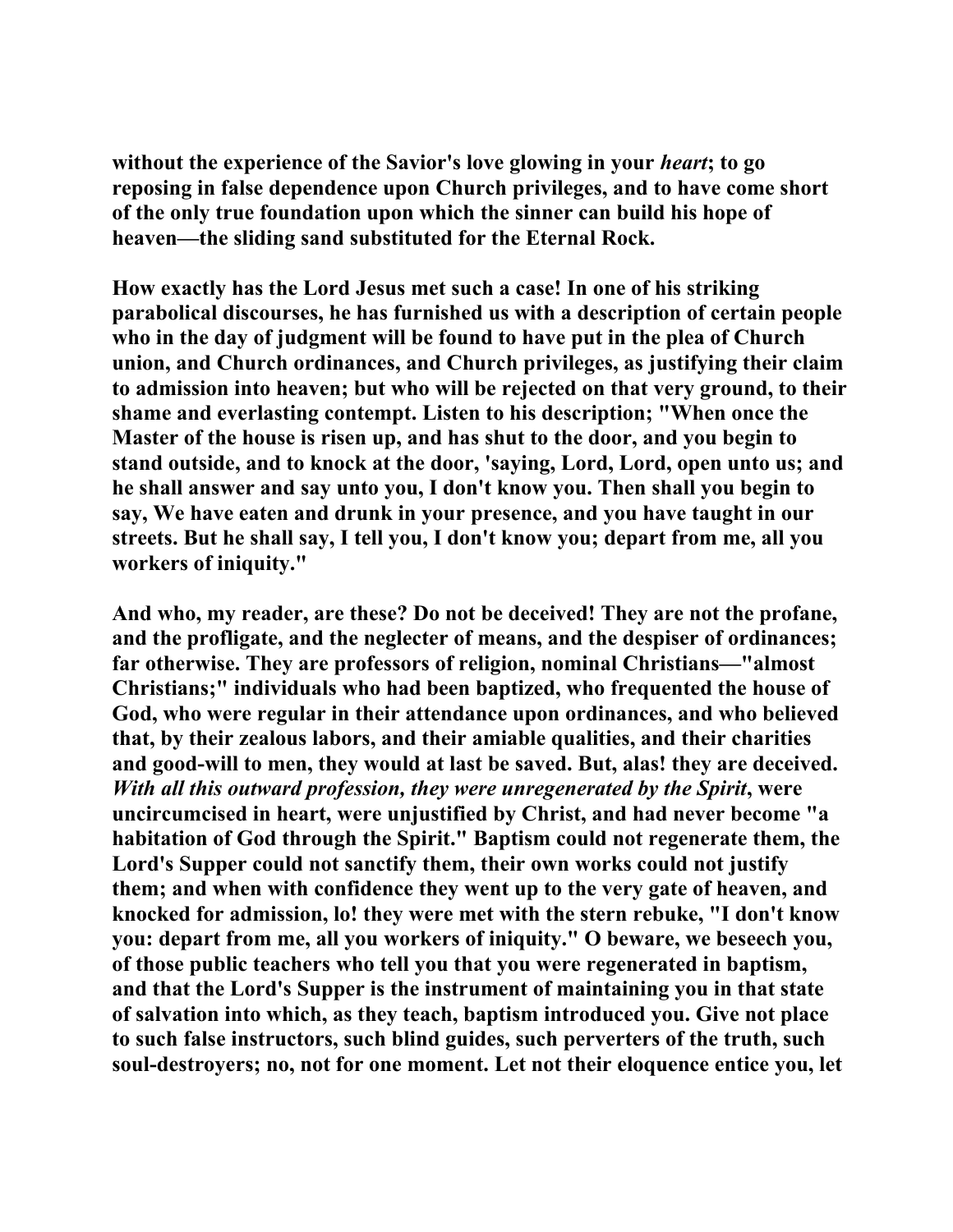**not their reasoning ensnare you, let not their show of sanctity beguile you. You have interests at stake too dear and precious to peril on such terms as these.** 

**I leave these solemn, searching considerations to your prayerful reflection, passing on to another figurative representation of the Inner Life—in its relapse and recovery.** 

**"The Inner Life in its Relapsed Influence" (The Unsavory Salt)**

**"You are the salt of the earth. But if the salt loses its saltiness (savor), how can it be made salty again? It is no longer good for anything, except to be thrown out and trampled by men." Matthew 5:13** 

**The more deeply the subject now engaging our attention—***the spiritual life, its decay and recovery***—unfolds itself to the mind, the more irresistible and overwhelming must be the conviction of its measureless importance and solemnity. All other considerations, in comparison, having their relation to the present, however important, interesting, and absorbing for the moment, dwindle into insignificance. The personal interests of an individual must, to that individual, be of greater moment and more precious than all other interests. It is a law of nature that we should love ourselves; and it is the law of revelation that we should love our neighbor as ourselves; thus, the word of God, while recognizing the law of self-love, divests it at the same time of its selfishness. Nowhere does this law find such proper and ample scope for its exercise, and in nothing is it more affectingly and strongly appealed to, than in the matter of personal salvation. "For what is a man advantaged, if he gain the whole world, and lose himself, or be cast away?"** 

**The law of self-preservation, the law of his being, is here addressed in its most solemn relation—***its relation to eternity***. To this eternity we are hastening. We are passing from shadows to realities—from things that are seen and temporal, to things that are unseen and eternal. The inevitable and awful crisis is near, when all that now awakens so much interest, and creates so much excitement, and absorbs so much time, will be as the arrow winged through the air leaving no impression and no trace. One moment's personal, actual contact**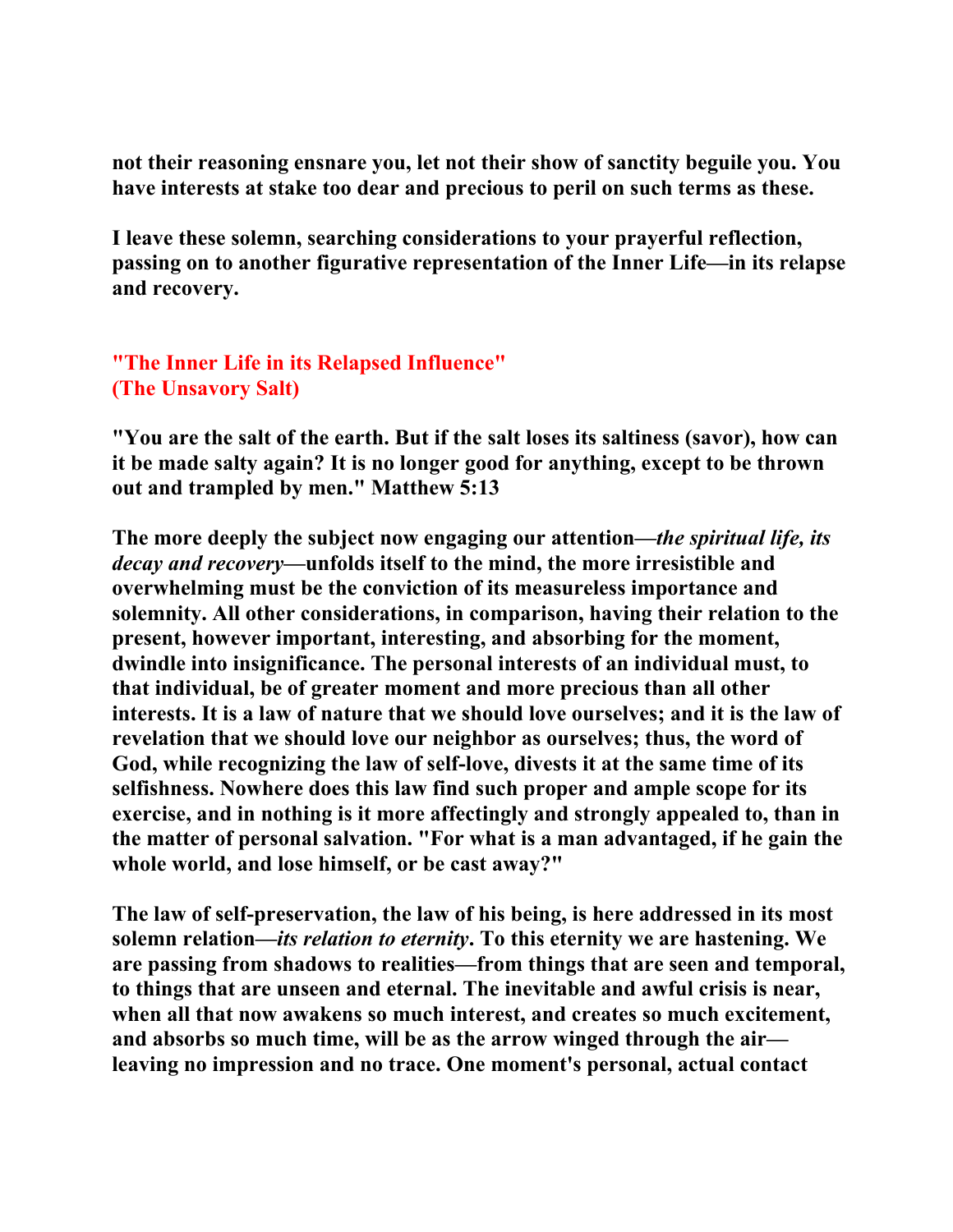**with eternity, one drop of the cold moisture of death trembling upon the brow, one dim glimpse within the parting veil of the invisible world, will dissipate the false, and invest with its true character everything that is real.** 

**We are as much convinced of the truth, as we are conscious of the solemnity of the fact, that if the mind is not then beclouded, and the conscience is not then seared, and the heart is not then abandoned by God to the wedded idol, and the whole soul is not given over to judicial impenitence and unbelief—if indeed there be any spiritual sensibility, or the faintest apprehension of the awfulness of the position—the one question of that tremendous moment will be—"Is my soul in a prepared state to meet God? Am I safe for eternity?"** 

**And yet will it be considered discrepant with this statement to affirm of individuals in general, that men die much as they have lived? It would seem to be the cherished delusion of many, that a kind of spiritual transformation transpires in death; that because death itself is a change of relation, around which gather new sensations, new feelings, new thoughts, new solemnities, new prospects, that therefore** *the soul passes through a kind of spiritual preparedness to meet its approaching destiny.* **But such is not the case. The character which time has for years been shaping, it yields to the demands of eternity in the precise mold in which it was formed. Death hands over the soul to the scrutiny and the decisions of the judgment, exactly as life relinquished it. The 'king of terrors' has received no commission and possesses no power to effect a spiritual change in the transit of the spirit to the God who gave it. Its office is to unlock the cell, and conduct the prisoner into court. It can furnish no plea, it can suggest no argument, it can correct no error, it can whisper no hope, to the pale and trembling being on his way to the bar. The jailer must present the criminal to the Judge, precisely as the officer delivered him to the jailer—with all the marks and evidences of criminality and guilt clinging to him as at the moment of arrest.** 

**The supposition of multitudes seems to be, just what we have stated, that when the strange and mysterious, but unmistakable signs of death, are stealing upon them—when the summons to appear before the Judge admits of not a doubt, and allows of no delay, that then what has been held as truth, and now, in the mighty illumination of an unveiling eternity, is found to be error, may be with ease abandoned; and that, however negligent they who have lived all their**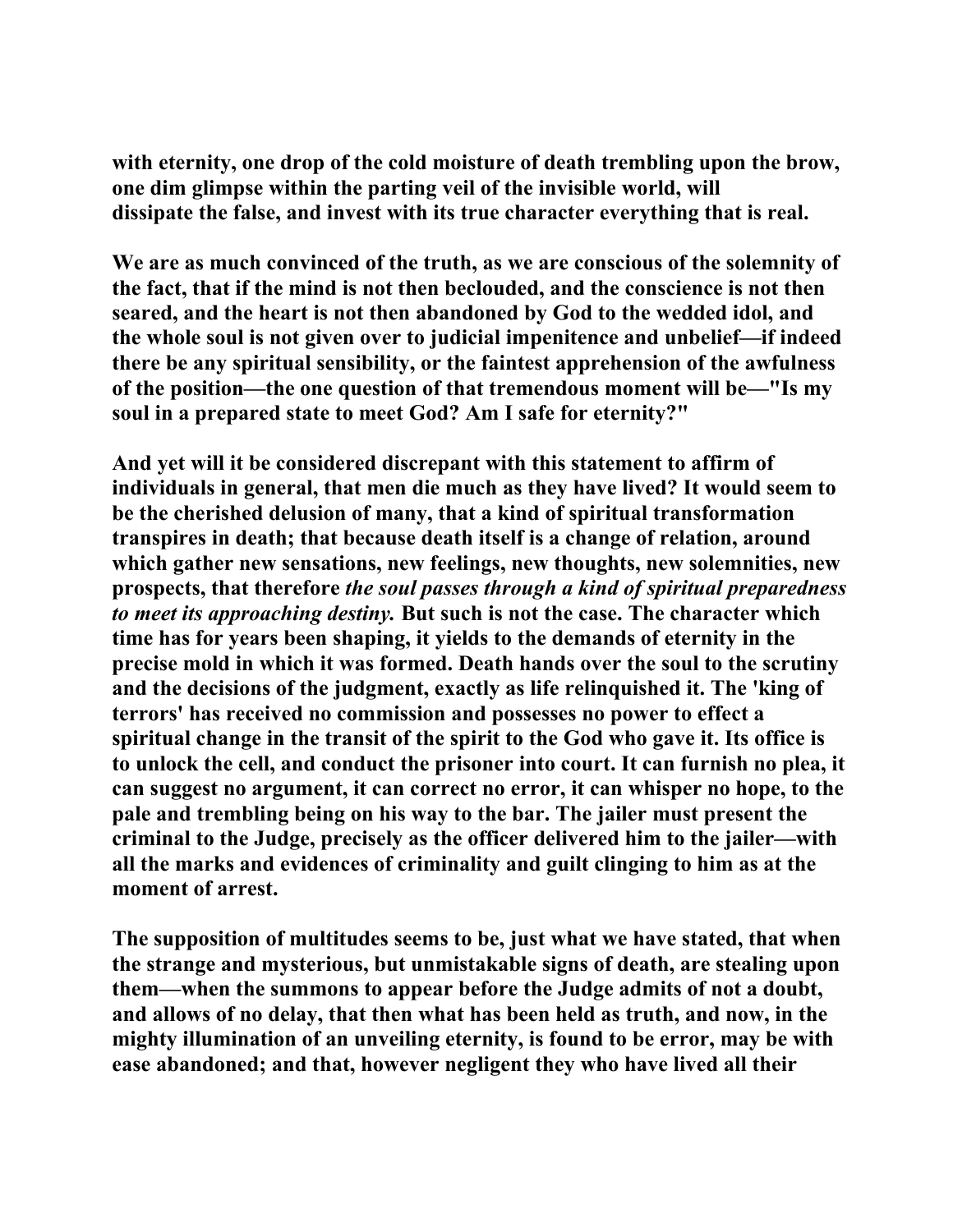**lifetime without God, may have been of religion, while the last day appeared distant—and however careless they who had made a Christian profession, may have been of the ground of their confidence, and the reason of their hope, under an indefinite expectation of appearing in the presence of God—yet now that the footfall of death is heard approaching, and the invisible world becomes visible through the opening chinks of the earthly house of their tabernacle, they will be enabled to summon all the remainder of strength, and with the utmost strenuousness turn their undivided attention to the business of saving the soul.** 

**But is it really so? Is not the whole course of experience against a supposition so false as this? Do not men die mostly as they have lived? The infidel dies in infidelity, the profligate dies in profligacy, the atheist dies in atheism, the careless die in indifference, and the formalist dies in formality. There are**  *exceptions* **to this, undoubtedly, but the exceptions confirm rather than disprove the general fact, that men die as they lived. "He that is unjust, let him be unjust still; and he which is filthy, let him be filthy still; and he that is righteous, let him be righteous still; and he that is holy, let him be holy still. And, behold, I come quickly; and my reward is with me, to give to every man according as his work shall be."** 

**In view, then, of this solemn statement, deeply affecting it must be to the Christian professor—we now turn to the great subject immediately before us. If it be thus that our death will derive much of its character and complexion from the present tenor of our life—that in proportion to the lack of spirituality and the undue influence which the world has had upon the mind—to the habitual distance of the walk with God, and the gradual separation from us of those holy, sanctifying influences which go to form the matured, influential, and useful Christian—will be the lack of that bright evidence, and full assured hope in death, which will give to the departing soul an "abundant entrance into the everlasting kingdom,"—then, of what great moment is it that every individual professing godliness, should know the exact state of his soul before God! We have endeavored to aid you in this examination by stating** *the nature of the inner spiritual life***, by exhibiting some of** *the indications and evidences of a state of relapse***, and then by portraying** *the character of the sincere and the false professor of religion***.**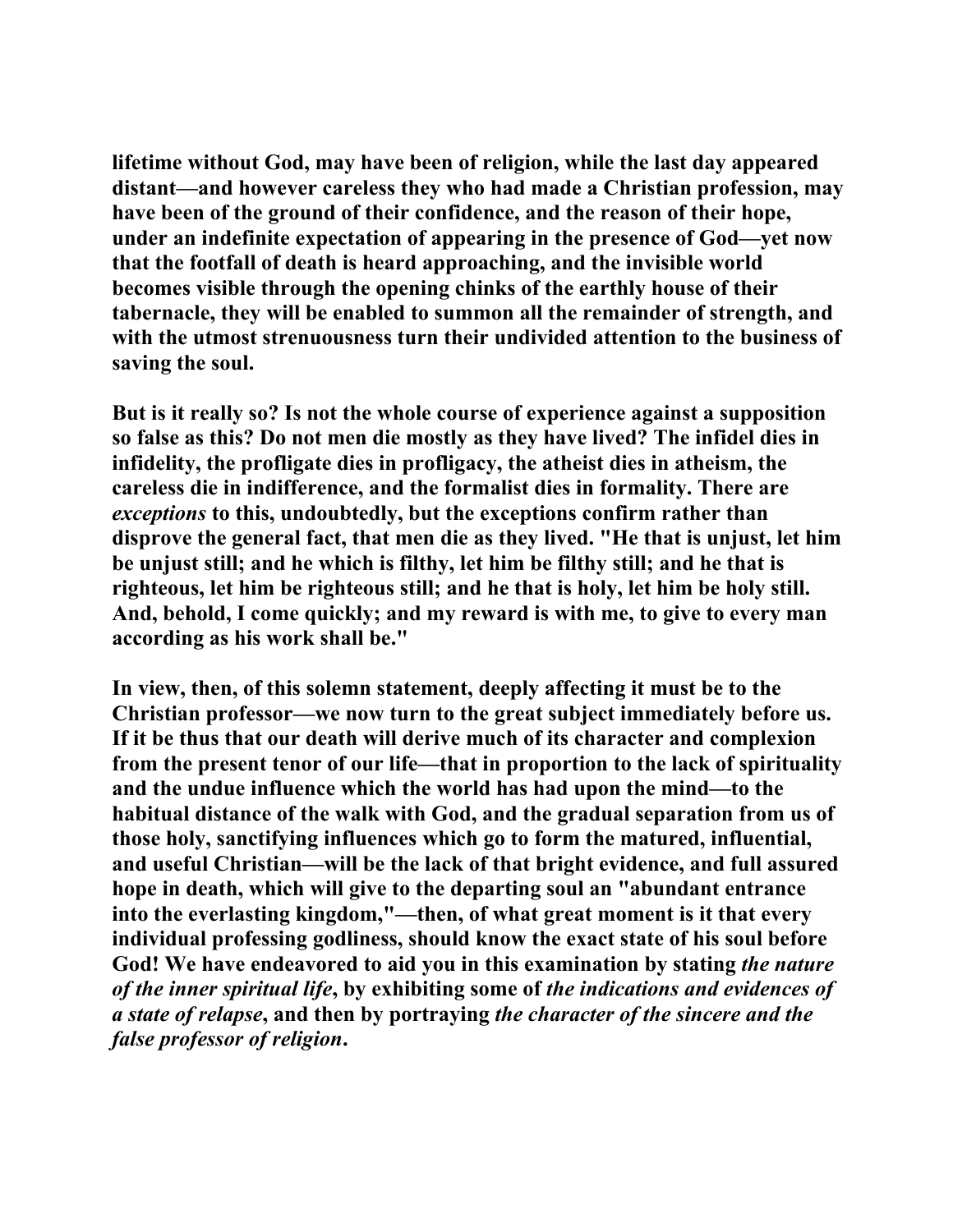*The decay of Christian influence***, under the figure of the unsavory salt, is a topic which seems naturally to follow. The words which suggest the state are taken from one of our Lord's graphic and awakening discourses, in which, with a skill he only was master of, he so dissects and individualizes human character and responsibility, in their relations to the high and paramount claims of God and eternity, as to turn the eye of each believer within upon himself. Addressing professing Christians, he says, "You are the salt of the earth. But if the salt loses its saltiness (savor), how can it be made salty again? It is no longer good for anything, except to be thrown out and trampled by men." The** *world***—the** *salt***—the** *unsavory salt***, are the topics which these words suggest.** 

#### **THE WORLD.**

**Our first remark bears upon THE WORLD AS CONSTITUTING THE PARTICULAR SPHERE OF THE CHRISTIAN'S INFLUENCE. "You are the salt** *of the earth***." We bestow but little observation, it is feared, upon the spiritual state of the world at large, and upon that portion in particular where our influence is the most concentrated and felt. It is true we admire its beauty, can paint its scenery, are absorbed in its history, are excited by its antiquities, and are astonished by its wonders—but in its momentous relation to eternity, O how little interest does it awaken! I am not about to descant upon the unsatisfying nature of the world, nor upon its passing away. Your own experience of what the world really is—of how much it promises and of how little it performs—will compile a better volume for your study than that which any human pen could compose.** 

**But I refer you to** *its deep, universal ungodliness***. I speak of it as a world full of moral pollution, of anarchy, and of rebellion against God. A world crowded with all the present consequences of sin, poverty and suffering, disease and death. Who can read its statistics of crime, or glance at the journals which chronicle its daily history, and not feel the full force of the truth, that Satan is the supreme god of this world, and that "the whole world lies in wickedness" literally, 'in the wicked one.' But how insensible are we of this! How faintly and imperfectly do we realize it! How little affected by the hatred—the bloodshed—the intemperance—the debauchery—the fraud—the grinding oppression—the gross injustice—the suffering—the misery—the death—which confront us at every step, and lift their wail of agony and cry of vengeance to**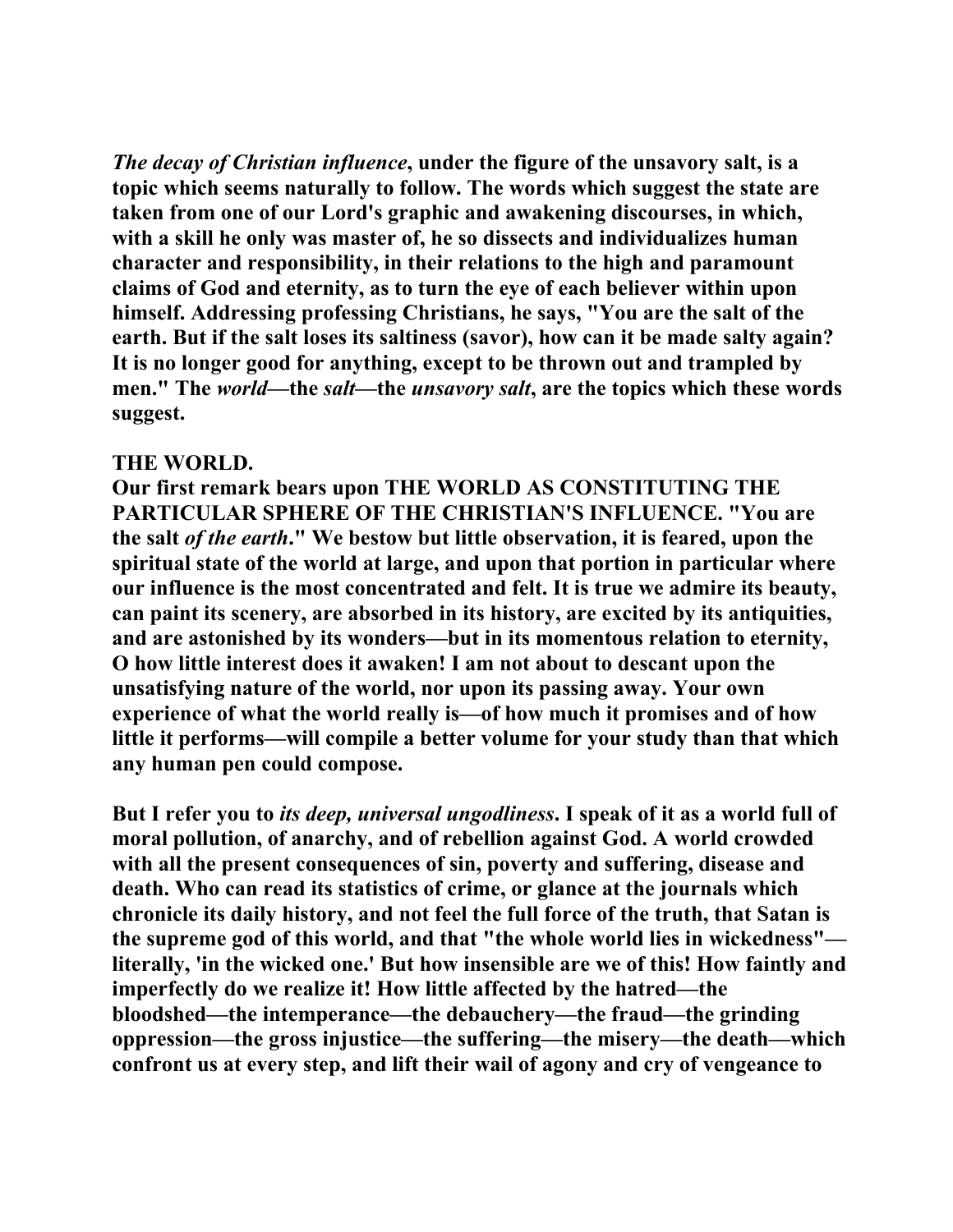**heaven! How few of us sigh and cry for all these abominations that are done!** 

**Nor yet of this alone, awful as it is. Equally insensible are we of** *the existence and progress of error in the world***—truth-denying, God-dishonoring, Christsupplanting, and soul-destroying error. We know and believe that no fallen child of Adam can be saved apart from the knowledge and experience of Divine and revealed truth—that the truth is the instrument of his renewal, and of his sanctification. Believing, then, that men are saved only by the truth, and are made holy only through the truth, how little concerned and alarmed are we by the fearful inroads of doctrinal errors, and popish practices, tending to mislead, and imperil the best interests of the multitudes, to whose blind understanding and sin-loving hearts, the error that rocks the cradle of their soul's deep slumber, is ever more welcome than the truth that disturbs their carnal security, and arouses them from their false repose, by portraying their present sinfulness, and testifying of the "judgment to come."** 

**Such is the world in which Christ has placed his Church as the sphere of its influence, as the theater of its grace, and as the school of its graces. Such is the world of which all sincere believers in Jesus are declared by him to be, individually and collectively, "the salt of the earth." We now proceed to** *illustrate and apply* **this interesting and important truth.** 

**The metaphor of 'salt', from its frequent use in the word of God, has come to be a holy and expressive one. In the sacrifices offered under the Levitical law, God commanded the use of salt; "And every oblation of your meat-offering shall you season with salt; neither shall you allow the salt of the covenant of your God to be lacking from your meat-offering: with all your offerings you shall offer salt." Salt was used in this relation as** *a symbol of holy sincerity in their service, and as expressive of communion in their worship.* **We find, too, that God employs salt as** *an emblem of his everlasting covenant***: "All the heaveofferings of the holy things, which the children of Israel offer unto the Lord, have I given you, and your sons and your daughters with you, by a statute forever: it is** *a covenant of salt* **forever before the Lord unto you and to your seed with you." When the prophet Elisha was desired to purify the waters of the corrupt fountain of Jericho, he cast salt into them, saying, "Thus says the Lord, I have healed these waters; there shall not be from thence any more death or barren land. So the waters were healed."**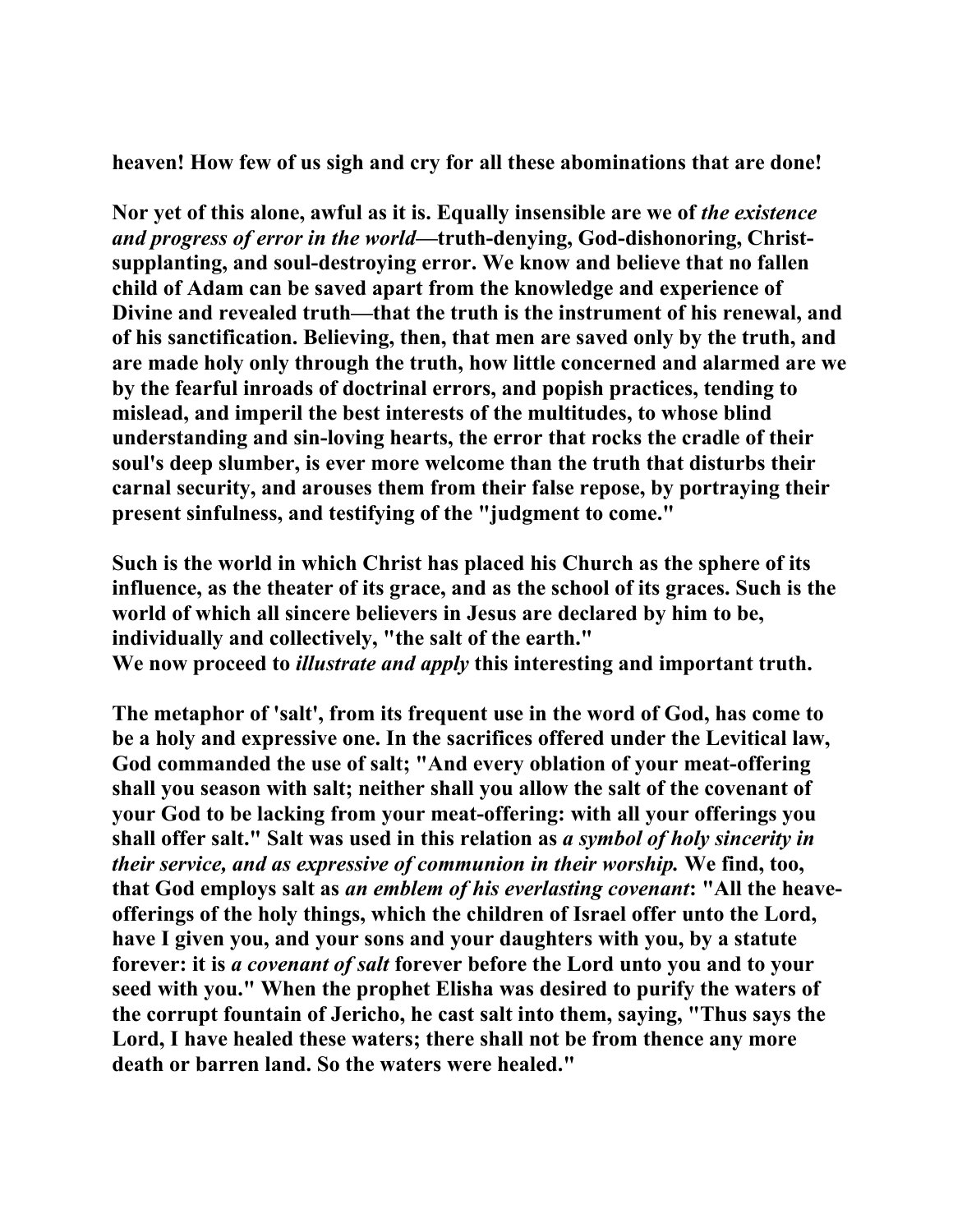**But it is under the gospel dispensation we find the richest and most expressive meaning of the figure. When our Lord reminds his people that they are "the salt of the earth," he describes** *the gracious state of all real believers***. The grace of God is that "salt," apart from which all is moral corruption and spiritual decay. Where Divine grace exists not, there is nothing to stunt the growth, or to check the progress, or to restrain the power of the soul's depravity. The fountain pours out its streams of corruption and death, bidding defiance to all human efforts either to purify or restrain. Education cannot, public sentiment cannot, human law cannot, moral persuasion cannot, self-love cannot; all these instruments fail in the attempt. There is going on in the soul a process of moral decay, which, if not averted by grace, must terminate in the intolerable and interminable pangs of the second death—the soul departing into eternity, one mass of moral corruption.** 

**What a spectacle for the eye of a holy God to behold! With all his natural loveliness and amiable instincts—admired, lauded, caressed by man—the being is yet an object of the Divine loathing and abhorrence. If God loves himself, if he delights in his own holiness, he must hate sin, while yet enduring with all patience the sinner, not willing that he should perish. But let one grain of the salt of God's grace fall into this corrupt fountain, and there is deposited a counteracting and transforming element, which at once commences a healing, purifying, and saving process. And, what parental restraint, and the long years of study, and human law, had failed to do, one hour's deep repentance of sin, one believing glance at a crucified Savior, one moment's realization of the love of God, have effectually accomplished.** 

**O the intrinsic preciousness, the priceless value, the sovereign efficacy of this Divine salt—God's converting, sanctifying grace! Effecting a lodgement in the most debased and corrupt heart, it revolutionizes the whole soul, changing its principles, purifying its affections, ennobling its sentiments, and assimilating it to the Divine holiness. Be assured of this, my reader, that nothing short of the grace of God can renew and sanctify your nature, and fit you for the abodes of infinite holiness and bliss. You must become a subject of grace, before you can become an heir of glory.**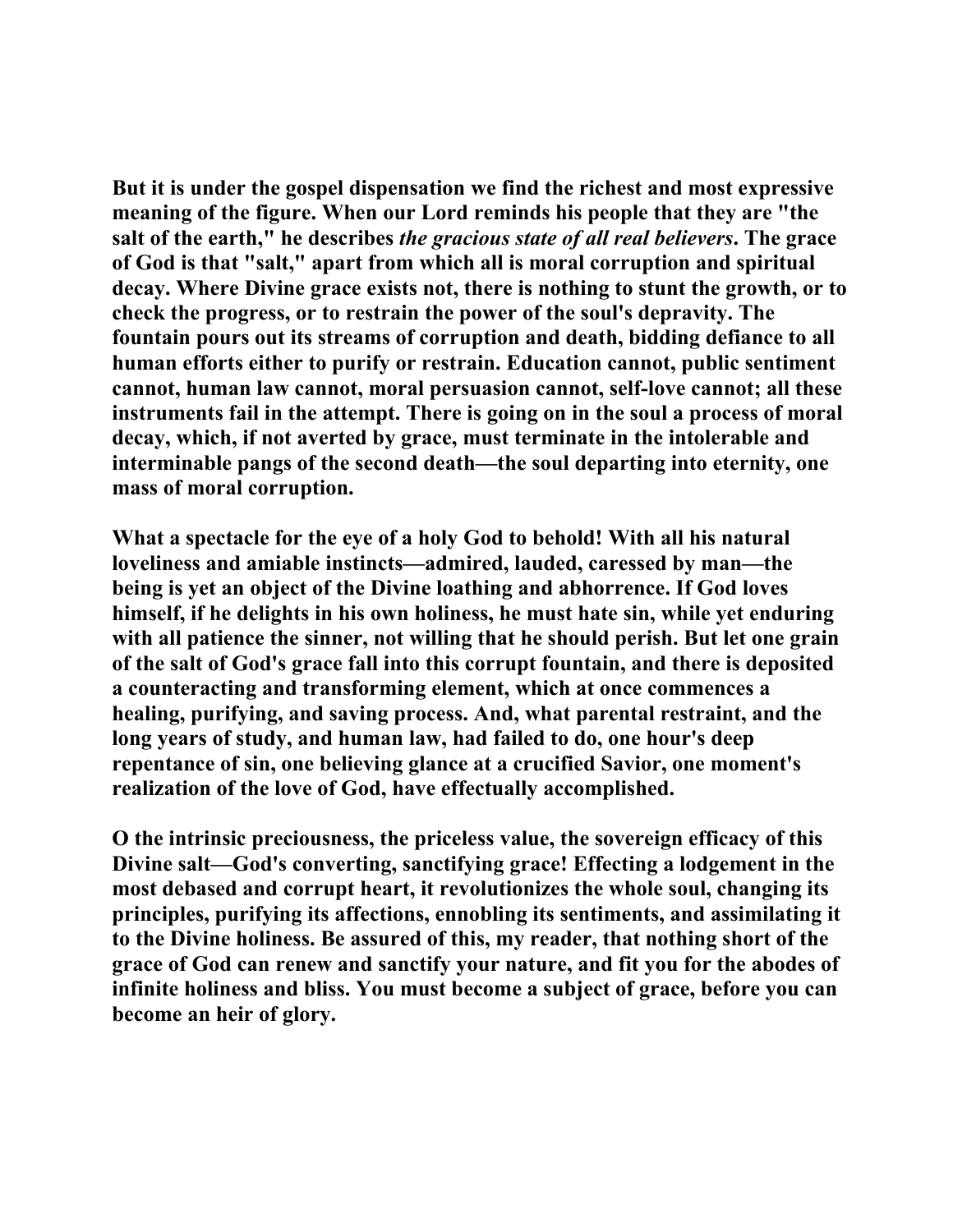**Thus all true believers in Jesus, from their gracious character, are denominated the "salt of the earth." And why so? Because all that is Divine, and holy, and sanctifying, and precious, exists in them, and in them only. It is found in that nature which the Holy Spirit has renewed, in that heart which Divine grace has changed, in that soul humbled in the dust before God for sin, and now, in the exercise of faith which he has given, reposing on the atoning work of Jesus, exclaiming,** 

 **"Other refuge have I none, Hangs my helpless soul on you."** 

**There, where God's love is felt—there, where the Holy Spirit is possessed there, where the Savior's atonement is received, and his image is reflected there is found the precious "salt of the earth." The world does not know it, and even the lowly grace may be veiled from the eye of the church—few mark the silent tear, or see the deep prostration of the spirit before the Lord, or are cognizant of its hidden joy, or measure the extent of the holy influence, noiselessly, yet effectually exerted; but God, looking from his throne of glory through the ranks of pure intelligences that encircle him, beholds it; and in that humble mind, and in that believing heart, he sees the Divine and precious 'salt,' which beautifies, sanctifies, and preserves the world. He sees true holiness nowhere else; he recognizes his own moral image in no other. The Christian is emphatically, "the salt of the earth."** 

### **THE SAVORY SALT.**

**But here a view of the subject presents itself of a deeply interesting character. We allude to the moral and spiritual influence of the Christian as it is exerted. This undoubtedly was the leading thought in the mind of our Lord when he employed the metaphor in its application to his people, "You are the salt of the earth." But in describing this influence, where shall I commence, and where shall I terminate? I can easier place my hand upon its commencement than upon its termination, because it never terminates! Christian influence begins with the first grain of grace, the first throb of life, the first beam of light, the first tear of godly sorrow, the first glance of faith—but its impressions and its results are as lasting as eternity. Solemn thought! The holy, gracious influence of a good man, stretches far away into the invisible world.** 

**But consider his present influence; his sphere, be it what it may, is just what**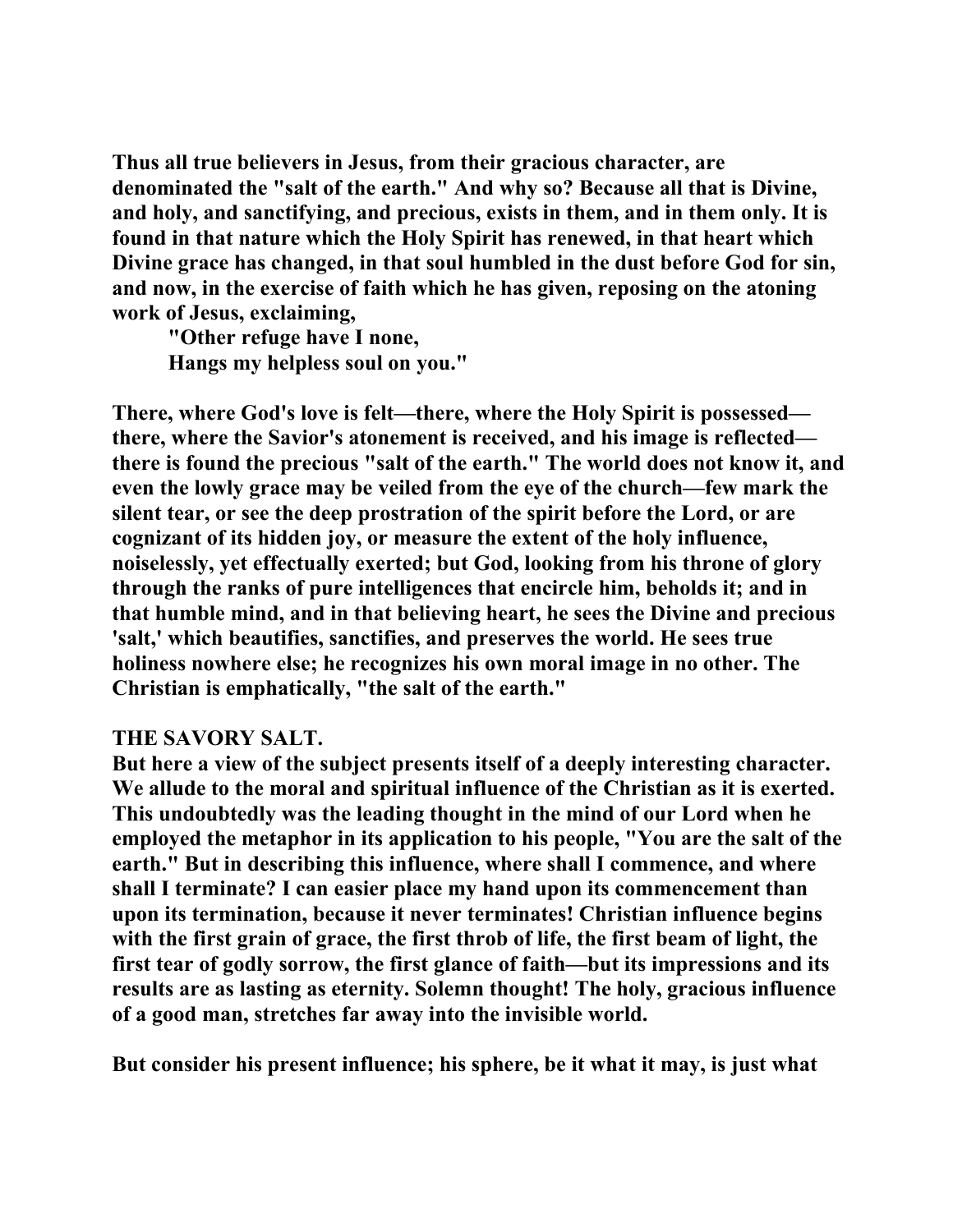**God has made it, but in that sphere, be it limited or boundless,** *he is God's salt, designed to preserve and to transform, by the holy influence which he exerts, the community in which he dwells.* **What a blessing is that Christian! Be the relation what it may which binds him to society—a husband, a wife, a parent, a child, a brother, a sister, a friend—***he is the salt of the circle in which he moves.* **That little spark which glows in his bosom, may light the steps of some benighted wanderer to eternity; that measure of grace, diffusing its fragrance through his soul, may cheer and invigorate some tried and drooping spirit; that degree of spiritual knowledge which he possesses, may confirm some waverer, or guide some anxious and perplexed seeker after truth. The holy and commanding influence which God has given him, may, with its power, awe and subdue the mightiest agent of evil; or with its smile, cheer and encourage the weakest and lowliest effort of good. Blessed of God, he is a blessing to man.** 

**Of course it is understood that we are now speaking of the** *salt that has not lost its savor***—the** *savory* **salt; we are describing the character and influence of a spiritually-minded Christian—of** *the influence exerted by one in whom the inner life is in a healthy, vigorous, active state.* **Such a believer is an incalculable blessing in any sphere in which he may move—he is truly "the salt of the earth:" there is a savoriness about him which reveals his inward grace; his**  *example* **is savory, his** *prayers* **are savory, his** *conversation* **is savory; we feel, when we converse with him, that he has the Divine salt in his soul, that we are in the presence of a true Christian, that we are holding communion with one who is wont to hold communion with God, one who dwells near the cross, who lives beneath the anointing, who walks humbly with God, who lives as "beholding Him who is invisible."** 

**There is that in him which bespeaks the gracious man—there is an echo to your voice, a response to your thought, a vibration to your touch, which rebounds upon your own soul with thrilling effect. You feel yourself, as it were, salted afresh by the salt that is in your brother; you have caught the contagion of his holiness—his example has rebuked you, his zeal has quickened you, his love has melted you, his faith has invigorated you, his grace has refreshed you, his smile has gilded the dark cloud that perhaps hung around your spirit, his word has fallen balmy and healing upon your sorrowing, bleeding heart—and the secret of all is, he is "a sweet savor of Christ" to your soul.**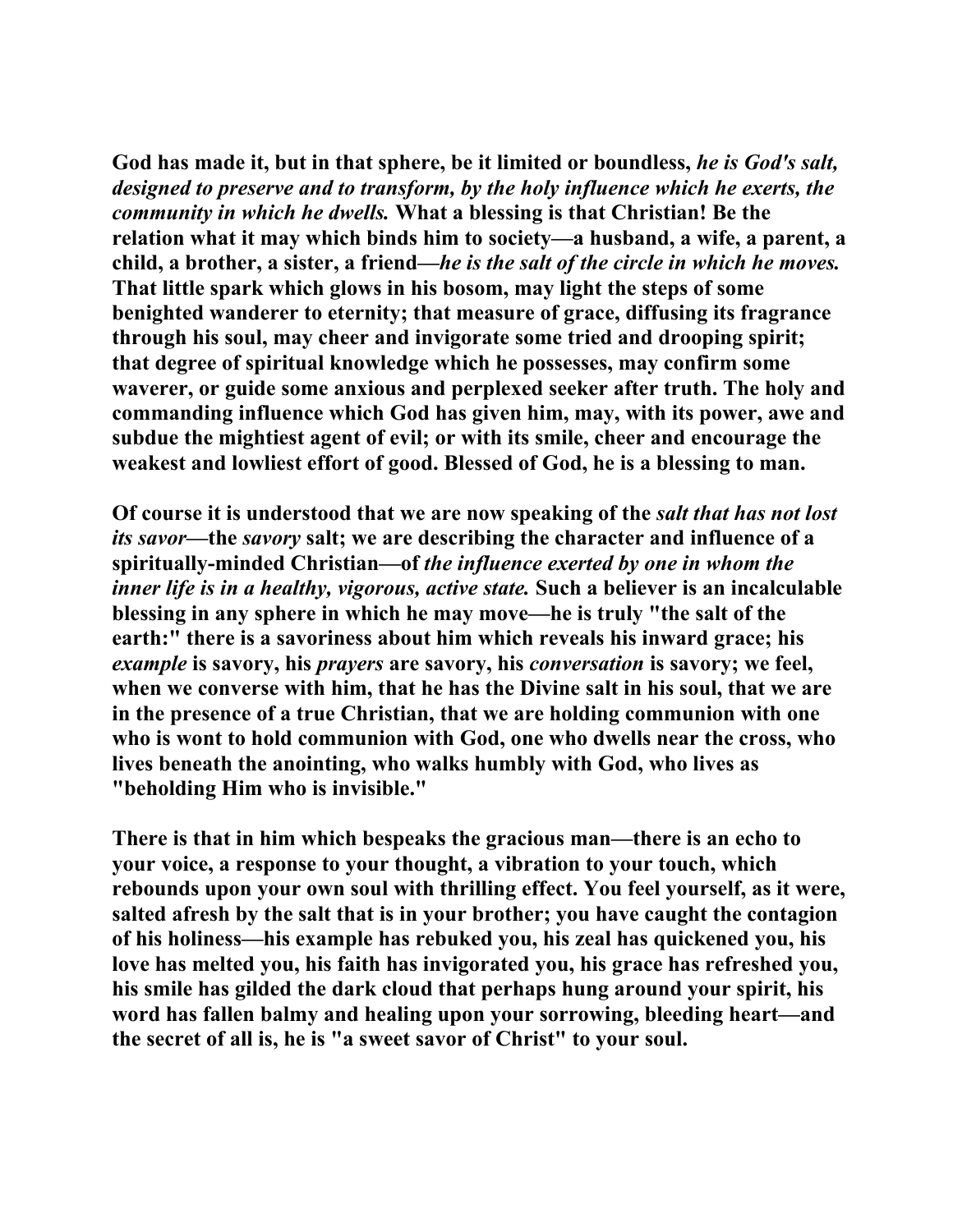**The same interpretation of the figure will equally apply to** *the church of God in its collective capacity***. As the conservator of the truth, what a blessing is the Church to the world—the only depository of this Divine and precious treasure—the sole living, practical exhibition of it upon earth—the only Divinely appointed and proper agent for its propagation throughout the world! How solemn and responsible her position, how commanding and far-reaching her influence! The counteracting agent of error is, undoubtedly, its opposite— TRUTH. And who** *possesses* **the truth, and who** *experiences* **the truth, and who**  *loves* **the truth, and who** *guards* **and** *disseminates* **the truth, but the "Church of God,** *the pillar and ground of the truth***?"** 

**And what a preservative of the world has been the truth of God, thus defended and diffused by the influence of the Christian Church! What but the truth, as held and maintained by the different sections of the Church of Christ, has arrested those fearful errors, the inroads of which have already worked such disasters in the world, and the unchecked progress of which must have proved its total destruction? Systems rose, flourished, and fell; schools existed, influenced, and died. Infidelity, popery, semi-popery, anti-Christian, Christdenying errors, have in their turns, and in different ages, had their day; but the truth, for whose overthrow and destruction they all leagued, confederated, combined, and labored; still lives, and lives to bless and save its enemies.** 

**When false doctrine has come in like a flood, the Spirit of the Lord has lifted up the standard of the gospel, and rolled it back. The pulpit and the press those powerful agents in the hands of the Church of God—have scattered and broad-cast the salt of truth, and those precious grains have counteracted the influence and stayed the progress of schisms and of errors. What but** *the salt of truth cast into the fountain of public opinion***, by the labors of the Christian Church, has on many occasions so purified and changed its character, that on great questions deeply involving the welfare of individuals, of communities, and of nations—it has sent abroad an influence so healthy, vigorous, and commanding, as to effect a complete revolution in the decisions of cabinets and in the histories of states?** 

### **THE UNSAVORY SALT.**

**But we proceed to speak of** *the decay of the inner life***, as manifest in the impaired vigor of Christian influence, figuratively set forth by "the salt that**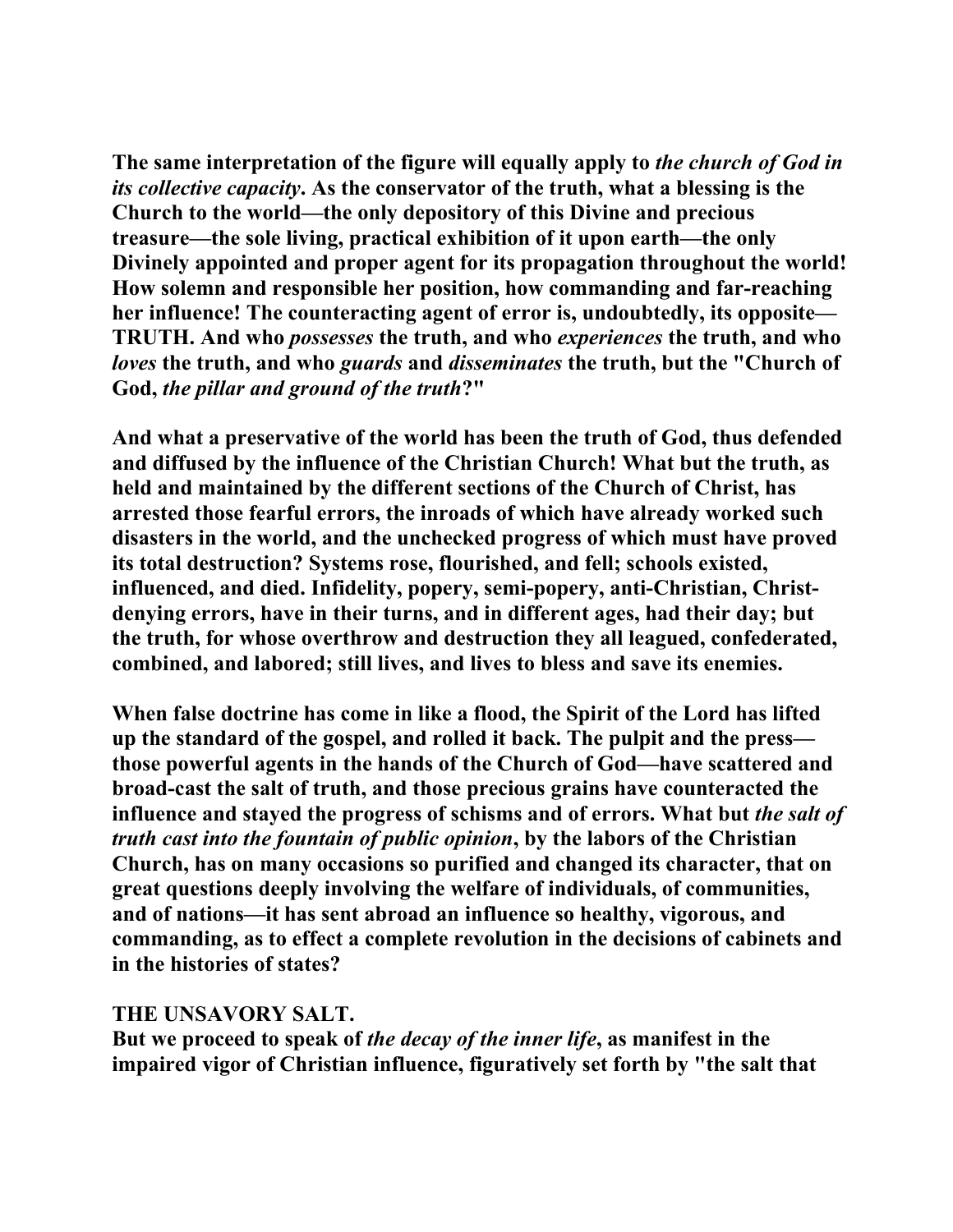**has** *lost its savor***," and its consequent unprofitableness. The indestructibility of the divine life in the soul of man, the imperishable nature of real grace, is a truth so deeply involving the holiness and happiness of the Christian—and what is of still greater moment—the glory of God, that we would place it in the foreground of the statement we are about to advance. In the most searching investigation we would make into the state of religion in the soul, we would never forget that** *where there exists real grace, that grace is as imperishable as the God who implanted it;* **that where true faith has led your trembling footsteps to Jesus, to receive him as all your salvation, that faith is as deathless as its Author.** 

**But with this broad and emphatic statement of a great and holy truth, we must proceed to justify the affecting declaration of the Savior's words, that** *the salt may lose its savor!* **In what sense will this apply to the inner, spiritual life of the believer? Most clearly and indisputably in the sense of** *a declining state of grace, and of its consequent loss of vigorous influence.* **The first symptom of this state which appears, may be a change which the individual detects in his own soul as to his actual, personal enjoyment of religion. Propose to him the question—With all your observance of external religious duties and activities, what amount of spiritual enjoyment have you of vital religion in your soul? In other words, What real power does the spiritual life within you possess? Have you a heartfelt realization of the actuality and heavenliness of the divine things embodied in your creed, and avowed in your Christian profession? Do spiritual truths have that holy savor and sweetness to your taste which indicate a healthy state of soul? Do you know habitually what close, filial, and confidential communion with God is?—the purifying power of confession? the frequent sprinkling of the atoning blood?—the meek, submissive temper of mind in trials sent by God, or under provocation received from man?** 

**Were he to reply to these close, searching interrogations, as a man honest with himself and to his God, he would perhaps unhesitatingly answer—"Alas! the salt has lost its savor! There was a period when all this** *was* **the happy experience of my soul. There was then a savor in the very name of Jesus—but it is gone! There was a reality in divine truth—but it is gone! There was an attraction in the throne of grace—but it is gone! There was a bright ascending flame upon the altar of my heart, of love to Jesus, of communion with God but it is gone! I once walked filially with my heavenly Father; I felt the power**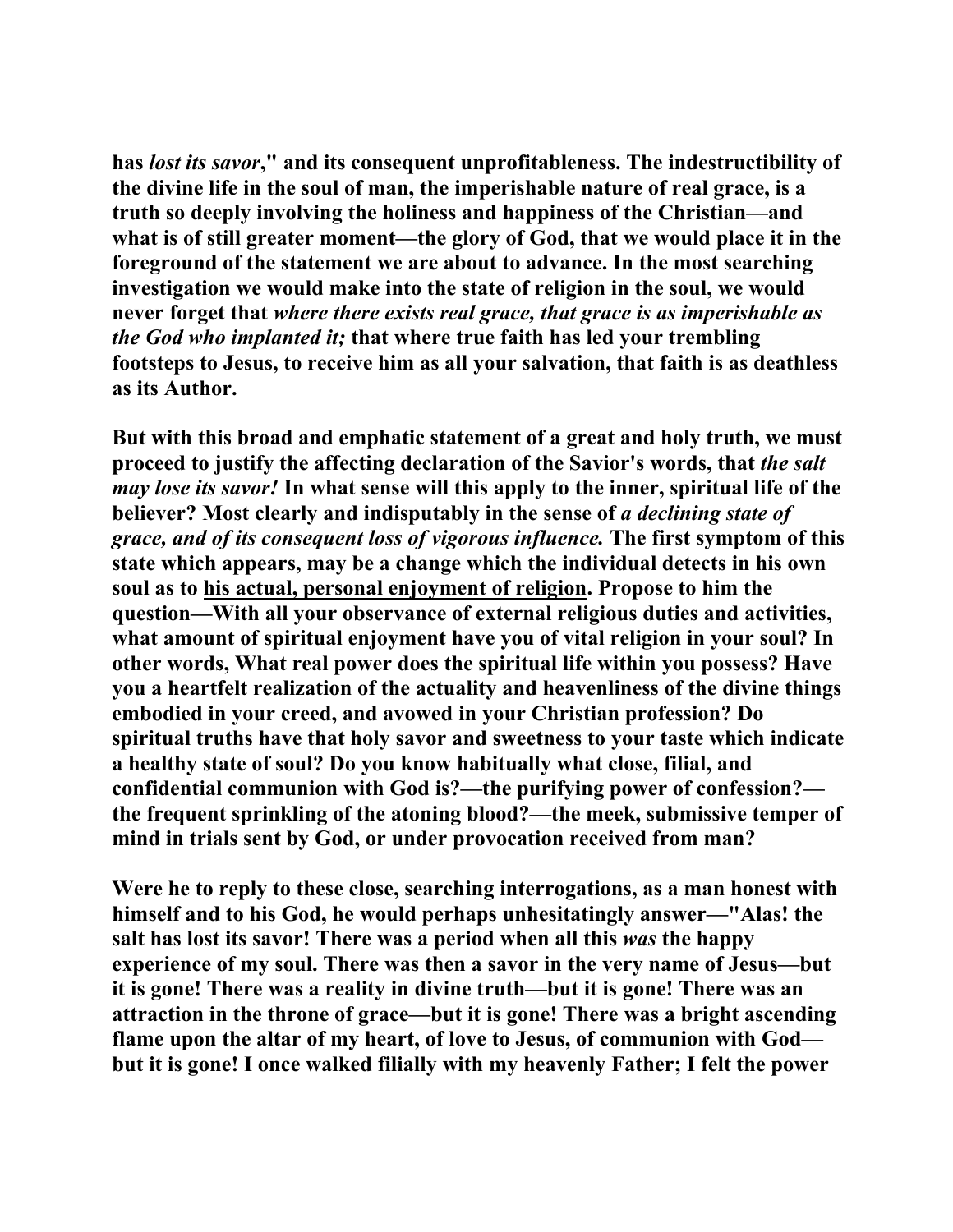**of godliness in my soul; I knew what heart-religion was, what secret, closet religion was—but alas! the salt has lost its savor!"** 

**Trace another symptom of this 'unsavory religion' in the deterioration through which his graces have passed. His love has lost its fervor, his faith its vigor, his zeal its fire, his spirit its lowliness, his carriage and deportment its gentleness and simplicity. There seems not a grace of the Holy Spirit in his soul to have escaped the blighting influence which has swept over him—not one that has not lost something of its heavenly savor.** 

**The feeble, if not the injurious influence which his religion exerts upon others is not the least marked and affecting evidence of the decay of spiritual life in his soul.** *His Christianity is of so sickly* **and doubtful a character, it produces no favorable impression. The world, keen-eyed, eager to discern the mote in the eye, and ever ready to detect the slightest discrepancy of principle and practice—knows him to be a professor of religion, and that is all of his Christianity that it does know. It is aware that he has passed through the solemn ritual of a Christian profession, that he is enrolled among the saints, and mingles in their hallowed services; but such are the** *glaring inconsistencies of his Christian walk, such is his worldliness, his lust of power, his thirst for wealth, his love of pleasure, the lightness of his spirit***, his religion has become a proverb and a by-word among the immoral and profane, and produces no more winning, sanctifying effect upon others, than the salt that has lost its savor.** 

**What is the** *church* **holier for his union with her? What is the world better for his religion? What** *moral darkness* **does he illumine? What** *evil* **does he correct? What** *misery* **does he alleviate? What** *raging vice* **does he check? What healthy impetus in the career of spiritual progress does his Christian profession give to society? Alas! in all these things he is but as the** *salt that has lost its savor***. Melancholy spectacle!—to witness a professing man, who seemed for a time to run well, and whose Christian example was powerful and commanding, now faltering and pausing in his course, waning and deteriorating in his influence, his religion becoming tasteless and insipid. Yet such is the individual whose affecting character is portrayed by the expressive figure of the Savior.** 

**But a solemn question is proposed—"How can it be made salty again?" In**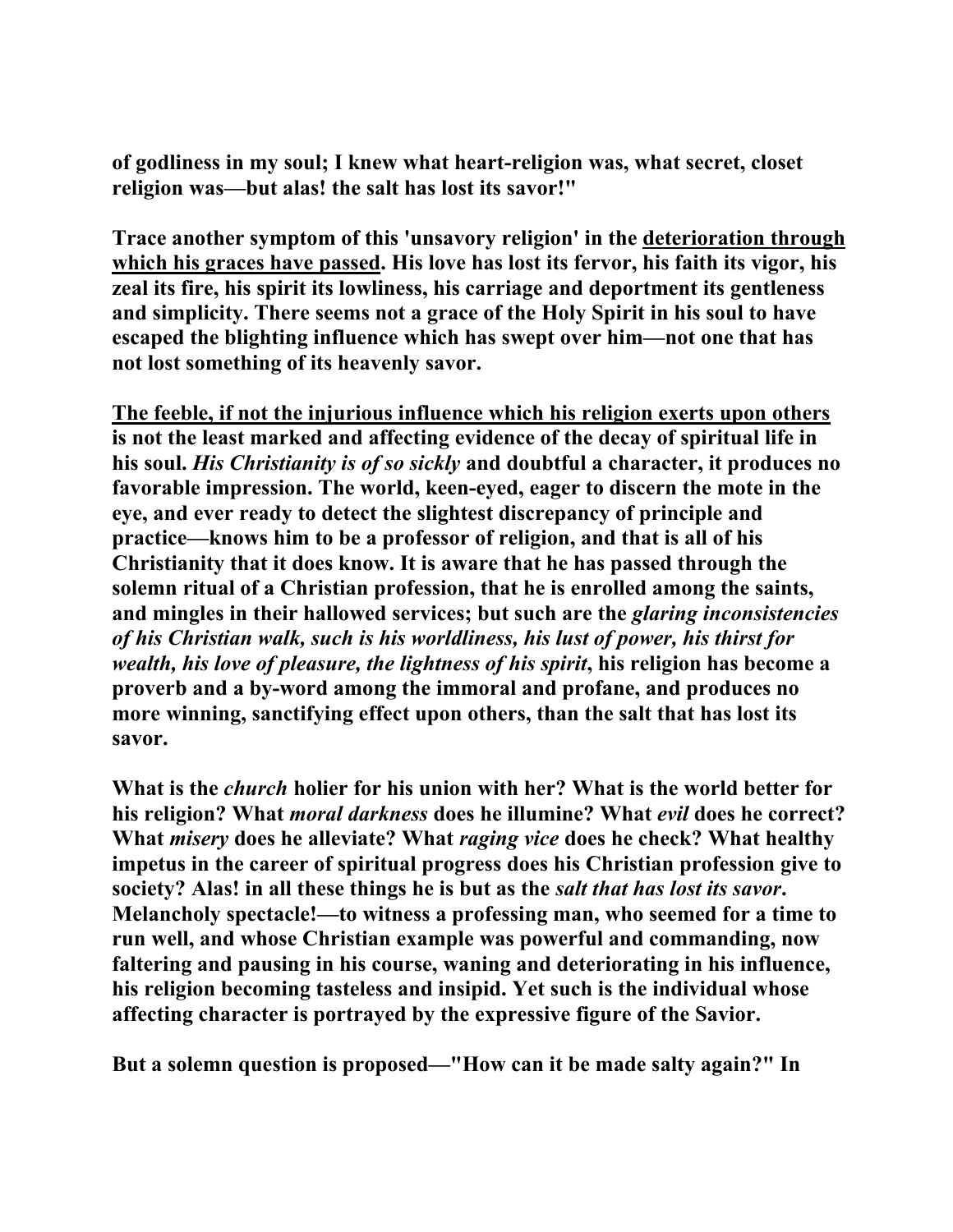**other words,** *how can such a relapsed state of the spiritual life be recovered?* **The question of the Savior would seem to imply an utter impossibility in the thing; and we admit that at first sight it would so appear. The case is indeed a trying and a desperate one.** *Spiritual relapse is easy; but spiritual recovery is difficult.* **It is easier, we all know, to imbibe a disease, than to counteract and arrest it—to plunge into difficulties than to escape from them. It is thus with the concerns of the soul. A case of 'conversion' would seem to demand less power than a case of 're-conversion'—to enkindle love in a rebel's heart, than to re-kindle it in the heart of a child—to bring a poor sinner to ground his arms, and prostrate himself a penitent suppliant before the cross, than to reclaim a wanderer to the feet of the Savior he had forsaken.** *Truths, motives, arguments, pleas, once so effective, have now lost their attraction and their power; and pride, shame, and hardness of heart, seem to have gained the ascendancy.* **The ashes of extinguished affection smother in the heart every fresh spark which each effort to bring back has re-kindled. "How can it be made salty again?"** 

**But THE RECOVERY is not impossible, and the case, therefore, is not hopeless. The salt may again be salted; the inner life may be revived; the waning strength may be restored; and the salt of grace, now apparently worthless and lost, may yet again be recovered, and prove as sweet and savory as before. Let it be observed, that Jesus speaks of the salt being re-salted. Impossible as this may be to man, with God it is possible. By infusing a new life into the renewed nature, a** *fresh impartation* **of grace to the heart; by rekindling the smouldering embers in the soul; and thus by putting his hand again to the entire work of resuscitating, restoring, and reviving the whole inner man, the salt, re-salted, may regain its former sweetness and power.** 

**The means by which this great and gracious recovery may be effected, are such as his wisdom will suggest and his sovereignty will adopt. But of this we may rest assured—all will be under the direction of unchangeable love. Whether it may be by the** *gentle gales of the Spirit***, or by the** *severe tempest of trial***, is but of little moment in comparison of the happy and glorious result. If the salt that has lost its savor be but re-salted, the mysterious process by which it is effected we will calmly and submissively leave in his hands. "This also comes forth from the Lord of hosts, who is wonderful in counsel, and excellent in working."** 

**We would suggest, in concluding this chapter, the Savior's injunction as**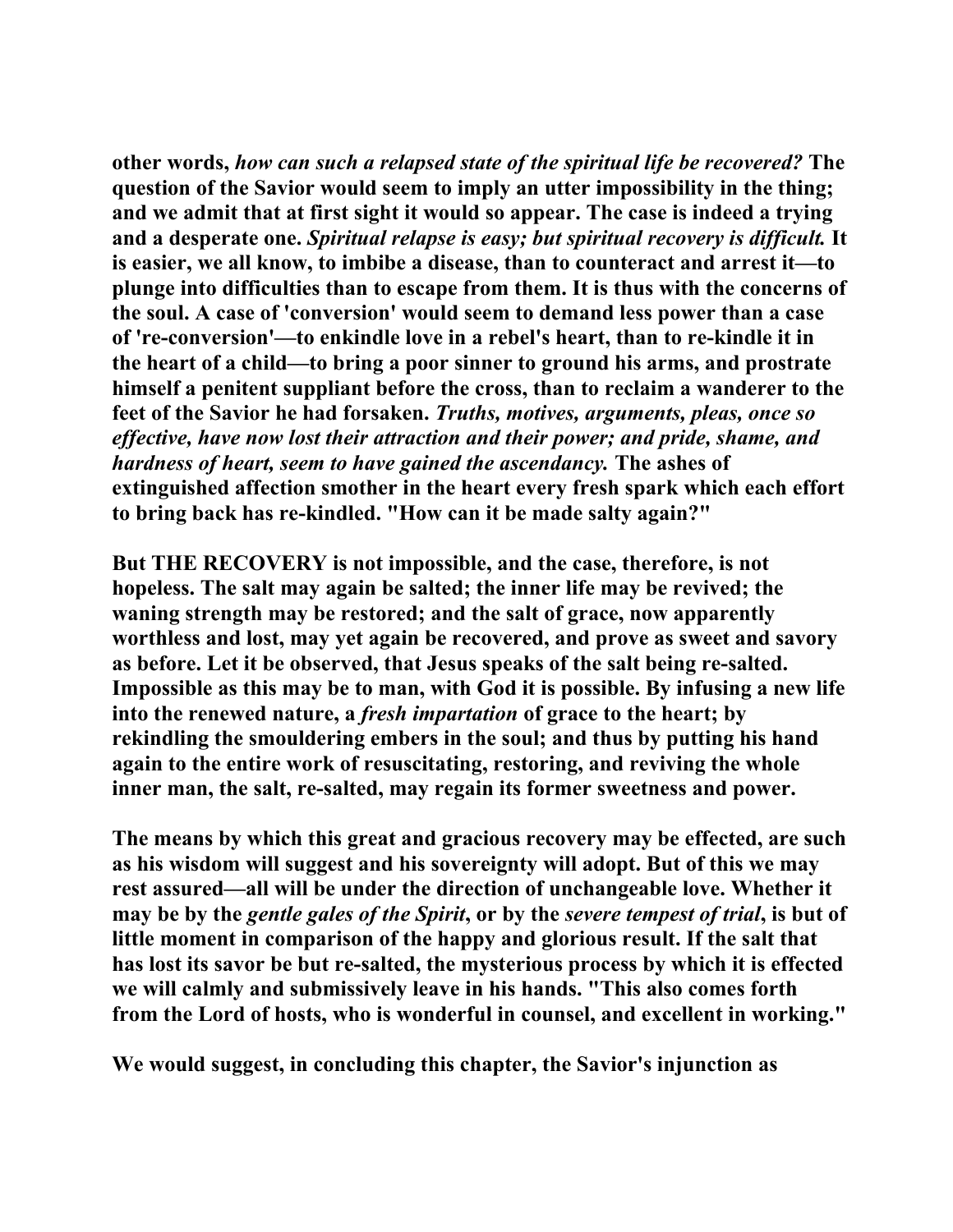**supplying an effectual check to this tendency to relapsed influence in the spiritual life—"Have salt in yourselves." Adding to this the apostle's exhortation—"Let your speech be always with grace, seasoned with salt." Repair constantly to Christ, where a sufficiency of grace for each day, and for each circumstance of each day, will keep your soul supplied and nourished; so that while restraining and upholding, sanctifying and comforting grace is abundantly vouchsafed for yourself, the influence of that same grace will make you a far-reaching and an untold blessing to others.** 

# **"The Re-quickening of the Inner Life" "David in the Dust, Breathing after God"**

**"My soul cleaves unto the dust; quicken me according to your word."—Psalm 119:25.** 

**We have more than once in this work adverted to** *the indestructible nature of true grace, the deathlessness of God's life in man's soul.* **But we may associate with this truth another idea. Not only cannot the spiritual life be destroyed but it cannot even, for any great length of time, be depressed. Such is its divine elasticity—so to speak—such its vital energy, whatever the superincumbent weight sinking it to the earth, whatever the fetters that would confine it to the dust—it succeeds eventually in throwing off its pressure, in bursting its bonds, and in soaring again to its native skies. Thus in the lowest spiritual frame of the child of God, though cleaving even to the dust, there is a divine, ascending power in the soul, which ever lifts it in holy breathings and aspirations after God. Not merely is the principle of spiritual life secured, but its power cannot be destroyed.** 

**How striking the confirmation of this truth afforded by the experience of David—two or three features of whose spiritual history we propose, in the present and succeeding chapters, to review, as illustrative of a relapsed and recovered state of the inner life. We can scarcely imagine a lower depth of sorrow and humiliation to a heavenly mind than that set forth by the words, "My soul cleaves to the dust,"—prostrated, groveling in the very earth. And yet, behold the indestructible principle of grace!—his soul mounts heavenward, in the holiest and most spiritual breathings that ever rose from**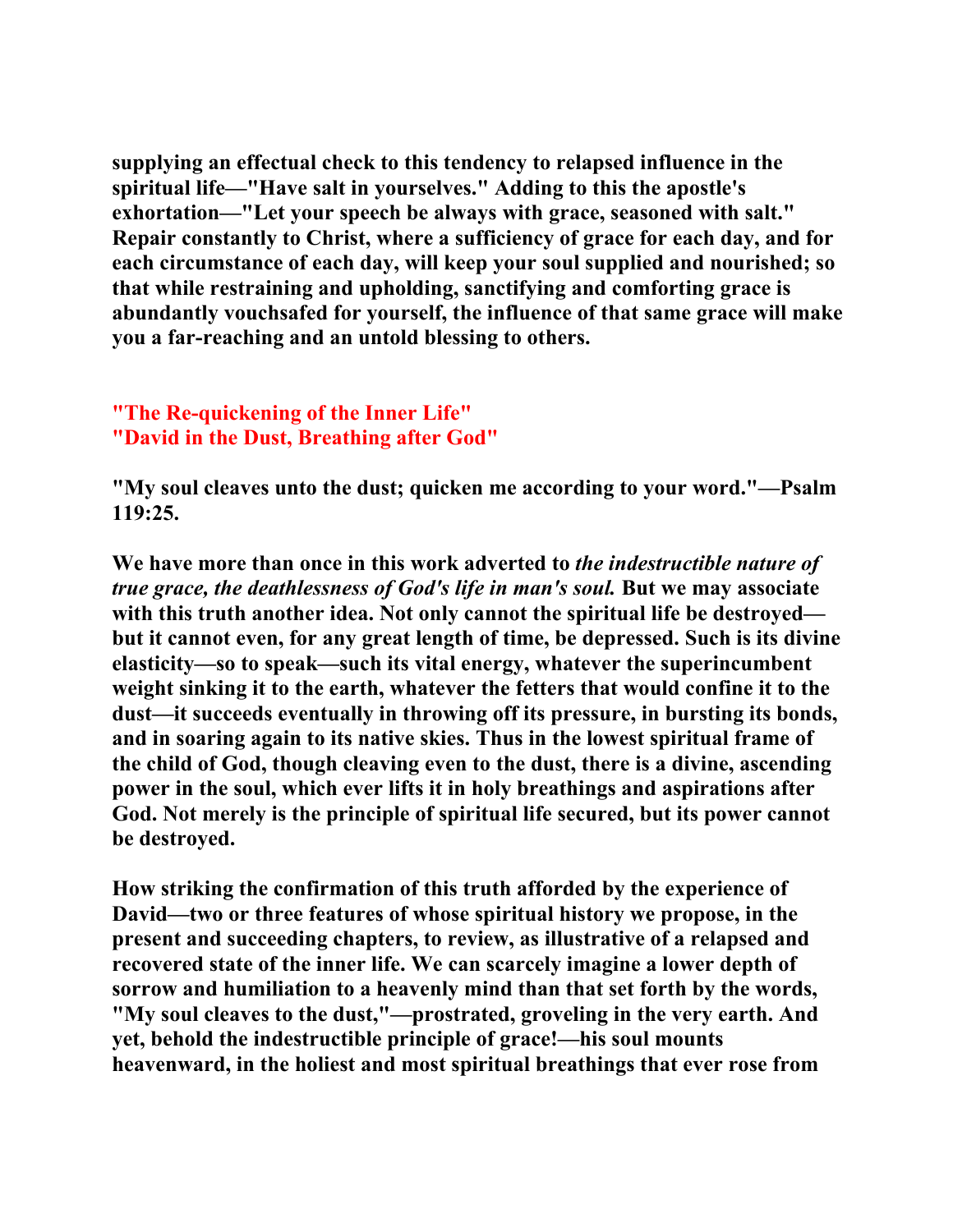**human lips—"Quicken me according to your word." May the Spirit of God now be our teacher, and impart to each reader a personal application of his truth, while from these instructive and striking words we consider the RE-QUICKENING OF THE INNER LIFE OF THE SOUL.** 

**We must not, however, entirely overlook DAVID'S PAINFUL AND HUMILIATING POSTURE AND CONFESSION—"My soul cleaves to the dust." There is a profound signification in this sentence. Were we to restrict its meaning to the unconverted state of man, what words, or what image, could more forcibly and vividly describe and portray that fearful condition? No principle is more true and palpable than that the center of the soul's moral gravity is earth. It** *originally* **was heaven: "God made man upright." The center of his soul's repose was God. Standing erect in conscious innocence, his countenance, the index of his soul, was elevated, beholding the countenance of his Father and his God.** 

**"While other creatures towards the earth look down,** 

 **God gave to man a front sublime, and raised** 

 **His noble view to scope the starry heavens."** 

But falling from that elevation, his soul wandering away from God, *earth then became the center of its gravitation.* **All his moral and intellectual tendencies are now downward and earthly. It is an awful view to take of a rational and immortal being, and yet from its truthfulness we dare not shrink. "The first man is of the earth, earthy." He is described as "minding earthly things." Earth is the center to which all the faculties and powers of his soul tend, the point where all his schemes terminate, the boundary by which all his desires and expectations are limited. This little planet of ours circumscribes all the powers and tendencies, tastes and pursuits, of his rational and deathless mind. Select the most intellectual pursuits, the most refined enjoyments, the most reasonable schemes that ever awoke a thought or inspired a feeling in the natural man, and the utmost we can say of it is—It is of the earth, earthy. His soul cleaves to the dust; his mind clings to, and grovels upon, the earth. There is nothing of God in his thoughts, of Christ in his affections, or of eternity in his plans. There is no looking beyond this little speck of matter, which, like the insect crawling upon its leaf, seems all the universe to him. As that insect knows nothing of, and cares nothing for, a world teeming with life beyond its microscopic boundary, so the carnal mind—alas that an irrational creature**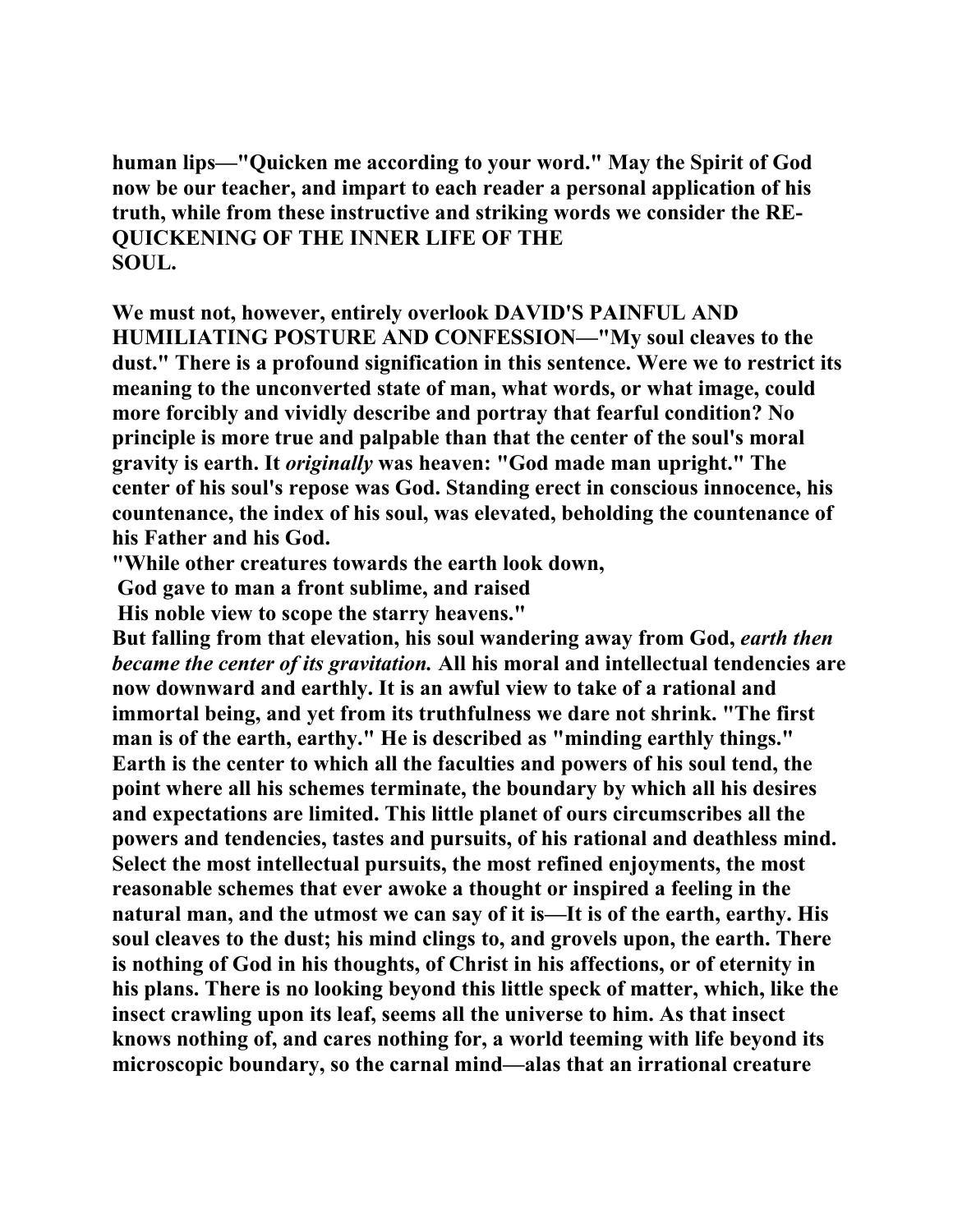**should be our comparison!—groveling upon the ground, sees not what a world, thinks not what a universe, stretches far away beyond it, of which it soon itself is to be an inhabitant.** 

**For this flight of the soul to eternity, for this its solemn appearing in the presence of God—its scrutiny, its judgment, and its destiny—is there any adequate care, or thought, or preparation? None whatever! Everything else is cared for, prepared for, and thought of, except the soul's departure to the other world. Is not this folly? is it not madness? is it not a crime of the deepest dye? "Earthly, sensual, devilish," he cleaves to the dust. All his enterprises, pleasures, aggrandizements—magnificent, refined, noble as they are—spring from the dust, are restricted to the dust, and with the dust they perish forever. What an awful, yet unexaggerated description, is this of the natural man! Reader, if not a subject of the converting grace of God, you are the original of this dark, gloomy, repulsive picture!** 

**But the words upon which we are now commenting are those of a living, heaven-born, heaven-breathing, and heaven-destined soul. They admit us into one of the secrets of the inner and divine life, with which, alas! we are, the most of us, but too familiar. Shall we attempt an analysis of this peculiar state of spiritual mind, of which David's language is so expressive? It presents** *a mournful acknowledgment of the influence of an evil nature.* David deeply felt **this.** *Flesh in the child of God is as really flesh as in the child of Satan.* **The old man, the Adamic nature, is precisely the same that it always was.** *Regeneration does not transform 'flesh' into 'spirit'.* **It proposes not to eradicate and expel the deep-seated root of our degenerate nature; but** *it imparts another and a supernatural nature***—it implants a new and an antagonistic principle. This new nature is divine; this new principle is holy; and thus the believer becomes the subject of** *two natures***, and his soul a battle-field, upon which a perpetual conflict is going on between the law of the members and the law of the mind; often resulting in his temporary captivity to the law of sin which is in his**  members. Thus every spiritual mind is painfully conscious of *the earthly tendency of his evil nature, and that from the flesh he can derive no sympathy or help, but rather everything that discourages, encumbers, and retards his spirit in its breathings and strugglings after holiness***. His "soul cleaves to the dust."** 

**A mournful sense of the seductive power of earthly things enters deeply into**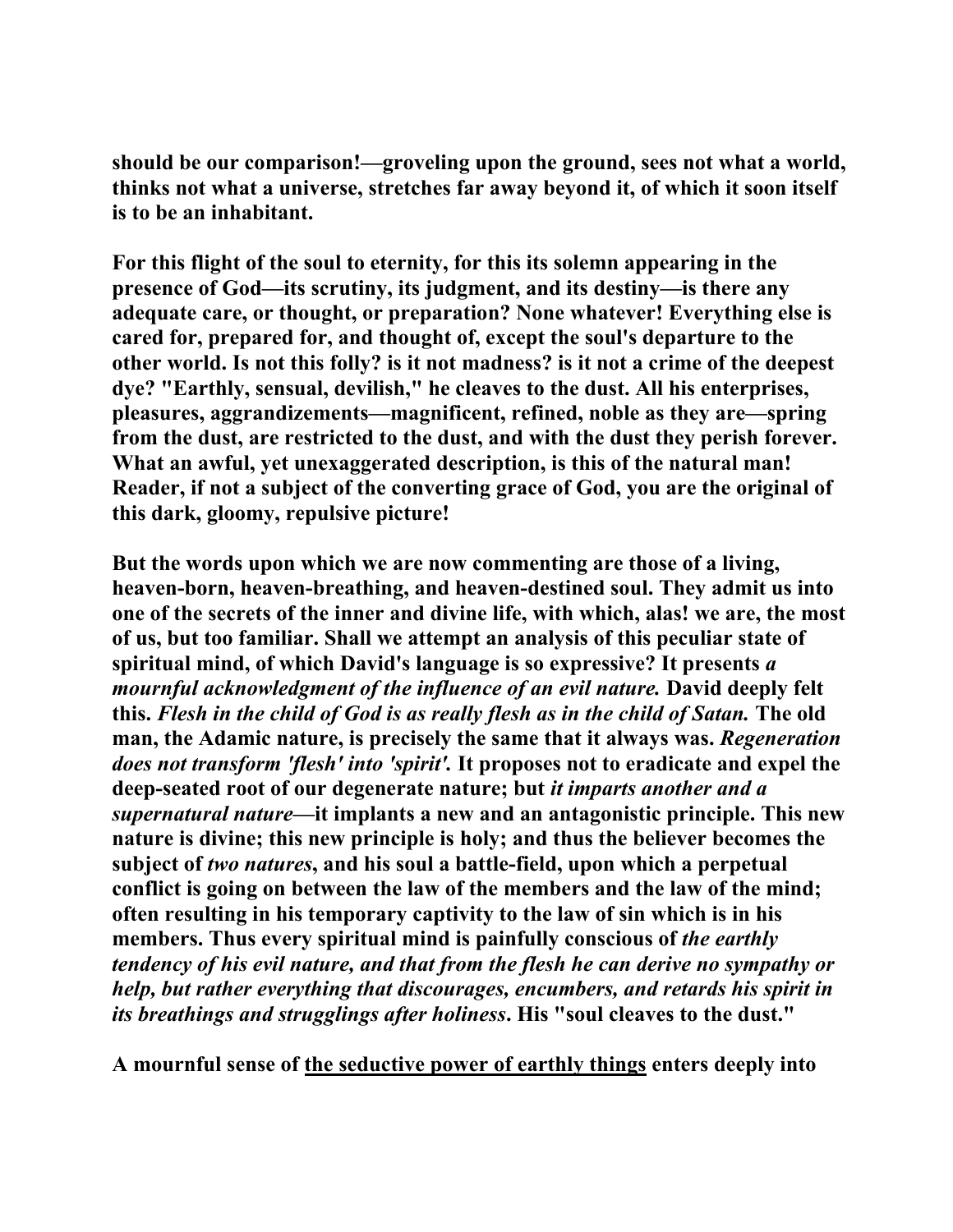**this state of mind. As we bear about with us, in every step, an earthly nature, it is not surprising that its affinities and sympathies should be earthly; that earthly objects should possess a magnetic influence, perpetually attracting to themselves whatever was congenial with their own nature in the soul of the renewed man. Our homeward path lies through a captivating and ensnaring world. The world, chameleon-like, can assume any color, and Proteus-like, any shape, suitable to its purpose, and answerable to its end. There is not a mind, a conscience, or a taste, to which it cannot accommodate itself. For the gross, it has sensual pleasures; for the refined, it has polished enjoyments; for the thoughtful, it has intellectual delights; for the enterprising, it has bold, magnificent schemes. The child of God feels this engrossing power; he is conscious of this seductive influence. Worldly applause—who is entirely proof against its power? Human adulation—who can resist its incense? Creature power—who is free from its captivation? Love of worldly ease and respectability, influence and position; a liking to glide smoothly along the sunny tide of the world's good opinion—who is clad in a coat of armor so impervious as to resist these attacks? Have not the mightiest fallen before them? Such are some only of the many ensnaring influences which weave themselves around the path of the celestial traveler, often extorting from him the humiliating acknowledgment—"My soul cleaves to the dust."** 

**In this category we may include things which, though they are in themselves of a lawful nature, are yet of an earthly tendency, deteriorative of the life of God in the soul. What heavenly mind is not sadly sensible of this? Our everforemost, sleepless, subtle foe, stands by and says, "This is lawful, and you may freely and unrestrictedly indulge in it." But another and a solemn voice is heard issuing from the sacred oracle of truth, "All things are lawful for me, but all things are not expedient." And yet, how often are we forced to learn the lesson, that lawful things may, in their wrong indulgence and influence, become unlawful, through the spiritual leanness which they engender in the soul! Oh, it is a narrow path which conducts us back to paradise! But our Lord and Master made it so; he himself has trodden it, "leaving us an example that we should follow his steps;" and he, too, is sufficient for its narrowness. Yes; such is the gravitating tendency to earth of the carnal nature within us, we are ever prone and ever ready, at each bland smile of the world, and at each verdant, sunny spot of the wilderness, to retire into the circle of selfcomplaisance and self-indulgence, and take up our rest where, from the**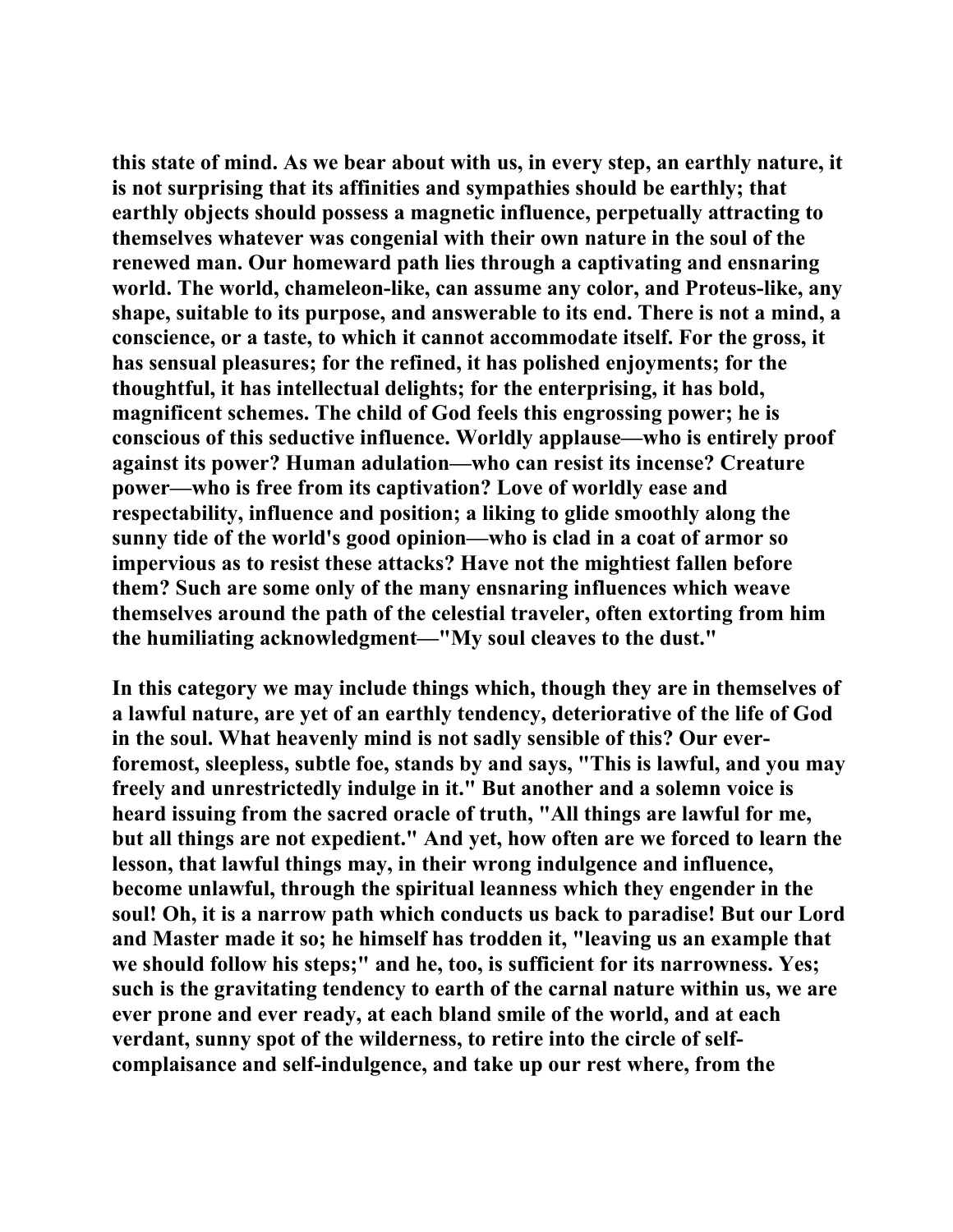**polluted and unsatisfying nature of all earthly things, real rest can never be found. Thus may even lawful affections, and lawful enjoyments, and lawful pursuits and pleasures, wring the confession from the lips of a heavenlyminded man—"My soul cleaves unto the dust."** 

**But there is sometimes a casting down to the dust which springs immediately from the mighty hand of God himself. The Lord occasionally brings his people very low. He may lay upon them heavy trial, sore affliction, causing them to 'be low in a low place.' This is often done to take off the rough edge of their too free indulgences, to humble them in the midst of their too fond enjoyments; and thus to prove their grace, and to exercise their graces, God brings them down even to the dust.** *Because we cannot keep our hearts low, therefore God makes our condition low.*

**Such, reader, was the low estate of David when he exclaimed, "My soul cleaves to the dust!" Ah! how many whose eye scans this page may take up and breathe his words! You feel a deadness, a dullness, and an earthliness, in enjoyments, and duties, and privileges, in which your whole soul should be all life, all fervor, all love. You are low where you ought to be elevated; you grovel where you ought to soar; you cleave to the earth where you ought to be embracing the heavens. Your thoughts are low; your affections are low; your feelings are low; your spirits are low; and you seem almost ready to question the existence of the life of God in your soul. But even in this sad and depressed state, may there not be something cheering, encouraging, hopeful?** 

**There was evidently in David's—"My soul cleaves unto the dust; quicken me." This was the cheering, encouraging, hopeful feature in the psalmist's case—his breathing after the re-quickening of the Divine life of his soul. Here was that which marked him a man of God. It was a living man complaining of his deadness, and breathing after more life. It was a heaven-born soul lamenting its earthliness, and panting after more of heaven. It was a spiritual man mourning over his carnality, and praying for more spirituality. It is not the prayer of one conscious of the low state of his soul, and yet satisfied with that state. Perhaps no expression is more familiar to the ear, and no acknowledgment is more frequently on the lips of religious professors, than this. And yet, where is the accompanying effort to rise above it? Where is the putting on of the armor? Where is the conflict? Where is the effort to** *emerge*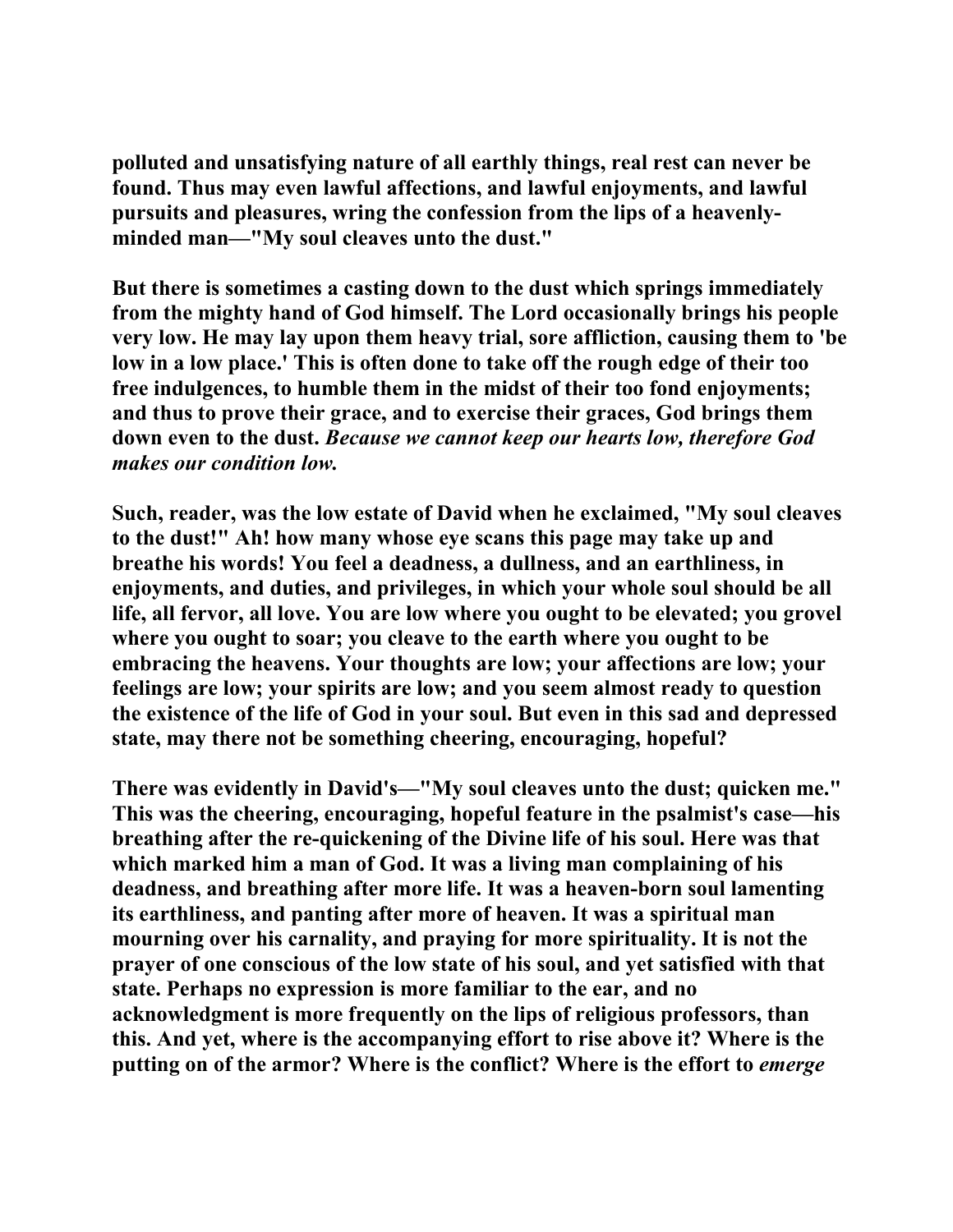## *from the dust***, to** *break away from the enthrallment, and soar into a higher and purer region?*

**Alas! many from whose lips smoothly glides the humiliating confession,** *still embrace the dust, and seem to love the dust, and never stretch their pinions to rise above it.* **But let us study closely this lesson of David's experience, that while deep lamentation filled his heart, and an honest confession breathed from his lips, there was also a breathing, a panting of soul, after a higher and a better state. He seemed to say—"Lord, I am prostrate, but I long to rise; I am fettered, but I struggle to be free; my soul cleaves to the dust, but, quicken me!" Similar to this was the state of the Church so graphically depicted by Solomon in his Song—"I sleep, but my heart wakes."** 

**But what does the petition, thus breathed, imply? What does the blessing, thus craved, involve? First, a restoration of soul from past backslidings. Let the spiritual believer but take the history of a single week as the gauge of the general tenor of his life, and what a lesson does it read to him of the downward, earthly tendency of his soul! Yes, in one short week how have the wheels lessened in their revolutions—how has the timepiece of his soul lost its power—how have the chords of his heart be come unstrung! But his prayer is for Divine quickening. What a petition! and what a blessing! "Quicken me." Blessed is that soul that can echo these words. The Lord quickens the longing souls of his people. "He restores my soul," is the testimony not of David only. What do we rank among our most prized mercies?—what do we count our sweetest joys?—what constitutes our most hallowed seasons? Are they not the fresh gales of grace from heaven, blowing softly over our souls? and "lo, the winter is past, the rain is over and gone; the flowers appear on the earth; the time of the singing of birds is come, and the voice of the turtle is heard in our land; the fig-tree puts forth her green figs, and the vines with the tender grapes give a good smell." What a** *spring-time of soul* **is it then! It is a 'little reviving' from the Lord—a quickening of the soul in its dead, wintry state.** 

**This prayer also implies what, alas! is so needful in many, a re-conversion of soul. It is a putting of the Lord's hand a second time to the work of grace in the heart. "When you are** *converted***," said our Lord to Peter, "strengthen your brethren." What! had not Peter already been converted? Most truly. But although a regenerate man, he had so relapsed in grace as to need a re-**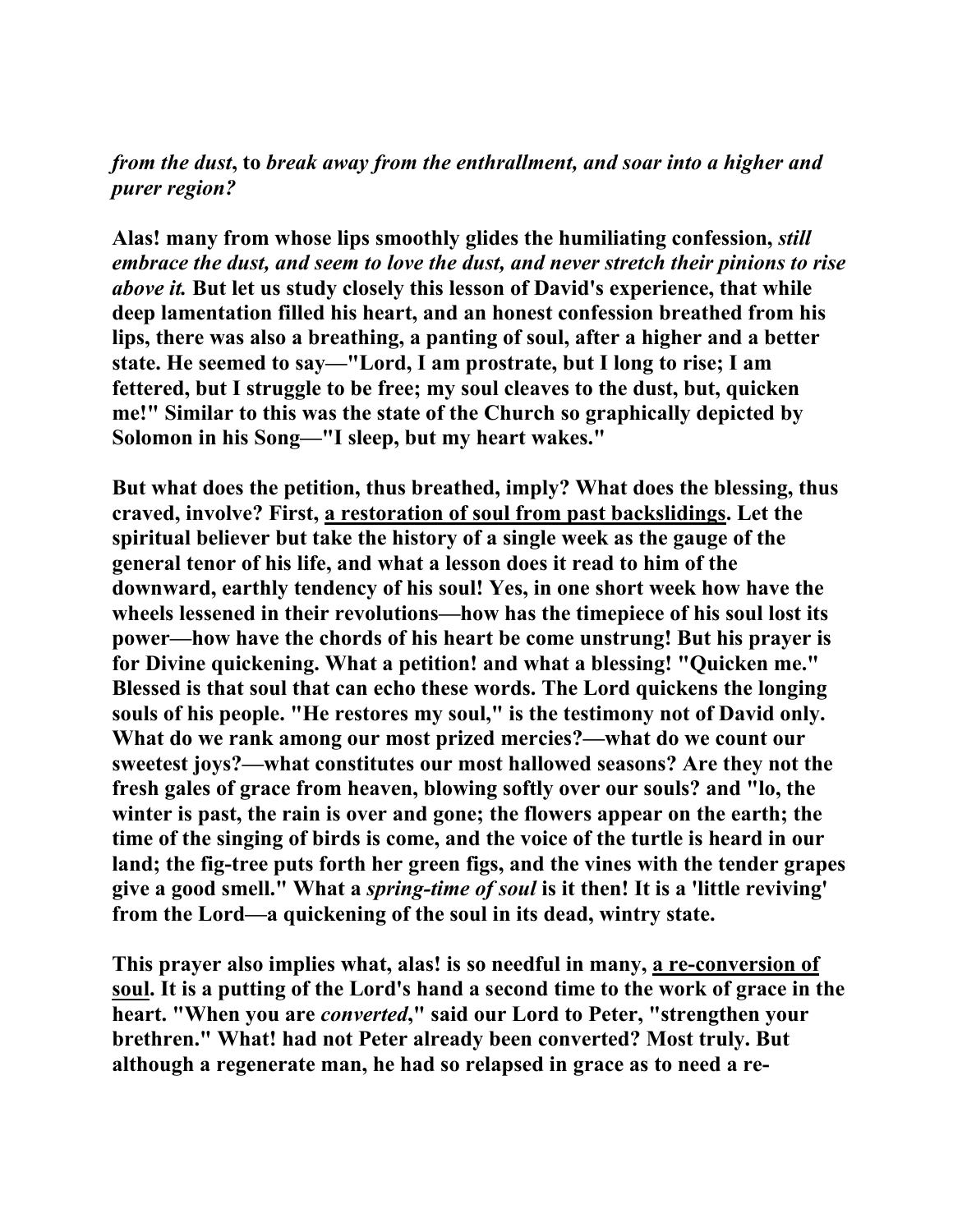**conversion. Our Lord's meaning, then, obviously is, "When you are restored, recovered, re-quickened, then strengthen your brethren." How many religious professors stand in need of a fresh baptism of the Holy Spirit! You, perhaps, my reader, are one. Where is the spiritual vigor you once displayed? where the spiritual joy you once possessed? where the unclouded hope you once indulged? where the humble walk with God you once maintained? where the fragrance that once breathed around you? Alas! your soul cleaves to the dust; and you need the reconverting grace, the renewed baptism of the Spirit. "Quicken me!" is your prayer.** 

**A clearer manifestation of Divine life in the soul is not the least blessing contained in this prayer for quickening. How little realization enters into the religion of many! There is the full credence of the judgment to the truth; a conversing about religion, the ministry, and the church. But where is felt the realizing power,** *the earth-fading, heaven-attracting power, of vital godliness in the soul?* **Dear reader, the hour that will bring your religious profession, your religious creed, your religious notions, to the test, is at hand; and the great question in that awful moment will be, "Am I fit to die?—have I in my soul the life of God?—am I born of the Spirit?—have I a living Christ in my now failing, dying heart?"** 

**But what a prayer is this in view of a scene and a scrutiny so solemn: "Quicken me! Lord, quicken your work in my soul, and strengthen that which you have wrought in me. The love that congeals, the faith that trembles, the hope that fluctuates, the joy that droops; may you inspire with new life, new energy, new power! It is of little moment what others think of me; Lord, you know my soul cleaves to the dust. There is in my heart more of** *earth* **than of heaven; more of**  *self* **than of Christ; more of the** *creature* **than of God. You know me in secret how my grace wanes, how my affections chill, how seldom my closet is visited, how much my Bible is neglected, how insipid to my taste the means of grace, and how irksome and vapid are all spiritual duties and privileges. Lord, stir up yourself to the revivifying of my soul; quicken, O quicken you me in your ways. Enlarge my heart, that I may run the way of your commandments."** 

**THE ARGUMENT with which this holy petition is urged is most powerful and prevalent—***"According to your word."* **According to the promise of the word, and the instrumentality of the word. Both are engaged to quicken the soul. The**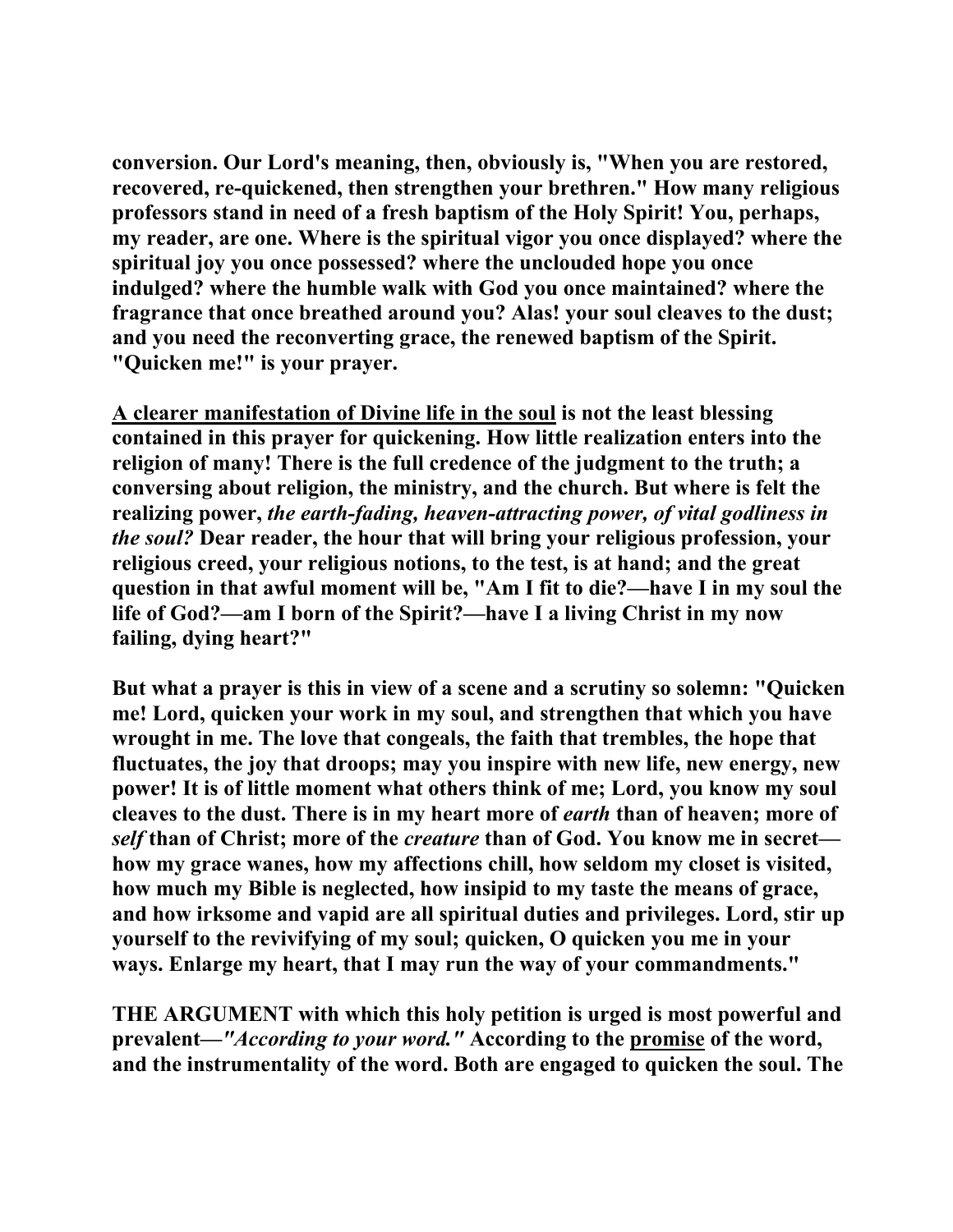**promise is most precious: "I will heal their backslidings, I will love them freely; for my anger is turned away from him. I will be as the dew unto Israel: he shall grow as the lily, and cast forth his roots as Lebanon. Those who dwell under his shadow shall return; they shall revive as the corn, and grow as the vine." This precious promise to quicken and revive you, to shed the dews of his grace upon your soul, thus moistening and nourishing the roots and stems, and fruits of the new and heavenly life within you, God stands ready to fulfil in your holy and happy experience: "I will be as the dew unto Israel." Christ is our dew—the dew of his love, the dew of his grace, the dew of his Spirit, is prepared—silent and unseen, but effectual and vivifying—to fall upon the renewed powers of your nature-reviving the work of God in your soul.** 

**But by the instrumentality of the word, the Lord quickens the soul. The word of Christ is "spirit and life;" therefore it is a quickening word. "This is my comfort in my affliction; for** *your word has quickened me."* **Again, "I will never forget your precepts; for with them you have quickened me." Therefore did Jesus pray to his Father in behalf of his Church, "Sanctify them** *through your truth***." Thus does the word quicken.** 

**We are here constrained to suggest an inquiry—May not the prevalent decay of spiritual life in the church of God—the low standard of spirituality, the alarming growth of soul-destroying error—the startling discovery which some modern teachers appear to have stumbled upon, that doctrines which the church of Christ has ever received as revealed truth, which councils have authorised, and which creeds have embodied, and which the sanctified intellects of master spirits—the Anakims and the Shamgars of polemic divinity and divine philosophy of past ages—have contended for and maintained, are not found in the Bible, but are the visionary dogma of a bygone age—we say, may not these prevalent evils be mainly attributable to the contempt thrown upon the word of God?** 

**We verily and solemnly believe it to be so. We need to be constantly reminded that the great regenerator and emancipator of the world is the Bible—that nothing short of this will disturb the spiritual death which universally prevails, and that nothing short of this will free the human mind from the shackles of error and superstition which enslave at this moment nearly two-thirds of the human race. This "Sword of the Spirit,"—like that of Goliath, "there is none**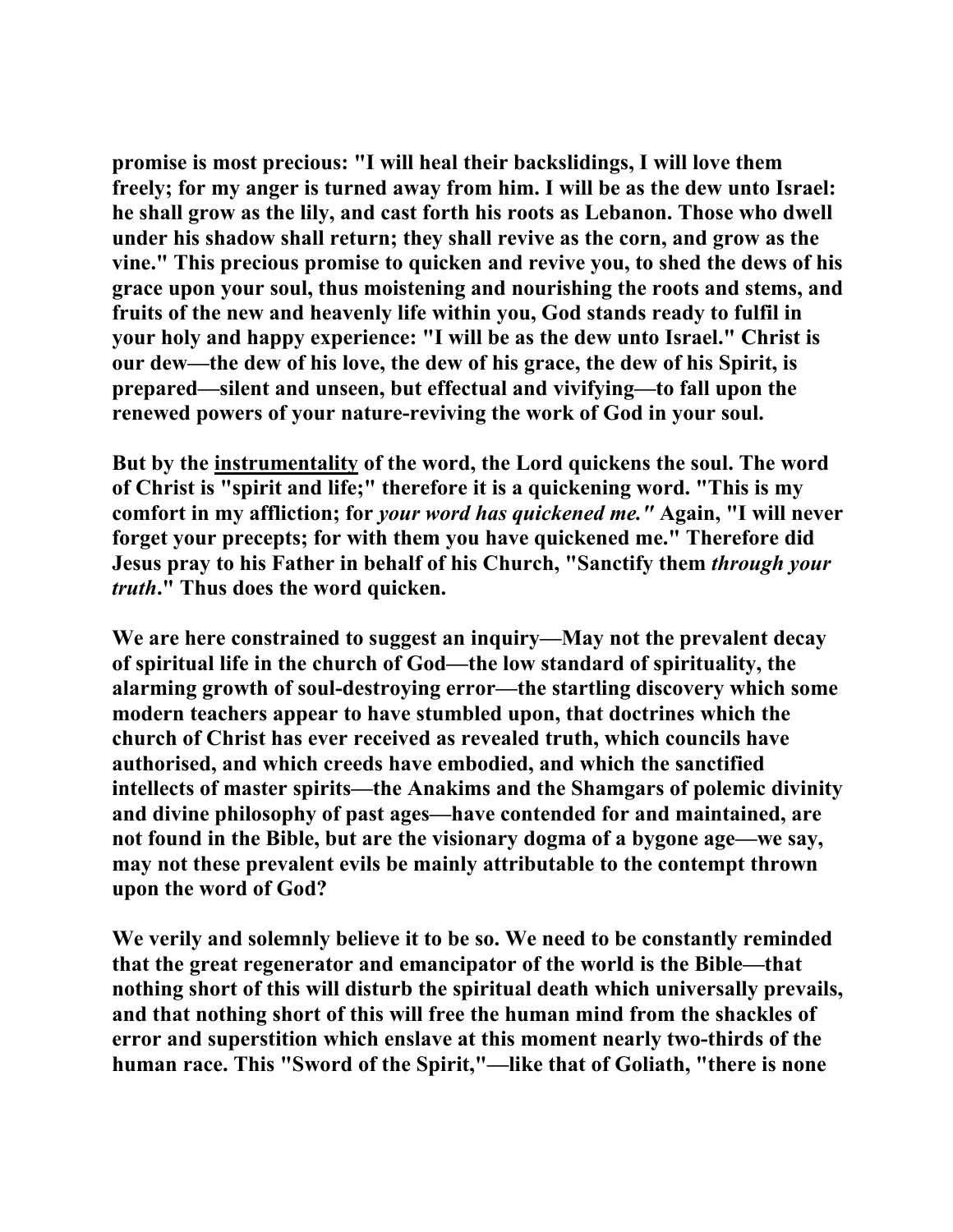**like it"—has overcome popery and infidelity, and, unimpaired by the conflict, it is ready to overcome them yet again. Give me the circulation of the Bible, and with this mighty engine I will overthrow the tyranny of Antichrist, and establish the fair and original form of Christianity. O that in this day of sad departure from the word of God, we may rally round the Bible in closer and more united phalanx! Firm in the belief of its divinity, strong in the conviction of its potency, may we go forth in the great conflict of truth and error, wielding no weapon but the "Sword of the Spirit, which is the word of God." In all our spiritual relapses, too, may the word of the Lord quicken us: may it, like a mighty lever, raise our soul from the dust to which it so much cleaves!** 

**And what will be some of the EFFECTS of a revived, re-quickened state of the inner life? Oh, many and blessed! Then will follow a clearer perception of Divine truth, the meaning and beauty of which, now so much obscured by reason of the dust which adheres to the soul, will appear in clearer and richer luster. The public means of grace will be seen to be Divinely appointed and indispensably needful. Vain excuse for their neglect will be laid aside, and the Sabbath and the week-day services will find you at your "well," waiting for Him who stands by it, to draw the water and give you to drink. Private duties will be sought more eagerly, and will be found more precious. The dust will be swept from your Bible, and the smouldering embers be rekindled upon your altar, and you will be found "watching daily at the Lord's gates, waiting at the posts of his door."** 

**The seal of adoption more deeply impressed upon your heart, you will have a more vivid sense of your sonship, and "Abba, Father," will oftener breathe from your lips. Tribulation and suffering—the cup which your Heavenly Father may give you to drink—will then be received without a question, and be drunk without a murmur. Your spiritual influence, now so greatly impaired, will then, in the exhibition of a more healthy profession of Christianity, of a more holy and consistent example, be felt, acknowledged, and honored. These are but a mere tithe of the blessings which will result from your re-quickening.** 

**We may here meet a question which has often been asked by those who are conscious of a relapsed state of soul. "Am I still to be found in spiritual duties and enjoyments while sensible of a backsliding state of heart from God?" To this we reply—***The warrant of a Christian's duty is not the measure of his grace,*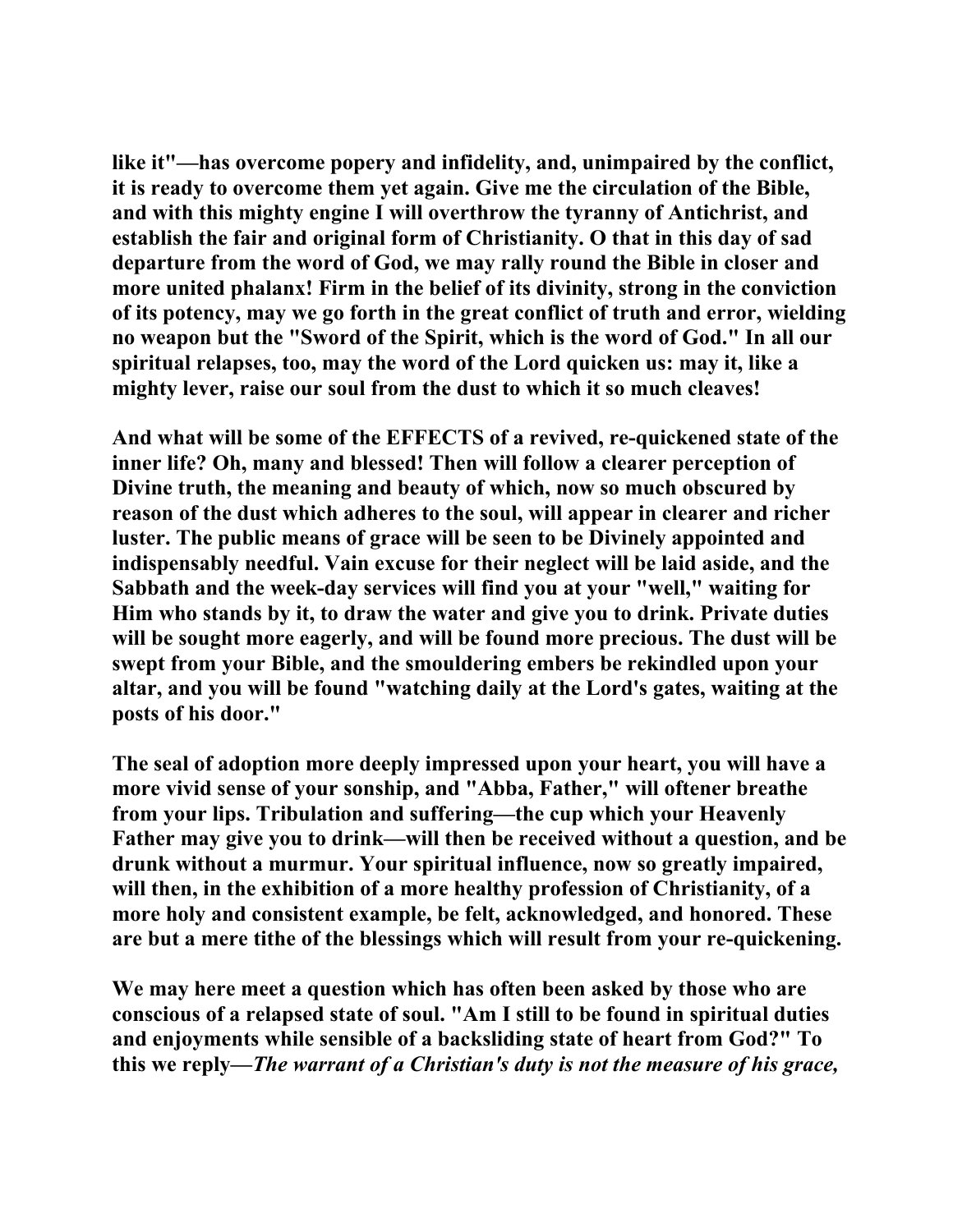*but the command of his God.* **If this be so—and we have no reason to question its truth—then be your state of soul low as it may, you are bound to meet all those obligations and to discharge all those duties which a profession of Christ enjoins, irrespective of the spiritual and mental fluctuations to which the soul is always exposed.** 

**Unless you are aware of his design, Satan will here attain a great advantage over you. Assuming the form of an angel of light, and with angelic gentleness and plausibility, he will suggest that your frame of soul is too torpid and lifeless and dull to draw near to God. That your affections are too frigid, your love too congealed, your heart too carnal, your mind too groveling, your pursuits too earthly, your backslidings too great, your neglects too many to take to Christ. He will hold up to view the folly and the hypocrisy and the inconsistency of being found in the employment and use of holy and spiritual duties, while your soul thus cleaves to the dust. But listen not to his false suggestions, and heed not his sophistical reasoning, no not for a moment. It is only in the way of waiting upon God that you will be recovered from the lapsed state of your soul. In the way of meditation, of confession, of tears, of prayer, you may yet rise from the dust, and with bolder pinion, and richer plumage, and sweeter song, soar to the gate of heaven, and return again, scattering around you its blessings, and reflecting its glory. Oh! go to Jesus, then, however low and discouraging your spiritual state may be, and relax not a single mean of grace.** 

**Allow a CLOSING EXHORTATION. Beware how you clog yourself needlessly with the dust; there is no necessity why you should cling to it. It is most true, that in the dust of self-abasement you cannot lie too deeply. "I abhor myself, and repent in dust and ashes," says the repentant Job. "He puts his mouth in the dust; if so be there may be hope," says the weeping Jeremiah. But the dust of earthly pursuits and pleasures are not suited to you as a heaven-born soul.**  *The dust is the serpent's food***, not the bread of a renewed mind. You were born again—not to dig into the earth with the mole, but to soar to the heavens with the eagle. Your God is in heaven, your Savior is in heaven, the glorified saints are in heaven; and in faith, and in hope, and in conversation, you should be in heaven also.** 

**Then do not clog yourself needlessly with dust. Do not be in haste to be rich.**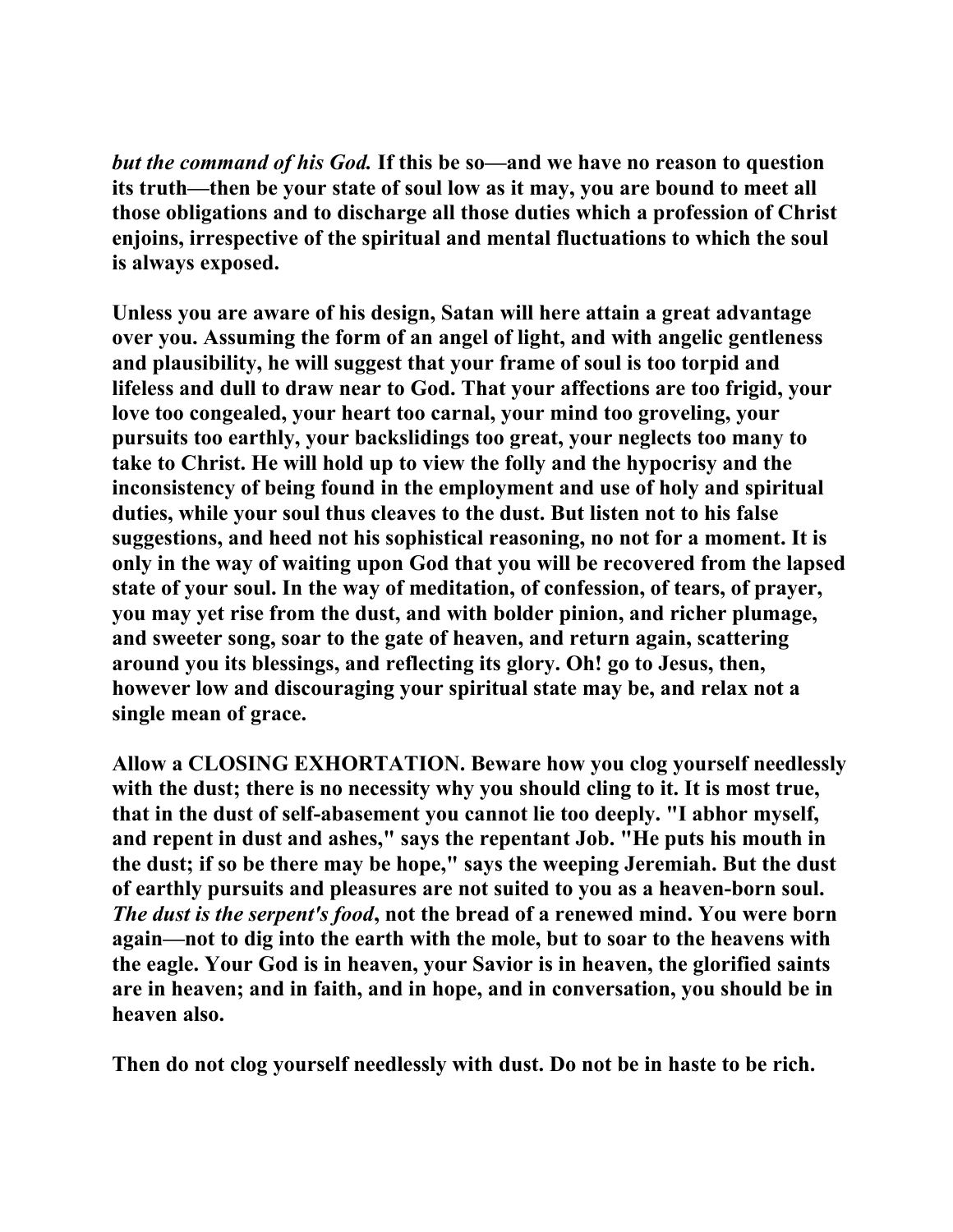**Do not be anxious after great worldly enterprises, magnificent schemes, with a view merely of accumulating wealth. "Those who will be rich fall into temptation and a snare, and into many foolish and hurtful lusts, which drown men in destruction and perdition." Be content with God's disposal of you, and with his allotment** 

**to you. Walking uprightly and in his fear, you shall lack no good thing. "He will never leave you, nor forsake you, so that you may boldly say, The Lord is my helper." Let the world, and worldly things, sit lightly upon you. Its smiles and its frowns, its caresses and its woundings, are but for a moment—and then all will forever have fled.** 

**"Now let me say this, dear brothers and sisters: The time that remains is very short, so husbands should not let marriage be their major concern. Happiness or sadness or wealth should not keep anyone from doing God's work. Those in frequent contact with the things of the world should make good use of them without becoming attached to them, for this world and all it contains will pass away." Arise, then, and shake yourself from the dust, and put on your beautiful garments, and array yourself in your costly ornaments—the righteousness of the incarnate God, and the graces of the sanctifying Spirit. Thus quickened and revived, thus rising from the dust to which your soul has so long been cleaving, O how sweetly will you sing as heavenward you soar! "I will greatly rejoice in the Lord, my soul shall be joyful in my God: for he has clothed me with the garments of salvation, he has covered me with the robe of righteousness, as a bridegroom decks himself with ornaments, and as a bride adorns herself with her jewels."** 

**Go to Jesus just as you are. Take your deadness to Christ—take your barrenness to Christ—take your decay to Christ—take to Christ your frame of mind just as it is. Jesus stands between you and God, prepared to present to God every sigh, and groan, and desire, and tear, and request; and to convey from God every blessing, covenant, blood-purchased blessing, which it is possible for him to give, or needful for you to receive. Exult in the prospect of soon reaching heaven, where there are no frosts to congeal, where there is no blight to wither, and where no earthly tendencies will ever weigh down to the dust the life of God in your soul.**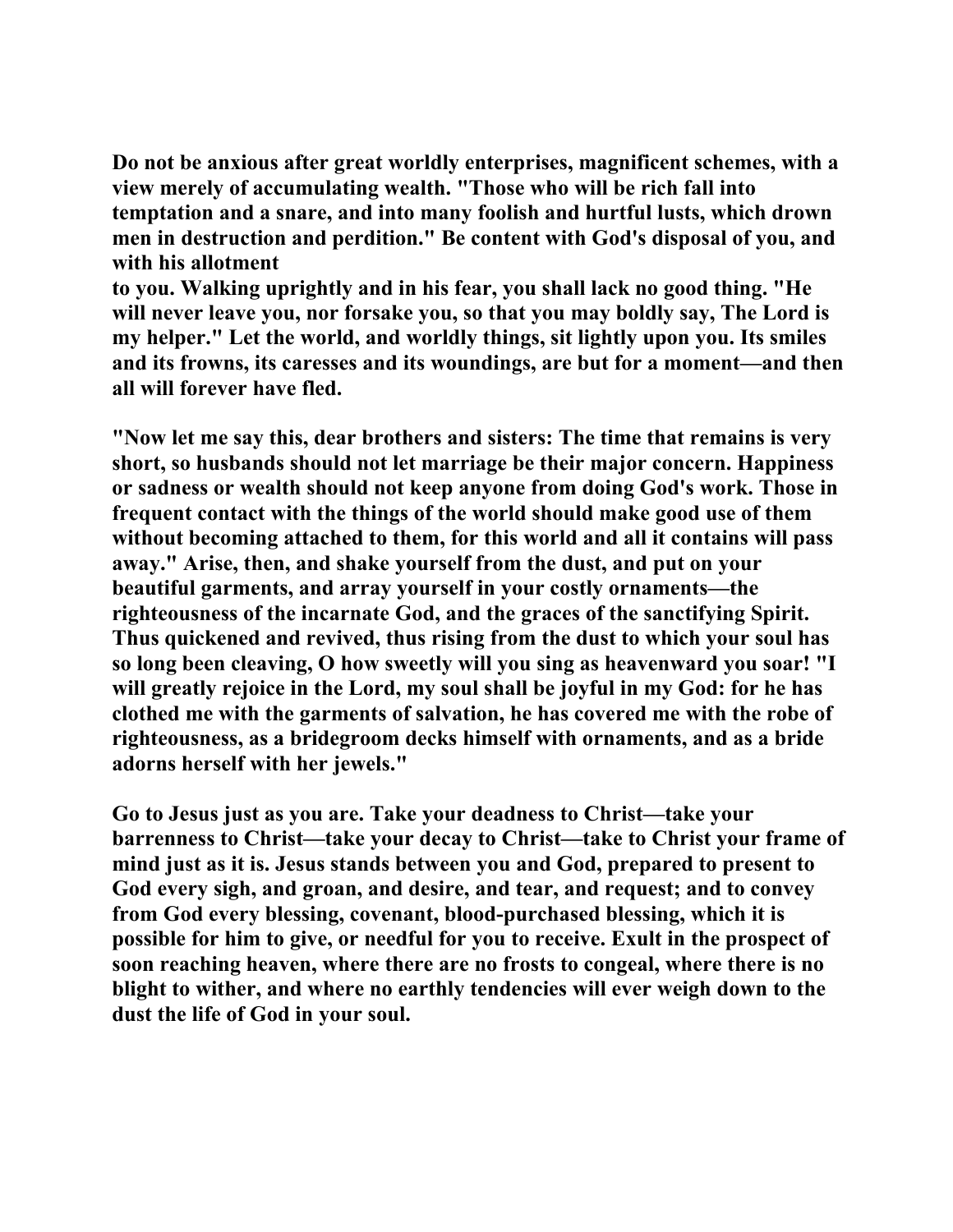### **"The Broken and Contrite Heart" "The Penitence and Prayer of the Inner Life"**

**"The sacrifices of God are a broken spirit: a broken and a contrite heart, O God, you will not despise."—Psalm 51:17.** 

**It has been the lowly but the earnest attempt of the preceding pages to stir up the grace of God in the living, believing soul. There is not a moment in the history of the child of God—even those moments that would appear the most favorable to the progress of the Divine life—but there is** *a tendency in that grace to descend***. We have seen how affluent the Word of God is in its metaphorical elucidation of this important subject. And if the figure of 'gray hairs'—of 'wells without water'—of the 'salt that has lost its savor,' can at all depict this melancholy condition of the soul's spiritual deterioration, then is the sad portrait presented to our view in its most vivid coloring, as drawn by the hand of a Divine master.** 

**Although we might have dwelt much longer on this part of our general subject—for we have by no means exhausted all the metaphors of the Bible illustrative of a relapsed state of the spiritual life—but anxious to** *apply* **to the disease we have been probing—we hope with not too rude a hand—***the Divine balm* **which the Great Healer has mercifully provided, we leave at this stage of our work the consideration of the** *relapse***, and pass on to that of the recovery praying, that if to the mind of the reader there is any real discovery of the low state of his soul, if any true and powerful concern as to that state, if any secret contrition, any lowly repentance, and any breathing after a better and a revived condition of the inner life, the words of the royal penitent, which we are about to open up, may fall upon his wounded spirit like balsam from the**  *bleeding tree***—with an influence soothing, cheering, and healing.** 

**How sweet and expressive are the words—"The sacrifices of God are a broken spirit: a broken and a contrite heart, O God, you will not despise!" In further prosecution of our design, let us direct our attention to this broken heart, as unfolding the certain evidence of a recovered state of spiritual relapse—and then, to God's especial regard for it, as constituting the great encouragement to our return.** 

#### **THE BROKEN HEART.**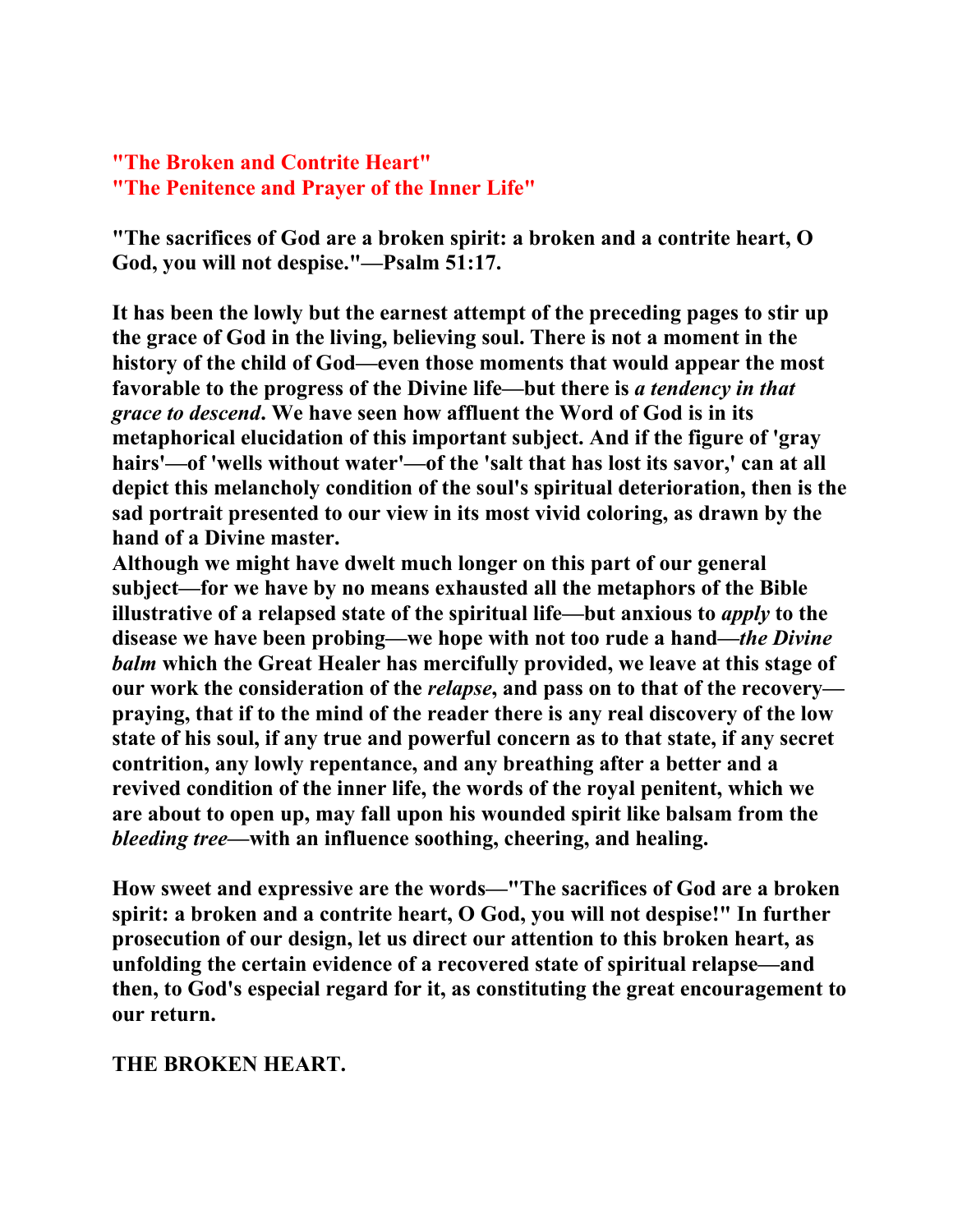**The subject enters deeply into the very soul of real, vital religion. All other religion that excludes as its basis the state of mind portrayed in these words, is as the shell without the pearl, the body without the spirit. It has ever been a leading and favorite scheme of Satan to persuade men to substitute the 'religion of man' for the 'religion of God'. The religion of man has assumed various forms and modifications, always accommodating itself to the peculiar age and history of the world. Sometimes it has been the religion of intellect and men have prostrated themselves before the goddess of reason. Sometimes it has been the religion of creeds—and men have prided themselves upon the bulwarks of a well-balanced and accurate orthodoxy. At other times it has been the religion of the ascetic and the recluse—and men have fled from the dwellings, of the living, and have entombed themselves in caves and dungeons of the earth. Yet again, it has been the religion of forms and ceremonies—and men have strutted forth in the fancied apparel of superior sanctity. And thus we might proceed almost ad infinitum. All these are human religions, invented by Satan, and palmed upon the world as the religion of God.** 

**We have observed tat the religion of man—be its form what it may—has ever kept at the remotest distance from the** *spiritual***; every thing that brought the mind in contact with truth, and the conscience and the heart into close converse with itself and with God, it has studiously and carefully avoided—and thus it has evaded that state and condition of the moral man which constitutes the very soul of the religion of God—"the broken and contrite heart."** 

**There is a sense in which the history of the world is the history of broken hearts. Were the epitaph of many over whose graves—those "mountain-peaks of a new and distant world" we thoughtlessly pass, faithfully inscribed upon the marble tablet that rears above them so proudly its beautifully chiseled form, it would be this—"***Died of a Broken Heart***." Worldly adversity, blighted hope, the iron heel of oppression, or the keen tongue of slander, crushed the sensitive spirit, and it fled where the rude winds blow not, and "where the wicked cease from troubling, and the weary are at rest." Passing beyond the limit of time, we visit in imagination the gloomy precincts of the lost, and lo! we find that the abodes of the finally impenitent are crowded with weeping, mourning, despairing souls. Yes! there are broken hearts there—and there are tears there—and there is repentance there, such as the betrayer of his Lord felt, before he "went to his own place,"—but, alas! it is the "sorrow of the**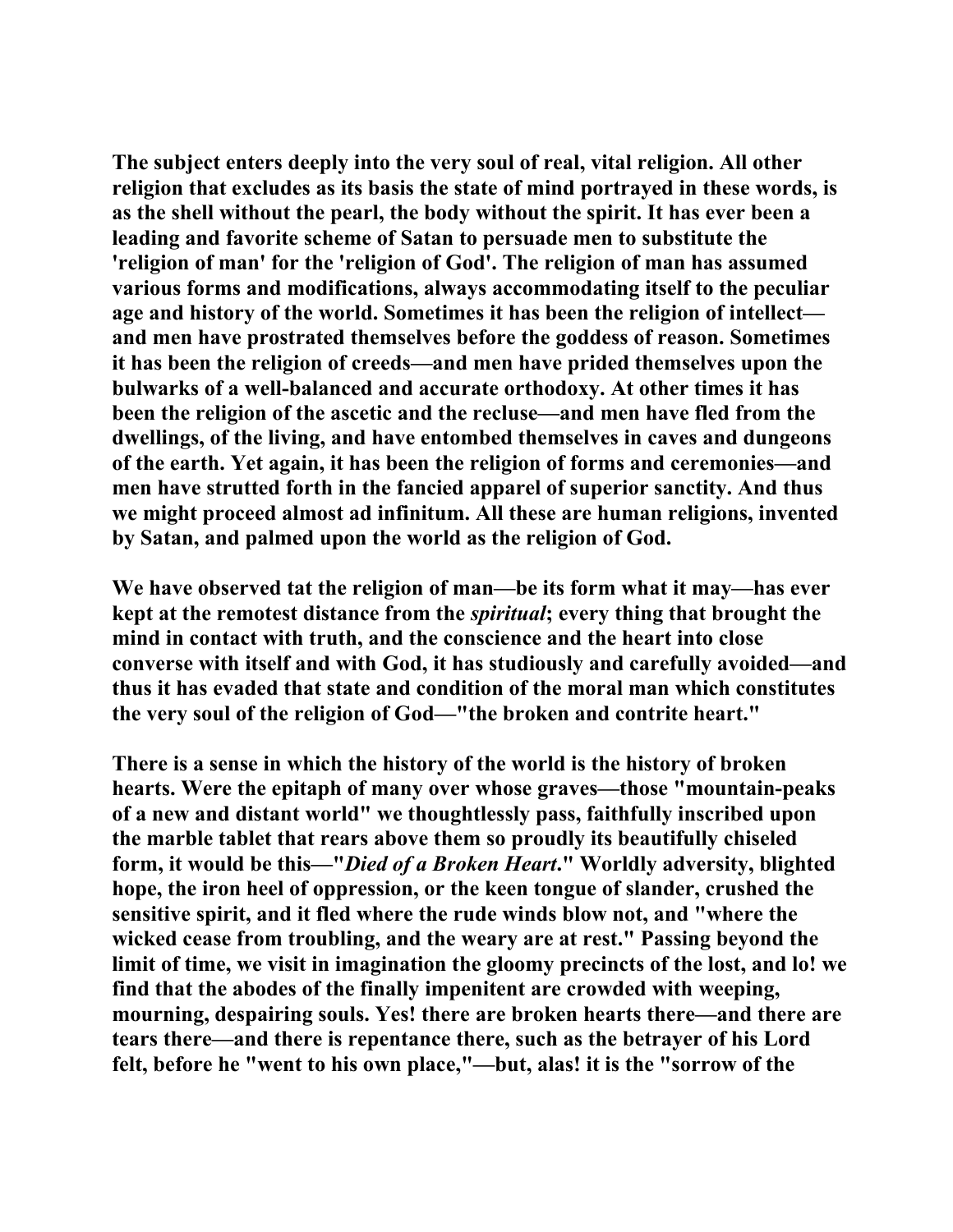**world, which works death."** 

**In all this worldly grief, there enters nothing of that element which gives its character and complexion to the sorrow of David—the broken and contrite heart, the sacrifice of God which he despises not. A man may weep, and a lost soul may despair, from the** *consequences* **of sin; but in that sorrow and in that despair there shall be no real heartfelt grief** *for sin itself***, as a thing against a holy and a righteous God. But we are now to contemplate, not the broken spirit merely, but the contrite heart also—the sorrow of sincere repentance and deep contrition springing up in the soul for sin—its exceeding sinfulness and abomination in the sight of God.** 

**The state which we have now in contemplation defines the first stage in conversion. The repentance which is enkindled in the heart at the commencement of the Divine life, may be legal and tending to bondage; nevertheless it is a spiritual, godly sorrow for sin, and is 'unto life.' The newly awakened and aroused sinner may at first see nothing of Christ, he may see nothing of the blood of atonement, and of God's great method of reconciliation with him, he may know nothing of faith in Jesus as the way of peace to his soul—yet, he is a true and sincere spiritual penitent. The tear of holy grief is in his eye—ah! we forget not with what ease some can weep; there are those the fountain of whose sensibility lies near the surface—an arousing discourse, an affecting book, a thrilling story, will quickly moisten the eye,—but still we must acknowledge that the religion of Jesus is the religion of sensibility; that there is no godly repentance without feeling, and no spiritual contrition apart from deep emotion.** 

**Yes! the tear of holy grief is in his eye; and if ever it is manly to weep, surely it is now, when for the first time the soul that had long resisted every appeal to its moral consciousness, is now smitten to the dust, the heart of adamant broken, and the lofty spirit laid low before the cross of Jesus. O it is a holy and a lovely spectacle, upon which angels, and the Lord of angels himself, must look with ineffable delight. Reader, have you reached this the primary stage in the great change of conversion? Have you taken this the first step in the soul's travel towards heaven? It is** *the knowledge of the disease* **which precedes** *the application to the remedy***; it is** *the consciousness of the wound* **which brings you into contact with** *the Healer and the healing***. O who, once having experienced**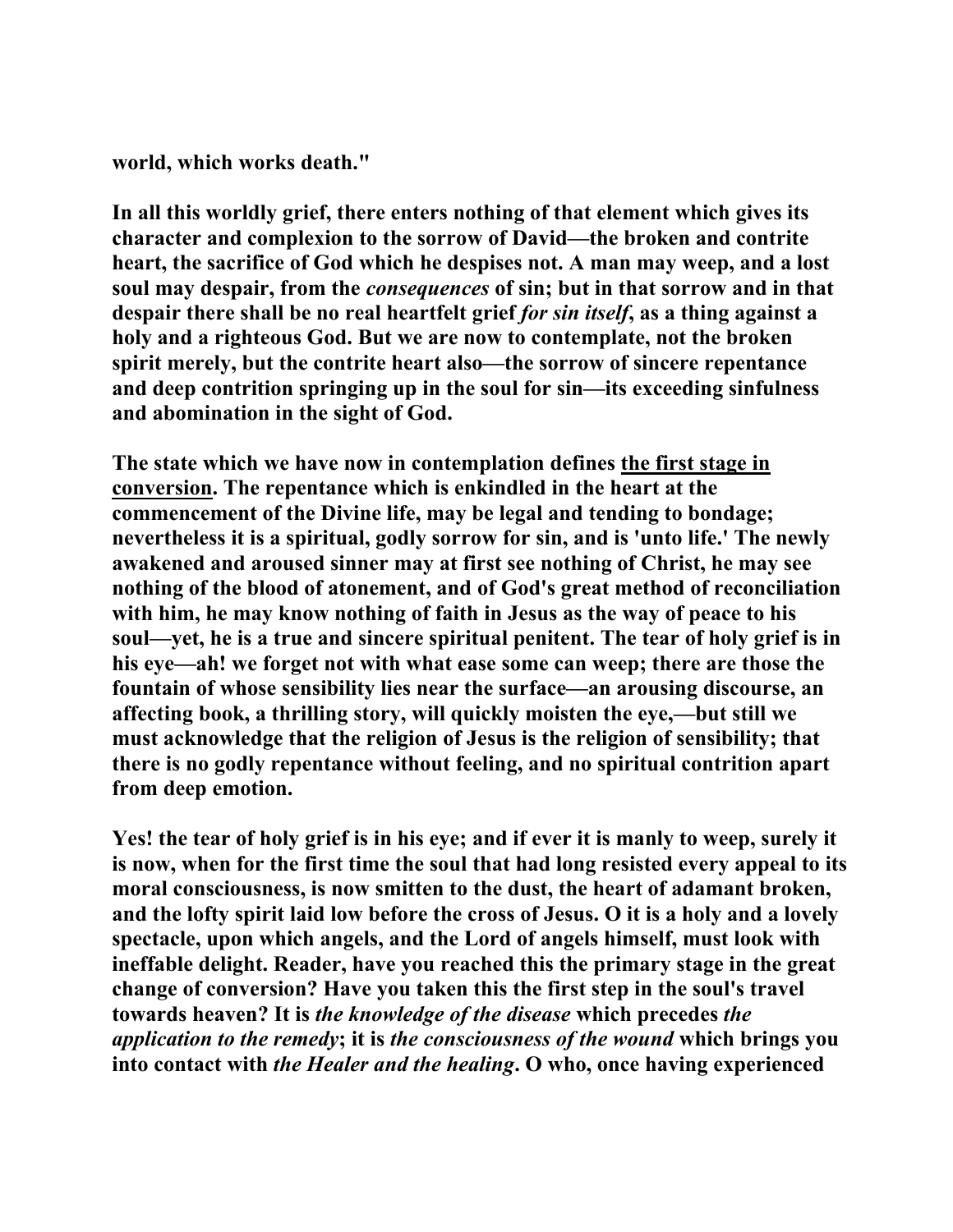**the truth, would wish to escape this painful and humiliating process? who would refuse to drink the wormwood and the gall, if only along this path he could reach the sunlight spot where the smiles of a sin-pardoning God fall in focal glory and power? Who would not bare his bosom to the stroke, when the hand that plucks the dart and heals the wound, is the hand through whose palm the rough nail was driven—"wounded for our transgressions, bruised for our iniquities?" Who would not endure the uneasiness of sin, but to feel the rest that Jesus gives to the weary? and who would not experience the mourning for transgression, but to know the comfort which flows from the loving heart of Christ?** 

**Again the question is put—has the Spirit of God revealed to you the inward plague, has he brought you just as you are to Jesus, to take your stand upon the doctrine of his unmerited, unpurchased mercy—asking for pardon as a**  *beggar***, praying for your discharge as a** *bankrupt***, and beseeching him to take you as a homeless wanderer into the refuge of his loving and parental heart?** 

#### **THE DIVINE RESTORING.**

*But the state of holy contrition which we are describing marks also a more advanced stage in the experience of the spiritual man***; a stage which defines one of the most interesting periods of the Christian's life—***the Divine restoring.* **David was a backslider. Deeply and grievously had he departed from God. But he was a restored backslider, and, in the portion we are now considering, we have the unfoldings of his sorrow-stricken, penitent, and broken heart, forming, perhaps, to some who read this page, the sweetest portion of God's word. But of the truth of this we are quite assured, that in proportion as we are brought into the condition of godly sorrow for sin, deep humiliation for our backslidings from God, our relapses, and declensions in grace, there is no portion of the sacred word that will so truly express the deep emotions of our hearts, no language so fitted to clothe the feelings of our souls, as this psalm of the royal penitent: "Have mercy upon me, O God, according to your lovingkindness: according unto the multitude of your tender mercies blot out my transgressions. Wash me thoroughly from my iniquity, and cleanse me from my sin. For I acknowledge my transgressions: and my sin is ever before me. Against you, you only, have I sinned, and done this evil in your sight: that you might be justified when you speak, and be clear when you judge."**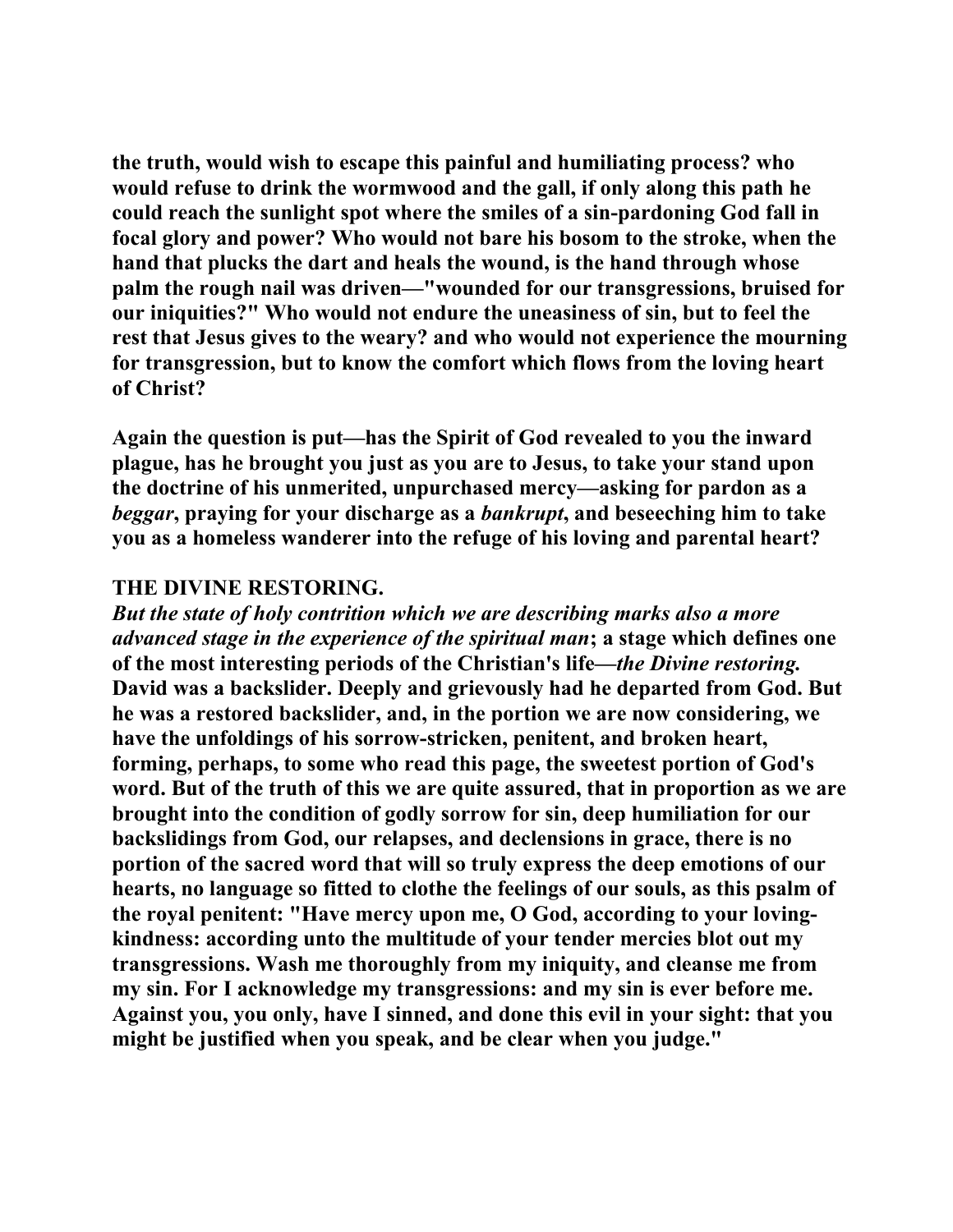**Thus** *upon the altar of God he lays the sacrifice of a broken heart***, and seems to exclaim, "Wretch that I am to have forsaken such a God, to have left such a Father, Savior and Friend. Has he ever been unto me a wilderness, a barren land? Never! Have I ever found him a broken cistern? Never! Has he ever proved to me unkind, unfaithful, untrue? Never! What! did not God satisfy me, had not Jesus enough for me, did not a throne of grace make me happy, that I should have turned my back upon such a God, should have forsaken such a bosom as Christ's, and slighted the spot where my heavenly Father had been so often wont to meet and commune with me? Lord! great has been my departure, grievous my sin, and now most bitter is my sorrow; here at your feet, upon your altar, red with the blood of your own sin-atoning sacrifice, I lay my poor, broken, contrite heart, and beseech you to accept and heal it."** 

 **"Behold, I fall before your face; My only refuge is your grace. No outward forms can make me clean, The leprosy lies deep within."** 

**Such is the holy contrition which the Spirit of God works in the heart of the restored believer. Such is the recovery of the soul from its spiritual and mournful relapse.** *Brought beneath the cross and in the sight of the crucified Savior, the heart is broken, the spirit is melted, the eye weeps, the tongue confesses, the bones that were broken rejoice, and the contrite child is once more clasped in his Father's forgiving, reconciled embrace.* **"He restores my soul," is his grateful and adoring exclamation. O what a glorious God is ours, and what vile wretches are we!** 

**But there is one declaration of the royal penitent which enunciates a most precious truth—***the Lord's especial regard for the broken and the contrite heart.*  **"A broken and a contrite heart, O God,** *you will not despise***." There are those by whom it is despised. Satan despises it—though he trembles at it. The world despises it—though it stands in awe of it. The Pharisee despises it—though he attempts its counterfeit. But there is one who despises it not. "YOU will not despise it," exclaims this penitent child, with his eye upon the loving heart of his God and Father. But why does God not only not despise it, but** *delights* **in and** *accepts* **it? Because he sees in it a holy and a fragrant sacrifice. It is a sacrifice, because it is offered to God, and not to man.**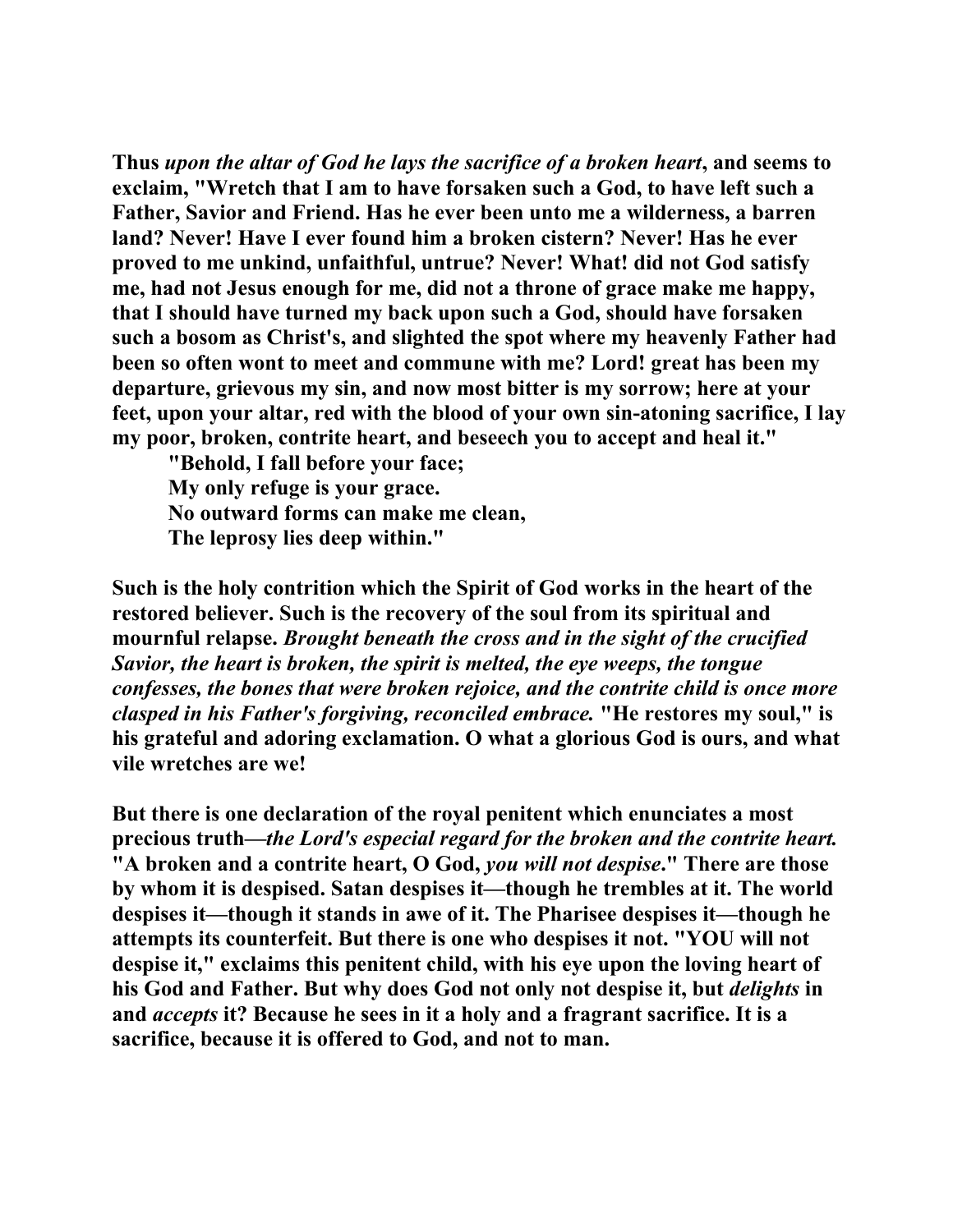**It is** *an oblation* **laid upon his altar. Moses never presented such an oblation— Aaron never offered such a sacrifice in all the gifts which he offered, in all the victims which he slew. And while some have cast their rich and splendid gifts into the treasury, or have laid them ostentatiously upon the altar of Christian benevolence, God has stood by the spot to which some poor penitent has brought his broken heart for sin, the incense of which has gone up before Him as a most precious and fragrant sacrifice. Upon that oblation, upon that gift, his eye has been fixed, as if one object, and one only, had arrested and absorbed his gaze—***it was a poor, broken heart that lay bleeding and quivering upon His altar.*

**It is a sacrifice, too, offered upon the basis of the atoning sacrifice of his dear Son—the only sacrifice that satisfies Divine justice—and this makes it precious to God. So infinitely glorious is the atonement of Jesus, so divine, so complete, and so honoring to every claim of his moral government, that he accepts each sacrifice of prayer, of praise, of penitence, and of personal consecration, laid in faith by the side and upon that one infinite Sacrifice for sin.** 

**He recognizes in it, too, the work of his own Spirit. When the Spirit of God moved upon the face of unformed nature, and a new world sprang into life, light, and beauty, he pronounced it very good. But what must be his estimate of that new creation which his Spirit has wrought in the soul, whose moral chaos he has reduced to life, light, and order! If God so delighted in the material and the perishable creation, how deep and ineffable must be his delight in the spiritual and the imperishable creation! If such his satisfaction at a new-born world, destined so soon to be marred by sin, and smitten by the curse, and consumed by the flames—what do you think must be his satisfaction in beholding a world springing from its ruins, whose purity sin shall never deface, whose loveliness no curse shall ever blight, and whose duration shall survive in ever-growing and imperishable beauty and grandeur the destruction of all worlds!** 

**But in what way does God evince his satisfaction with, and his delight in, the broken and contrite heart? We answer—first, by the manifestation of his power in healing it. There are two portions of God's word in which this truth is strikingly brought out. "He heals the broken in heart, and binds up their wounds." The office of Jesus as a Divine healer is with signal beauty set**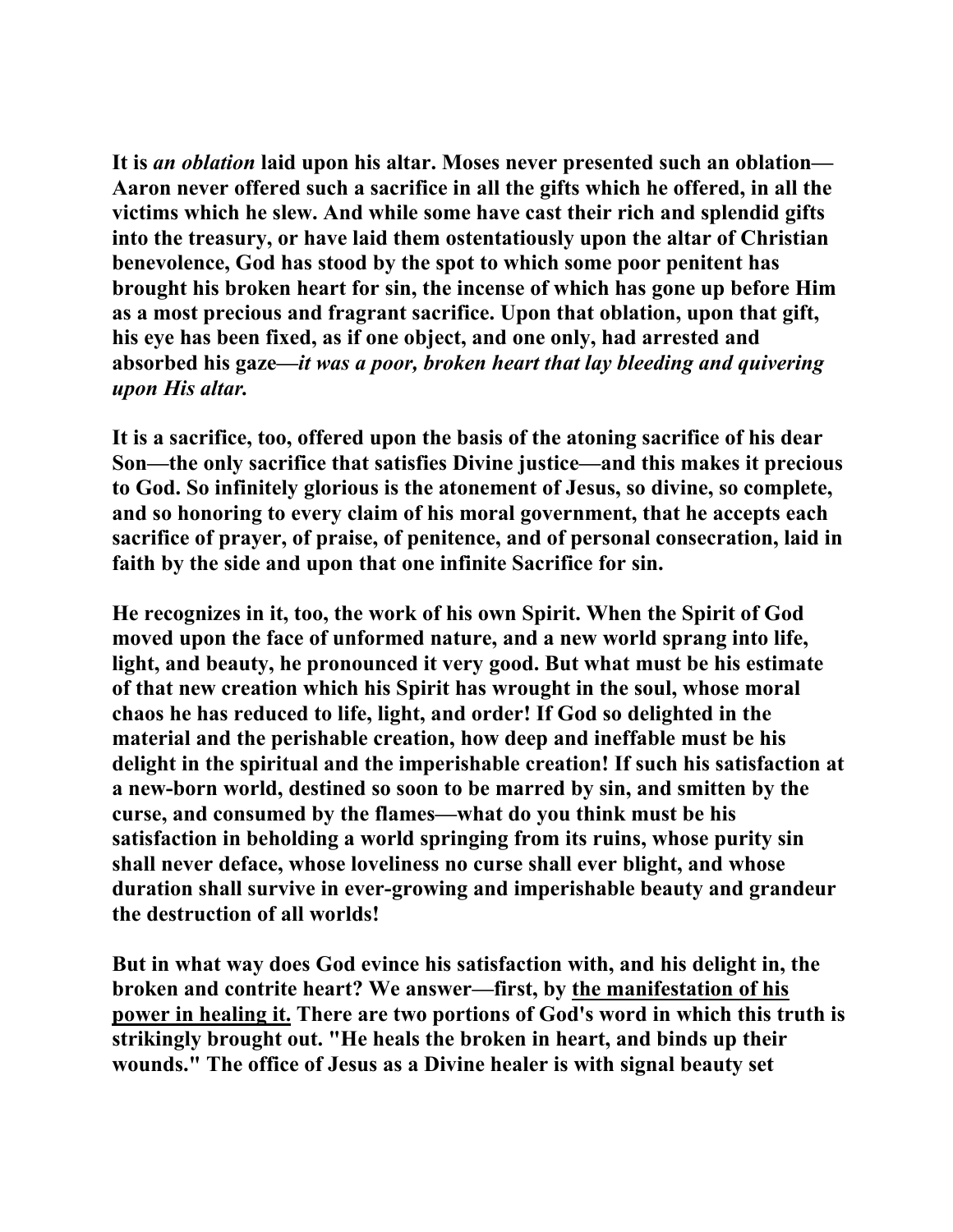**forth—"The Spirit of the Lord God is upon me; because the Lord has anointed me to preach good tidings unto the meek; he has sent me to bind up the broken-hearted." Never did a physician more delight to display his skill, or exercise the benevolent feelings of his nature in the alleviation of suffering, than does Jesus in his work of binding up, soothing and healing the heart broken for sin, by speaking a sense of pardon, and applying to it the balsam of his own most precious blood. But our Lord** *not only heals the contrite heart***, but as if heaven had not sufficient attraction as his dwelling-place, he comes down to earth and** *makes that heart his abode***: "Thus says the Lord, To this man will I look, even to him that is poor and of a contrite spirit, and trembles at my word." And again, "Thus says the high and lofty One that inhabits eternity, whose name is Holy, I dwell in the high and holy place, with him also who is of a contrite and humble spirit, to revive the spirit of the humble, and to revive the heart of the contrite ones."** 

**What, dear, humble penitent, could give you such a view of the interest which Christ takes in your case—the** *delight* **with which he contemplates your contrition, and the** *welcome* **and the** *blessing* **which he is prepared to bestow upon you, on your** *casting yourself down at his feet, no, in throwing yourself in his very arms***, wide expanded to receive you, than this fact, that he waits to make that sorrow-stricken heart of yours his chief and loved abode—reviving it, healing it, and enshrining himself forever within its renewed and sanctified affections.** 

**Thus we have attempted to describe** *the twofold process by which the lapsed state of the inner life is arrested and restored***—this process, as we have shown, consisting in the** *knowledge which the believer entertains of the real state of the spiritual life in his soul***, and then in the** *godly sorrow, the holy contrition, which that discovery produces***. What more shall we say? One thing only. Be your state what it may,** *seek, cherish, and cultivate constantly and habitually, a broken heart for sin.* **Think not that it is a work which once done is to be done no more. Deem it not a primary stage in your spiritual journey, which once reached, never again occurs in your celestial progress. O no! As in the natural life we enter the world weeping and leave it weeping, so in the spiritual life—we begin it in tears of godly sorrow for sin, and we terminate it in tears of godly sorrow for sin—passing away to that blessed state of sinlessness where God will wipe away all tears from our eyes.**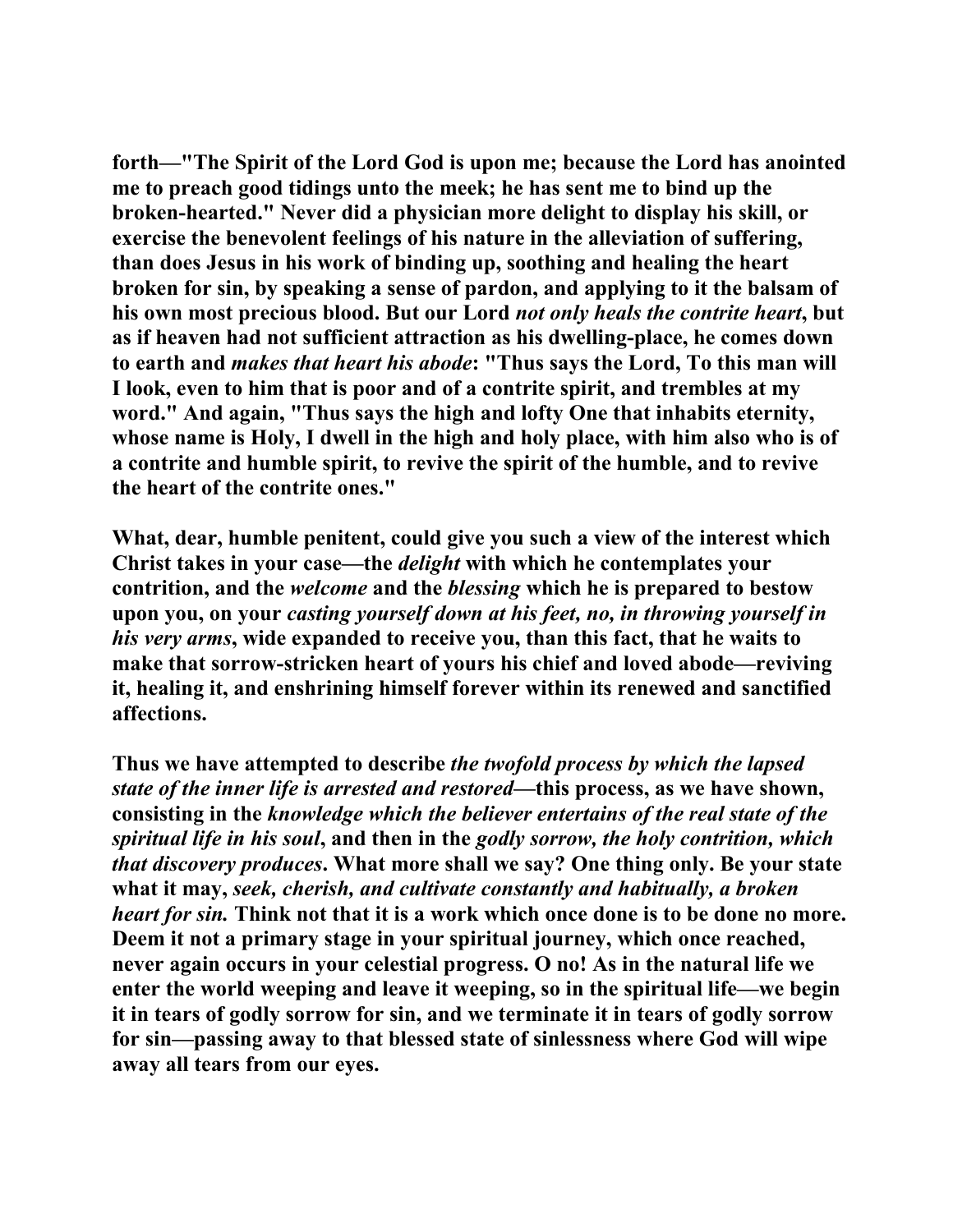**The indwelling of all evil—the polluting nature of the world along which we journey—our constant exposure to temptations of every kind—the many occasions on which we yield to those temptations—the perpetual developments of sin unseen, unknown, even unsuspected by others—the defilement which attaches itself to all that we put our hands to, even the most spiritual and holy and heavenly—the consciousness of what a holy God must every moment see in us—all, all these considerations should lead us to cherish that spirit of lowliness and contrition, self-abhorrence and self-renunciation, inward mortification and outward humility of deportment, which belong to, and which truly prove the existence of, the life of God in our souls.** 

**And what, too, prompts a constant traveling to the atoning blood—what endears the Savior who shed that blood? What is it that makes his flesh food indeed, and his blood drink** 

**indeed? What is it that keeps the conscience tender and clean? What enables the believer to walk with God as a dear child? O it is the** *secret contrition of the lowly spirit, springing from a view of the cross of Jesus, and through the cross leading to the heart of God.*

**Your religion, dear reader, is a vain religion, if there enters not into it the essential element of a broken and a contrite heart for sin. With Job you may have heard of Jesus, "with the hearing of the ear," but not with him, have "abhorred yourself, and repented in dust and in ashes." Oh! with all your gettings, get, I beseech you, a broken heart for sin. God can have no transactions with you in the great matter of your soul's salvation, but as he sees you prostrate at his feet in repentance, humiliation, and confession. He will only deal with you for the stupendous blessings of pardon, justification, and adoption, in the character and posture of a broken-hearted sinner, urging your suit through the mediation of a broken-hearted Savior. He can negotiate only on those terms which justify and magnify the stupendous sacrifice of his onlybegotten and well-beloved Son.** 

**If, then, you value your eternal interests, if you cherish any proper regard for the final happiness of your soul—if you wish to escape the wrath to come—the undying worm, the quenchless flame, the unutterable, interminable torments of the lost—if you shrink from the risk, the almost certain risk, involved in the**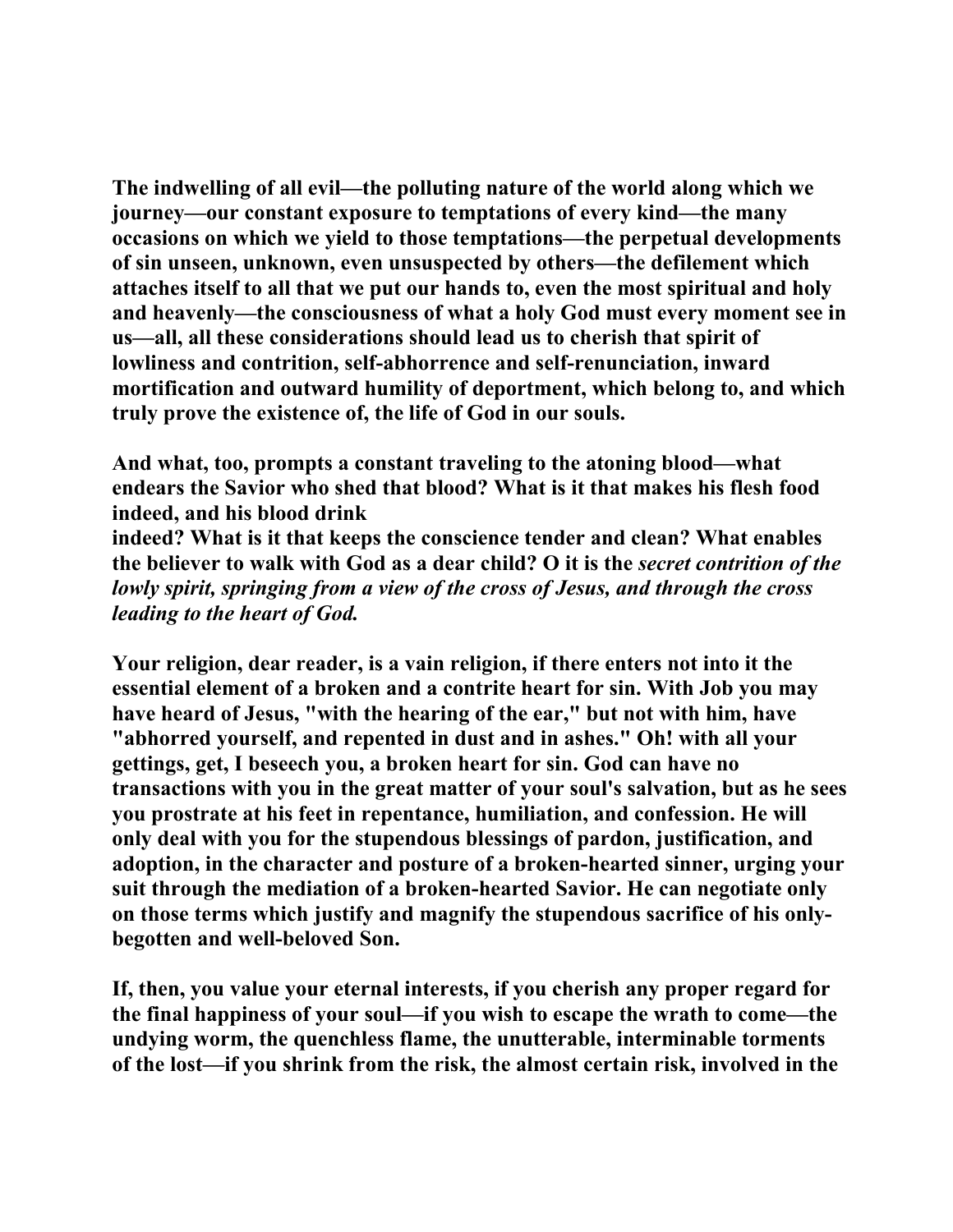**circumstances of your final sickness, and a dying hour—then repent, repent sincerely, repent deeply, repent evangelically, repent—NOW! For, "God NOW commands all men everywhere to REPENT, because he has appointed a day in which he will judge the world in righteousness."** 

**Backsliding Christian! Do you feel within your heart the kindlings of godly sorrow? Are you mourning over your wandering, loathing the sin that drew you from Christ, that grieved his Spirit, and wounded your own peace? Are you longing to feed again in the green pastures of the flock, and by the side of the Shepherd of the flock, assured once more that you are a true sheep, belonging to the one fold, known by, and precious to, the heart of Him who laid down his life for the sheep? Then approach the altar of Calvary, and upon it lay the sacrifice of a broken and a contrite heart, and your God will accept it. The** *door* **of your return stands open—the pierced heart of Jesus. The** *golden scepter* **that bids you approach is extended—the outstretched hand of a pacified Father. The banquet is ready, and the minstrels are tuning their harps to celebrate the return from your wanderings to your Father's heart and home, with the gladness of feasting, and with the voice of thanksgiving and of melody!** 

**"Return, O wanderer, return! And seek an injured Father's face; Those warm desires that in you burn Were kindled by recovering grace. "Return, O wanderer, return! Your Savior bids your spirit live; Go to his bleeding side, and learn How freely Jesus can forgive. "Return, O wanderer, return! Regain your lost lamented rest; Jehovah's melting affections yearn To clasp his Ephraim to his breast."** 

**"The Fresh Oil"** 

 **"The Renewed Anointing of the Inner Life"**

**"I shall be anointed with fresh oil."—Psalm 92:10.**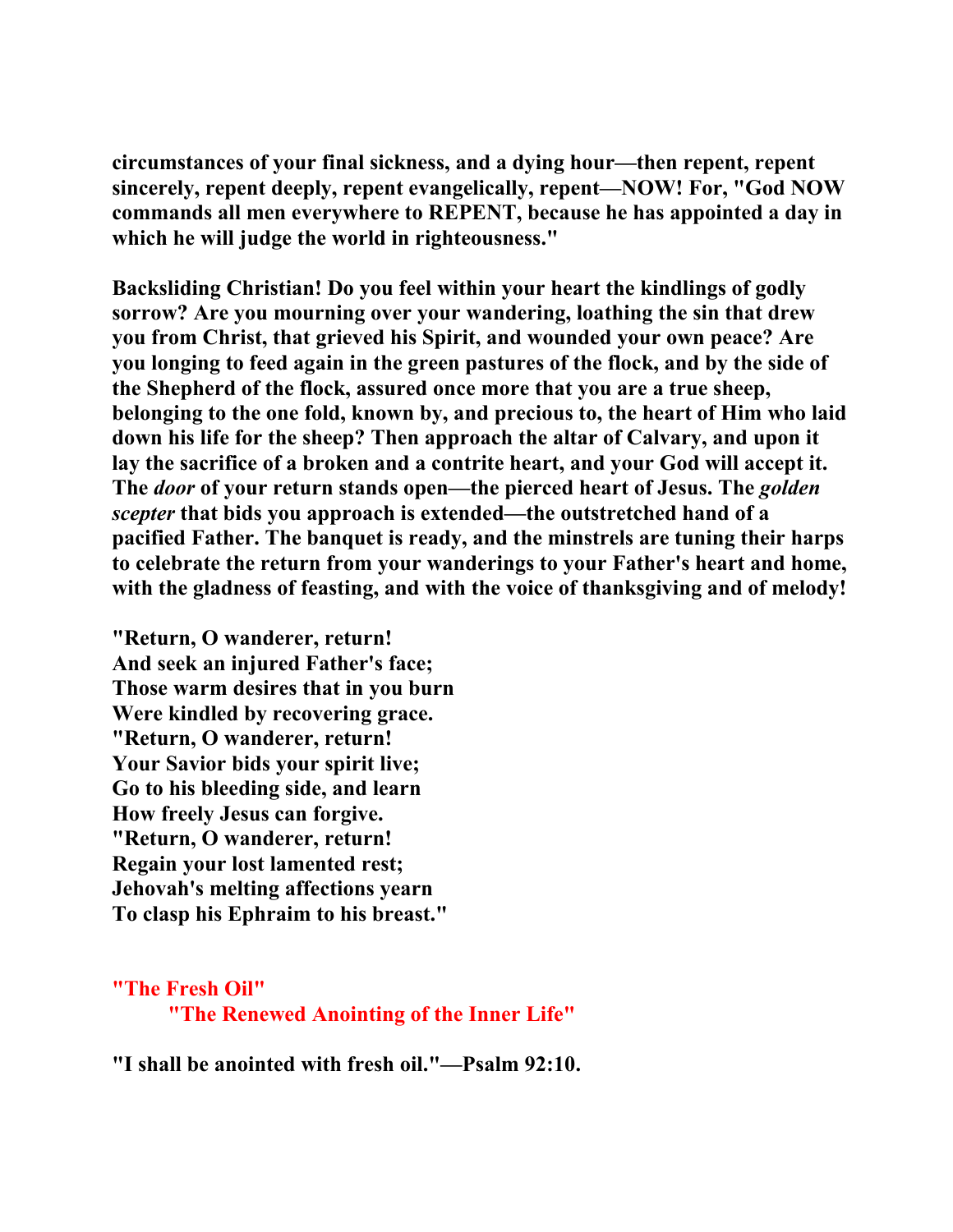**David, the evidence of whose spiritual restoration we have just been contemplating, in the deep, lowly contrition of his penitent heart—presents to our view, in the present subject, another and** *a deeply interesting phase of the recovered life of God in the soul***. As a personal type of Christ, he, like his Divine and glorious Prototype, was an anointed "priest upon his throne." Upon his head the holy oil had been poured, setting him apart as king of Israel; and, as one of the "royal priesthood," he shared in that divine and holy anointing, by which all the "kings and priests of God" are consecrated, and of which they all alike partake.** 

But was this single act of anointing sufficient for David? No, conscious of *the perpetual tendency of the grace within to decay***, sensible of those spiritual relapses to which the inner life is ever exposed, he felt the necessity, and earnestly sought the application, of the renewed anointing, by which alone he could be "strengthened with all might in the inner man." Nothing could more clearly betray the present state of David's soul than the words, the precious meaning of which we propose endeavoring to unfold—"I shall be anointed with fresh oil." There is** *an evident consciousness of loss, a sense of deterioration, a conviction of relapse.* **The fragrance and the power of the former anointing were felt in a measure to have gone; and, painfully alive to the loss, the anointed of the Lord breathes** *the deep desire for, and expresses the full expectation of, the renewed anointing of the Holy Spirit in the inner life of his soul.* **The subject must be deeply interesting to the true Christian. Let us consider the anointing—the decay of the anointing—and the renewal of the anointing.** 

#### **THE ANOINTING—**

**"The Lord's anointed" is the expressive and appropriate designation of all the Lord's people. This anointing it is that marks them as a "chosen generation, a royal priesthood, a holy nation, a peculiar people." It is the Lord's peculiar mark upon them, which distinguishes and designates them as his own. All who are strangers to this anointing are strangers to the grace of God, and the calling of the Holy Spirit. There may be much spiritual light in the judgment, and even an open profession of religion before the world, added to which there shall be something of Jehu's "zeal for the Lord;" and yet that anointing of the Holy Spirit be still lacking, apart from which all intellectual illumination, and**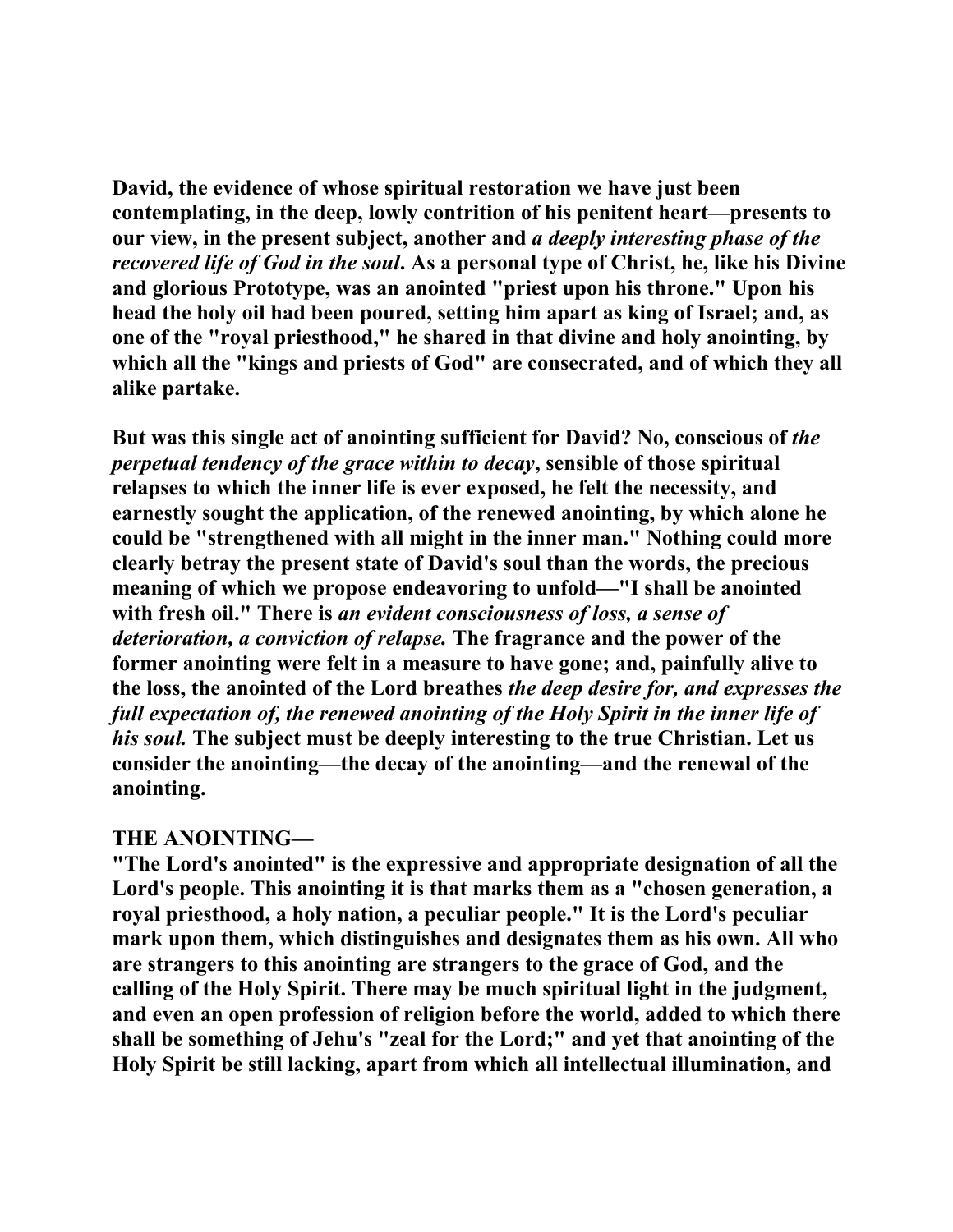**outward profession, and party zeal, pass for nothing with a heart-searching God.** 

**As the proper signification of the endeared name 'Christ', is 'anointed', so the true signification of the honored appellation 'Christian', points us to the anointing, of which all who have union with Christ personally share. I believe the remark to be as solemn as it is true, that eternity will only fully unfold the amount of evil that has sprung from calling those Christians who call themselves Christians, without any valid title to the high, holy, and distinguished appellation. How imperfectly are men in general aware of the deep, the awful, the spiritual import of the term! They think not, they know not, that** *a Christian is one who partakes, in his renewing, sanctifying grace, of that same Divine Holy Spirit with which Christ was anointed of the Father for his great work.*

**Our first inquiry relates to THE ANOINTING OIL ITSELF. What is its nature? Of what is it composed? Truly it is most costly, precious, and fragrant. Let the type explain: "Then the Lord said to Moses, Collect choice spices—12 1/2 pounds of pure myrrh, 6 1/4 pounds each of cinnamon and of sweet cane, 12 1/2 pounds of cassia, and one gallon of olive oil. Blend these ingredients into**  *a holy anointing oil***." Exodus 30:22-25. Then observe** *the use* **to which Moses was to appropriate this anointing oil: "Use this oil also to anoint Aaron and his sons, sanctifying them so they can minister before me as priests. And say to the people of Israel, This will always be my holy anointing oil." Exodus 30:30-31. Another reference to this anointing oil occurs in a deeply interesting connection. We allude to this same anointing of Aaron, the nature of which is used to symbolize the beauty and fragrance of brotherly love: "Behold, how good and how pleasant it is for brethren to dwell together in unity! It is like the precious ointment upon the head, that ran down upon the beard, even Aaron's beard, that went down to the skirts of his garment," Psalm 133:1, 2. Thus valuable and cheering is the communion of saints! and they who partake the most richly of the anointing of Christ's Spirit in their hearts, feel the most deeply, and exemplify the most fully, on all occasions, sweet and holy love to all who bear the image of the Father, and who breathe the spirit of the Savior, whatever be their creed or name. O let it not be forgotten, that one of the strongest evidences of our personal possession of this anointing, one of the most indubitable marks of our union to the kingdom of priests, is, our love to**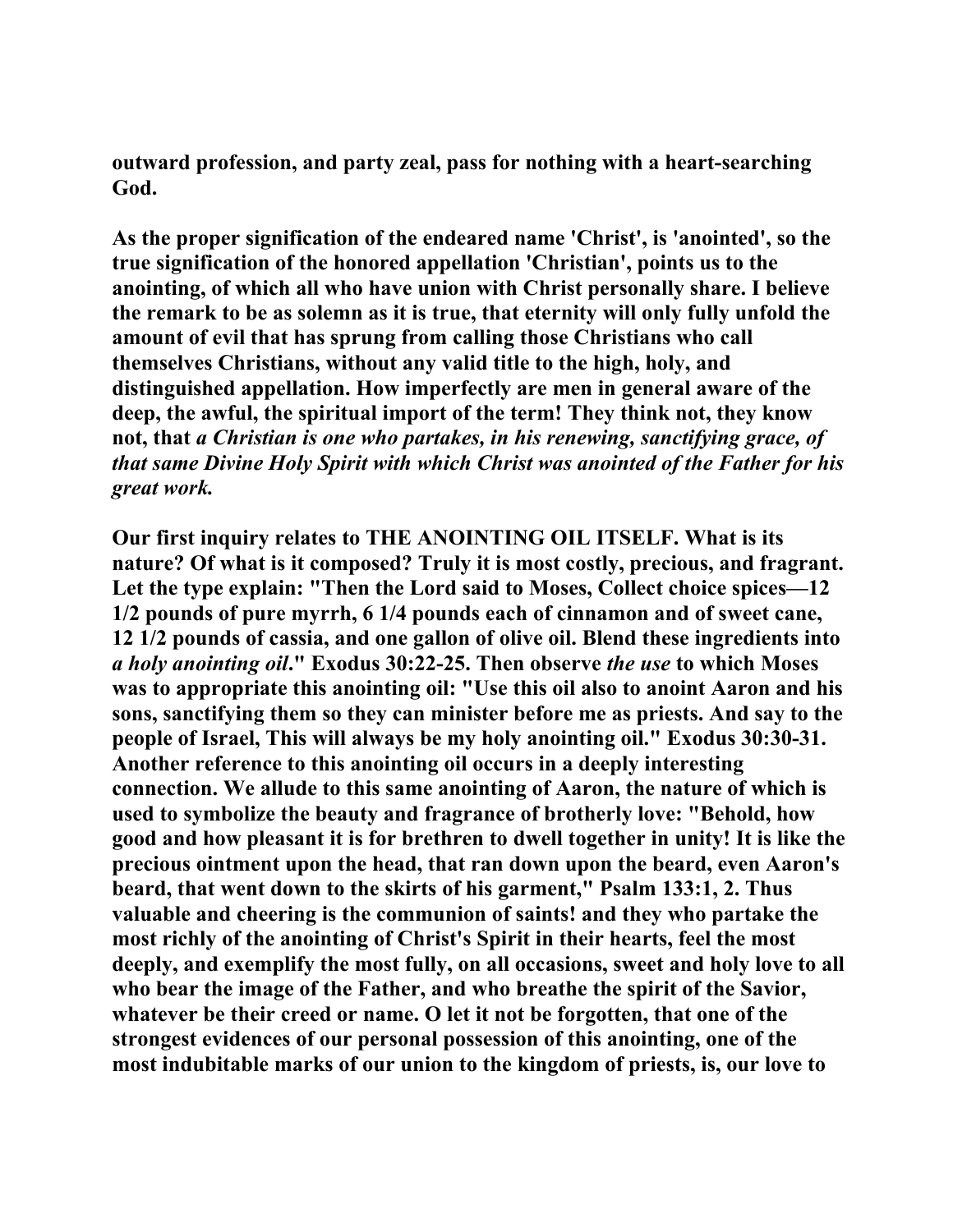**the brethren! How valuable and costly must true Christian unity be, when it is compared by the Holy Spirit to the precious unguent poured over the person of God's High Priest. "By this shall all men know," says our spiritual Aaron, "that you are my disciples, because you have love one to another."** 

**But the type sets forth the anointing oil, or, in other words, the true spiritual anointing of every believer in Jesus, in three of its essential features. Its costliness. It is costly oil, be cause it is Divine. The Holy Spirit renews, sanctifies, and inhabits the believer as a Divine person. It is not the common light of nature, nor the ordinary teaching of man, nor the moral persuasion of truth, which has made him what he is—an experimental Christian; all his real grace, his true teaching, flows from the Divine Spirit. His light is divine, his renewing is divine, his comfort is divine, his sanctification is divine, and must, therefore, be essentially most costly. Oh, there is more real value in one ray of the Spirit's light, beaming in upon a man's soul, than in all the teaching which books can ever impart! The Divine Spirit, loosing the seals of the written Word, and unfolding to him the mysteries of the kingdom, the glories of Christ's person, the perfection of Christ's work, the fulness of Christ's grace, the revealed mind and will of God, has in it more worth and glory than all the teaching the schools ever imparted. This oil is costly, then, because it is Divine.** 

**What shall we say of its preciousness? How precious the grace of the Holy Spirit, what tongue is sufficiently gifted to describe? How precious is his indwelling—an ever-ascending, heaven-panting, God-thirsting, Christ-desiring Spirit! How precious are all the revelations he makes of Christ! How precious are the consolations he brings, the promises he seals, the teachings he imparts; all the emotions he awakens, the breathings he inspires, and the affections he creates; how precious are those graces in the soul of which he is the Author the faith that leads to a precious Savior, the love that rises to a gracious God, and the holy affections which flow forth to all the saints!** 

**And how shall we speak of its fragrance? No art of the apothecary can imitate it. One drop of this holy oil, falling upon the soul, breathes around it a perfume like that of heaven. There is a fragrance in the man's spirit, in his conversation, in his example, in his very look, that speaks of the holy anointing: "The ointment of the right hand betrays him." There is a savor of Christ, a heavenliness of temper, a kind of divinity of soul, which mark him as belonging**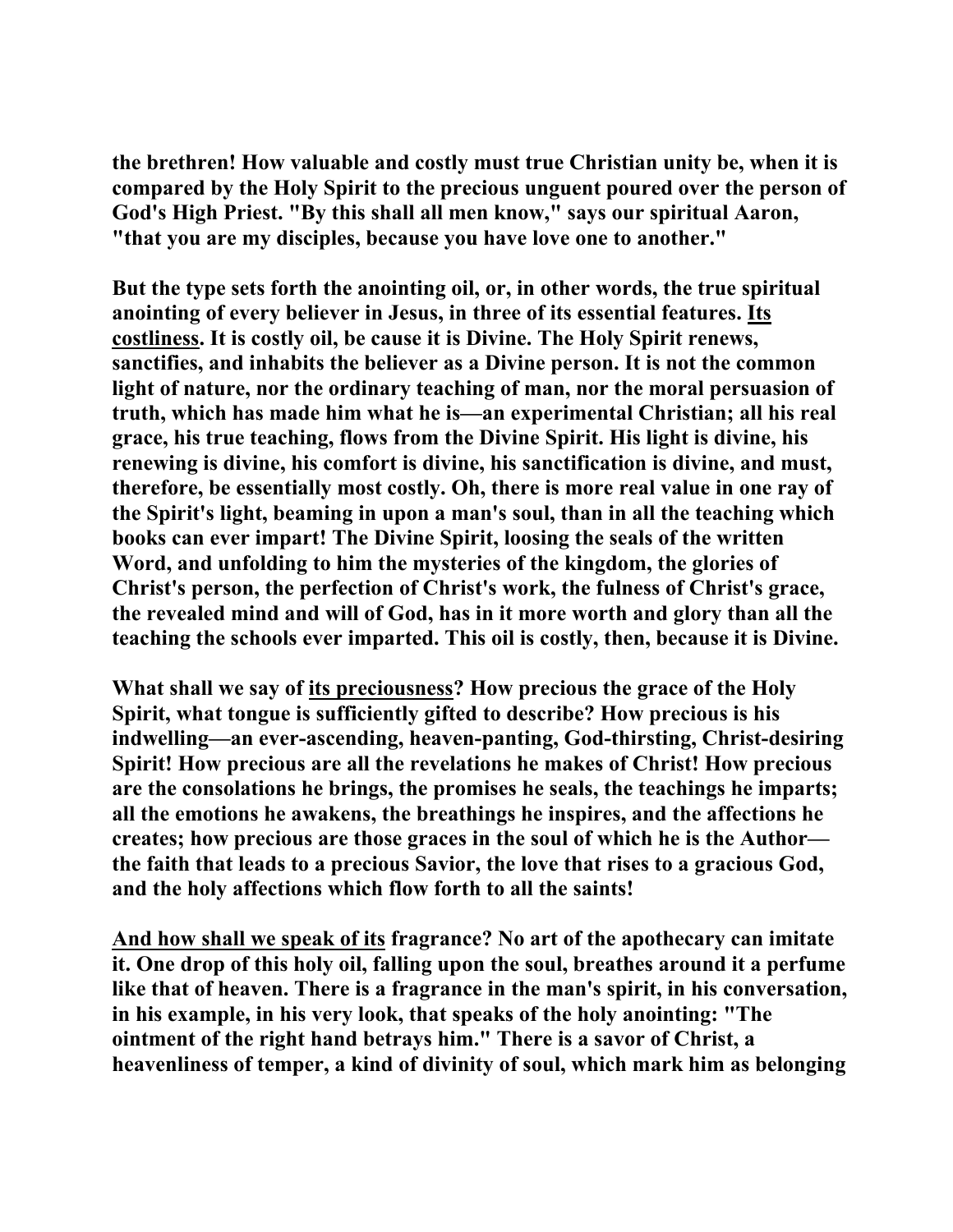**to the "royal priesthood." One drop of this costly, precious anointing oil, fills the whole house with its perfume. There is a peace in that abode, a light in that dwelling, an order, and regularity, and affection in that family, which distinguish it as** *the residence of a royal priest***. And travel where he may, sojourn with whom he will, that anointed believer carries the conviction to the heart, and awakens the exclamation from the lip, "By this I know that you are a man of God, for the anointing of the Holy One is upon you." Thus fragrant is this anointing oil.** 

**But THROUGH WHAT CHANNEL DOES THIS ANOINTING COME? Only through the union of the believer to Christ, the Anointed One. All the saving operations of the Spirit upon the mind are connected with Jesus. If he convinces of sin, it is to lead to the blood of Jesus; if he reveals the corruptions of the heart, it is to lead to the grace of Jesus; if he teaches the soul's ignorance, it is to conduct it to the feet of Jesus—thus all his operations in the soul are associated with Jesus. Now, in conducting this holy anointing into the soul, he brings it through the channel of our union with the Anointed Head. By making us one with Christ, he makes us partakers of the anointing of Christ. And truly is the weakest, lowliest believer, one with this anointed Savior. His fitness, as the Anointed of God, to impart of the plenitude of his anointing to** *all* **the members of his body, is a truth clearly and beautifully set forth. Thus is he revealed as the Anointed Head of the Church, the great High Priest of the royal priesthood: "You love righteousness and hate wickedness; therefore God, your God, has anointed you with the oil of gladness above your fellows." "The Spirit of the Sovereign Lord is on me, because the Lord has anointed me to preach good news to the poor. He has sent me to bind up the brokenhearted, to proclaim freedom for the captives and release from darkness for the prisoners." In the Acts of the Apostles, a distinct reference is made to this truth; "How God anointed Jesus of Nazareth with the Holy Spirit, and with power." It was this anointing that was upon Christ that led the Church of old to exclaim, in the fervor of her love, "Because of the fragrance of your good ointments, your name is as perfume poured forth; therefore do the virgins love you." Song Sol. 1:3. His human soul, filled with the measureless influence of the Divine Spirit, the fulness of the Godhead dwelling in him bodily, he became the true Aaron, of whose anointing all the priests were alike to partake. One, then, with Jesus, through the channel of his union to the Head, the lowest member is anointed with this precious oil.**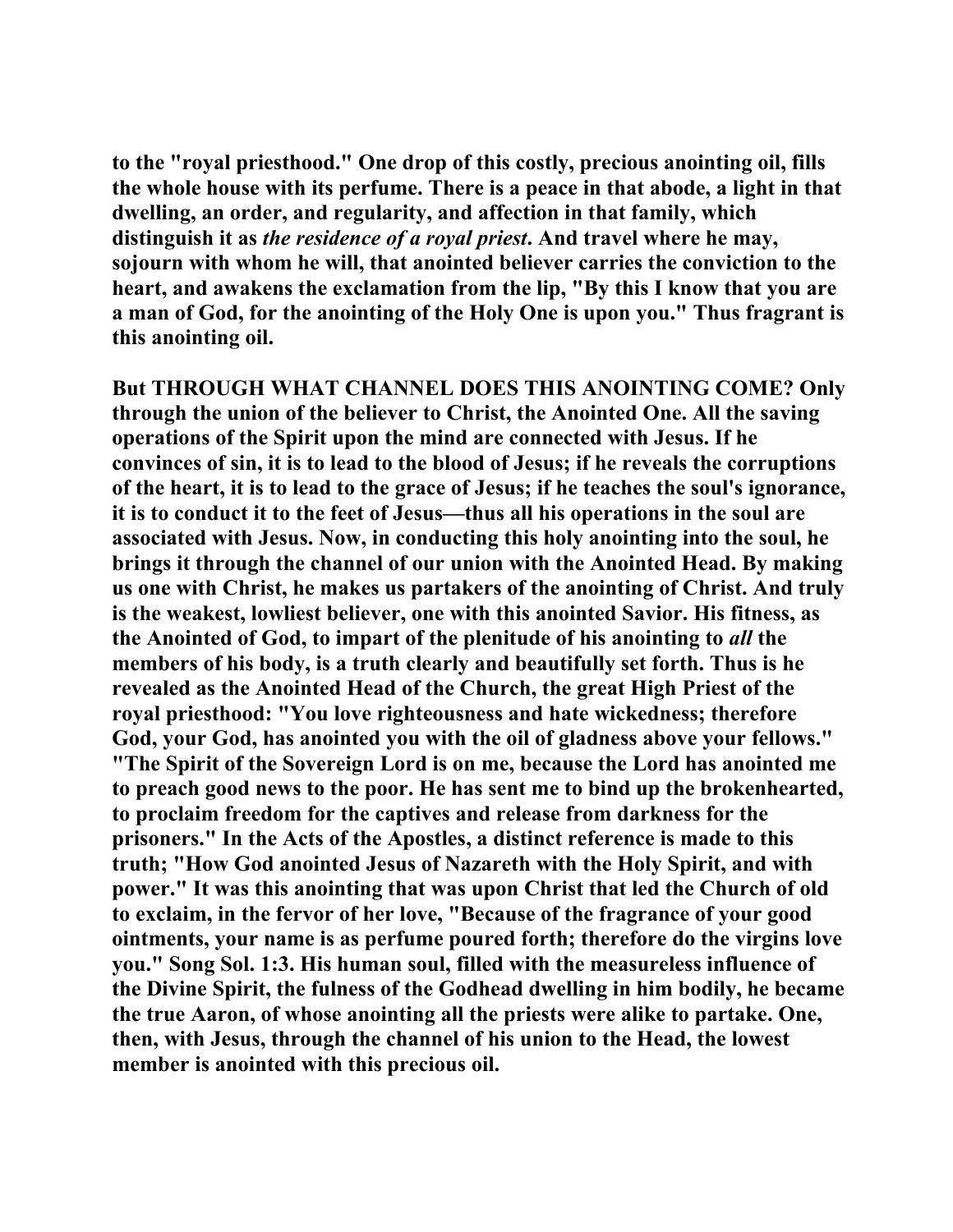**The effects of this anointing are what might be expected from a cause so glorious. It beauties the soul. It is that anointing spoken of by the Psalmist: "And oil to make his face to shine." Therefore is it called the "beauties of holiness." How does a man's face shine—how is his countenance lighted up when the joy of the Lord is his strength, when the Spirit of adoption is in his soul, when the love of God is shed abroad in his heart!** 

**It gladdens, too. Therefore it is called the "oil of joy," and "the oil of gladness." It causes the heart to sing in its deep sorrows, imparts the "garment of praise for the spirit of heaviness," and fills the soul with the glory of that "kingdom which consists not in foods and in drinks, but in righteousness and peace and joy in the Holy Spirit."** 

**Another effect springing from this anointing is the deep teaching it imparts: "But you have an anointing from the Holy One, and all of you know the truth." "As for you, the anointing you received from him remains in you, and you do not need anyone to teach you. But as his anointing teaches you about all things and as that anointing is real, not counterfeit—just as it has taught you, remain in him." Such are some of the effects of this holy anointing. It beautifies, gladdens, and teaches.** 

# **THE DECAY OF THE ANOINTING—**

**And is there a possibility of the decay of this anointing? May its power lessen, and its fragrance evaporate? We fear the possibility of this melancholy change is but too true. That the true priesthood of the Lord can** *entirely lose* **this Divine anointing, we do not for one moment assert. Never more will God withdraw his Spirit, where he has once implanted the precious gift. We speak it solemnly for the glory of God, we utter it confidently for the comfort of the weak-minded, those who are of a fearful heart—that when once God has poured this anointing upon a soul, that soul shall never utterly and forever lose it. To every foe that seeks its destruction, to all the hostile influences opposed to its well-being, God will utter his solemn words of warning: "Do my anointed no harm." Yes, there is that in the very anointing itself that forms a shield around the royal priest.** 

**But, sad truth—there is not a stronger evidence of the lessening of a man's**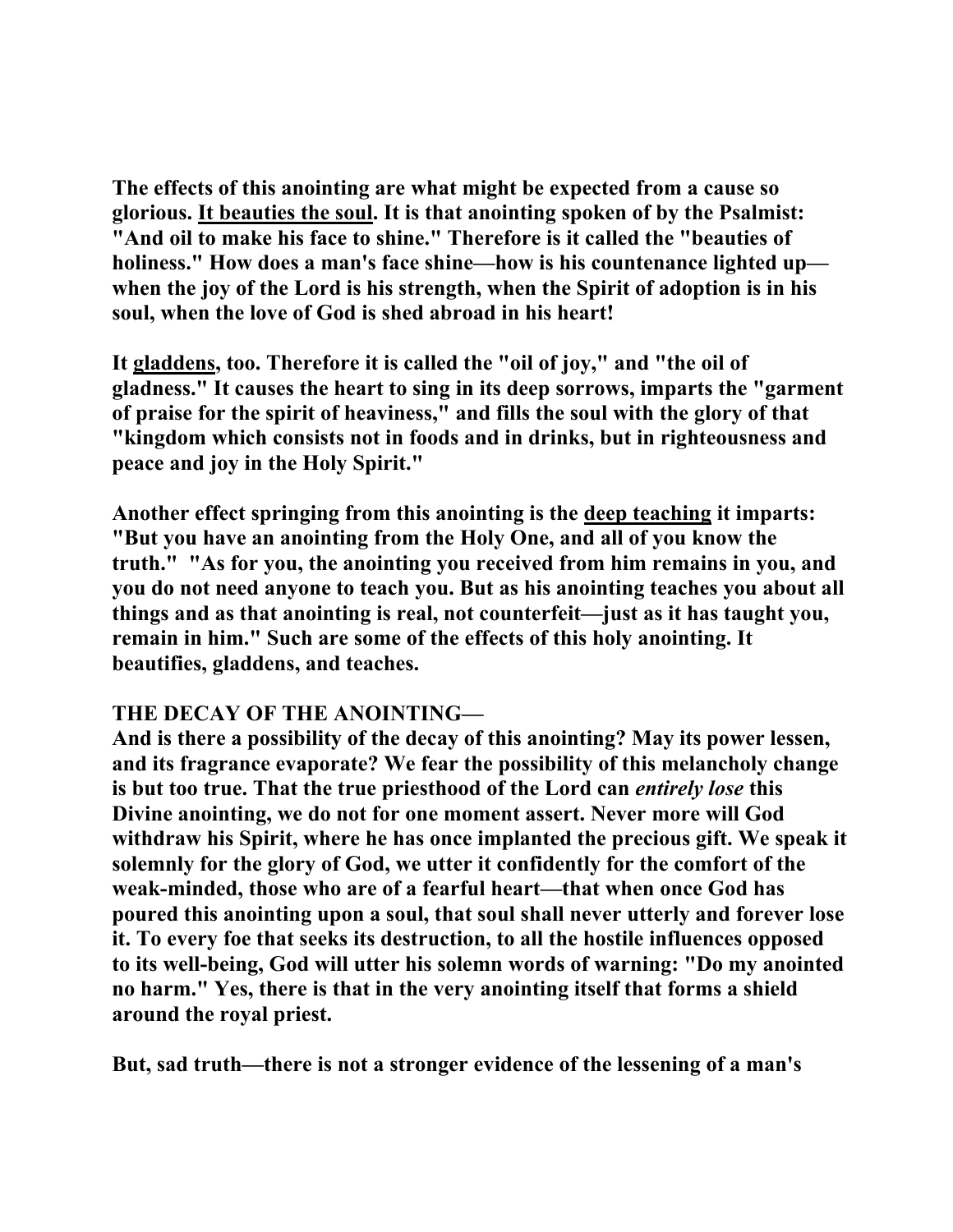**grace, of the declension of the inner life, of the backsliding of his heart, of the spiritual leanness of his soul, than is found in** *the decay of this anointing***. It may lose its freshness, shed no fragrance, impart no power, and scarcely be discernible in the character and tone of the believer's piety. How may we trace this melancholy state—this evaporation of the anointing oil? Variously: in the matter of real, close transaction with God—where there is the decay of the Divine anointing, there is but little dealing between God and the soul, the walk is distant—the spirit is shy; searching of heart, and confession of sin, and dealing with the blood, are things laid aside for a more convenient season. The lack of real power in** *prayer* **betrays the loss; perhaps in nothing is it more evident. The** *habit* **of prayer may not be suspended; the** *form* **of prayer is still observed;** *but there is no life, nor power, nor unction in prayer***; no taking of heaven with holy violence; no wrestling with the Angel of the Covenant; no taking hold of God's strength; no grasping the promise of God, or leaning upon God in the promise; no real faith to believe that God will perform what he has engaged to do.** 

**And why? Because there is a decay of the anointing, and with it a decay of the spirit and power of prayer. We listen to his voice in supplication, but we feel his loss in our own soul. There is nothing in his prayer that breaks our heart, that embitters sin, that leads us to Christ, that lifts our soul from the dust into the sweet sunshine of communion with God; and we are forced to trace it to the lack of that Divine and holy oil which makes the face to shine, and which, in its reflected luster, throws a radiance over the countenance of others.** 

**In Christian fellowship, too, we are sensible of the lack. The little sparks that we strike, fall upon no kindling material. In vain we endeavor to light up his soul; dampness, coldness, and deathliness seem to extinguish every effort. We can extract nothing that imparts an elevation to our own, perhaps, depressed minds. There is no savor in his salt, no water in his well, no rays of warmth radiating from his soul; but a dryness, a deadness, a deteriorating influence, of which every spiritual mind brought in contact with him is sensible. We speak to him of Jesus, but the echo is faint; we talk of the blessedness of holding communion with God, and we advance the sentiment that the throne of grace is the sweetest, loveliest, holiest spot on earth—but there is no cordial response. Indeed, there is nothing that lifts us up, but everything, rather, that depresses and that sinks us. We are painfully conscious that we have spent an hour in the**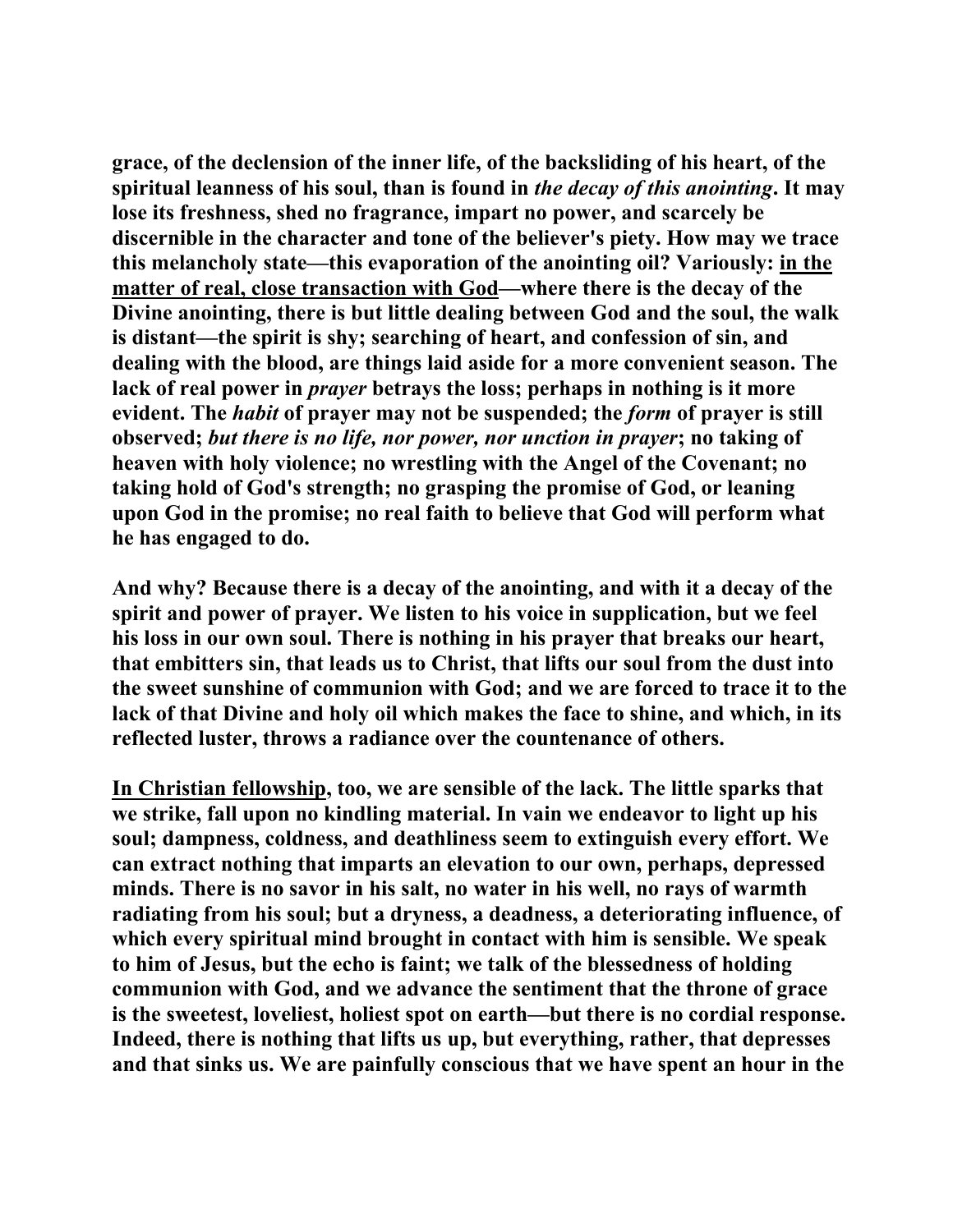**society of one whose communion has occasioned us a serious loss. We feel as if we had been in the company of an iceberg, the influence of which has sunk the spiritual thermometer of our souls well near to its lowest point. And** *what is the cause?* **Our brother has lost the power and freshness of the anointing oil in his soul.** 

**In another, this decay may be traced in his** *low views of Christ***, with the invariable accompaniment of** *high thoughts of himself.* **He has low views of the personal glory of the Savior, the sight of which ought to fill his soul with adoring transport. He has depreciating views of the atoning blood of the Savior, the thought of which should fill his mouth with the highest praise. He seldom contemplates that glory; he rarely travels to that blood; and the mournful consequence is, his little love to Christ. And what is the cause? His distance from the Anointed One. He has left the feet of the true Aaron, like Peter, and has mixed himself up with the world, like Ephraim; and so has lost the Christ-endearing, Christ-exalting, self-abasing influence of the Divine anointing.** 

**In yet others it may be traced in an uncertain state of mind as to their personal acceptance. Inquire what they know of the Spirit's witness—of a well-founded hope of heaven—of the joy of pardoned sin? Nothing! Lacking that inward anointing which enlightens, confirms, and strengthens the soul in the joyous consciousness of its acceptance, they seem to dwell forever in the region of doubt and uncertainty, of agitation and fear, as to their personal salvation.** 

**What are some of the CAUSES to the operation of which we are to trace an effect so sad? Many are THE DETERIORATING INFLUENCES to which the anointing of the Christian is exposed. The influence of the world is injurious. There are few who can have much transaction with it, even in a lawful way, and not be conscious of real spiritual loss. But few Christians can bear up against it. There are but few Thorntons, we fear, in the commercial world men who build their sacred oratories by the side of their banking and their counting-houses—and who, from the world's turmoil, are wont to retire and hold communion with God. Anointed Christian, the world in which you live, through which you journey, is the great foe to that sacred anointing that is upon you! Therefore would we say—beware of it! Give it no advantage over you; mix not unnecessarily with it; float not down with its tide; do not be eager**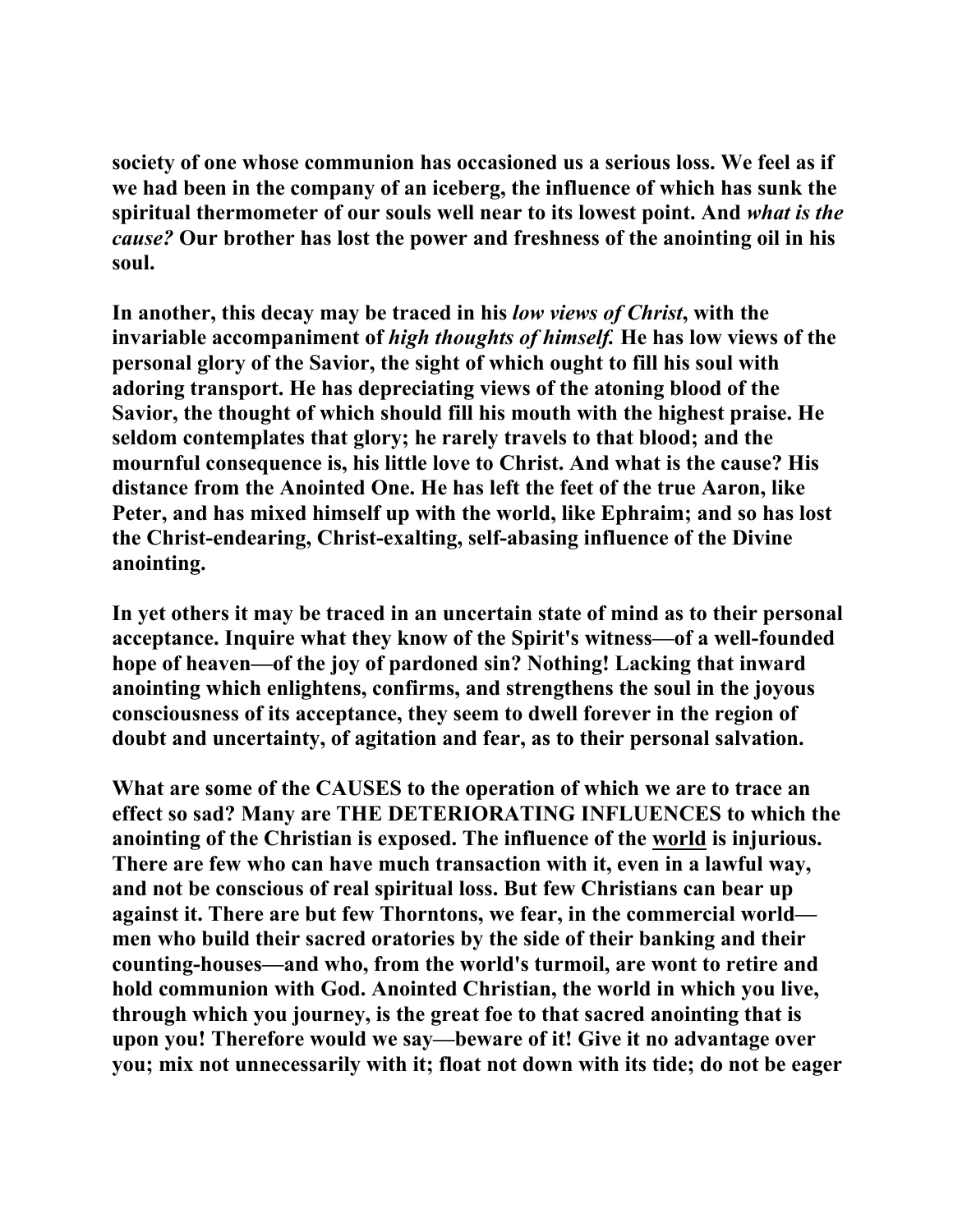**for its wealth. Grind not the faces of the poor; oppress not the needy; withhold not from the hireling his wages. Conform not to its pleasures; countenance not its public amusements. Bear not the sacred unction into the world's light, earthly, polluted, God-disowning, and Christ-dishonoring atmosphere. The opera, and the semi-theatrical oratorio—even though the passion and the agonies of the Divine Messiah are set to the gamut-and the ballroom, are not appropriate places for him upon whose head the sacred anointing oil has been shed.** 

**To this power of the world, may be added those unfavorable influences arising**  from unmortified sin, from known neglects of duty, and from communion with **cold, lifeless professors of religion—all of which tend to absorb the sacred fluid.** 

### **THE RENEWAL OF THE ANOINTING-**

**But let us turn to a more pleasing theme—the renewal of this Divine anointing: "I shall be anointed with** *fresh* **oil." That David felt conscious of the evaporation of the oil, there can be no question. But with this conviction he was not content to remain. He panted for more life; he longed for more quickening; he lifted up his soul for the renewed anointing—"I shall be anointed with fresh oil." That the Lord re-anoints his people, who can doubt? Alas for them, if He did not! The ample provision which he has made for the exigency proves it. There is more of the precious oil in the sacred Vessel! O blessed, holy, comforting truth to those who, mournfully conscious of their loss, are earnestly desirous for their recovery. In the Lord Jesus Christ all fulness of anointing dwells. "With him is the residue of the Spirit." He is prepared to impart more grace to those who have lost grace, or, who to their present state desire to add an increase.** 

**In the renewed quickening of the Spirit, the re-anointing is received. "Quicken me!" was the reiterated prayer of David. What! was he not already a quickened soul? Undoubtedly. Yet, feeling the need of a renewed quickening, he earnestly importunes for it: "Quicken me in your truth, through your judgments, by your precepts: only quicken me—for this my soul pants." And while the world was asking, "Who will show us any good?" the fervent breathing of this anointed priest of God was, "Quicken me, O Lord, for your name's sake." O seek this renewed quickening!**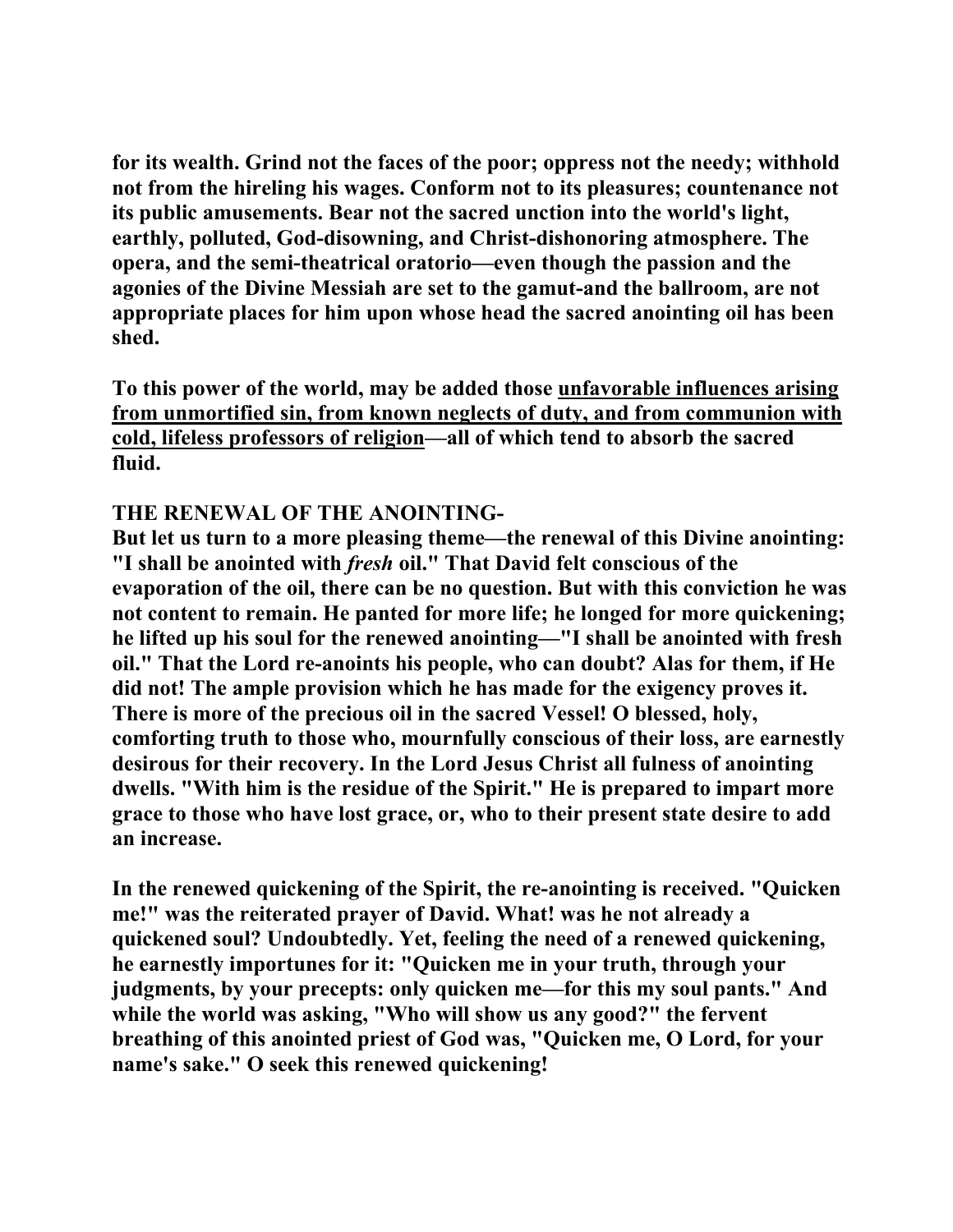**New supplies of grace from Christ are implied in this fresh anointing.** *New grace***—to subdue new corruptions, perpetually rising to the surface; to meet new temptations, through the ever-shifting ways of the subtle enemy; to overcome new difficulties, perpetually occurring in the path to heaven; and to bear up under new trials, ever transpiring in a world of tribulation.** 

**The renewed joys and comforts of the Holy Spirit are also found in the fresh anointing. The joys which had evaporated, are replaced by others; the peace which had been interrupted, flows back again; consolations which had fled, are restored; and confidence in God, which seemed shaken, is once more established in the soul.** 

**In view of a blessing so needed and so precious, is it necessary that, in closing this chapter, we exhort the spiritual reader that he set himself earnestly, believingly, expectantly, to be re-anointed with fresh oil? And yet there are some who need to be stirred up to this their great privilege. To them we would say—Do not be content with the old anointing. It is essential to a more holy and happy life, it is essential to a peaceful and cloudless death, that you seek to be anointed with fresh oil. Do not be satisfied with past experiences. You may at one time have possessed the clear witness of the Spirit; you may have enjoyed the love of God in your heart; you may have lived so near to Christ, as to have found "Wisdom's ways, ways of pleasantness, and her paths, paths of peace," but the old anointing ceases to afford you now the high delight which you once experienced. Seek, then, the fresh anointing of the Spirit. Seek to have a new revelation of Christ to your soul. Seek the renewed application of his precious blood to your conscience. O seek the fresh oil! There is a fresh supply in Christ; a fresh supply in the Spirit; a fresh supply in the heart of God; a fresh supply in the covenant of grace. Jesus is prepared to pour it upon your soul more abundantly. The Holy Spirit is prepared to lead you to the source where this costly treasure dwells. A vessel of clay though you are—your capacity small, your unworthiness great—yet is the Triune God ready to recognize your exalted dignity and rank as a king and a priest, by shedding more copiously than ever the oil of gladness upon your head.** 

**Let** *aged Christians***, especially, look to the state of their souls, and seek this renewed anointing. In nearing the end of their journey, in looking into their**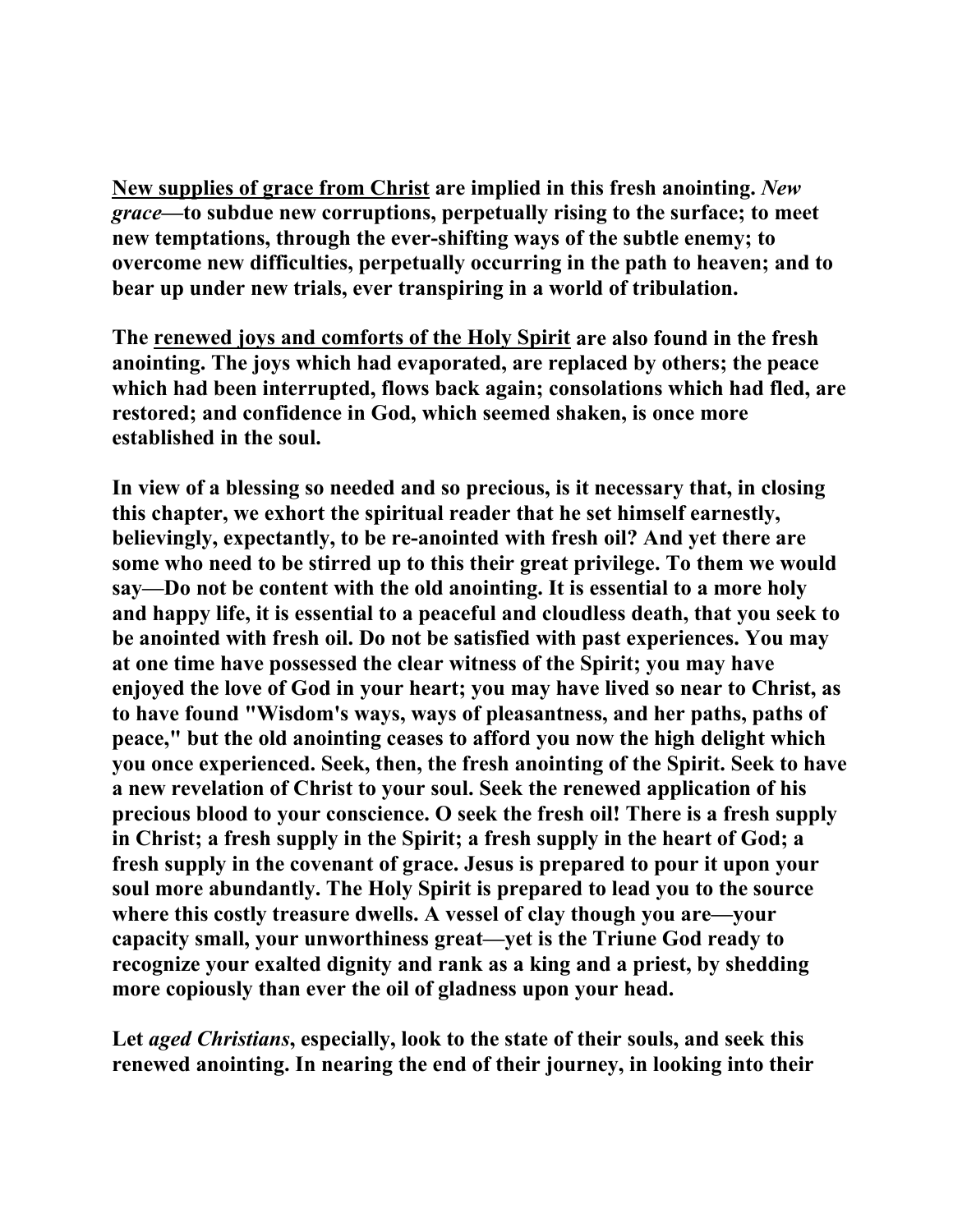**graves, and beyond them, to the meeting with their God and Savior, they will need to be anointed with fresh oil. One drop—O how will it insinuate itself through the whole inner life, diffusing energy and might!—the soul thus renewing its strength, and composing its ruffled pinions for its heavenly flight. Come, pilgrim of many a weary stage! Come, soldier of many a hard-fought battle! Come, voyager of many a storm and tempest, and sit down at the Savior's feet, and receive of the fresh oil! Come, gather up the trailing garments, shake off the gathered dust from your sandals, wipe the sweat from your brow, and rest awhile upon the bosom of your Lord, while with fresh oil he anoints you for your burial. Is it not time for you to give up this poor world's pursuit, and lay aside, in some measure, its needless anxiety and cares, and allow a holy pause, a solemn calm, to intervene—before you unclasp your helmet, lay down your staff, and are gathered to your fathers?** 

**As** *ministers of Christ***, as stewards of the great mysteries of the gospel, let us not be satisfied without this renewed anointing. We stand perpetually in need, beloved, of the FRESH oil. The power we are incessantly exhausting, the grace we are constantly using, the multiform duties, the numerous labors in which we are continually engaging, demand that we keep our eye intently fixed upon the state of our own anointing. The** *past* **application of the holy oil will not meet our** *present* **exigencies. We need an ever-overshadowing, ever-teaching, everanointing Spirit. Going to our work relying upon former communications of grace, upon old stores of knowledge—the present teaching and anointing of the Holy Spirit unsought—that work must of necessity be performed in a cold and insipid, in a perfunctory and powerless manner, to the great detriment of the truths we preach, of the souls we instruct, and of the Master we serve. In the absence of the fresh anointing, we shall be tempted, either to substitute old performances for new, or else to serve the sanctuary with** *un***beaten oil. In order to come before our people with new treasures, or to exhibit truths, already known and familiar, with such unction and vigor as will impart to their presentation all the freshness and power of newly-discovered revelations, we must be anointed with fresh oil.** 

**Why is it that we sow so much, and reap so little? Why, after our studious preparation, and exhausting toil, there is so little real power in our preaching, and from that preaching so little immediate result? Why is it that our words, instead of burning upon our lips, and thrown like glowing embers into the**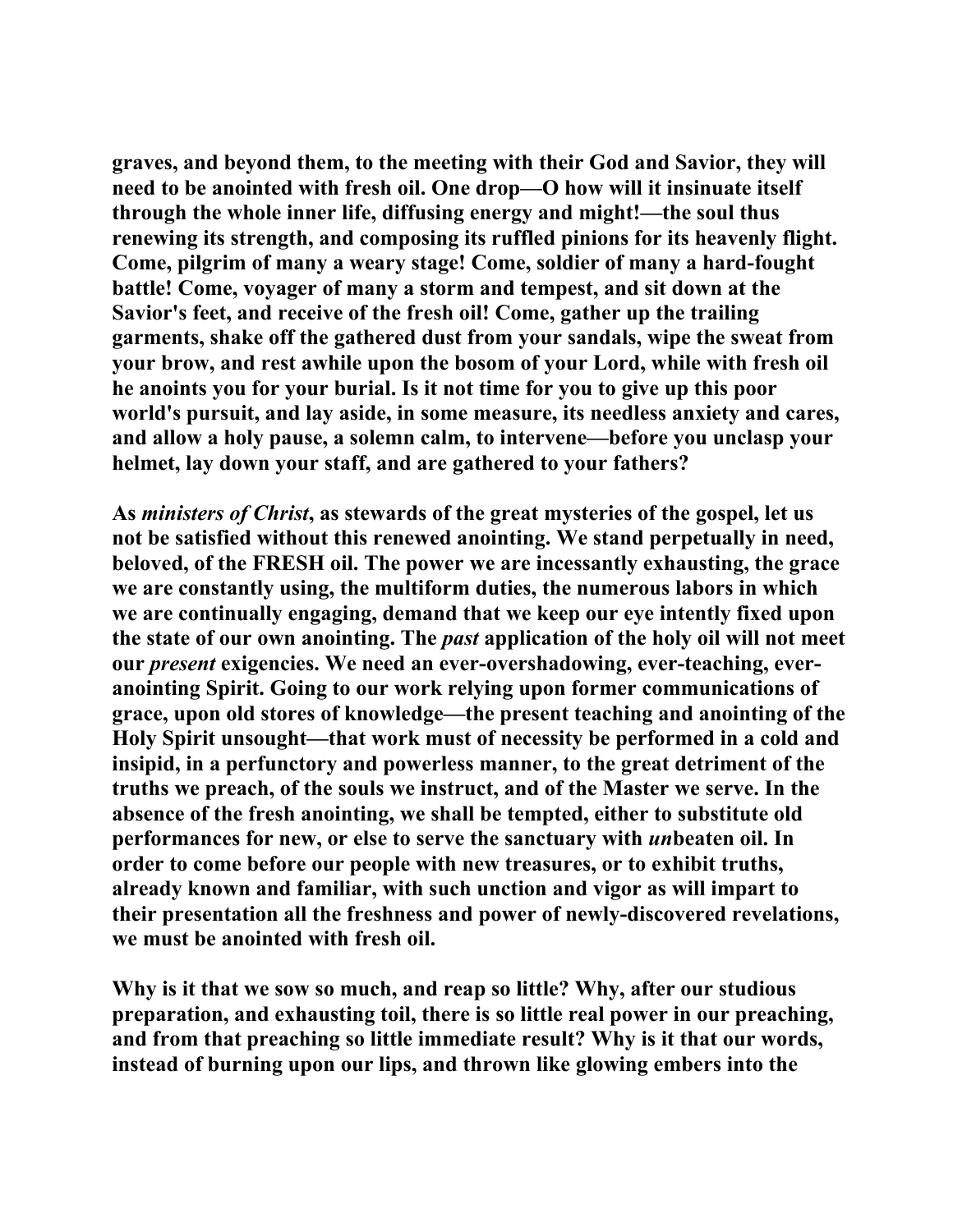**bosoms of our hearers, enkindling holy fires, alas! do but drop like icicles, congealing before they reach a solitary heart? Is it not, verily, because we lack the fresh oil? Necessary as is education—valuable as is learning—useful auxiliaries as are all the treasures we can draw from science—enriching as is intellect—and entrancing as is eloquence, these alone constitute not the able minister of the New Testament. Other and far more important requisites are needed to compose and perfect this high and holy character. Without the anointing of the Holy Spirit, what spiritually enlightening, sanctifying, saving power has the most erudite, and eloquent, and convincing ministry? None whatever! O how greatly we overlook this!** 

**Why is it deemed almost a crime to declare fully and broadly the distinguishing doctrines of grace? Why is it that the preaching of other days the clear, bold enunciation of the great fundamental truths of the gospel would be sufficient to imperil the popularity of almost any minister in some of the high places of the Christian Church? The answer is—the formation of a distaste for such preaching, by a ministry, in many instances, possessing much intellectual power, but** *lacking the power of the Holy Spirit.* **It is to be feared that much of the ministry of the day is creating a taste and forming a character sadly opposed to preaching thoroughly evangelical, deeply spiritual, and possessing, in a large degree, the anointing of the Spirit of God. We do not hesitate to affirm of the generality of the preaching of our times, that it is too intellectual and recondite. Men are aiming to throw off magnificent sermons, the result of the most exhausting mental toil. Hence the constant rotation in the Christian ministry, the perpetual change in the pastoral relation. It is utterly impossible that any physical or mental constitution, the most robust, can long endure such close study, such severe thinking, such incessant application, such overtasked powers, without either an utter prostration, or else seeking repose in another and a new sphere of labor, where old material is made to supply the place of fresh. That there are some holy and honorable exceptions to this statement, both within and outside of the Established Church, we rejoice to believe—men of God who preach not themselves, but with beautiful simplicity, and holy fervor, and fresh anointing, preach Jesus in all his personal glories, and in all the fulness and perfection of his atoning work—men who do not shun to declare the whole counsel of God—upon them we depend as the conservators of the truth, and to them we look as the spiritual regenerators of the prevailing style of pulpit labor.**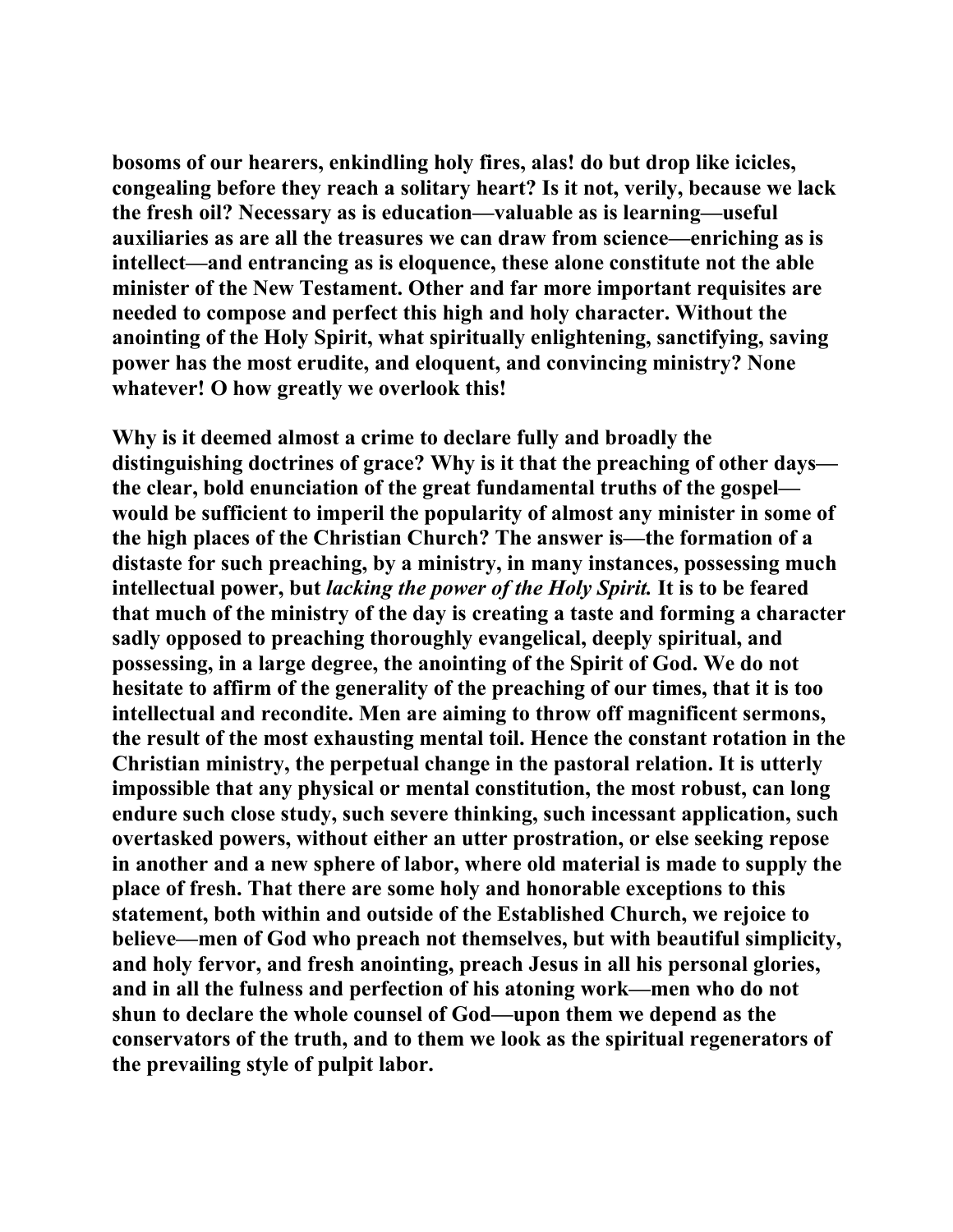**We would venture upon one more exhortation. Remember your priesthood—it comes through a royal line, and it proceeds from the Anointed One. Let the thought be ever present with you, "I am a king! I am a priest! I bear about me the anointing of the Lord!" The abiding, solemn reflection, the awful consciousness of the fact, will arm you against those influences which tend to wither the life of your soul. You will especially watch and pray against whatever is known to be injurious to your anointing, to produce a dryness and deadness in your spirit.** 

See well to the character of your reading. Avoid the writings that drain the **sweet, holy oil from your soul. Can you peruse a chapter of a novel, or a light romance, or a tale of fiction, and not be conscious of violence, in some measure, done to this Divine anointing? Impossible! Beware, then, of the drying, absorbing tendency and effects of worldly literature.** 

**Guard, too, against the influence of worldly associations—the deadening, carnalizing influence of the society of the ungodly. We bid you not separate yourself entirely from them, for this were to go out of the world. The gospel of Jesus is not reclusive nor selfish. The religion of Christ is not the religion of convents, and monasteries, and hermit's cells. It bids, and it constrains, a Christian to love the souls of men, to live for the world's good, to labor for the world's blessing, to purify it with his grace, and to illumine it with his Christianity. But, we beseech you, avoid its intimacies, its friendships, its alliances, and a needless exposure to its society, if you would keep fresh upon your soul the sweet holy oil.** 

**If, then, upon an honest examination of the circle in which you move, of the profession you have assumed, of the business you pursue, of the pleasures you indulge, of the connections you are forming, of the friendships you are cultivating, you discover that which is injurious to the life of God in your soul, which despoils you of the fragrance of your grace, which impairs your spiritual power, and lessens your usefulness in the church and in the world—beneath the cross, and under the renewed anointing of the Holy Spirit,** *abandon it at once and forever. Surrendering it heartily, solemnly, for Christ's sake, you shall suffer no loss but the loss of that which robbed you of the costliest, sweetest, holiest blessing this side the sunny land of heaven.*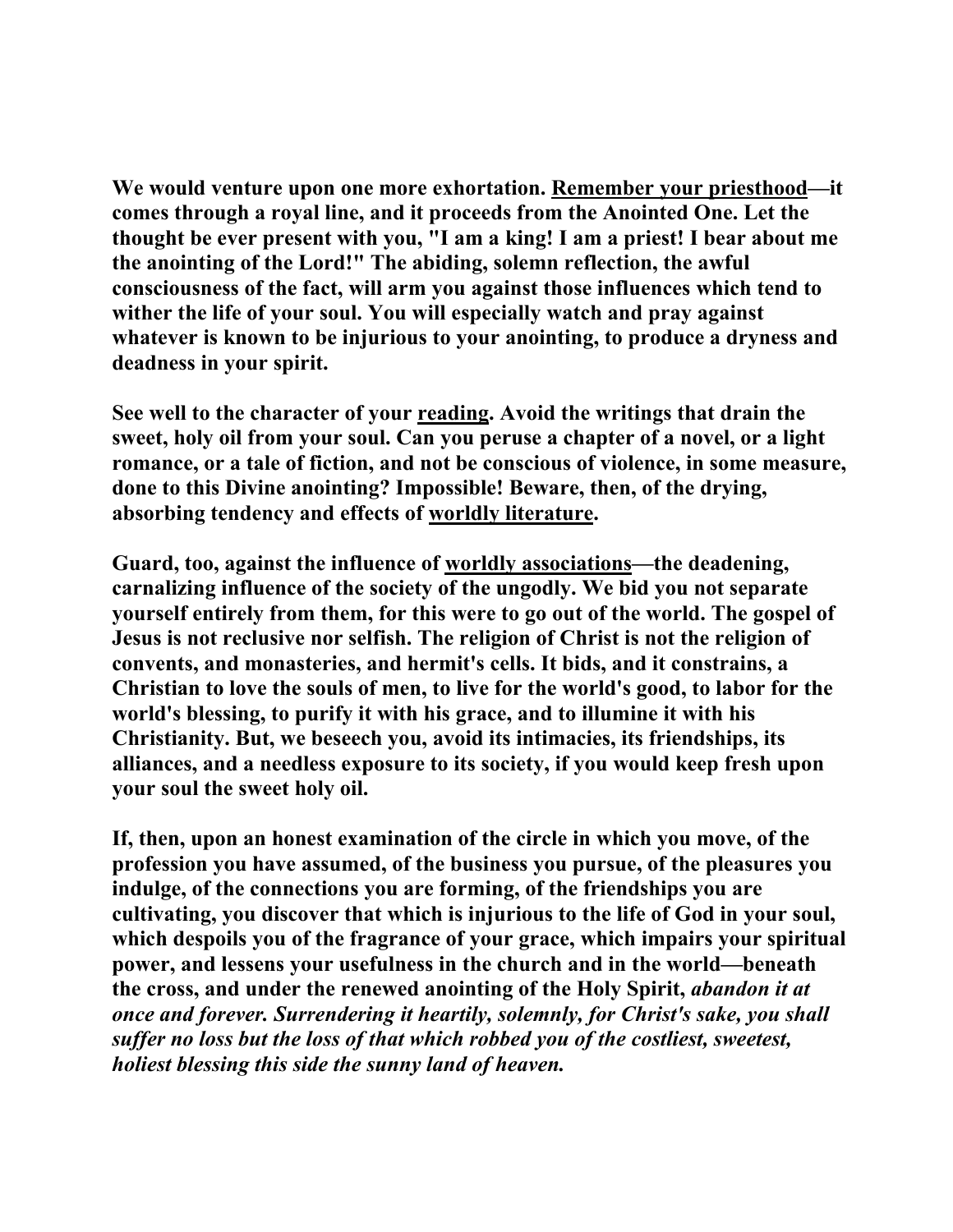**Loss! O no! You shall be a rich gainer. He in whose name you did it—whose love constrained you, whose grace strengthened you, whose glory guided you, whose eye watched you, whose smile beamed upon you, and whose ministering spirits, invisibly but closely, clustered around you, will pour a tide of blessing so rich into your soul, as shall compel you, in wondering, adoring gratitude and praise to exclaim—"You anoint my head with oil; my cup runs over."** 

# **"The Influence of Sanctified Trial upon the Inner Life"**

**"Though I walk in the midst of trouble, you will revive me." Psalm 138:7.** 

**Partial and imperfect as the present endeavor to lay before the Christian Church some views of spiritual life must be considered, a more marked deficiency, and one of still greater moment, would exist, were we to allow an occasional allusion only to a period in the believer's history, which, of all others, has frequently proved most favorable to the matured advancement of the indwelling life—the period of sanctified trial. It would not be difficult, were the correctness of the fact disputed, to, summon a cloud of witnesses to testify, that seasons of trouble have invariably proved, in the experience of the spiritual mind, seasons of soul-quickening; that** *times of Divine chastening have ever been times of heart-recovery***; and that, consequently, we may regard the hour of affliction as bearing upon its somber wings, concealed indeed beneath their dark plumage, some of the golden blessings of the Christian life. The raven carrying food to the languid prophet, and the lion yielding honey to the mighty Samson, are symbols of the mode which God sometimes adopts of transmitting nourishment and reviving to the inner life of his people. Truly in their case it may be said—and the enigma admits of easy solution "Out of the eater came forth meat, and out of the strong came forth sweetness."** 

**We have been studying in the preceding pages several illustrations of spiritual life, gleaned from the experience of David. Deeply instructive as each must have been, we cannot regard them as surpassed in tender, touching, and holy interest, by that one upon which we how propose to fix the attention of the spiritual reader—***David in deep trouble, yet assured of Divine reviving***; "Though I walk in the midst of trouble, you will revive me." And yet how difficult it**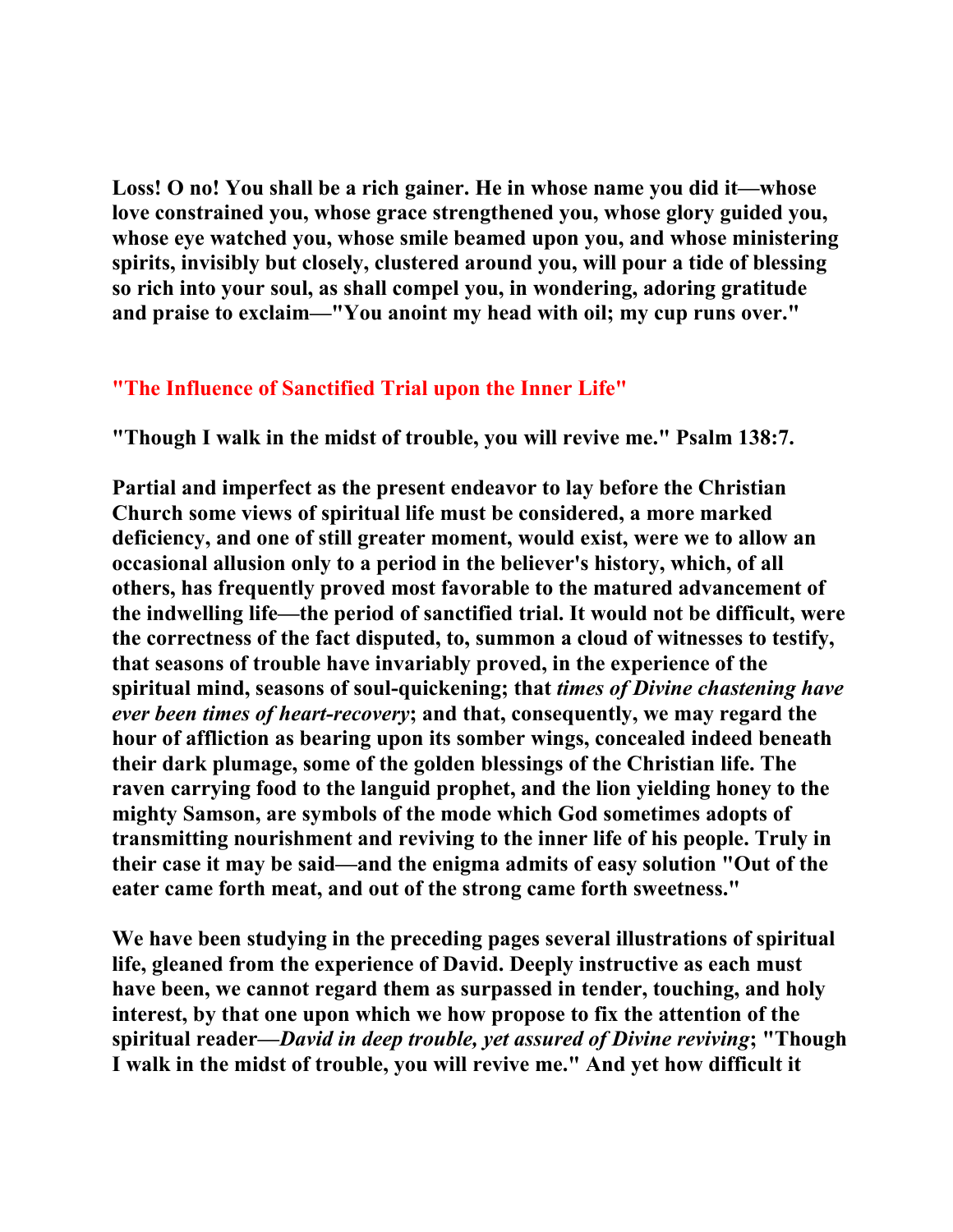**often is to win an assent to the truth taught in these words; to bring the sentiment they contain to a practical bearing upon the judgment and feelings of the tried Christian, while yet in the midst of the furnace! How hard, especially under the first stunning effects of his affliction, to reason him into the belief that those very circumstances which are now weaving their web of difficulty around his path, may yet possess a power and a buoyancy so great, as to lift his soul from the region of coldness, despondency, and gloom, into that of life, light, and joy. Nor should this slowness to admit a statement so apparently contradictory surprise us. Affliction wears neither a pleasant nor a promising aspect. Frowning and foreboding, there is at first view something before which the stoutest heart quails, and from which the sternest spirit shrinks—whose tincture of wormwood and gall, the lips would sincerely allow to pass, untasted and untouched. And although that darkening cloud embosoms a heaven-sent message, and although that rod, dotted with buds and blossoms, is prepared to burst into fruit and beauty, and although the "Man of sorrows" left the perfume of his own lips lingering upon the brim of that cup,**  *we would yet willingly forego the experience of the blessing which it conveys, to escape the present pain of the discipline which it enjoins***. But let us turn our attention to the deeply instructive and precious truth before us—the relation which sanctified trial has to the reviving of the inner life of the soul.** 

**Contemplate the Psalmist's circumstances "Walking in the midst of trouble." It was no new and untrodden path along which he was pursuing his way to God. The footprint sometimes stained with blood, always moistened with tearsof many a suffering pilgrim might be described in that way, from the time that Abel, the earliest martyr, laid the first bleeding brow that ever reposed upon the bosom of Jesus. And yet how often does trial overtake the believer, as 'though some strange thing had happened to him!' That at the peculiar nature of an affliction a Christian man should be startled and alarmed, would create no surprise; but that he should be startled at the trial itself, as if he alone—the only one of the family—were exempted from the discipline of the covenant, and had no interest in the Savior's declaration, "In the world you shall have tribulation"—might well astonish us.** 

**But David's experience is that of many of the spiritual seed of David. His words seem to imply** *continuous* **trial: "I** *walk* **in the midst of trouble." With how many travelers to the celestial city it is thus! They seem never to be without trial. They know no cessation, they obtain no repose, they experience no rest.**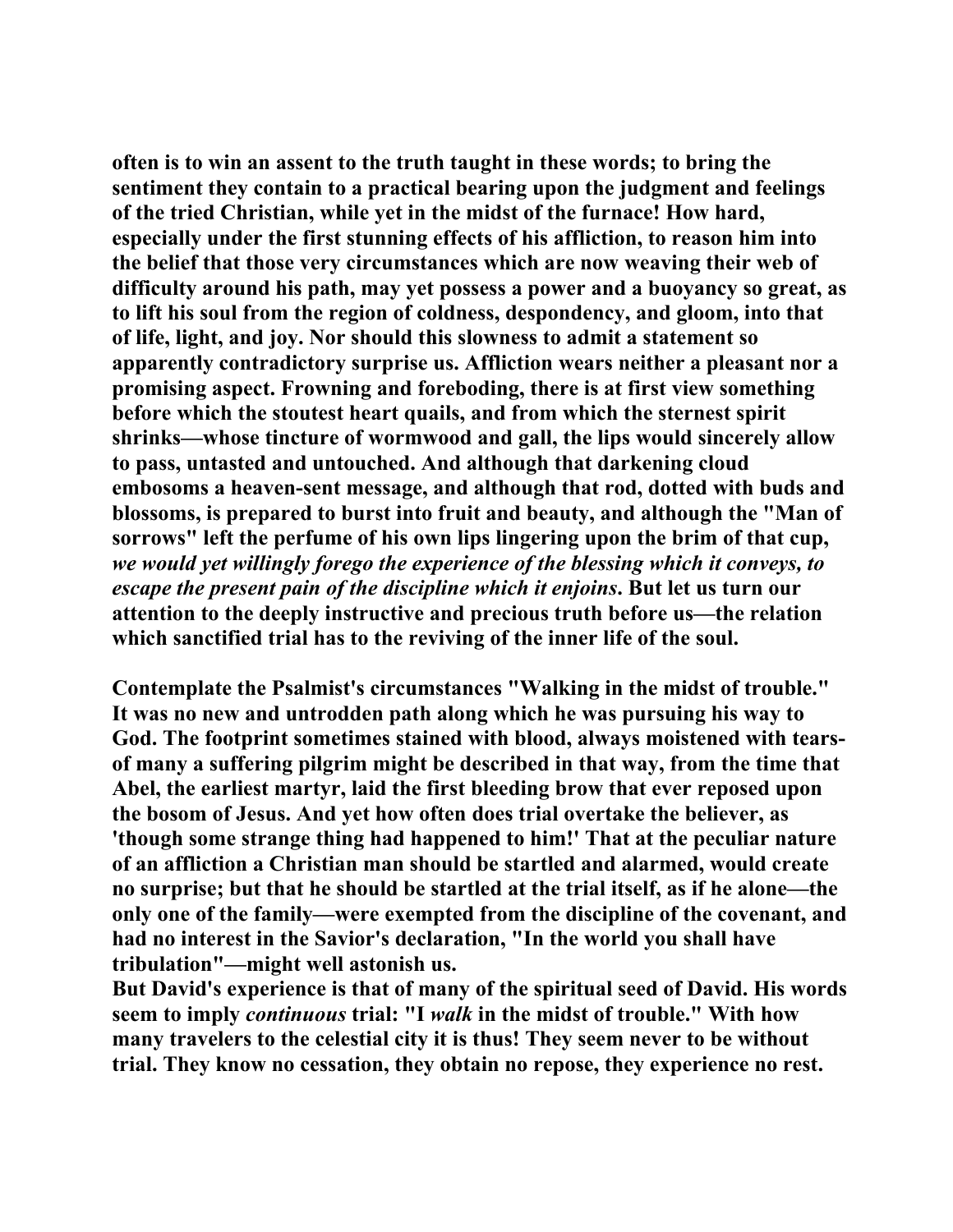**The foam of one mountain billow has scarcely broken and died upon the shore, before another follows in its wake; "Deep calls unto deep." Is it the trial of sickness?—the darkened chamber, scarcely ever illumined with one cheering ray of light—the bed of suffering, seldom offering one moment's real repose the couch of weariness, rarely left, are vivid pictures of trial, drawn from real life, needing no coloring of the fancy to heighten or exaggerate. Is it domestic trial?—what scenes of incessant chafings, and anxieties, and turmoils, and sources of bitterness, do some families present; trouble seems never to absent itself from the little circle. Yes, it is through a series of trials that many of Christ's followers are called to travel. The loss of earthly substance may be followed by the decay of health, and this succeeded, perhaps, by that which, of all afflictions, the most deeply pierces and lacerates the heart, and for a season covers every scene with the dark pall of woe—the desolation of death. Thus** *the believer ever journeys along a path paved with sorrow, and hemmed in by trial.* **Well, be it so! We do not speak of it complainingly. God forbid! We arraign not the** *wisdom***, nor doubt the** *mercy***, nor impeach the** *truth* **of Him who has drawn every line of that path, who has paved every step of that way, and who knows its history from the end to the beginning. Why should our heart fret against the Lord? Why should we weary at the way? It is the ordained way—it is the right way—it is the Lord's way; and it is the way to a city of habitation, where the soul and body—the companions of the weary pilgrimage—will together sweetly and eternally rest. Then all trouble ceases—then all conflict terminates. Emerging from the gloom and labyrinth of the wilderness, the released spirit finds itself at home, the inhabitant of a world of which it is said—"God shall wipe away all tears from their eyes; and there shall be no more death, neither sorrow nor crying, neither shall there be any more pain, for the former things are passed away."** 

**But the spiritual troubles which encompass the Christian walk are the deepest and the severest of all his trials. What in comparison are others? Our Lord keenly felt this when he uttered that affecting exclamation: "Now is my soul troubled; and what shall I say? Shall I say, Father, save me from this hour? But for this cause came I unto this hour." What to him—galling and agonizing as they were—what to him the smiting, and the scourging, and the spitting, and the excruciating torture, compared with the sword which was now entering his soul—the mental conflict and spiritual sorrow which, in the hour of atonement, amazed, staggered, and overwhelmed him? Listen again to his**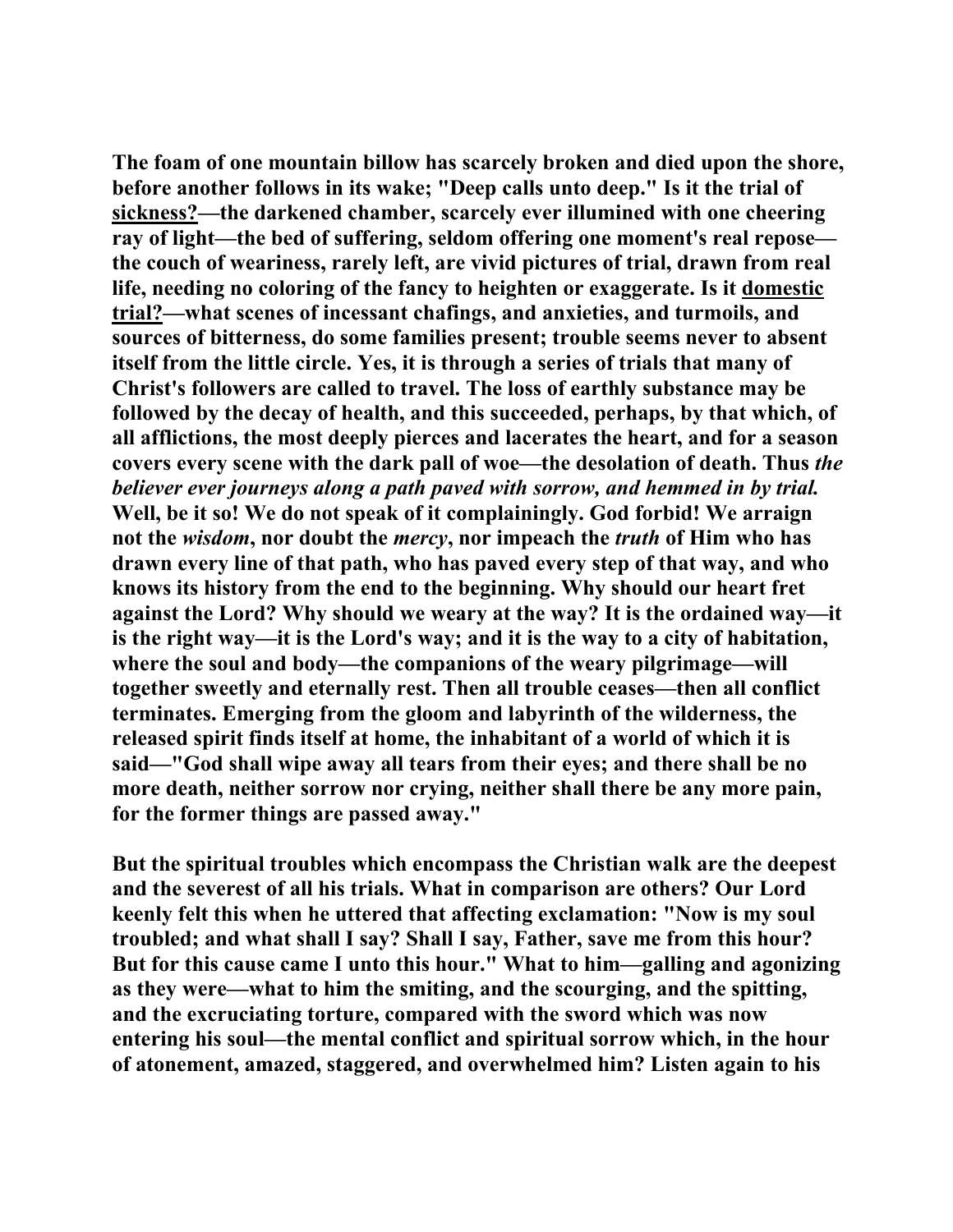**affecting cry: "My soul is exceeding sorrowful, even unto death." Then, withdrawing himself from his disciples—for the human sympathy upon which he had relied in anticipation of the hour of suffering failed him now—retiring from man, he flung himself upon the bosom of God, and kneeling down, he prayed, "O my Father, if it be possible, let this cup pass from me!" Such, my soul, was the conflict which your Savior endured for you!** 

**Partakers of Christ's sufferings, all true believers are in a measure acquainted with some of those soul troubles which thus overwhelmed the Son of God. The suspensions of Divine consolation—the hidings of God's countenance—the assaults of Satan—the contact and conflict with sin—are bitter ingredients in that cup of spiritual sorrow of which they are sometimes called deeply to drink. But the subject more immediately before us is,** *the influence of all sanctified trial upon the life of God in the soul***—"Though I walk in the midst of trouble, you will revive me."** 

**That there was a consciousness in David's mind of spiritual relapse is clearly evident. It would appear that in the process of trial through which he was now passing, the discovery of this relapse was made.** *O what a detector of the secret state of our souls does the season of trial often prove!* **We are not aware of our impaired strength, of our weak faith, of our powerless grace—how feeble our hold on Christ is; how legal our views of the gospel are; how beclouded our minds may be; how partial our acquaintance with God is—until we are led into the path of trouble.** *The season of prosperity veils the real state of our souls from our view. No Christian can form an accurate estimate of his spiritual condition who has not been brought into a state of trial.* **We faint in the day of adversity, because we then find—what, perhaps, was not even suspected in the day of prosperity—that our strength is small.** 

**But seasons of** *trial* **are emphatically what the word expresses—they** *try* **the work in the souls of the righteous. The inner life derives immense advantage from them. The deeper discovery that is then made of the evil of the heart is not the least important result: "Foolishness is bound in the heart of a child; but the rod of correction shall drive it far from him." What folly still dwells in the hearts of the wise—bound up and half concealed—who can tell? Who would have suspected such developments in the life of Abraham, of David, of Solomon, of Peter? And so is it with all who yet are the possessors of that**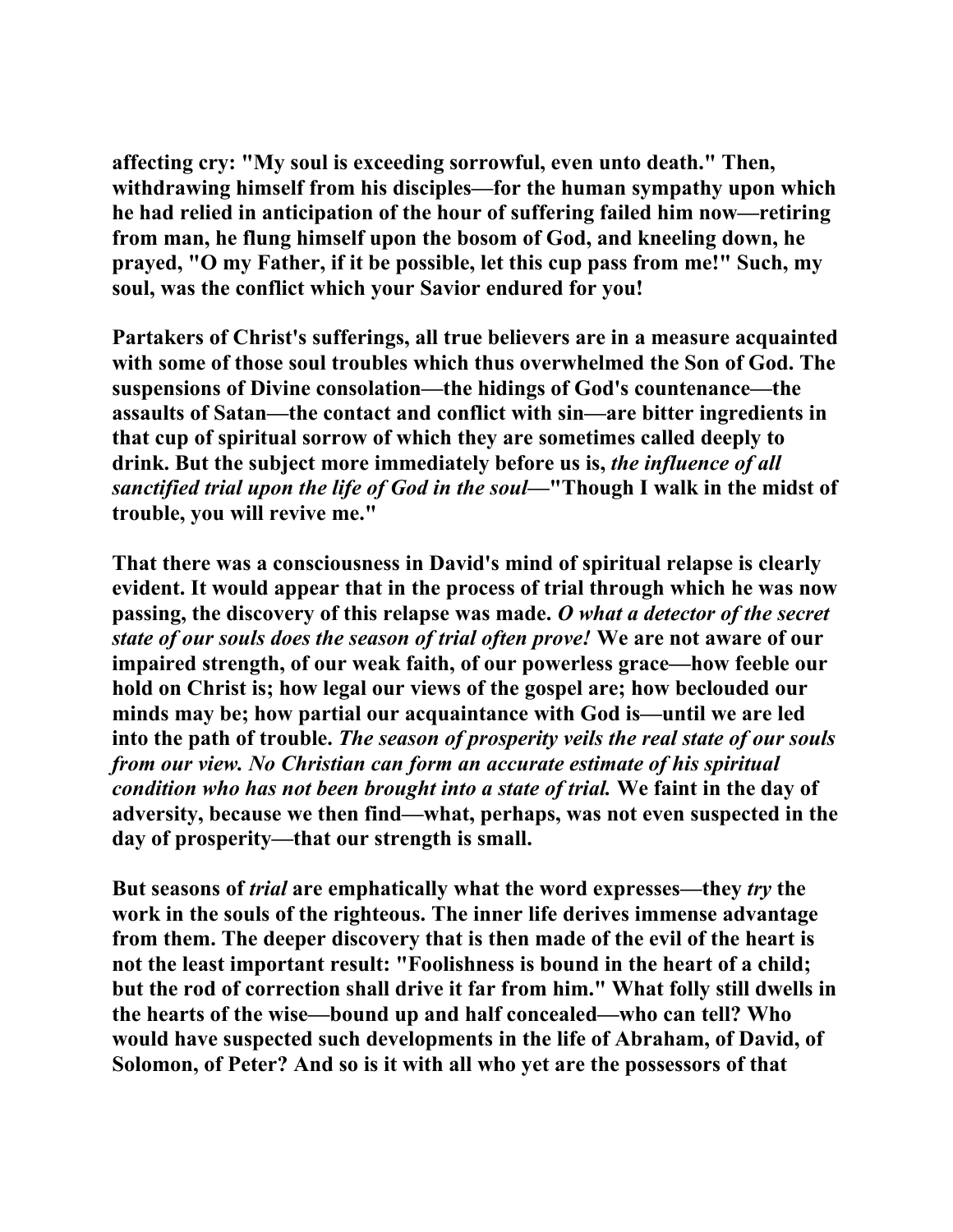**wisdom which will guide their souls to eternal glory.** *Folly is bound up in their hearts; but the sanctified rod of correction reveals it, and the discovery proves one of the costliest blessings in the experience of the disciplined child.* **Listen to the language of Moses, addressed to the children of Israel—"You shall remember all the way which the Lord your God led you these forty years in the wilderness, to humble you, and to prove you, to know what was in your heart, whether you would keep his commandments or not." And O, what a discovery that forty years' marching and countermarching in the wilderness was to them of the** *pride, and impatience, and unbelief, and ingratitude, and distrust, that were bound up in their heart!* **And yet,** *though all this evil was deep-seated in their nature, they knew it not, and suspected it not, until trial brought it to the surface.* **Thus, beloved, is it with us. The latent evil is brought to light. God leaves us to try what is in our heart, and this may be the first step in the reviving of his gracious work in our souls.** *O let us not, then, shrink from the probing, nor startle at its discovery, if it but lead us nearer to holiness, nearer to Christ, nearer to God, nearer to heaven!*

**The time of trouble is often, too, a time of remembrance, and so becomes a time of reviving. Past backslidings—unthought of, unsuspected, and unconfessed—are recalled to memory, in the season that God is dealing with us. David had forgotten his transgression, and the brethren of Joseph their sin, until trouble summoned it back to memory.** *Times of trial are searching times, remembering times.* **Then it is we turn in upon ourselves, and "bethink ourselves in the land where we are carried captive;" and then with David we exclaim, "I thought on my ways, and turned my feet unto your testimonies." And thus it is that the Lord revives us in trouble.** 

*By bringing us into a closer acquaintance with the word, trial stimulates the inner life***. We flee to the word for counsel or for comfort, and the word proves a quickening word. Divine correction not only teaches, but** *it stimulates our relish for the spiritual parts of God's truth.* **In times of prosperity we are tempted to neglect the word. The** *world* **abates the keenness of the soul's appetite. We taste no sweetness in its promises, and cannot receive its admonitions and rebukes. "The full soul loathes a honeycomb, but to the hungry soul every bitter thing is sweet." Replenished with created good, and surfeited with earthly comfort, the soul, in its pride and self-sufficiency, loathes the Divine honey of God's word. But when the Lord removes the creature, and embitters the world—both proving cisterns that can hold no water—then how precious becomes the word**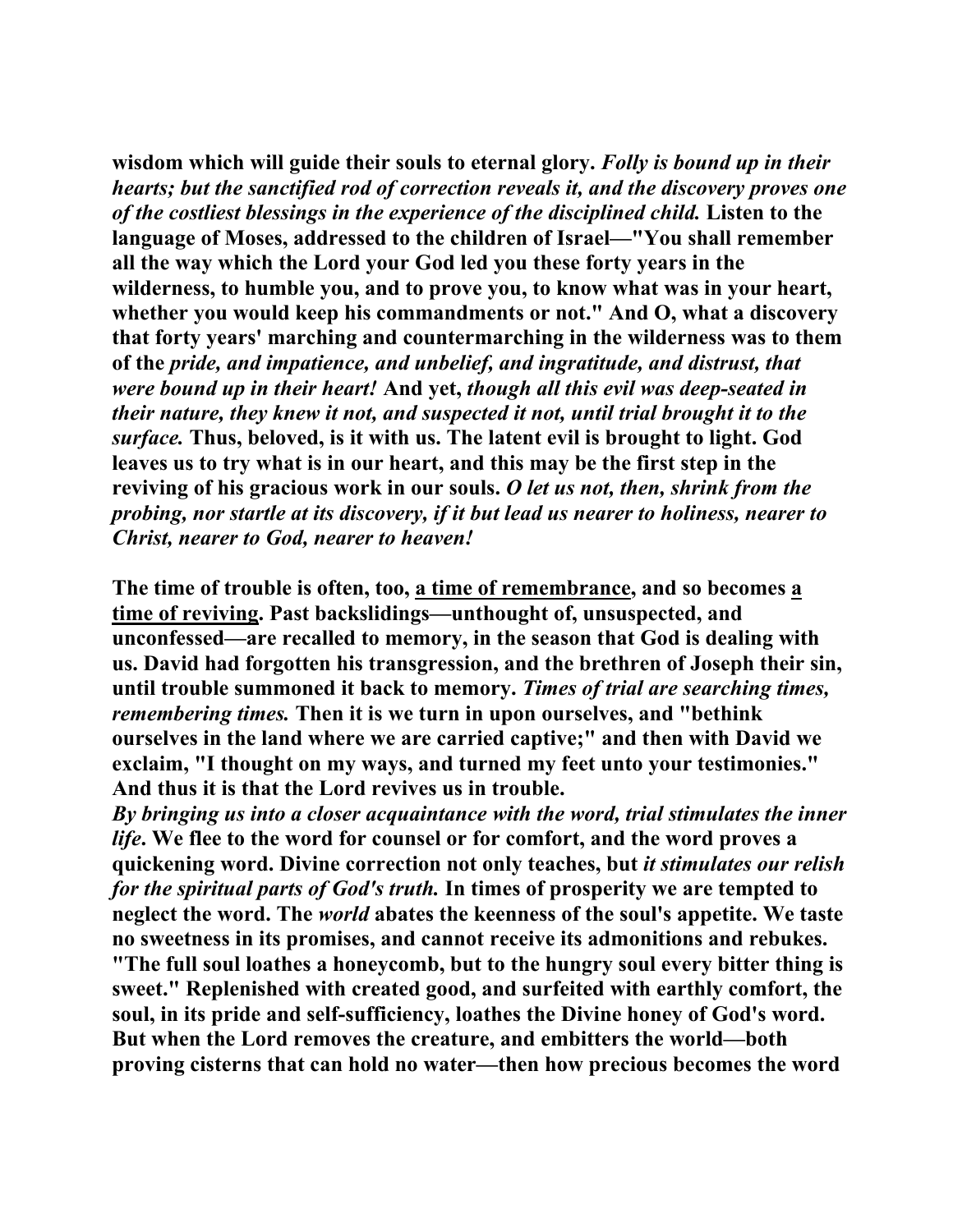**of Jesus!—not its doctrines and its consolations only, but even its deepest searchings and its severest rebukes—that which lays us the lowest in the dust of shame and self-abhorrence—are then sweet as the honey and the honeycomb to our renewed taste. Then in truth we exclaim—"How sweet are your words to my taste! yes, sweeter than honey to my mouth!"** 

**And from where flows our true comfort in the hour of deep heart-sorrow? David, in his trouble, shall answer: "This is my comfort in my affliction, for your word has quickened me." O how many a deeply-tried Christian has set his seal to this truth! What is the comfort sought by the** *worldling* **in his affliction? Alas! he seeks to drown his sorrow by plunging yet deeper into that which has created it. He goes to the world for his comfort—that world that has already deceived him, betrayed him, and stung and wounded him more keenly and deeply than the adder. The creature is his idol, money is his god, and pleasure his only resource.** 

**But turn to the man of God. What was the Psalmist's comfort in his sorrow? Was it the lightness of his affliction? was it the love of Jonathan? was it the soothing tenderness and sympathy of the saints? Ah no!—it was none of these. It was the spiritual quickening his soul received through the truth of God! This healed his sorrow-stricken heart; this poured a tide of richer comfort into his deeply afflicted soul than the sweetest human balm, or even the entire removal of his trial, could have done. O favored soul, who, when in deep and dark waters—when passing through the fiery furnace—are led to desire spiritual quickening above all other comforts beside—sweetly testifying, "This is my comfort in my affliction, your word has quickened me."** *That word, unfolding to us Jesus, leading us to Jesus, and transforming us into the image of Jesus***, proves a reviving word in the hour of trial: "I should have perished in my affliction, unless your law had been my delight."** 

**The grace that is brought into exercise in the particular season of affliction, must necessarily tend greatly to promote the revival of the inner life. In a time of prosperity, grace is apt from stagnation, to become feeble and torpid. And yet, were the believer but keenly alive to the perils of his path, he would feel as deeply the necessity of especial grace to hold him up in the smooth as in the rough way. "Hold me up in your paths," was a prayer replete with holy, heavenly wisdom. Thus walking in the very ways of God, the believer requires**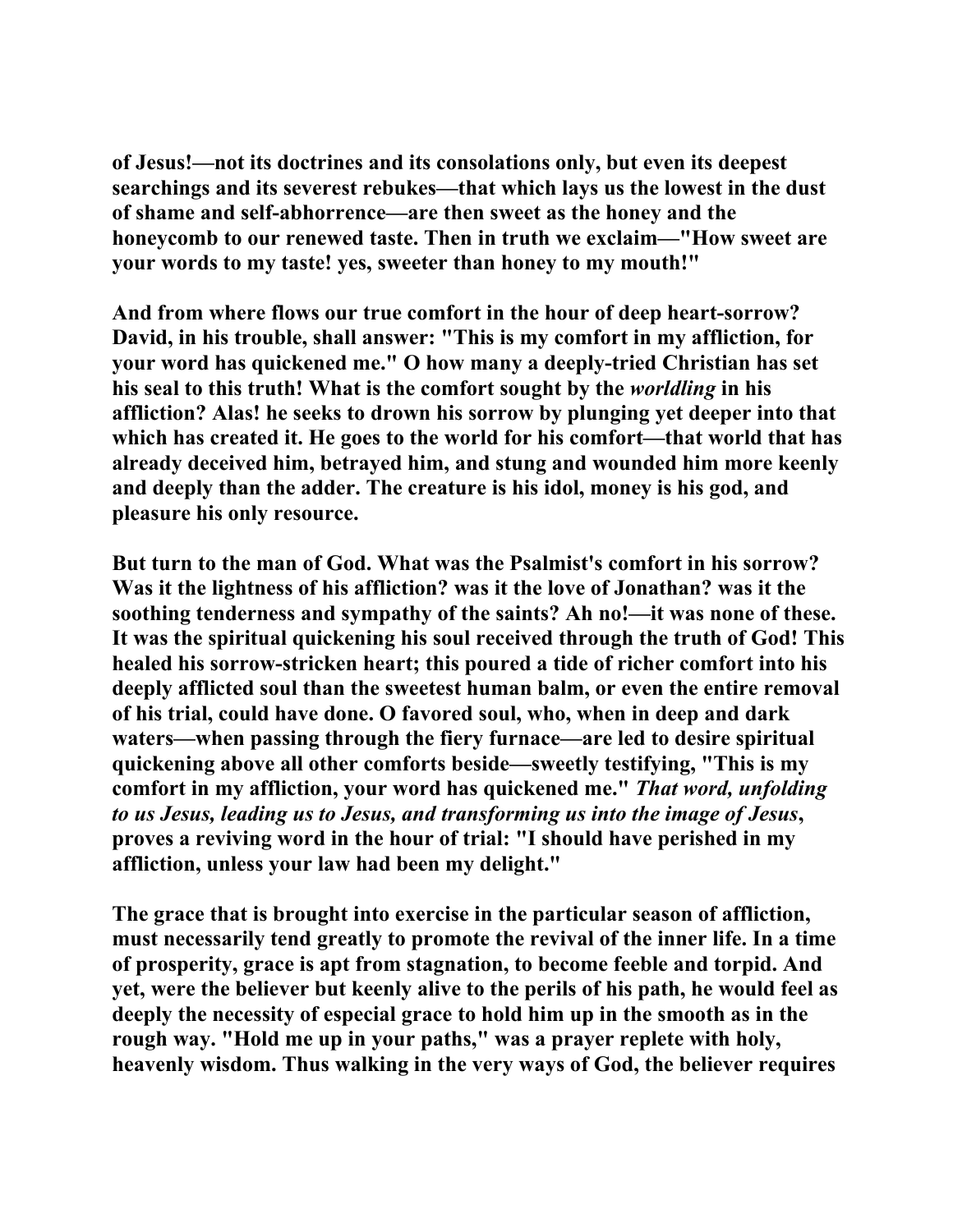**the sustaining power of God. And yet how sadly does grace often decay, and the inner life go back, in the time when all things smile, and the path is smooth. A spiritual paralysis seems to steal over the whole spiritual man. But blessed is he who, learning this truth, in the midst of his most active and spiritual and holy duties—when laying himself out the most for God, and treading with all uprightness in the Lord's path—is led to distrust his own wisdom, strength and truthfulness, and breathe the prayer, "Hold up my goings in your paths, that my footsteps slip not."** 

**And yet how liable is grace to decay, and the inner life to lose ground, when all things smile upon a path smooth and unruffled! But God sends affliction, and the grace that lay concealed is brought to view, and the grace that remained dormant is summoned to arms; the whole soul is awakened, energized and inspired as with new life. "The trial of faith works patience." Thus one tried grace stirs up another grace, until all the links in the golden chain feel the electric influence and are set in motion. O blessed trouble, that so stirs up the life of God in the soul as to make each grace of the Spirit a "new sharp threshing instrument having teeth;" a weapon re-cast, and newly furbished in the furnace, and so coming forth with keener edge and more polished blade, to "fight the good fight of faith," with mightier power and success.** 

**But the influence of sanctified affliction upon the inner life is, perhaps, the most evident and powerful in the revival of the spirit of prayer. Truly, in reference to this happy result, may the believer exclaim, "Though I walk in the midst of trouble, you will revive me."** *Nothing more effectually quickens us to communion with God than the trial that flows from his love, and is sanctified by his Spirit.* **Strange that to this, the highest, holiest, and sweetest privilege prepared for the Christian, he is often the most indifferent, and in its observance his feelings are the most chilled and sluggish. What an evidence one more melancholy there cannot be—of the spiritual deadness of the soul by nature, that even after it is quickened with a life that brings it into union with the life of God, after the Spirit of God has entered and made his abode there, ever dwelling and reigning and working in it, there should still remain so much deadness to that which is spiritual, especially the most spiritual of all duties and the most precious of all privileges—communion with God!** 

**But in the time of trouble we stir ourselves up to calling upon God; we awake**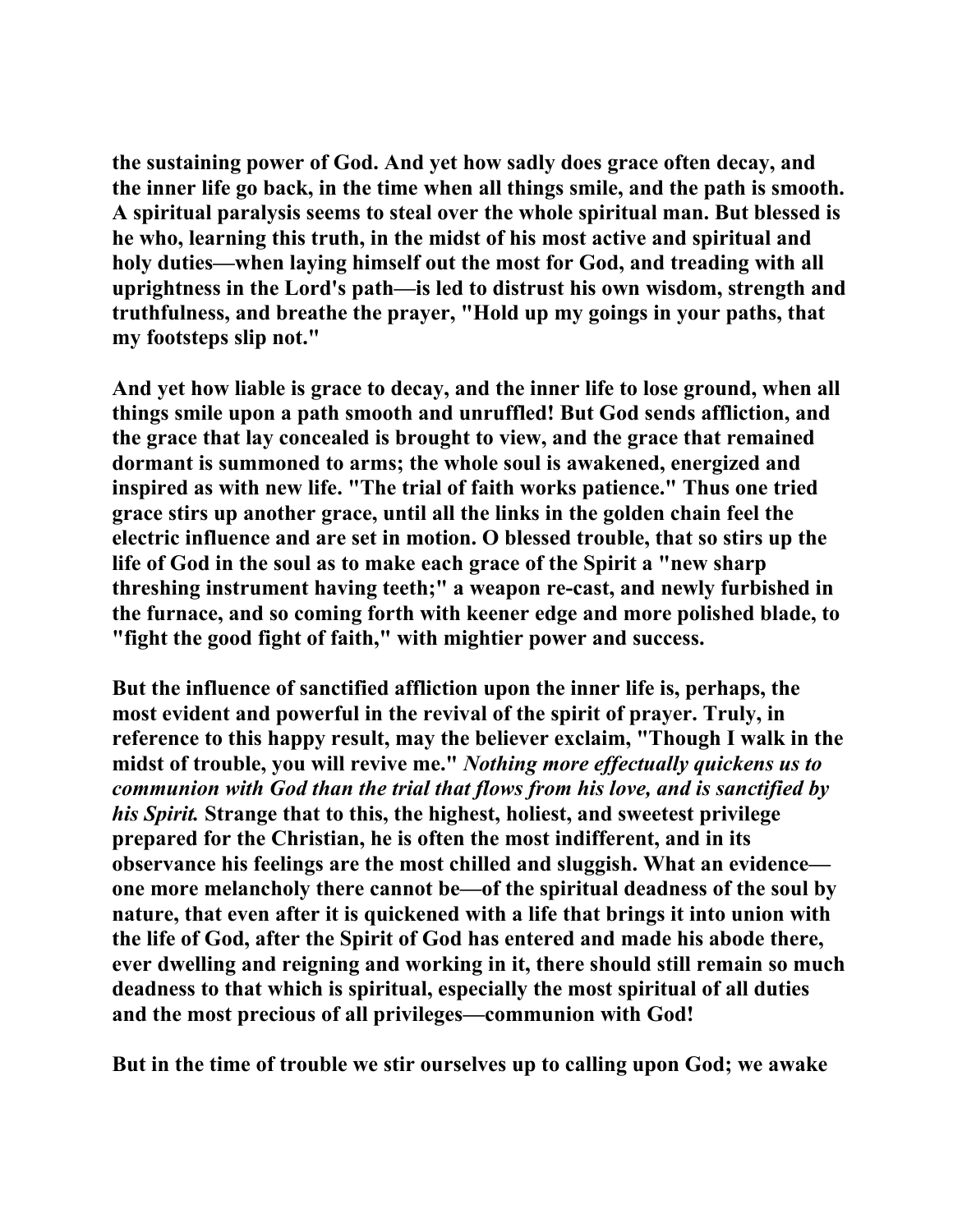**to the conviction—perhaps it is as new and as novel as though it were for the first time felt—we awake to the conviction that we are in possession of a mighty instrument, which when exerted brings all heaven, and the God of heaven, into our soul. We wake as from a dream; and just at the identical moment when all creature assistance droops, and all earthly resources fail, and leave us like a dismantled wreck drifting upon the billows, we discover that we are furnished with a power of relief mightier than the mightiest angel's—a power which, when exerted, (we speak it with reverence,) overcomes, like the wrestling patriarch, Omnipotence itself—the power of PRAYER!** 

**And what is prayer but God's power in the soul of a poor, feeble worm of the dust, over Himself? It was no human might of Abraham which enabled him to wrestle with, and prevail with, the Angel of the covenant: it was the power of the Holy Spirit in his soul; and when the Divine Angel yielded, he yielded but to himself, and so God had all the glory—and shall have, of all that he has wrought for us, and of all that we have wrought by him, through eternity.** 

**It is in the time of trouble, then, that we learn to pray with new power. We become more thoroughly acquainted with the Divine nature and the omnipotent energy of prayer. We learn what our resources, as the true sons of Israel, are. Many are then led to pray, who never prayed before. "Lord, in trouble have they visited you, they poured out a prayer when your chastening was upon them." Then it is the proud spirit yields; the knee that never bent before, bends now, and the terrified soul cries out unto Him whose chastening is upon it.** 

*The slumbering Christian***, too, is awakened to call upon God. Then it is he finds at what a distance he had been living from God. Then he discovers his true position—the real state of his soul, touching prayer. Thus aroused, like the slumbering prophet, by a voice, and startled by a rebuke issuing from a quarter he would least have suspected—"What are you doing, O sleeper? arise and call upon your God!"—he awakes, and finds himself in a storm threatening instant destruction. To what does he then betake himself? David shall answer: "I give myself unto prayer." And oh,** *how eloquent is then the voice of the wrestling believer!* **Never did the fugitive prophet "pray unto the Lord his God" as when walking in the midst of trouble. "I cried by reason of my affliction unto the Lord, and he heard me; out of the belly of hell cried I,**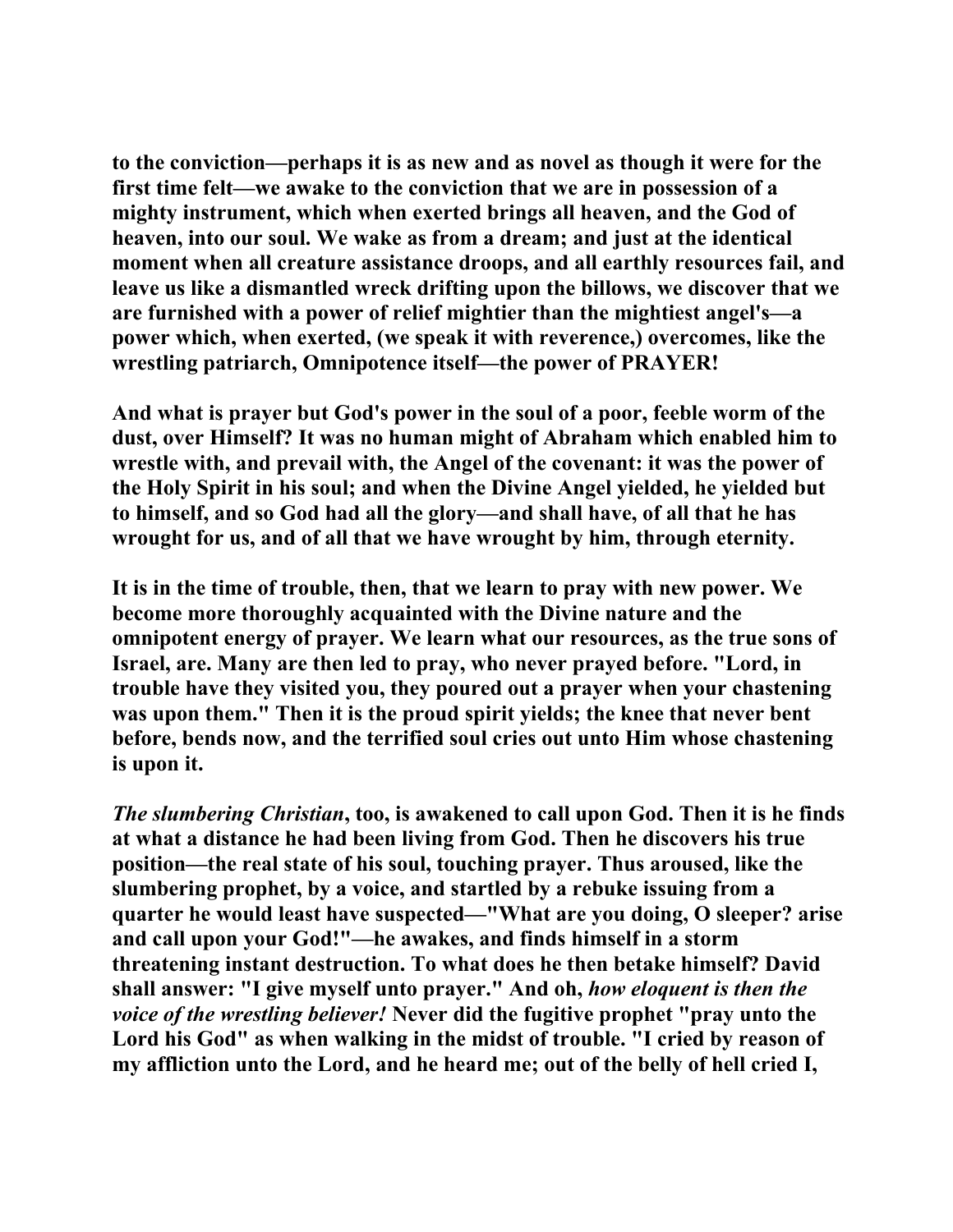**and you heard my voice. When my soul fainted within me, I remembered the Lord: and my prayer came in unto you, into your holy temple." In this way the Lord revives the spirit of prayer within us.** 

**And oh, what words can describe the blessedness of prayer in trial!—the preciousness of the privilege of having a God to go to, a Father to flee to in trouble! To bring you more deeply and personally into the experience of this, dear tried Christian, the Lord your God is dealing with you now. Oh, beloved, betake yourself unto prayer! You shall indeed find it the outlet of all sorrow, and the inlet of all joy. Welcome the trouble that thus revives you. Receive with meekness of spirit, yes with gladness of heart, the discipline, however humbling, that throws you upon God—yes, that severs you from all creatures, and that shuts you up to Him alone. That discipline, painful as it is, springs from love. In love that trouble is sent, in love that cross is permitted, in love that cup is given, in love that rod is used—it is to set you upon the work of prayer. What are these frowns of your Father, what these hidings of your Savior, what these withholdings of the Spirit, but to allure you within the holiest, there to find the throne of grace? "I will go," says the Lord, "and return to my place until they acknowledge their offence, and seek my face; in their affliction they will seek me early." Hosea 5:15.** 

**And what, too, the chastening beneath which your tender, sensitive spirit is now smarting, but to bring you into Ephraim's state of revived prayer—"I have surely heard Ephraim bemoaning himself thus; You have chastised me, and I was chastised as a bullock unaccustomed to the yoke; turn me, and I shall be turned; for you are the Lord my God," Jer. 31:18. Then, beloved, "despise not the chastening of the Lord, nor faint when you are rebuked of him," for he only seeks to draw you closer within his bosom. Give your troubled spirit unto prayer. Yield it to the reposing, soothing influence, of communion with God. Withhold not from your bleeding wound this healing balsam, rob not your sick heart of** *this precious panacea***. Give yourself unto prayer. You hold in your hands a power which God cannot resist. Approaching him in the name of Jesus, you may** *embosom your tried and weary spirit in the very heart of Jehovah.* **Take the praying saints of old for your example and encouragement, "Moses and Aaron among his priests, and Samuel among those who call upon his name; they called upon the Lord, and he answered them. He spoke unto them in the cloudy pillar." The Lord who**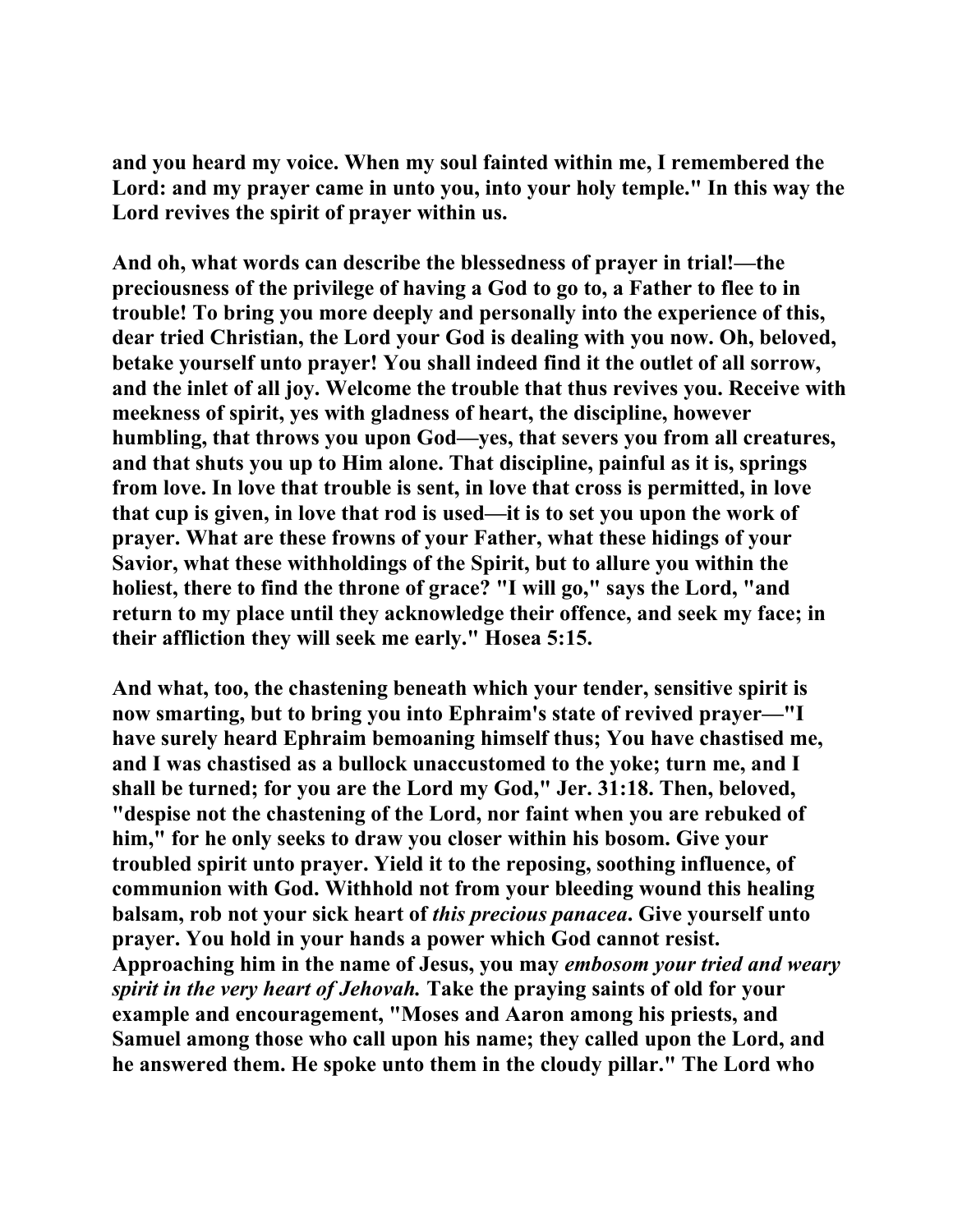**"makes the clouds his chariots," is prepared to speak to you in love from your 'cloudy pillar.'** 

**"O wondrous power of faithful prayer! What tongue can tell the Almighty grace? God's hands or bound or open are, As Moses or Elijah prays; Let Moses in the Spirit groan, And God cries out—Let me alone! "Let me alone, that all my wrath May rise the wicked to consume! While justice hears your praying faith, It cannot seal the sinner's doom: My Son is in my servant's prayer, And Jesus forces me to spare."** 

**Are you, beloved, walking in the midst of trouble? Think not that you are alone. May your eye of faith be "anointed with fresh eye-salve," to see One walking side by side with you, the same who walked with the three children through the fiery furnace: "whose form is like the Son of God." Yes! Jesus is with you in your trial. Christ is with you in your trouble. The path, however difficult, is not so narrow that your Lord cannot tread it with you, side by side. Your way is not so intricate that he cannot enable you to thread your steps through the labyrinth. There is room enough for you and Christ to walk together. He is with you: though like the two disciples journeying, in mournful communion one with the other, to Emmaus, your eyes may be so closed that you see him not, yet is he journeying with you along that sad and mournful, that lone and pensive path. Christ is in your adversity—Christ is in your cross—Christ is in your dilemma—Christ is in your suffering—Christ is in your persecution—Christ is in your sickness—yes, Christ is at your side every step you take, and he will conduct you safely to your Father's house. Though you walk in the midst of trouble, he will revive you.** 

**The Resurrection of Christ in its Relation to the Inner Life of the Christian**

**"That I may know him, and the power of his resurrection." Phil. 3:10.**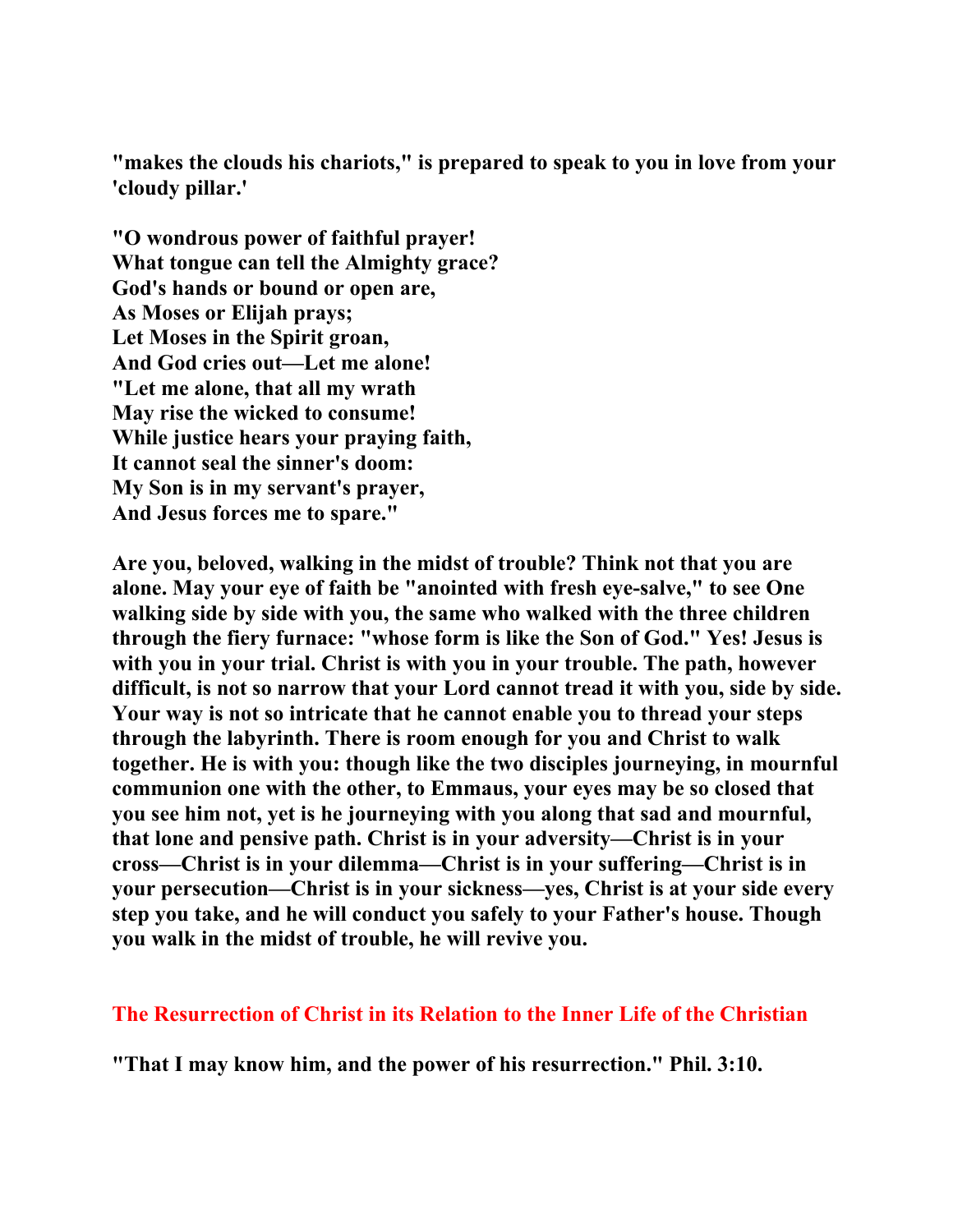**The real value of any truth to a child of God is the conscious power of that truth in his own soul. The Bible is designed to be an experimental and a practical book. It deals not in abstract truth, in mere theoretical teaching, but in revelations intended by its Divine Author to address themselves to the judgment, thus finding an inlet to the conscience and the heart, and becoming a leaven of holiness in the soul, diffusing its influence through the entire moral and intellectual man. We repeat the observation, that any one truth is valuable to the Christian in proportion to his personal and experimental acquaintance with its nature and, effects. And here it is impossible to resist the solemn remark—how far an individual may go in an intellectual subscription to, and a theoretical reception of, vital and essential truth, and yet be utterly ignorant of its renewing and sanctifying power in his soul!** 

**It is another characteristic of the true believer in Jesus, that he places no limit to his knowledge and experience of Divine truth. Take the apostle, whose words are now under consideration, for an example of this. Did he not already know something of Christ? Assuredly! And yet he panted to know more— "That I may know him." Had he not already felt in his soul—and in no common degree, too the power of the Lord's resurrection? Undoubtedly! And yet behold how he desires to know more: "That I may know him, and the power of his resurrection." Thus placing no bound to the extent of his knowledge of Christ, and his experience of the truth, but defining for himself a scope worthy the objects of his study, and placing his eager and fixed gaze upon the loftiest standard of Christian attainment, he forgot the things that were behind, and pressed forward to those things which were before, never regarding himself as having attained, so long as the goal was yet unreached, and the "mark for the prize of the high calling of God in Christ Jesus" was still before him. O that there were more of this Christianity in the Church of God! Everything in creation and providence is advancing to its given point of perfection; why should the believer alone be stationary?—why should he, possessing already the germ of a perfection so glorious, and destined to a development so great, be content with a dwarfish stature, rather than the "stature of a perfect man in Christ Jesus?" O Lord, stir us up to greater advances in the Divine life!** 

**The resurrection of Christ is a vital doctrine of Christianity. It sustains an**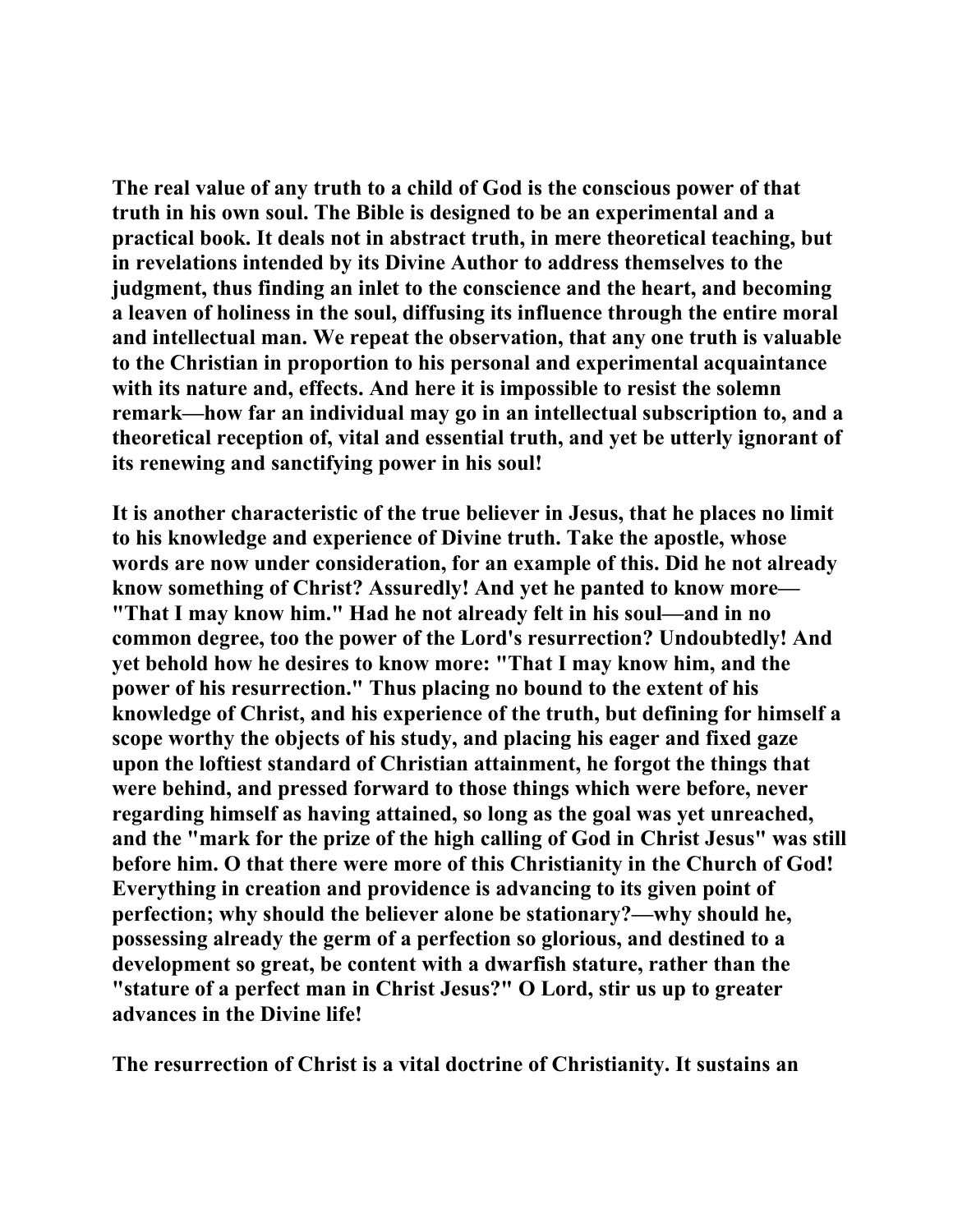**essential relation to the spiritual life of the believer. Viewing it in connection with the union of Christ and his people, the two facts become identical standing in the relation of cause and effect. Our Lord, in his great atoning work, acted in a public, or representative character. He represented in his person the whole elect of God, who virtually were in him each step that he took in working out their redemption. In his resurrection from the grave this was preeminently so. The Head could not be resuscitated apart from the Body. Christ could not rise without the Church. To have left the Church, which he represented, and in whose place and behalf he acted, still in the grave, would have been, to say nothing of the impossibility of such a thing, her eternal destruction. Thus, then, the new, or the resurrection life of Christ, and the inner, or spiritual life of the believer, are one and indivisible. Now, when the resurrection of the Head is spiritually realized, when it is fully received into the heart by faith, it becomes a quickening, energizing, sanctifying truth to each member of his body. It transmits a power to the inmost soul, felt in all the actings and manifestations of the spiritual life; "That I may know him, and the power of his resurrection." Blessed are they who feel, and who feel daily, that they are indeed "risen with Christ," and who find every new perception of this great truth to act like a mighty lever to their souls—lifting them above this "present evil world"—a world passing away. I propose in the present chapter to adduce a few observations upon the authenticity of this great doctrine, and then proceed to illustrate its relation to the inner life of the believer.** 

**How truly has the "Stone which the builders rejected become the head stone of the corner!" The single doctrine upon the truth of which Christianity rests; and which, for the same reason, is, of all the truths of the Bible, the most impugned and rejected by the unbeliever, is the doctrine of Christ's resurrection. Both the Jew and the infidel have sagacity enough to perceive that, if this fact be proved, all is proved that appertains to Christianity. The great question of the divinity of our holy religion is at once and forever set at rest. Christ is then declared to be the true Messiah, and Christianity the true religion. But come we to the argument. Quietly and reverently his disciples composed his mangled limbs, and laid them to rest in the new-made sepulcher. Up to this touching and eventful moment the chain of evidence had been powerful and complete. Event had succeeded event, and miracle had followed miracle—each one fulfilling some new prediction, and supplying some still more convincing demonstration of his Messiahship. But suppose that at this**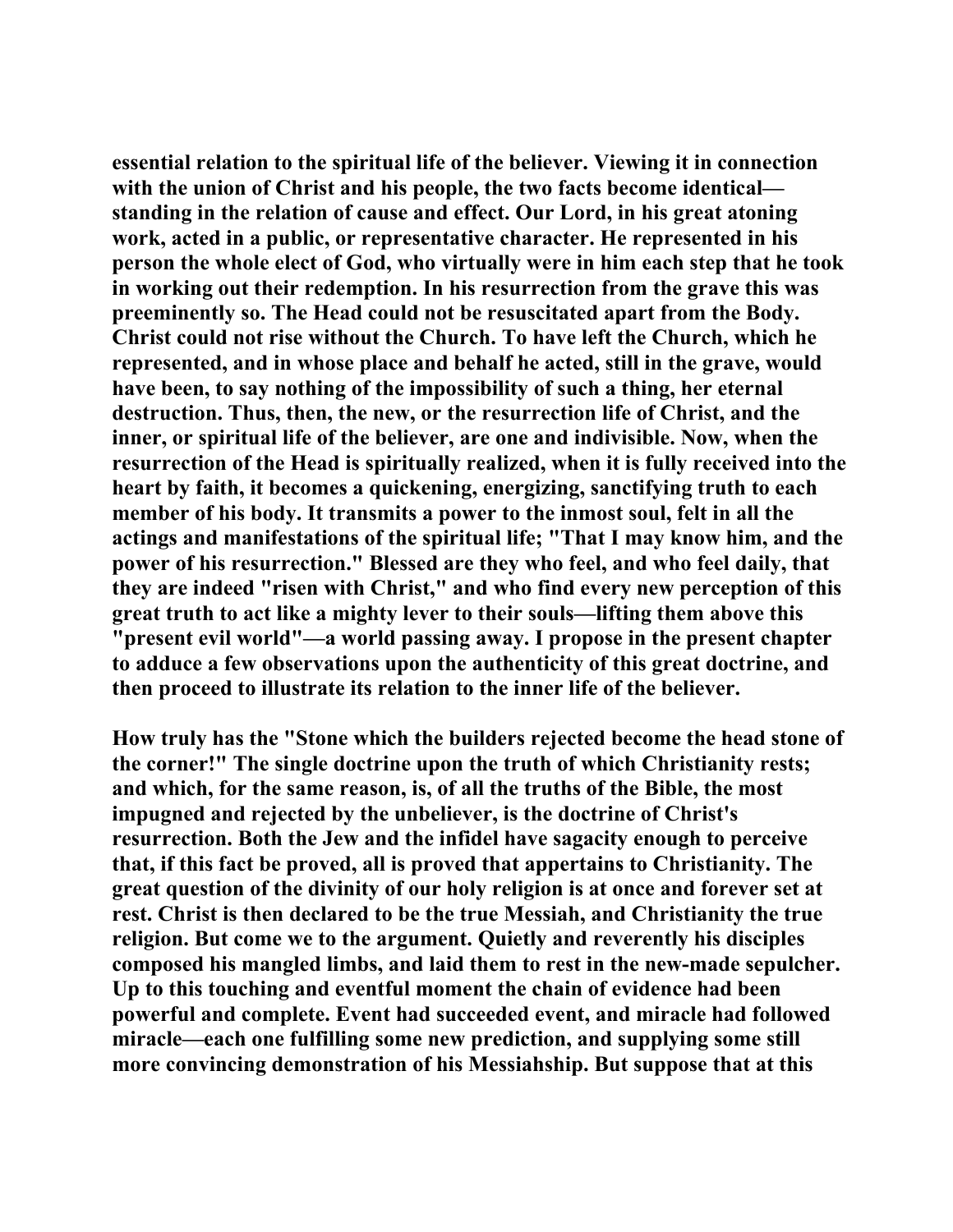**crisis the chain were broken! Suppose the last link were lacking to complete the mighty proofs of his divinity! What if he had not come back again to life death and the grave prolonging beyond the predicted moment their boasted victory? Who does not see that the whole case would have fallen to the ground—that the entire testimony would have been overthrown—that the great volume of prophecy would have proved a fiction—the hopes of past ages a dream—salvation a stupendous lie—redemption a splendid delusion—and Christ the prince of impostors? But eternal love and omnipotent power were pledged for the certain and glorious issue.** 

**Were we disputing with an objector, we should probably pursue a line of argument somewhat like this—The great question is, Was the tomb of Christ emptied or not? If it was, what became of its sacred deposit—the body of Jesus? The first and leading point is conceded by all—namely, that the grave was vacated. Then, what became of the body? Was it retained by the Jews? Then let them produce it, and the question is fairly and forever set at rest, and decided in their favor. Was it true, as affirmed by his enemies, that his disciples, who but three days before clustered a feeble weeping band around that tomb, had, in the quietude of night, and in the face of a Roman guard, armed to the teeth, and wakeful to every breath, sacrilegiously invaded its sanctity, and robbed it of its precious treasure? Still the act would not have aided their cause, while it must have furthered the design of the Jews. But mark the perfect agreement of the witnesses who testified that he was risen from the dead. Five hundred of them declare and affirm that Christ was alive. They were all examined, and cross-examined apart, and still nothing could shake their testimony that he was alive. And where did they publish the fact? Did they travel to some remote place, where the evidence could not be examined, and where they might succeed in palming their story upon the ignorance and credulity of strangers? No! but in Jerusalem—in the synagogues—upon the very spot where he had asserted his Messiahship, foretold his death, and predicted his resurrection, they affirmed that he was alive. And when did they publish the doctrine? Did they wait until the epoch of his resurrection had passed, and the circumstance of its novelty and interest had subsided?** 

**No; but from the moment that the celestial sentinels, who still lingered within the tomb, announced that he was not there, but was risen—pointing to the**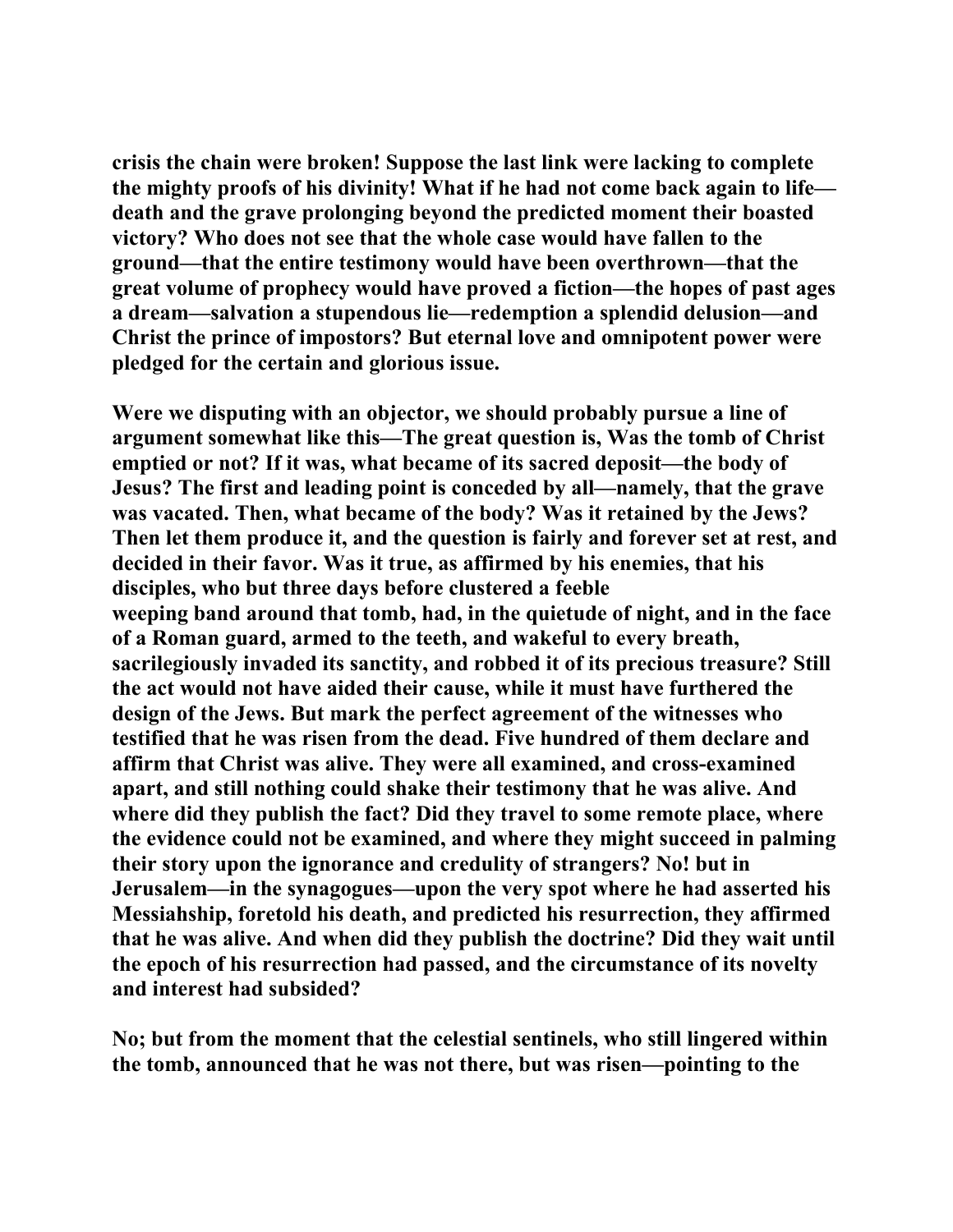**vacant spot where he had lain, as an affirmation of the truth—they went forth and published the fact; and while the whole city was in a tempest of excitement, and the eyes of his enemies were still sparkling with rage, and the storm that had laid low the Savior threatened to crush his followers, they fearlessly and boldly affirmed everywhere that Jesus was alive. Is it likely, we ask, that these men, timid and unlearned as they were, and confronted, too, with the sternest tribunal of the world, could have invented such an imposture, or if so, could have succeeded in winning such multitudes over to its belief? We think it impossible.** 

**The circumstances of the Savior's resurrection were in harmony with its lonely and solemn grandeur. No human witness was privileged to behold it. The mysterious re-union of the human soul with the body of Christ was an illustrious event, upon which no mortal eye was permitted to gaze. There is a moral grandeur of surpassing character in the resurrection of Christ unseen. The fact is not an object with which sense has to do so much as faith. And that no human eye was permitted to witness the stupendous event, doubtless was designed to teach man that it was with the spiritual and not with the fleshly apprehension of this truth that he had especially to do.** *What eye but that of faith could see the illustrious Conqueror come forth, binding, with adamantine chains, hell, death, and the grave?* **What principle but the spiritual and mighty principle of faith could enter into the revealed mind of God, sympathize with the design of the Savior, and interpret the sublime mystery of this stupendous event? It was proper, therefore, no it was worthy of God and in harmony with the character and the design of the resurrection of our Lord, that a veil should conceal its actual accomplishment from the eye of his Church, and that** *the great evidence they should have of the truth of the fact should be, the power of his resurrection felt and experienced in their souls.* **O yes! the only power of the Savior's resurrection which we desire to know is that which comes to us through the energy of an all-seeing, all-conquering, all-believing faith. O give me this, rather than to have witnessed with these eyes the celestial attendants clustering around the tomb—the rolling away of the stone that was upon the sepulcher—the breaking of the seal—and the emerging form of the Son of God, bearing in his hands the emblems and the tokens of his victory. The spiritual so infinitely transcends the carnal—the eye of faith is so much more glorious than the eye of sense, that our Lord himself has sanctified and sealed it with his own precious blessing— "Jesus with unto him, Thomas, because you**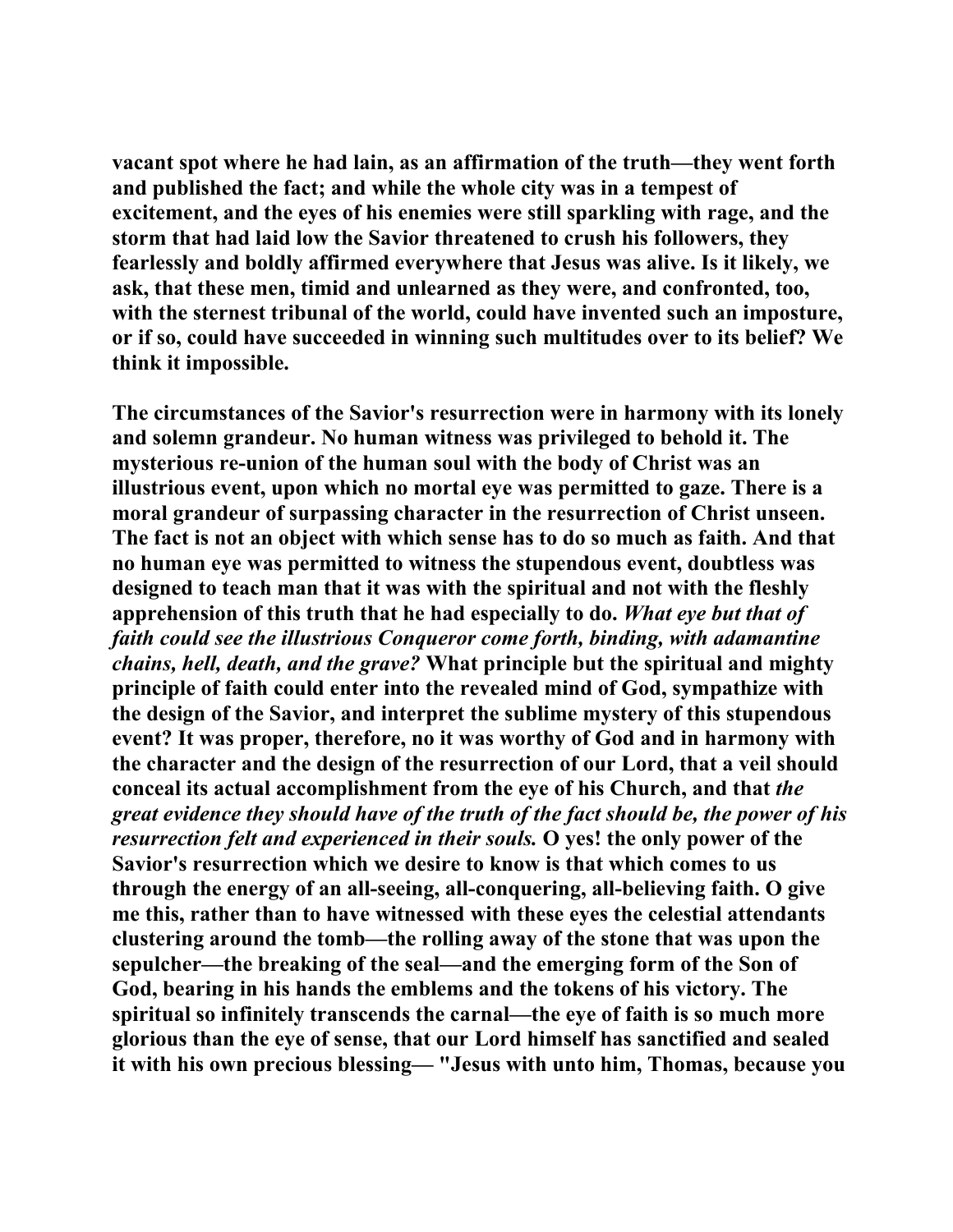**have seen me you have believed: blessed are those who have not seen, and yet have believed." Blessed Jesus! in faith would I then follow you each step of your journey through this vale of tears—in faith would I visit the manger, the cross, and the tomb—for you have pronounced him blessed above all, who, though he sees not, yet believes in you. Lord, I believe, help you mine unbelief.** 

**Perhaps no circumstance connected with the resurrection of Christ conveys to the mind a clearer idea of its bearings upon the happiness of the Church than the part which** *the Divine Father* **is represented as having taken in the illustrious event. His having committed himself to the fact, at once stamps it with all its saving interest. Thus is it ascribed to him—"Whom** *God* **has raised"—"Like as Christ was raised up from the dead by the glory of the Father" —"If the Spirit of** *him* **who raised up Jesus from the dead."** *By this act of raising up his Son from the grave, the Father manifested his infinite delight in, and his full acceptance of, the sacrifice of Christ, as a finished and satisfactory expiation for the sins of his people.* **So long as Jesus remained in the grave, there was lacking the evidence of the acceptance of his death—the great seal of heaven, the signature of God, was needed to authenticate the fact. But when the Father released the Surety from the dominion of death, he annihilated, by that act, all legal claim against his Church, declaring the ransom accepted and the debt cancelled. "He was taken from prison,"—as the prisoner of justice and the prisoner of death—and the prisoner of the grave: the Father, in the exercise of his glorious power, opens the prison door and delivers the illustrious captive— and by that door through which he emerges again to life, enters the full justification of his whole Church—for it is written: "He was delivered for our offences, and was raised again for our justification." Such is the doctrine, whose relation to the inner life is so essential, interesting, and influential, as to be worthy of our especial and deepest consideration.** 

**A more important truth—where all are of infinite significance to the happiness of man—is not found in the word of God. As it forms the keystone to the mighty arch of Christianity—essential therefore to the stability and beauty of the whole fabric—so it constitutes the groundwork of spiritual life upon the basis of which the Holy Spirit of God quickens the souls of all who are the "called according to his purpose." The relation of the Lord's resurrection to the life of his people springs from the union which subsists between them. The Lord Jesus acted not, as we have just intimated, in his private or individual**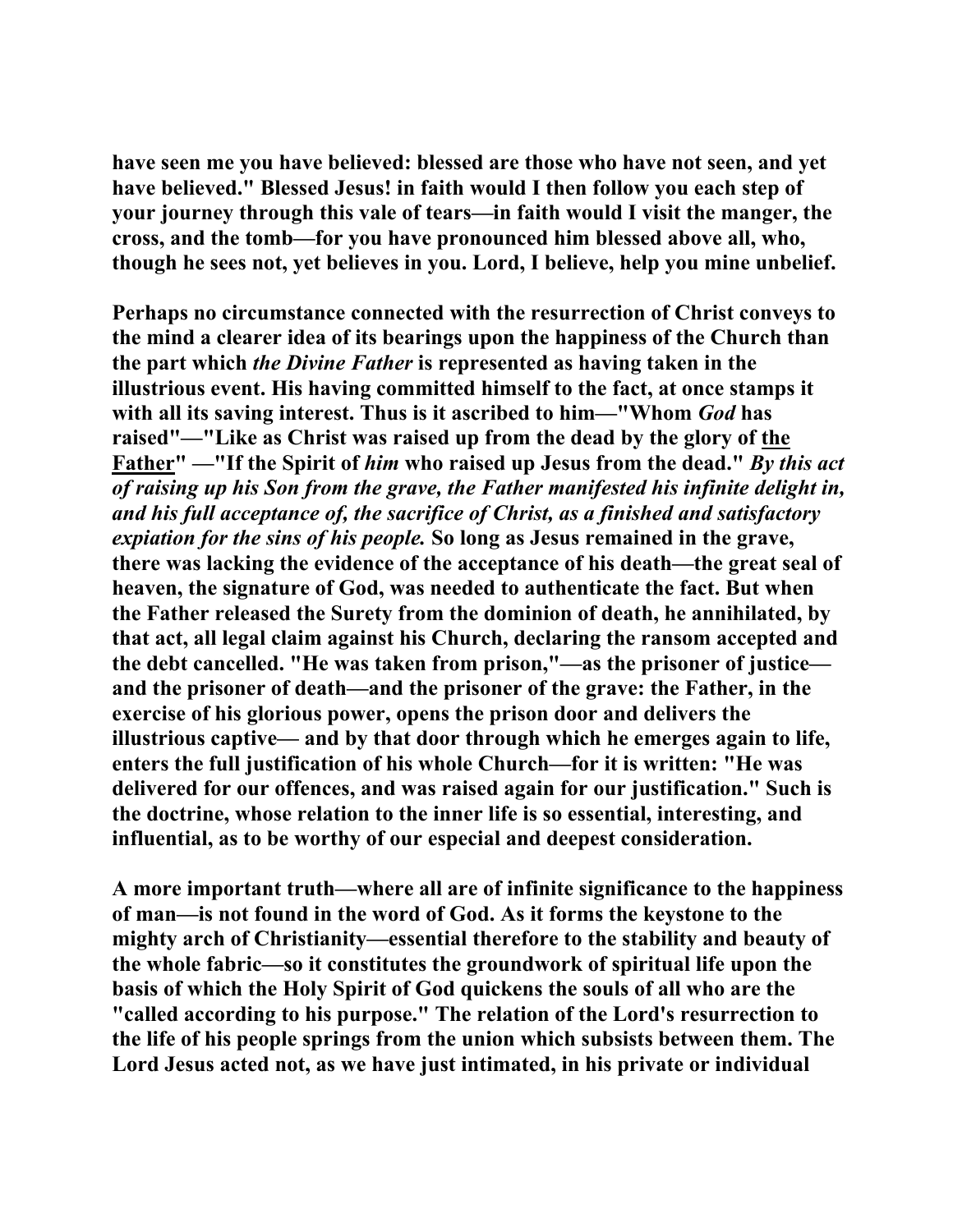**capacity, in any step which he took in the accomplishment of our salvation. He lived and labored, died and rose again, as a public man, and standing in a federal relation to the Church. He needed not to obey for himself, for he was holy. He needed not to die for himself, for he had no sin to atone. He needed not to rise from the dead for himself, for he was Essential Life. But when he lived and died, rose and revived again, he acted in behalf of, and in union with, a people who were one and indivisible with himself. Hence the influence of the great truth of Christ's resurrection upon the state of the inner life. It was a knowledge of this truth which awoke the ardent desire of the Apostle's soul, "That I may know him and the power of his resurrection."** 

**Trace this power as it first appears in the spiritual resurrection of the child of God. The Apostle Paul, in behalf of the Ephesian saints, prays that, "the eyes of their understanding being enlightened, they may know what is the exceeding greatness of his power to us who believe, which he wrought in Christ when he raised him from the dead." Thus** *the same resurrection power which brought back to life again the Head of the Church, is exerted in effecting the spiritual resurrection of the Church itself.* **The true believer is already risen. He was once dead in sin, and entombed in the grave of his iniquities. But a power—the same which awoke the death-slumber of Lazarus, has darted from the tomb of Jesus, and has quickened him to a new and a deathless life. Oh, were we more directly to trace the mighty energy of the Eternal Spirit in our souls, raising us from the region of death, to life and immortality, to that stupendous fact of redemption—the resurrection of Christ from the dead—how would it exalt our views of its importance, and fill our souls with its glory! What must be the power of our Lord's resurrection, that can even now awake the profoundest sleep of spiritual death! When the Spirit of God puts forth his own grace to raise a soul from the grave of sin, oh, forget not it is in virtue of a risen, living Savior. Despair not of the spiritual life of any, though they may have laid in the grave so long as well near to have quenched all hope of their conversion, since Christ has risen from the dead, and is alive, to give life in answer to the prayer of faith: "The Second Adam is a quickening Spirit."** 

**The power which the resurrection of Christ possesses in opening up to view the doctrine of Divine reconciliation is great. The moment faith can look up to God through the medium of a risen Christ, all its views of his character instantly become kind and soothing. How beautifully the Apostle associates the two**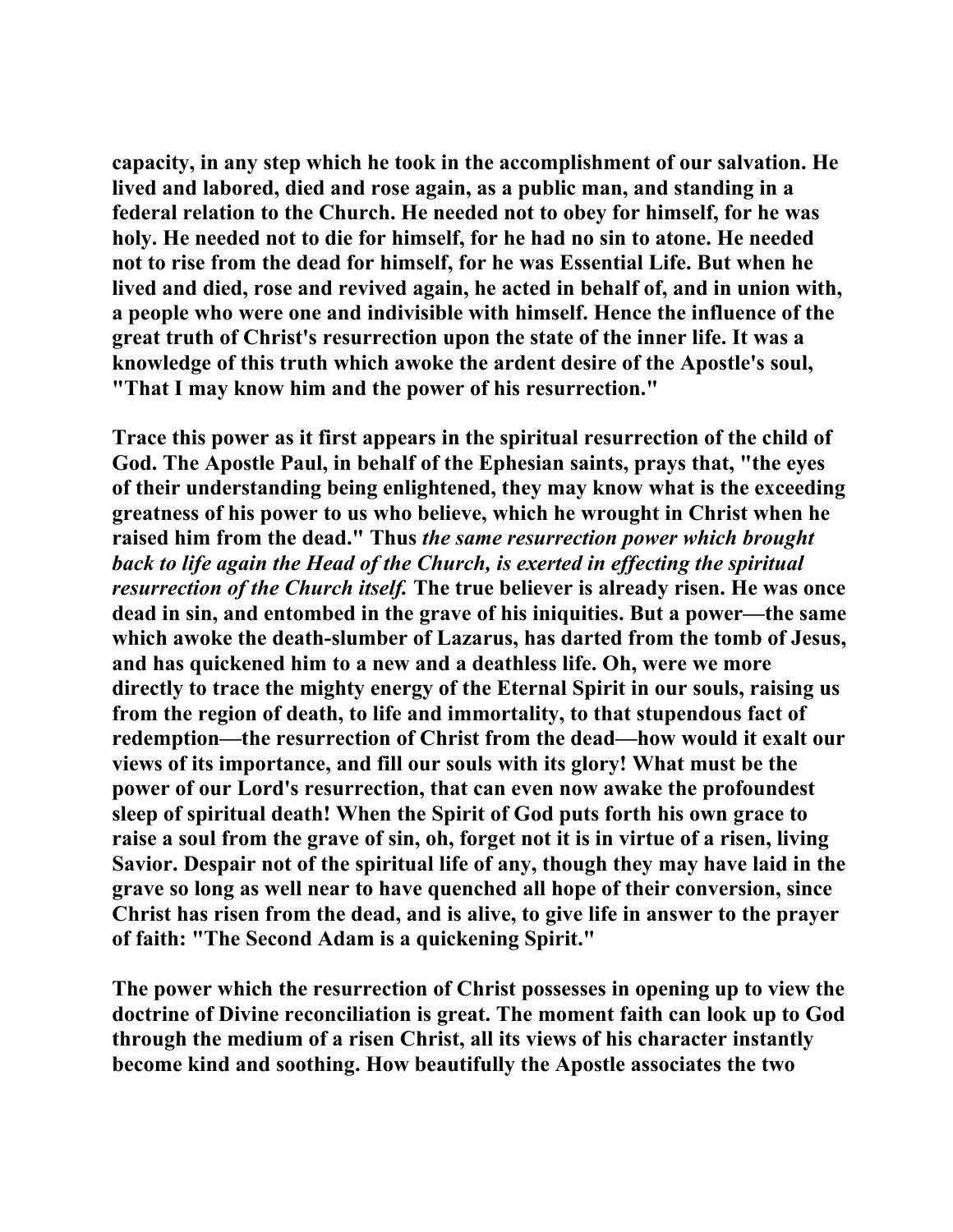**blessings: "The God of peace, that brought again from the dead our Lord Jesus!" He is now truly the 'God of peace'—the pacified God, the reconciled Father; and the evidence of it is, his raising up his dear Son from the grave. Thus what a bright view does this truth unfold to us of God! When we retire within ourselves we see much to engender dark views of, and distrustful feelings towards, him. But when faith travels to the grave of Jesus, and we see it empty, we have such an overwhelming evidence of the perfect reconciliation of God, of his thoughts of peace towards us, that instantly faith triumphs, and all our gloomy, trembling apprehensions of his character vanish and disappear. He is the "God of peace," because Jesus is a risen Savior. And in proportion as you lay hold by faith of the resurrection-life of Christ, you will have that pillar to sustain you upon which rests the whole fabric of salvation. The peace of God will fill your heart, as you know from experience the power of the Lord's resurrection in your soul. The power of Christ's resurrection, in fact, lies in a sense of** *pardoned sin***, in our apprehension of** *complete justification***, in the living hope of eternal glory. Jesus saves to the uttermost all that come unto God by him, because he is a risen and a living Savior, and ever lives to make intercession in behalf of all his people. O deal believingly with a risen Christ!** 

**But I wish to lay before the Christian reader an illustration of the practical power which this great and precious truth exerts in the healthy actings of the inner life. It quickens and strengthens the Divine life against the influence of worldly things. Of the earthward tendency of our hearts we are, alas! but too conscious. We need an antagonistic principle, something to counteract the ever-working influence of an ungodly world. Where shall we meet with it? We answer, in the power of Christ's resurrection, felt, realized, and experienced in the soul. How beautifully and forcibly does the apostle place this truth before us; "If you, then, be risen with Christ, seek those things which are above, where Christ sits on the right hand of God. Set your affection on things above, not on things on the earth." This is the argument of Paul—"You are a risen people, risen in union with Christ. If this be so, then seek after heavenlymindedness, setting your affections on things above." What a heavenattracting power, then, has this glorious truth! What is Christ? he is alive. Where is Christ? he is in heaven, at the right hand of God, as my Head, my Representative, my Forerunner, my Treasure, my all. Then, let me rise! Shall not my affections soar to their best Beloved? Shall not my heart be where its**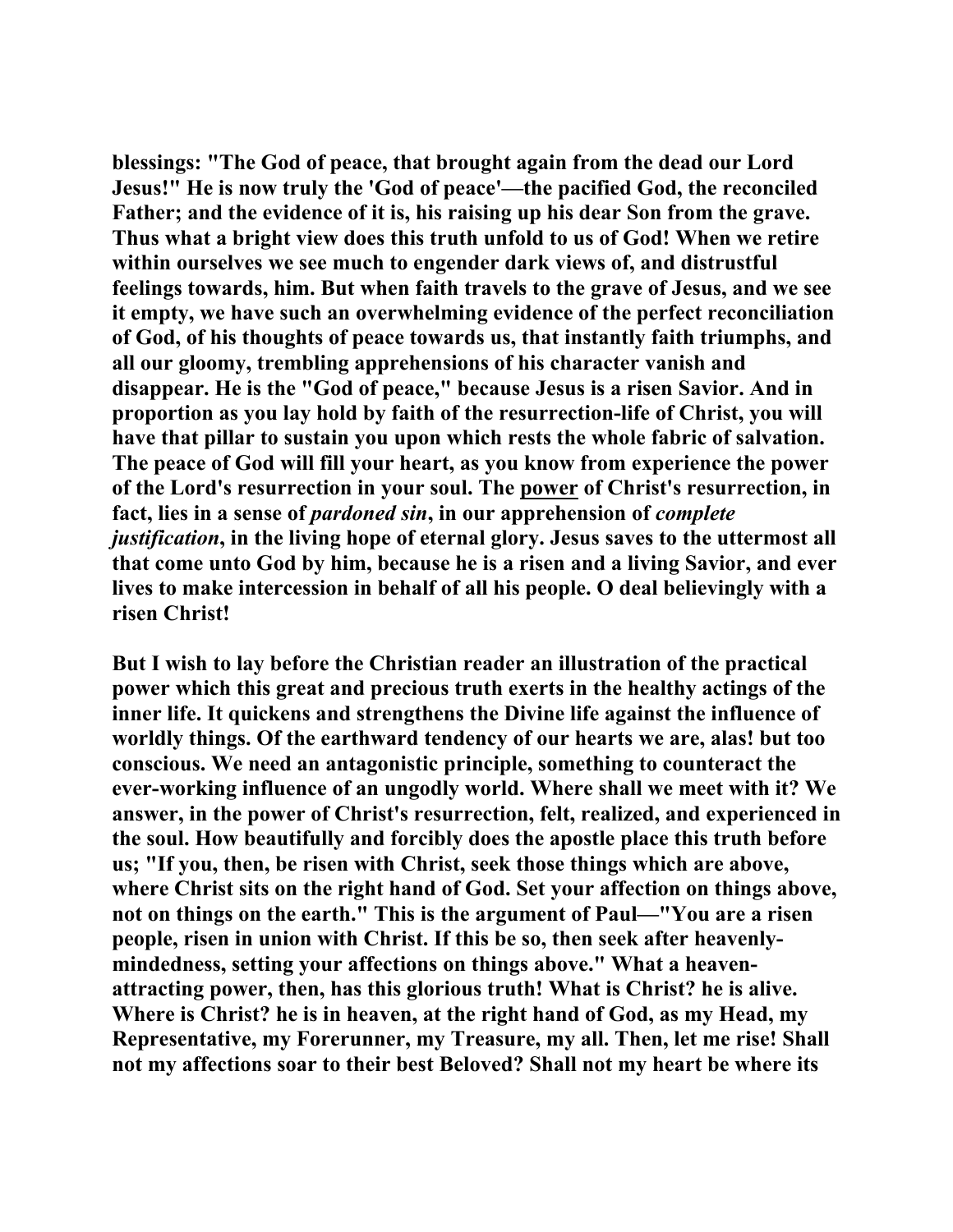**treasure is? Shall I set my mind upon things on the earth, when my Lord rose out of the earth, and ascended above the earth, and bids me rise and follow him in faith, in spirit, and in love, until he calls me to come away to him entirely, that I might be ever with him, and behold his glory? If I am indeed risen with Christ, then let me evidence it by my increasing spiritualmindedness. Christ, who is my life, its in heaven, why should I needlessly be buried in the earth? Why allow, as I appear to do—that there is an object upon earth whose claims to my love are paramount, whose beauty to my eye is greater, whose, attraction to my soul is stronger than my risen, ascended, and gloried Lord? Is there upon earth one who loves me as Jesus loves me? Is there one who has done for me what Jesus has done? Is there one who is doing for me now what Jesus is doing? Is there one who is to me such a friend, such a brother, such a counselor, as Jesus? No, not one! Then why should not my thoughts be more with him? Why should not my heart cling closer to him? Why this vagrancy of mind, this truancy of affection, this wandering of desire; why this forgetfulness, coldness, and cleaving to earth; when my Lord is risen, and I am professedly risen with him? O to feel more sensibly, more deeply, more constantly, the power of his resurrection! Lord! I detect my heart settling down on creature things; objects of sense and sin. My business is a snare; my domestic blessings are a snare; my friendships are a snare; my position is a snare; the too fond opinion which others entertain of me, is a snare; my grace, my gifts, my usefulness, through the corruption of my heart, are snares. Lord, place beneath my soul the mighty lever of your resurrection, and lift me towards yourself!** *O let me feel the earth-severing, the heaven-attracting power of your resurrection-life!* **Having been buried with you by baptism into death, sincerely would I now rise with you, like as you were raised up from the dead by the glory of the Father, that I might walk with you in newness of life, until I reach you in the realms of glory.** 

**But not only is this a** *quickening***, it is also a most COMFORTING truth; and thus there is a power which is felt in the very consolation which it conveys. What a blessed declaration is that—"Where Christ sits at the right hand of God!" The words are inexpressibly sweet—"sitting at the right hand of God." Having finished his work, having made an end of sin; having brought in an everlasting righteousness, having risen from the grave, having ascended up on high, he has sat down at the right hand of God, reposing in the full satisfaction, glory, and expectancy of his redeeming work. And for what object is he there**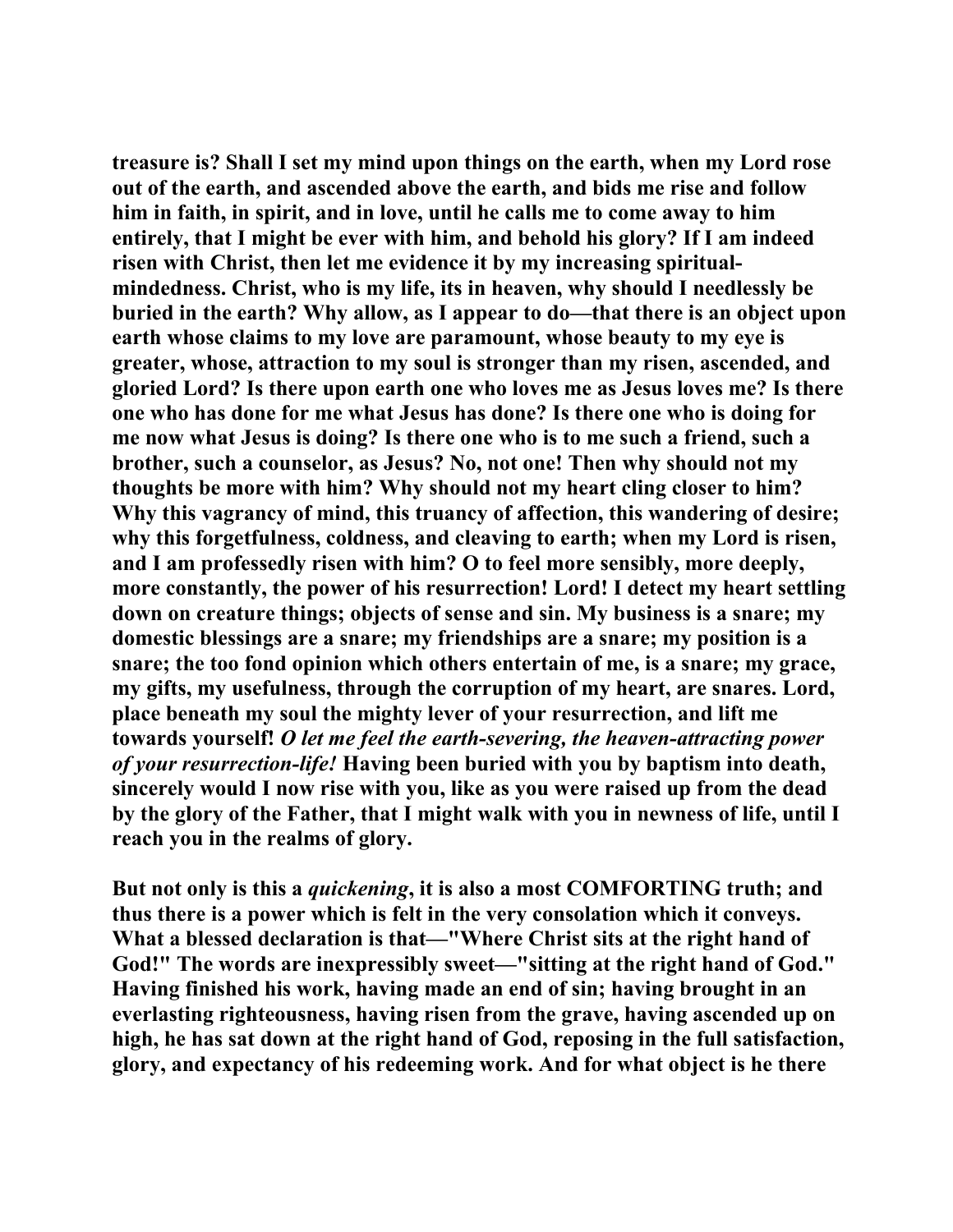**seated? Why is he thus presented to the eye of faith? That the Church of God might have visibly and constantly before its view—a risen, living Christ. O how constantly is the Lord teaching us that** *there is but one Being who can meet our case, and but one Object on which our soul's affections ought to be supremely placed—even a risen Savior.* **We have temptations various, trials the world knows nothing of, crosses of which those who know and love us the most, never suspect—for often the heart's acutest sorrow is the least discoverable upon the surface.** 

**But here is our great mercy—Christ is alive. What if we are unknown, tried, tempted, and sad, we yet have a risen Savior to go to; who, as Rutherford says, "sighs when I sigh, mourns when I mourn, and when I look up he rejoices." How can I lack for sympathy when I have a risen Christ? How can I feel alone and sad, when I have the society and the soothing of a living and an everpresent Jesus—a Jesus who loves me, who knows all my circumstances, all my feelings, and has his finger upon my every pulse—who sees all my tears, hears all my sighs, and records all my thoughts—who, go to him when I will, and with what I will, will never say to nee no, nor bid me depart unblest—who is**  risen, exalted, and has sat down at the right hand of his Father and my Father, **his God and my God, to administer to me all the blessings of the everlasting covenant, and to mete out, as I need them, all the riches of his grace, and the supplies of his salvation? Why, then, should I despond at any circumstance, why despair at any emergency, or sink beneath any trial, when I have a risen, a living Christ to go to? "When we are enabled to look at things above, to set our affections upon them, remembering that Christ is sitting at the right hand of God, that he has blotted out sin and made an end of it; and when his precious blood is sprinkled on our hearts, we can then say with ardent desire, 'Lord God, give me every grace, make me like yourself, make me conformed in body, soul, and Spirit to you, dead to the world and alive to you, thirsting for you and loving you supremely, willing to do and suffer your will, so that at last I may be able to finish my course with joy, and that which the Lord has committed unto me.' It is a sweet, and quiet, land happy posture of soul, to look at Christ sitting at the sight hand, of God, and to know that he is there with the breastplate upon his heart, and with the ephod upon his shoulder, interceding every moment for each individual member of his body. O the amazing power of the Lord's resurrection! O the preciousness of the fruit that springs from it! "Communion with our heavenly Father, near walking with**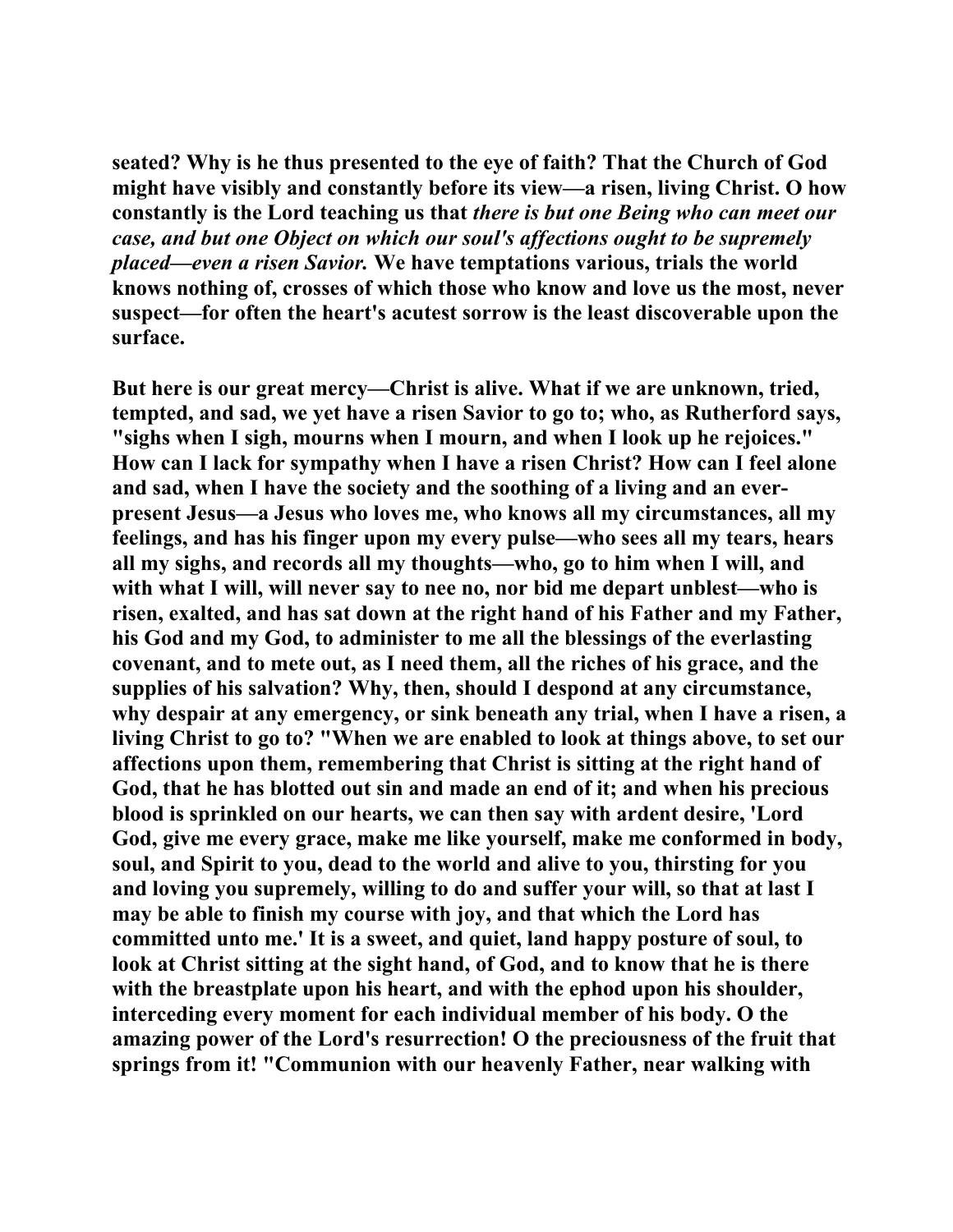**God, a life of faith in Christ, living on high, living not only on Christ's fulness but on Christ himself; not only on what he has, but on what he is, in his Godhead, in his humanity, in the tenderness of his heart as well as the fulness of his salvation; living in the blessed anticipation of glory, and honor, and immortality; rising in the morning and saying, This day, and every day, I would consecrate to my God,"—these are some of the fadeless flowers and precious fruits that grow around the grave of Jesus, when faith, listening to the voice that issues from the vacant sepulcher, "He is not here, but is risen" looks up and beholds him alive, "seated at the right hand of the Majesty on high." Then, O then, it exclaims in a transport of joy, "Whom have I in heaven but you? and there is none upon earth that I desire beside you," you risen, living, and glorious Redeemer!** 

**"You are my all—to you I flee; Take me, oh, take me to your keeping! Make me your branch, your husbandry; Be yours the seed-time, yours the reaping. For what on earth but tells your power? And what but makes your love its theme? I read it in the vernal shower, it cheers me in the summer beam: "It glows while memory lingers yet, Over hours a mother's love beguiled; For ah! a mother may forget, But you will not forget your child. I had a friend—nor false his love, But him on earth no more I see: Oh, you unchanging Friend above, What is an earthly friend to Thee? Give me no bright behest of care, No groveling boon of envied sod; No hopes that lead but to despair; Ease, honors, wealth, are not my God. "Nor anything in heaven; for, angels, say, And saints escaped earth's guilt and sadness, What makes your everlasting day? What tunes your heart to joy and gladness?**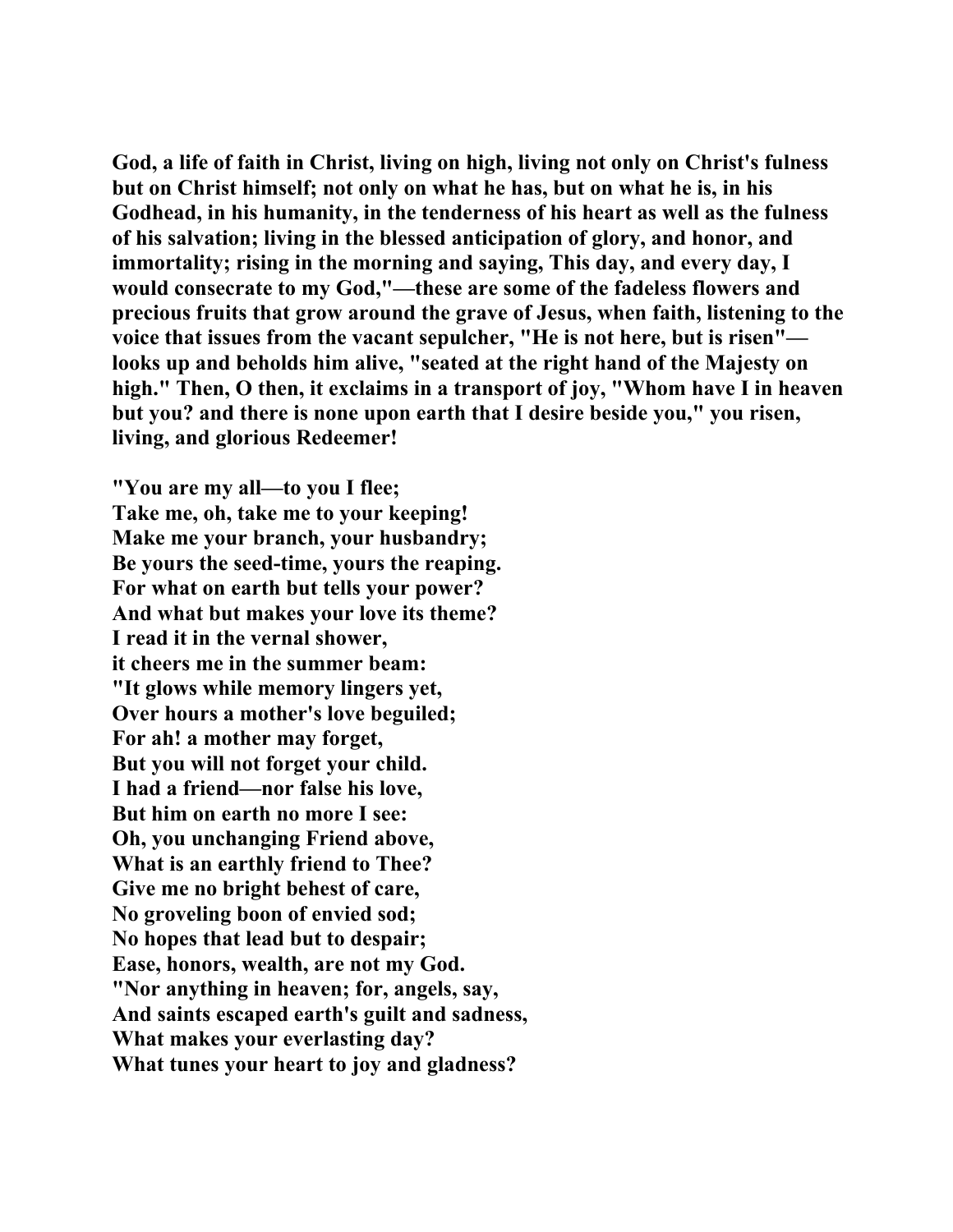**"Oh, there is nothing in yon bright sky, Worthy this worthless heart to own; On earth there's nothing; friends, creatures, fly; I pant, my Lord, for you alone."** 

**But a signal and glorious illustration of the power of our Lord's resurrection is yet to appear—***the first resurrection and glory of all the saints.* **"Now is Christ risen from the dead, and become the first-fruits of those who slept." All who in this and in other places are described as sleeping, are the saints of God; the ungodly die, but the righteous only sleep. This distinction the Holy Spirit observes. Now Jesus, in his resurrection, is the first-fruit of those who slept; that is, in virtue and in consequence of his resurrection from the grave, all who sleep in him shall have a part in "the first resurrection." This period will distinguish the saints from the ungodly. It is distinctly affirmed by the inspired apostle, that "the dead in Christ shall rise first," while "we who are alive and remain, shall be caught up together with them in the clouds, to meet the Lord in the air." Now to this prior, or, first resurrection, there are some pointed and remarkable allusions. Our Lord distinctly refers to it in the words, "They who shall be accounted worthy to obtain that world and the resurrection from the dead." It was to this first resurrection the apostle Paul was anxious to arrive— "If by any means I might attain unto the resurrection of the dead." To this, too, the saints and martyrs of the Old Testament looked as the crown of their sufferings, and the recompense of their reward. "Others were tortured, not accepting deliverance, that they might obtain a better resurrection." And this is the resurrection—and the only one-which God has pronounced blessed. "Blessed and holy is he that has part in the first resurrection; of such, the second death has no power, but they shall be priests' of God and of Christ, and shall reign with him a thousand years." How important that we should give to the prophetical events with which the resurrection of the saints stands connected, and which, indeed, are but preparatory to the ushering in of that great event, our most profound and prayerful consideration and study!** 

**There is so much scriptural clearness and power in the following excellent remarks of an unknown, but evidently a deeply taught and spiritual writer, that I am induced to quote them in connection with our present interesting and important subject. "It is desirable for us to know, what are the peculiar glories and advantages of the first resurrection; and also at what time we may expect**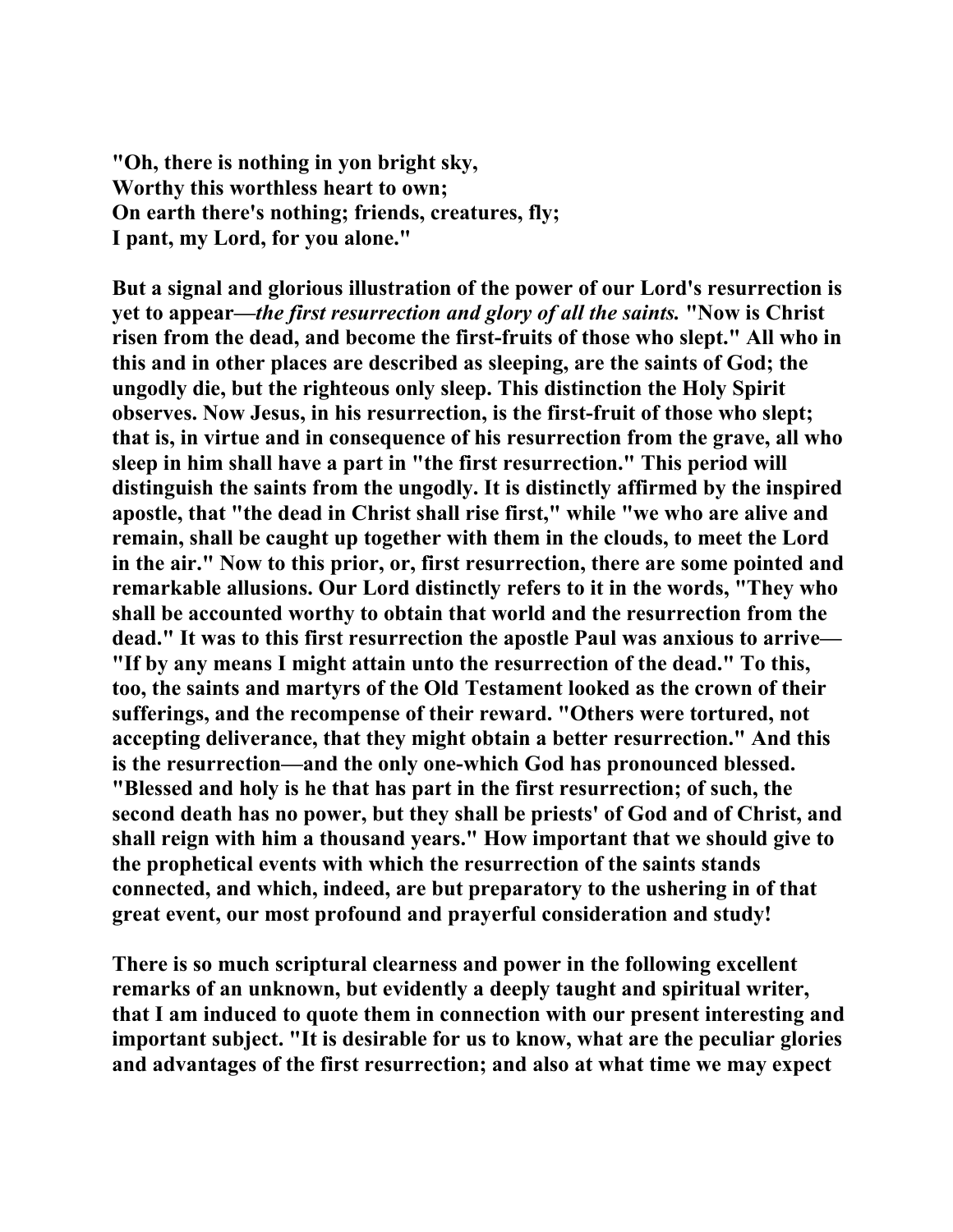**it to take place. It is to the first resurrection saints, that the promise is made of reigning with Christ, and partaking with him of his millennial glory, and it shall be the privilege of those who are alive, when the event happens, to be 'clothed upon,' and not 'unclothed'; that is, to be given glorified bodies, without having seen death and corruption; and to escape those pre-millennial troubles, which, in the great day of the Lord, will come on the earth. We read that the living saints are caught up to meet the Lord in the air. This must be for some purpose. They would not be caught up to descend again immediately; and accordingly, we find repeated promises of their being thus kept in safety from the destruction of the earth, as Noah from the flood, and Lot from Sodom. At the close of the pre-millennial troubles, when, at the battle of Armageddon, our Lord descends, his feet stand upon the Mount of Olives, and he completes the destruction of his enemies—'he brings his saints with him,' including those who had been caught up alive previously. 'A man' had been their hiding place from the wind, their covert from the tempest. From what portion of the final troubles we know not, or how long they had been hid; but we know that Noah and Lot escaped entirely. And Peter says that from these types it is manifest, that the Lord knows how to deliver the godly out of temptations (trials). Our Savior refers to the same events, saying, 'Even thus shall it be in the day when the Son of man is revealed.' For until the day Noah entered the ark, the world went on as usual; and the 'same day that Lot went out of Sodom, it rained fire and brimstone.' Paul also declares, people are to be saying, 'Peace and safety,' just before the sudden destruction or, day of the Lord's revealing, when his saints are taken. It is from this sudden destruction Christ teaches us to pray that we may escape, and that when these things shall come to pass, we may be able to stand before him. Habakkuk hoped to 'rest in the day of trouble,' and Zephaniah says, 'It may be we shall be hid in the day of the Lord's anger.' We read, 'Come, my people, enter into your chambers, and shut your doors about you; hide yourself as it were for a little moment, until the indignation be overpast. For, behold, the Lord comes out of his place to punish the inhabitants of the earth for their iniquity: the earth also shall disclose her blood, and shall no more cover her slain.' The Prophets and Psalms abound with promises of this safety from trouble, which are only partially fulfilled if we take them metaphorically, since believers are more in trouble than other men; but will be literally fulfilled when the time arrives. Seeing, then, that a literal safety is promised during a time of trouble, such as 'never was,'—and that things are prepared for those who escape, such as**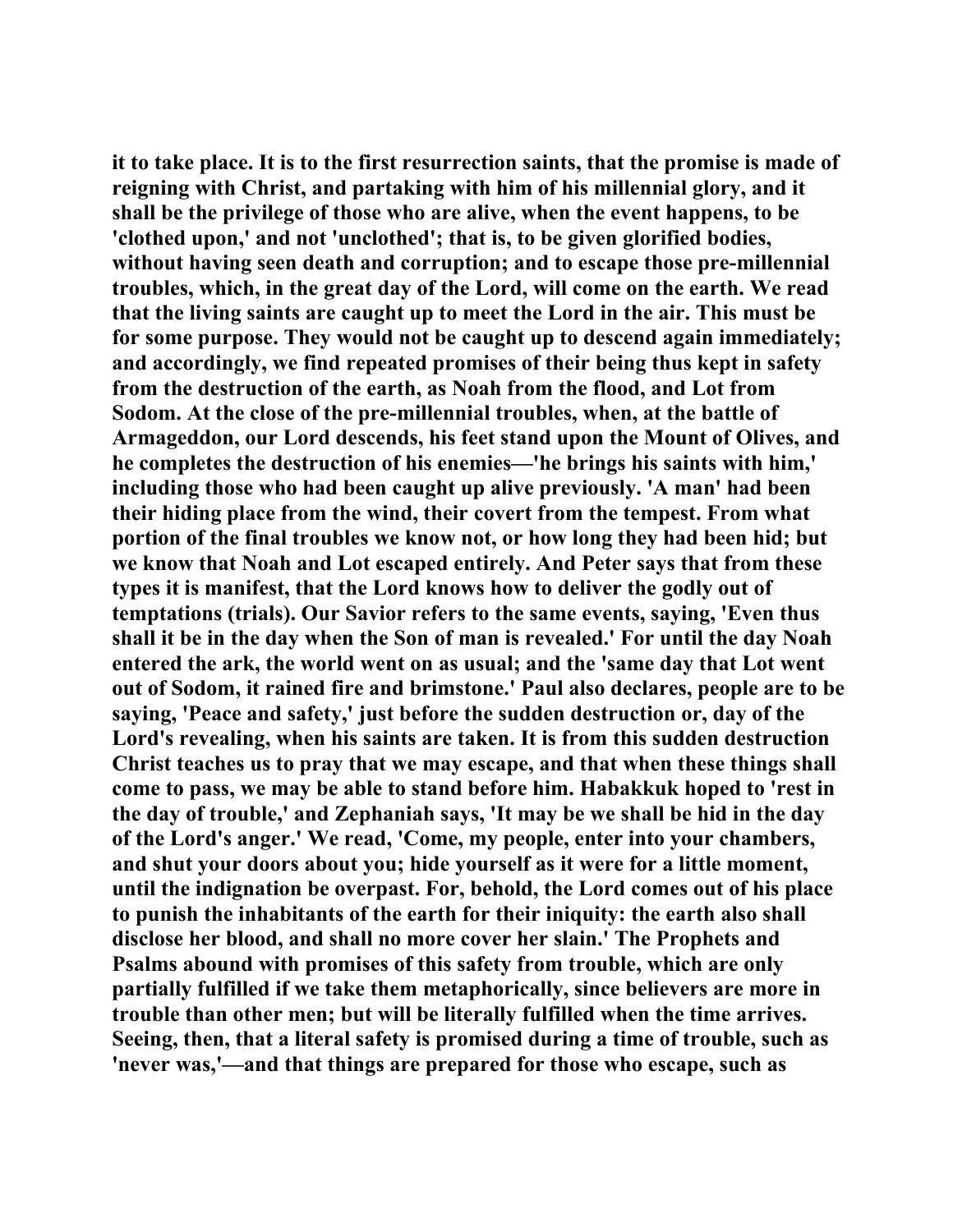**'could not have entered into the heart of man,' had they not been revealed by the Spirit—no wonder that John says, 'Those who have this hope, purify themselves.' No wonder Peter says, 'Seeing you look for such things, be diligent that you may be found of him in peace, without spot'; for if not, we lose all the glory of the new heavens and the new earth. No wonder that the whole creation groans, waiting for the redemption of the body, and that the earnest expectation of the creature waits for this manifestation of the sons of God. Then, when the merciful men are taken from the evil to come, and 'the godly men cease,' 'then shall you return, and discern between the righteous and the wicked.' For it is expressly said, that when one is taken, another is left—while the one who loves his Lord's appearing, and expects it, shall meet him in the air, (as naturally as an eagle is attracted by a body,) the other is left, because of unbelief, to go through the time of the desolation of the earth.** 

**"We next consider when these things may be; and if it should appear only probable that they may be at hand, we shall find sufficient cause for watchfulness. People in general suppose that they will not take place until our Lord descends to the earth at the end of the troubles; and as many events must happen first, namely, the restoration of the Jews, the battle of Armageddon, &c., they have a snare in their hearts to put off daily expectation. But let those who desire to be partakers of a 'better resurrection,' observe, that the reestablishment of the Jews in Jerusalem, marks the time when the church will have been removed.** 

**"By comparing Matt. 24 with Luke 21, we see that 'the tribulation' began with the dispersion of the tribe of Judah, and ends with it; and that afterwards, 'immediately after,' are the signs in sun, moon, and stars; or that period of trouble commences from which the Church is saved. This is the period mentioned by Daniel, as the last end of the indignation to the Jewish nation, and which they will have to go through, with the exception of that remnant 'according to the election of grace,' which, having been converted to the faith of Jesus, will be raptured with the Church. This last end of indignation is the time of the final development and overthrow of antichrist, and does not begin until the 'times of the Gentiles' are over; which times are commensurate with the treading down of Jerusalem. Thus, at the re-establishment of Judah, the Lord must have gathered his people out of all nations; have made up the number of his elect; and have secured them from the judgments coming on the**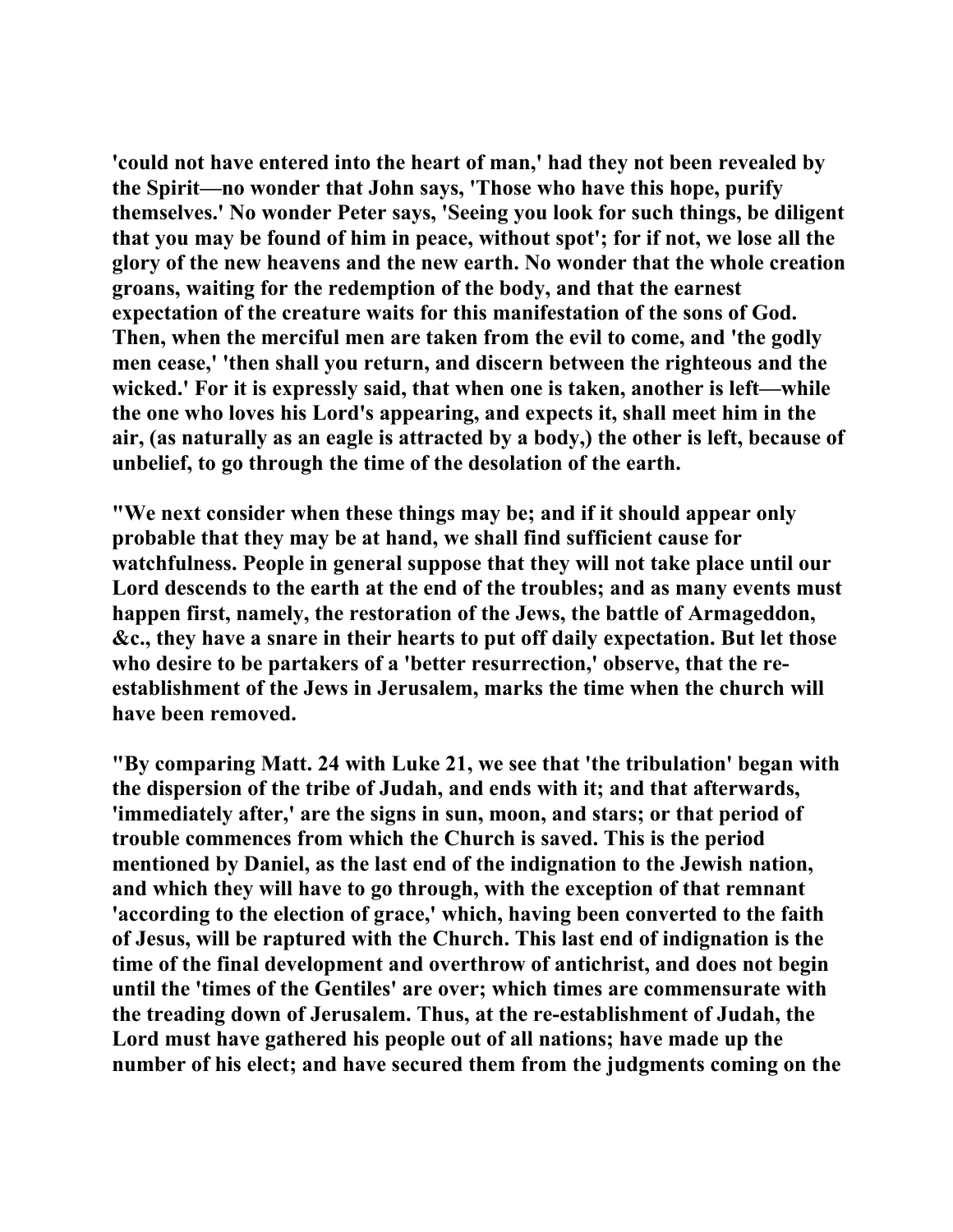**earth.** 

**"From hence we may perceive how very near that appearing of our Lord may be, which will either begin our blessedness or leave us to be partakers of the destruction which comes upon the earth. The Jews are now in a remarkable state of excitement, and expecting an immediate restoration. Nothing seems to be more likely than their speedy re-establishment in their own land. If, then, their restoration be near, the Lord's appearing to meet his saints must be near also.** 

**"The sign which the Papacy affords, is one of the most striking and conclusive. Its destruction takes place during the final troubles, and after the dispersion of the Jews is over; for in Daniel we read, 'When he shall have accomplished to scatter the power of the holy people, all these things shall be finished.' Turning to Rev. 10:7, we see written, that at the sounding of the seventh trumpet, and pouring out of the seventh vial, the mystery of God shall be finished. The seventh trumpet includes the seventh vial; and when this vial is poured out, we read, 'There** 

**came a great voice, saying, It is done.' Just before this vial it is written, 'Behold, I come as a thief.' The midnight cry is made, and then the great earthquake takes place, in which Babylon is destroyed by a sudden and unexpected destruction.** 

**"Let us now observe, that at the French Revolution, when, the 126O years being over, the seventh trumpet began to sound, the Papacy was, according to the prophecy, hated, and made desolate; or, as Daniel expresses it, the judgment sat, and they took away her dominion, 'to consume and to destroy unto the end.' "Her state, at the end, we find from Rev. 18, to be one of exultation; for having risen again from depression, she cries, 'I sit a queen! and am no widow, and shall see no sorrow;' alluding to her late widowhood and sorrow, from which she now believes herself to be delivered. But what follows? Her sudden and eternal destruction! In one hour is she made desolate; with violence is she thrown down, and is never to be found again. Universal lamentation succeeds; all on earth lament over her; for the Church, having been previously translated, praises God in heaven for the judgment, 'Much people in heaven said, Alleluia!' "We certainly have abundant evidence that Popery is now on the very brink of the destruction denounced; but it is clear**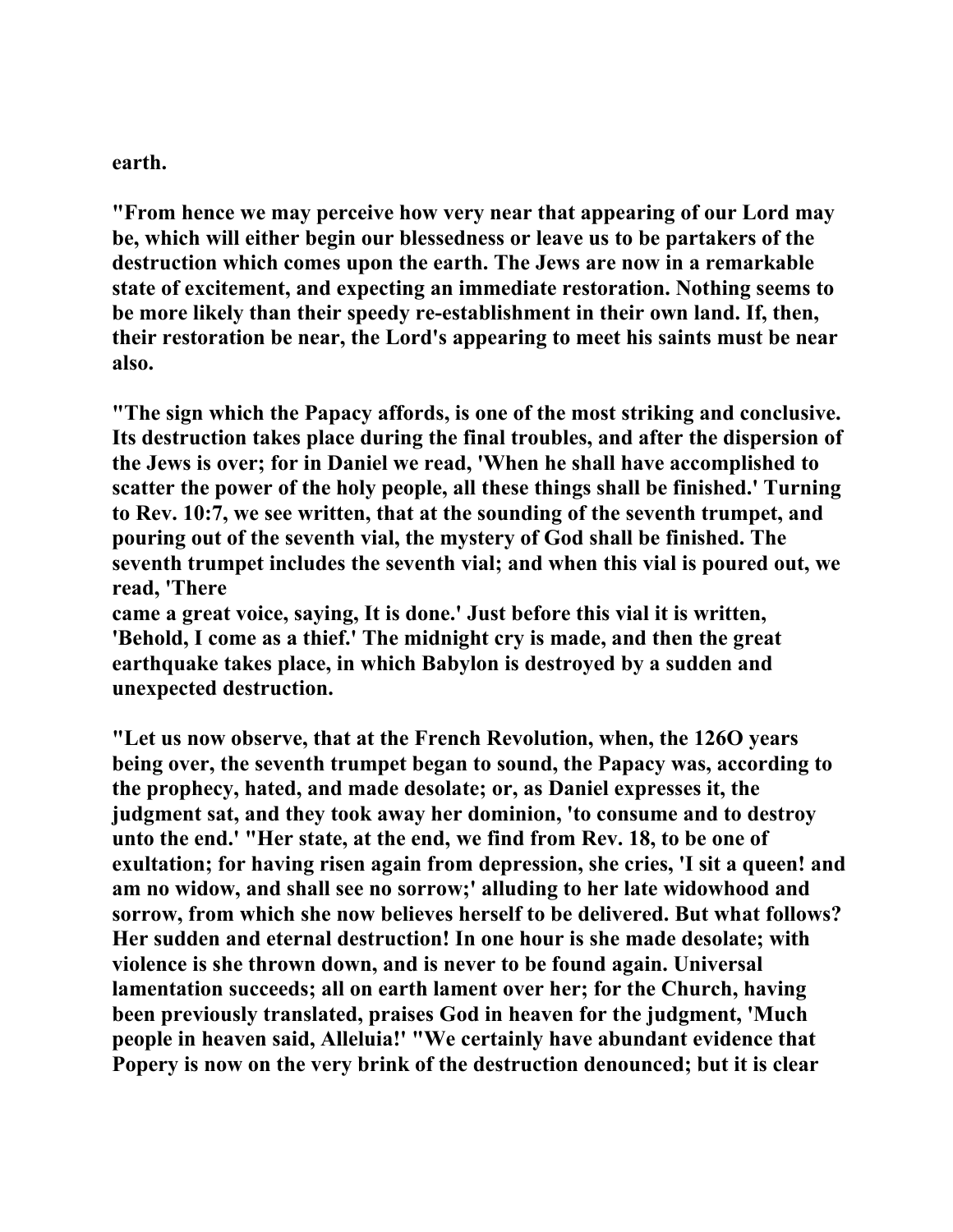**that this cannot take place before the restoration of the Jews and the rapture of the Church—may we, then, lift up our heads, for our redemption draws near! The 14th of Rev. affords such corroborative evidence, it must not be omitted. We have in this chapter the cry of three missionary angels in our own time, after the termination of the 126O years. First an angel preaches the everlasting gospel (ver. 6); and never did prophecy meet with more complete fulfilment. It will be enough to state, that the Bible Society alone has circulated fifteen million Bibles; and ten million have been circulated by foreign Bible Societies. Of these societies, there are now more than 7OOO; and of these, nearly 4OOO are in Great Britain. The number of versions of the Holy Scriptures is 159. The Tract Society has since its institution (at the time of the angel's flight) circulated three hundred and seventy billion publications; and its works are published in eighty-eight different languages. These two societies alone show in what manner the prophecy has been accomplished; and if we take the most superficial glance at the work of other missionary societies during this period, we shall find the evidence overwhelming.** 

**The second angel declares the corruptions and impending fall of the Papacy; and the third angel warns men against worshiping the Beast, and receiving his mark. What do we see?—the people of the Lord everywhere obeying the voice, and coming out of the Papacy. In France, whole communities renouncing the faith of Rome; and at this moment 800 converts in Ireland, suffering persecution and starvation, rather than receive the mark of the Beast. Then immediately follows the blessedness of the raptured church. From henceforth will they be blessed, by having their glorified bodies, and receiving the reward of their works. The destruction of the Papacy succeeds. This is symbolized by a harvest of the earth. In Jer. 51:33, where the type, or literal Babylon, is spoken of, we read, 'The daughter of Babylon is like a threshing floor, it is time to thresh her; yet a little while, and the tune of her harvest shall come. And when the dried harvest of the anti-type (Rome) shall have been reaped, the vintage takes place, or that final battle of Armageddon, in which the Lord appears personally, and treads down his enemies.** 

**"Let us also observe that the cry, 'Behold, the bridegroom comes,' has been long and universally raised. This is a most remarkable sign, and sufficiently convincing that midnight was come when it began. The cry has been raised before at different periods, but never so widely, or combined with those other**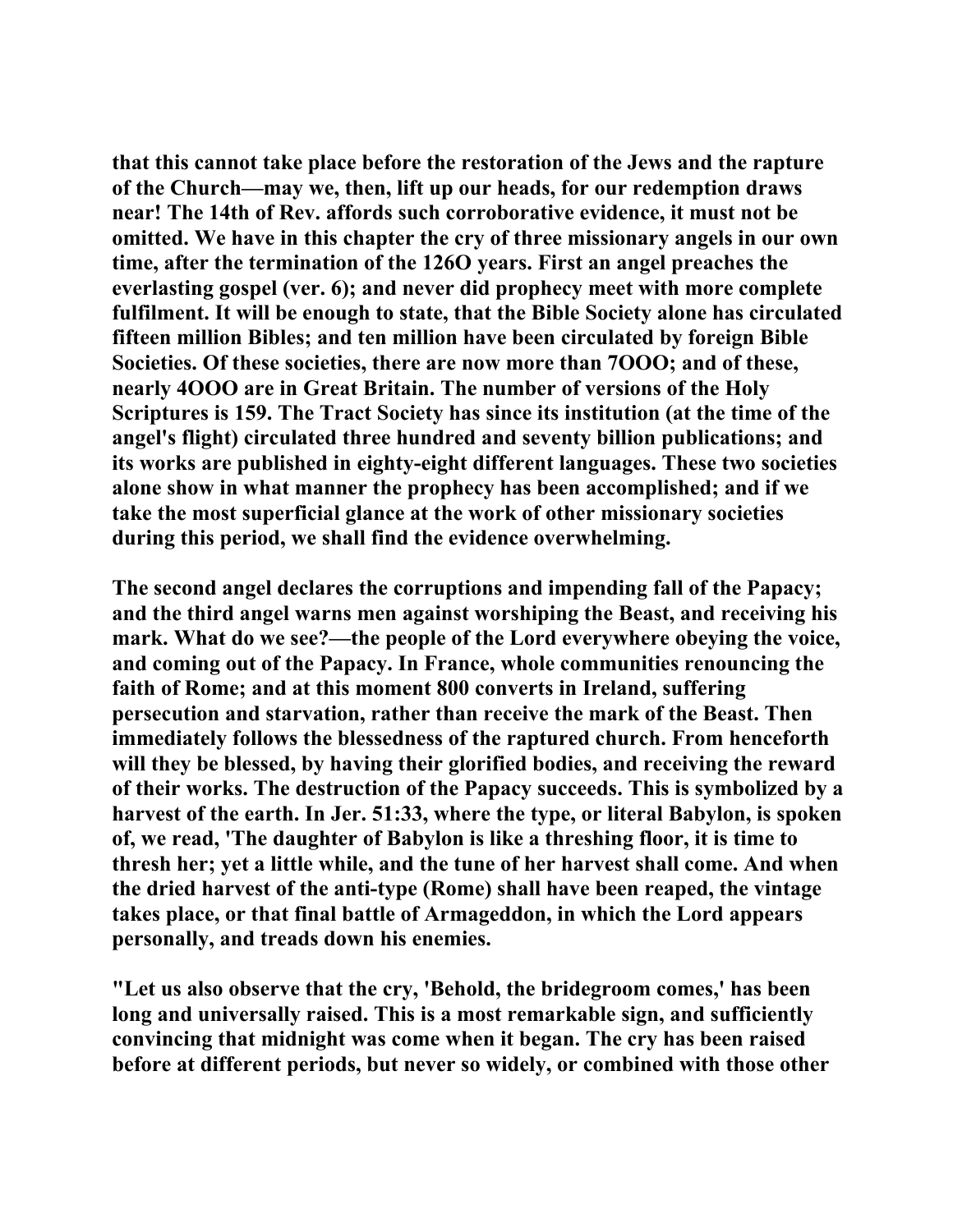**signs for which we are commanded to watch. For now is the gospel preached as a witness in all lands.** 

**Now is Jerusalem no longer despised, but sought out, and the Lord's servants take pleasure in her stones, and favor the dust thereof, Psalm. 102:13, 14. Now, many run to and fro, and knowledge is increased. Now, we see that word of Paul fulfilled to the very letter, 'A form of godliness, denying the power thereof,' which was to characterize the last of the latter days.** 

**"Now, also, the prophetic dates clearly point to the present moment; and now is there universal peace, while wars and commotions are confessedly looked for, by those who discern the political signs of the times. These men see that a great crisis is at hand; they see that the world cannot go on in its present state, and they announce the coming storm! and does not the eye of faith perceive the same, with greater certainty and assurance? are the children of this world always to be wiser than the children of light? shall they wake, and the Church sleep? Oh, let not the day overtake us as a thief! let not the cry be unheeded, 'Behold, He comes!' but let us prepare for His appearing.** 

**"What will be the nature of that appearing, we know not; but it is distinct from our Lord's standing on the earth, at the end of the troubles. He has himself told us that we need not fear mistaking it. Whatever the appearance may be, it will be universally seen, and the saints will be immediately caught up. And remember, 'When once the master of the house is risen up, and has shut the door,' it will be too late to prepare for this event—either you will be found ready or unready—either you will be taken, or left; and the Lord has said, if we will not watch, we shall not know the hour when the Son of man comes upon us. But if we keep the word of his patience, he will keep us 'from the hour of temptation, which shall come upon all the world, to try those who dwell. upon the earth."** 

**In view of such glorious predictions—living in times so momentous—encircled by events so spirit-stirring—by signs so significant—and in the anticipation of a glory so resplendent and of a rapture so great, who would not desire, and pray, and labor to have "part in the first resurrection?" Would you, my reader? Then seek to know in your soul the power of Christ's resurrection! And, if sensible of this power, quickening you with the inner life—raising you**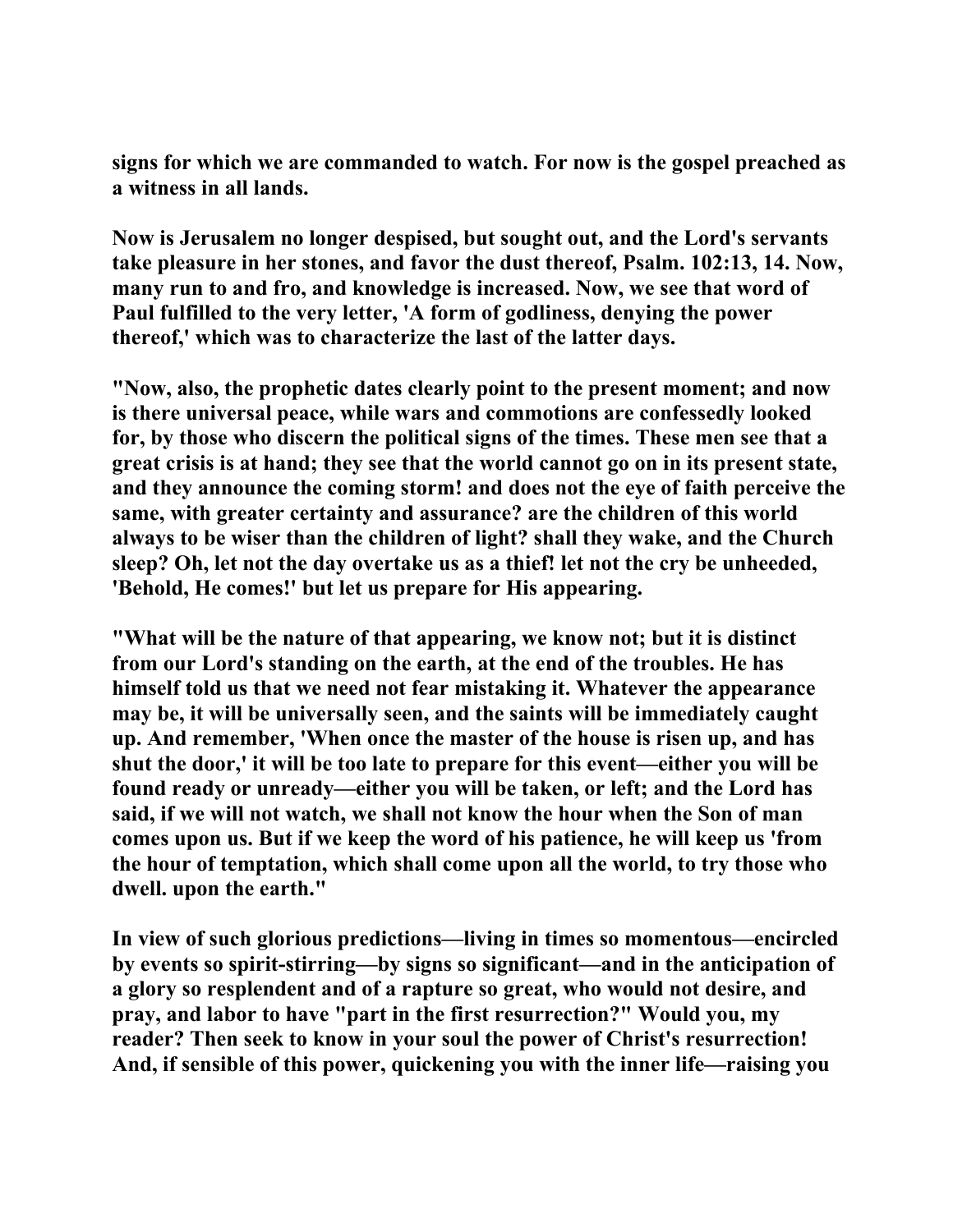**above sin, above the world, above the bondage of the law, above self, above all earthly, carnal attractions—then labor on, and toil on, and fight on, and suffer on a while longer—for soon you shall spring from the dust, and bathing your quickened spiritual body in the beams of the resurrection morn, you shall unite with all the risen saints in singing, "O death, where is your sting? O grave, where is your victory?"** 

## **Heaven, the Consummation of the Inner Life**

**"Giving thanks to the Father, who has qualified you to share in the inheritance of the saints in the kingdom of light." Col. 1:12** 

**It is necessary that we should now conduct our subject to a close. What more appropriate and pleasing termination of a theme so heavenly than a brief contemplation of the heaven itself, to whose ultimate perfection the inner life of the Christian is tending—of which it is the germ and the pledge—and in whose deathless splendors it will soon be enshrined!** *The spiritual life which God has breathed into our souls will never rest until it reaches its full and perfect development.* **It is now but in its** *embryo* **state. Deep as are its pulsations, powerful as are its actings, mighty as are its achievements, holy as are its breathings, it is yet but in its** *infancy***, compared with that state of perfection to which it is destined to arrive. The most complete impress of the Divine image upon the renewed soul of man in this present world, is but an** *outline* **of the picture. The highest state of sanctification to which the believer can arrive here, is but the first dawn of day, contrasted with the "far more exceeding and eternal weight of glory," which will burst upon him in a world of perfect holiness.** *Heaven will complete the work which sovereign grace has begun upon earth.* **Heaven is the consummation of the spiritual life of the believer. We have selected, as an illustration of this thought, the deeply interesting words addressed by the apostle to the Colossian saints: "Giving thanks to the Father, who has qualified you to share in the inheritance of the saints in the kingdom of light." There are in this passage some points of the deepest significance, all bearing a close relation to the great subject which, in the preceding pages, has been occupying our attention.** 

**Our first inquiry relates to THE 'FITNESS' OR 'QUALIFICATIONS' FOR**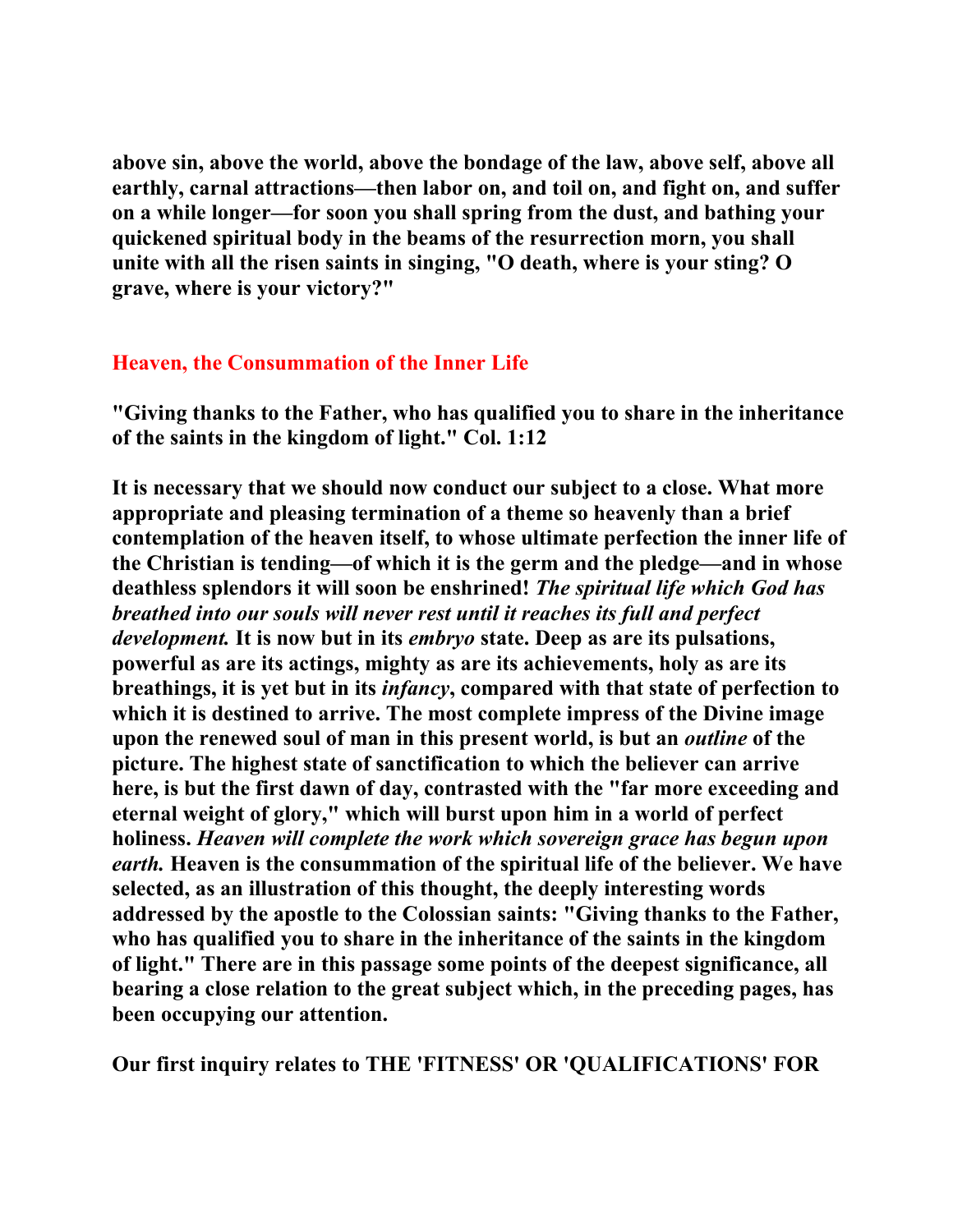**HEAVEN here spoken of. And with regard to this point, let me observe, it forms the very basis of our subject—the groundwork of the whole. There are those, perhaps, who would make the consideration of heaven their startingpoint; but of what real value are mere notions of heaven? Magnificent, poetic, and even accurate, though they may be, yet if a man has no scriptural, no real fitness for heaven, his notion of it is but the dream of a Mohammedan—the vision of a Turkish paradise; it is not that bright, that holy, that Divine conception of heaven, which a mind, renewed by the Spirit, and sanctified by grace, forms. It is an earthly picture of heaven, conceived by an earthly mind.** 

**In what, then, consists this 'fitness' for heaven, to which the apostle refers? Need I say, that it excludes all idea of any personal, natural, or original fitness in the sinner himself?—the destructive doctrine of the Popish church, and may I not add, the wretched figment of many who falsely call themselves Protestants! The only spiritual fitness there is in the natural man—do not be alarmed, my reader—is** *a fitness for hell!* **There are already in the natural man the elements of hell, even as there are in the spiritual man the elements of heaven. The smouldering embers of eternal destruction are there, a fitness only for the 'abodes where, in regions of darkness and woe, the sinner is banished forever from God. And before man can have a spiritual fitness for heaven, he must pass through a spiritual change, assimilating him to the nature of heaven. "Enter not into judgment with Your servant, for in Your sight shall no man living be justified."** 

**Our first observation, then, with regard to this 'fitness,' refers to** *the renewal of the Holy Spirit***, through which the believer passes. Heaven is the abode of a renewed people; it is a holy place, and the home of the holy; and before the sinner can have any real fitness for heaven, any well-grounded hope of glory, he must be a partaker of a nature harmonizing with the purity, and corresponding with the enjoyments, of heaven. Heaven would be no heaven to a carnal mind, to an unsanctified heart. Were it possible to translate an unconverted individual from this world to the abodes of eternal glory, overwhelmed with the effulgence of the place, and having no fellowship of feeling with the purity of its enjoyments, and the blessedness of its society, he would exclaim—"Take me away from here! It is not the place for me. I have no sympathy with it. I have no fitness for it. I have no pleasure in it." Solemn thought!**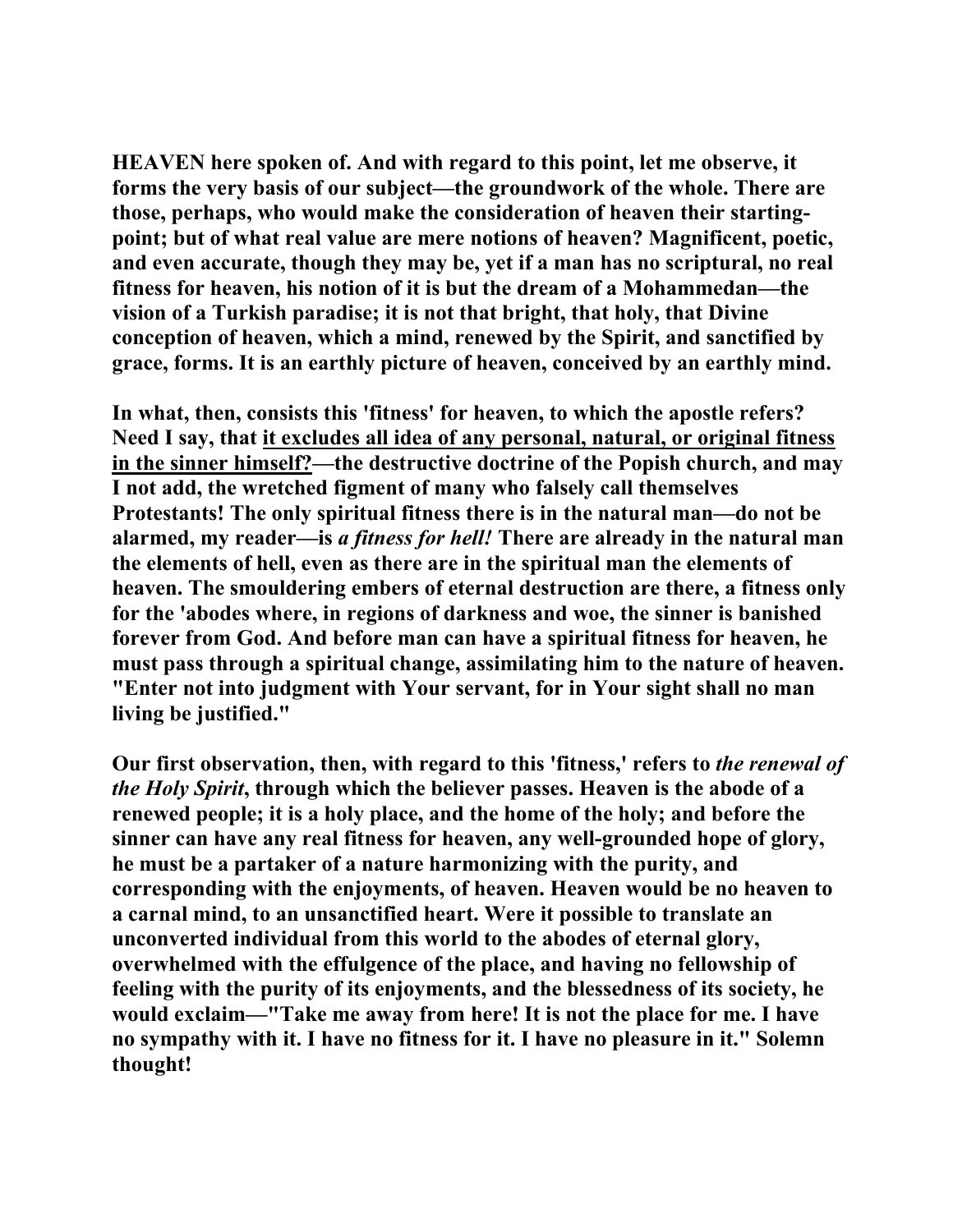**Here let me remind the reader of those searching words of God's Holy Spirit, in the fifth chapter of the Epistle to the Ephesians, where the apostle says, in the fifth verse—"You can be sure that no immoral, impure, or greedy person will inherit the Kingdom of Christ and of God. For a greedy person is really an idolater who worships the things of this world." In the twenty-first chapter of the book of the Revelation, and the twenty-seventh verse—"Nothing evil will be allowed to enter—no one who practices shameful idolatry and dishonesty but only those whose names are written in the Lamb's Book of Life." And what were the words of the Savior to Nicodemus? In the third chapter of the Gospel by John, and the third verse, we have them: "Jesus answered and said unto him, Verily, verily, I say unto you, Except a man be born again, he cannot see the kingdom of God." These are Divine and awful verities. Reader! You must be born again of the Spirit, or heaven will be to you a distant, an unknown, and unapproachable region. You must "be renewed in the spirit of your mind," and become "a new creature in Christ Jesus;"—or, be it known unto you, heaven will never be your eternal dwelling-place.** 

**This 'fitness,' then, to which the apostle refers, implies a spiritual change in the inward man, the begetting of an inner life. The Christian is a renewed creature—he is a partaker of the Divine nature: he has sympathies, affections, and desires imparted to him by the Spirit, which assimilate him to the happiness and purity of heaven. It is impossible but that he must be there. He possesses a nature unfit for earth, and congenial only with heaven. He is the subject of a spiritual life that came from, and now ascends to, heaven. All its aspirations are heavenly—all its breathings are heavenly—all its longings are heavenly—and thus it is perpetually soaring towards that world of glory from where it came, and for which God is preparing it. So that it would seem utterly impossible but that a renewed man must be in heaven, since he is the partaker of a nature fitted only for the regions of eternal purity and bliss.** 

**The second step in this preparation, or fitness for heaven, introduces to us the work of Jesus—the great atoning, finished work of the Son of God. And here we are referred to the fitness of title which the believer possesses to this "inheritance." And what is his title, beloved? What is it that gives the Christian a valid deed, a right of possession to eternal glory? It is his justification by faith through the imputed righteousness of Christ. This is the**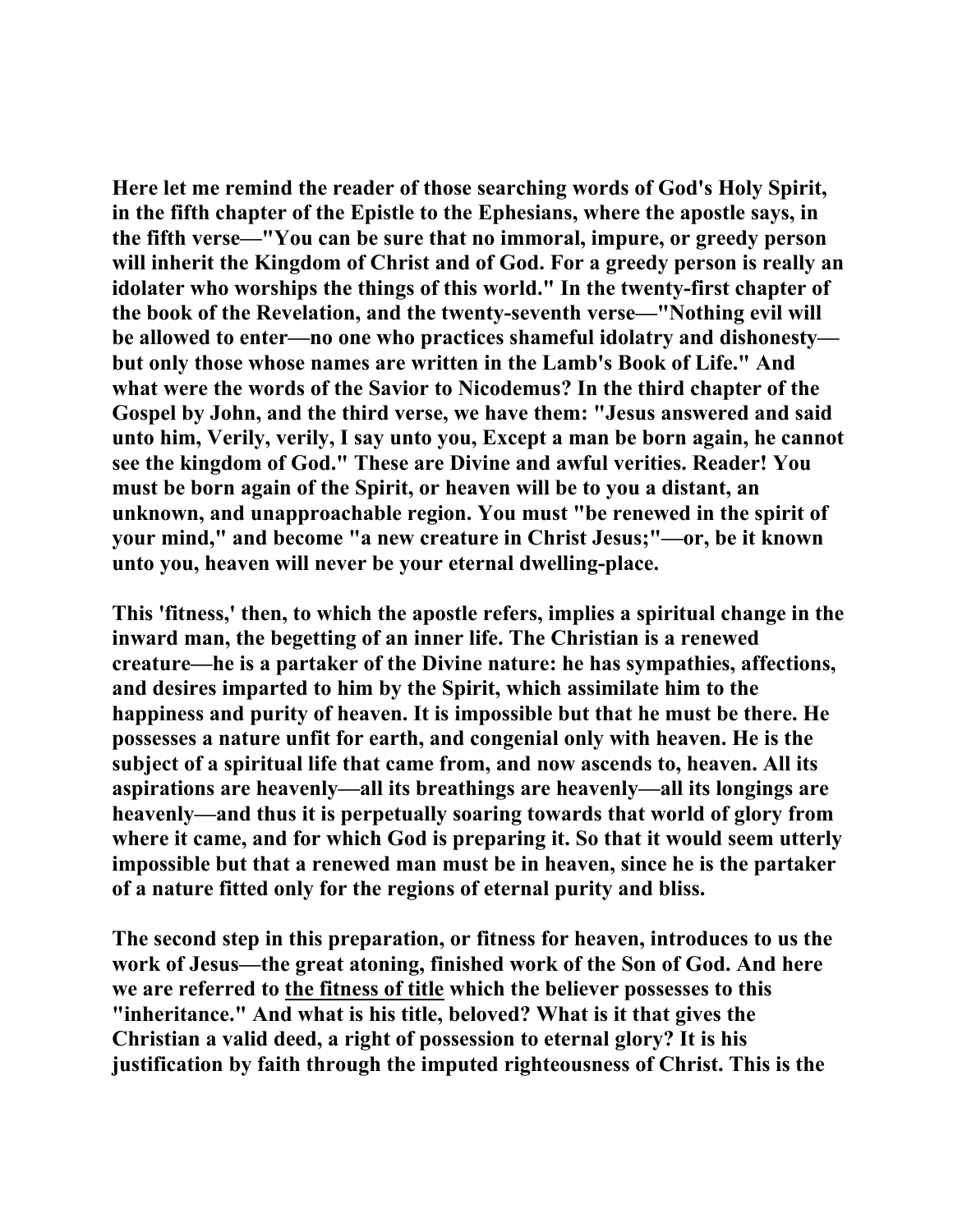**only valid title to eternal glory which God will admit—the righteousness of His dear Son, imputed to him that believes. Here is the grand fitness of a poor, lost, polluted, undone sinner—the fitness that springs from the spotless righteousness of the Lord Jesus, "who of God is made unto us wisdom, and righteousness, and sanctification, and redemption." "He has made Him to be sin for us who knew no sin, that we might be made the righteousness of God in Him."** 

**Behold, then, beloved, the high vantage-ground on which a saint of God stands, with regard to his hope of heaven. He stands 'outside' of his own righteousness, in the righteousness of another. He stands accepted in the Accepted One, he stands justified in the Justified One, and justified, too, by God, the great Justifier. As we spoke of the necessity of the new birth—of the spiritual renewal of the mind, as supplying a spiritual change necessary for the enjoyment of heaven, so we speak of the necessity of an interest in this justifying righteousness, as supplying a spiritual title necessary for the possession of heaven; and we say to every man who has not fled out of the ruin of his own righteousness, and taken up his rest in the righteousness of Christ, that he has no valid title to glory. If the great divorce has not taken place—the separation of himself from himself—and if he has not been brought to the grand trust of a poor sinner—the righteousness of the incarnate God—then, all his 'hope of heaven' is as unsubstantial as a dream—a vision that passes away.** 

**We must connect with this statement the atoning blood which cleanses us from all sin the blood which purifies—the blood which washes—the blood in which are drowned all the believer's iniquities—the blood which has cancelled all his transgressions, and which presents him before God, washed whiter than virgin snow.** 

**Nor must we overlook, in this consideration of the fitness for heaven, the adoption of the believer. God having made him His son, has adopted him as His child, has taken him into His family, so that he becomes "an heir of God, and a joint-heir with Christ;" and standing in this filial relation to God he has a fitness for the Father's house, which belongs only to the children of adoption.** 

**And what, let me ask—as entering very essentially into this fitness for glory** *what is the great end of all God's afflictive dealings with his people?* **For what**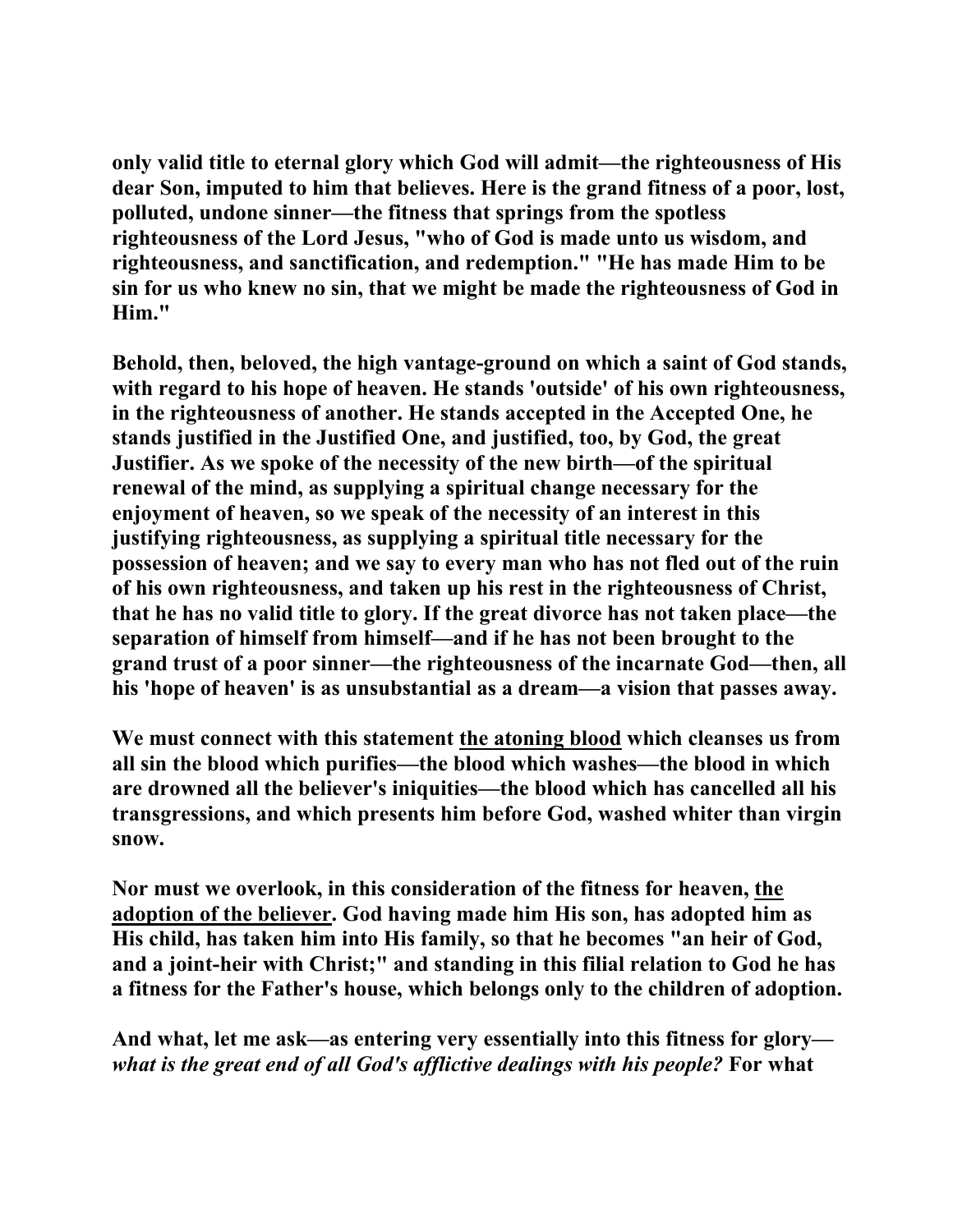**purpose is the Lord's furnace in Zion, and his fire in Jerusalem? It is to purify, and sanctify, and 'fit' the believer for "the inheritance of the saints in light." All your heaven-blessed trials, all your sanctified temptations, all the covenant transactions of God with you, beloved, in the way of afflictive providences, are designed but to 'fit' you more thoroughly for "the inheritance of the saints in light." All the disentwining of your affections from around creatures and created things, all the disappointments you meet with—the cisterns He breaks, and the beautiful gourds He withers—yes, all the steps of God with you, beloved, are but to detach you from earth, and earthly things; and thus the more perfectly to 'fit' you for "the inheritance of the saints in light." In this point of view, who would not welcome the severest chastisement? who would not drink willingly the bitterest cup? who would not take joyfully the spoiling of all that is dear and fond? who would not be willing to have the fetter unbound, the chain snapped, the bond severed, that gives liberty to his struggling and ascending spirit, and brings him, in a state of holy fitness, nearer and still nearer heaven?** 

**The second inquiry relates to THE INHERITANCE ITSELF, for which this 'fitness' is given—"the inheritance of the saints in the kingdom of light." Our first remark refers to heaven as an "inheritance;" under this figure it is here presented to the mind. Nor is this the only passage in which the same similitude occurs. In the first of Ephesians, and the eleventh verse, we read, "In whom also we have obtained** *an inheritance***, being predestined according to the purpose of Him who works all things after the counsel of his own will." In the ninth chapter of the Epistle to the Hebrews, and the fifteenth verse— "And for this cause He is the Mediator of the New Testament, that by means of death, for the redemption of the transgressions which were under the first**  testimony, they which are called might receive the promise of *eternal inheritance.***" In the first epistle of Peter, the first chapter and the fourth verse, we have a striking unfolding of our inheritance: "Blessed be the God and Father of our Lord Jesus Christ, who according to his abundant mercy has begotten us again unto a lively (or a living) hope, by the resurrection of Jesus Christ from the dead, to** *an inheritance incorruptible, and undefiled, and that fades not away, reserved in heaven* **for you who are kept by the power of God through faith unto salvation, ready to be revealed in the last day." And if we will turn to the first chapter of Ephesians, and the thirteenth verse, it will be observed we have a pledge or an earnest of this inheritance: "In whom, also,**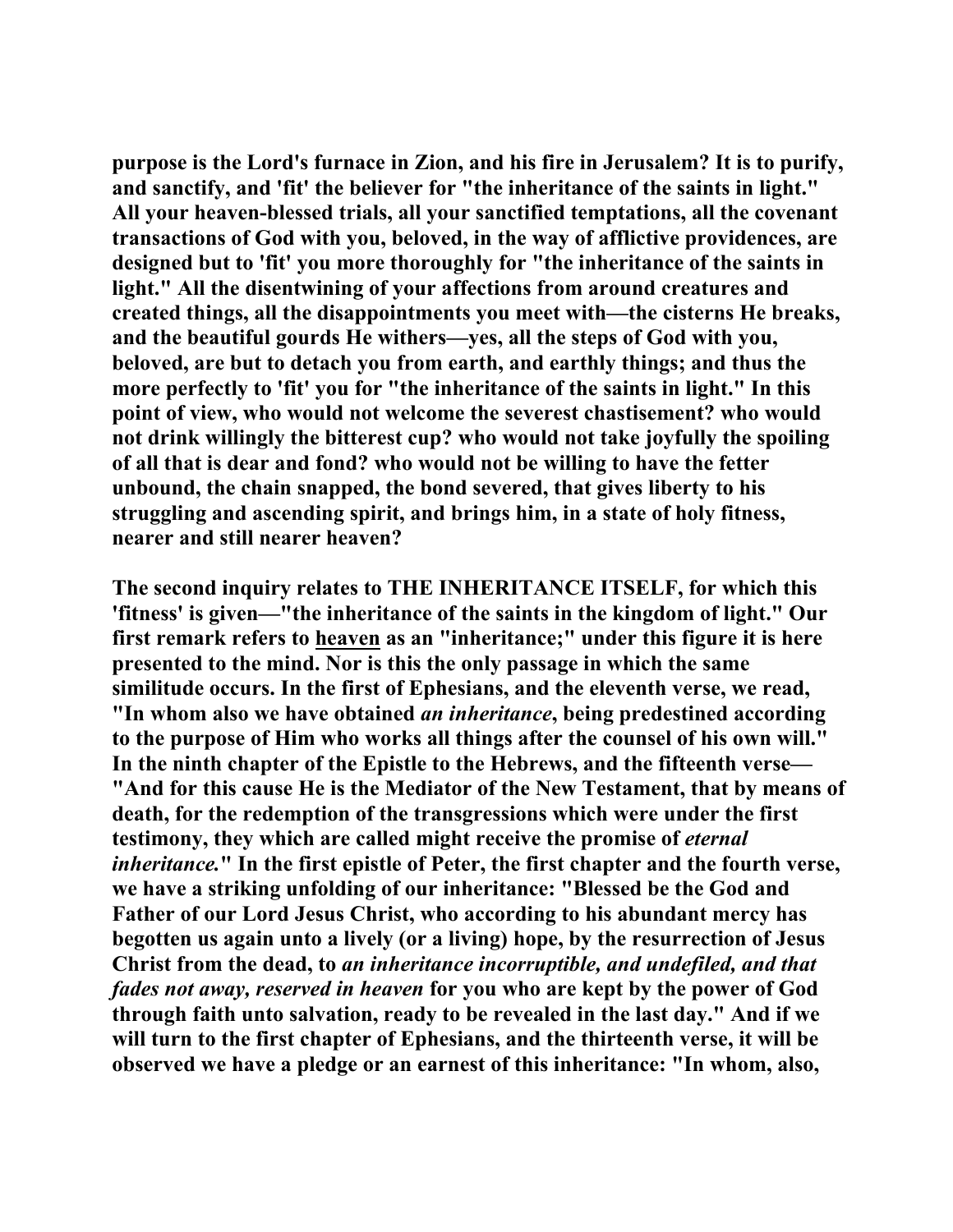**after you believed, you were sealed with that Holy Spirit of promise, which is the** *earnest of our inheritance***, unto the redemption of the purchased possession, to the praise of his glory."** 

**And if it be inquired what the saints of God do thus inherit? the answer will be found in the twenty-first chapter of the Revelation by John, and the seventh verse; "He who overcomes shall inherit** *all things***, and I will be his God, and he shall be My son." How vast, how illimitable, then, the inheritance of the saints—inheriting "all things!" It is a beautiful idea of heaven; it is a lovely picture, on which the eye of faith delights to dwell. The 'earthly heir' looks at his inheritance, surveys it, walks through it, luxuriates amid its beauties, and anticipates its full possession. The 'heir of glory' has his inheritance too. It is heaven he looks to it, he longs for it, and soon the Savior will come in personal glory, and institute him into its full and eternal possession. But observe whose is this inheritance. It is the "inheritance of** *the saints***." And who are "the saints?" Ask the world, and it will answer, "They are the fanatics, the enthusiasts, the deluded of society." Ask others, and they reply, "The baptized—all who have been baptized are saints." And ask many who profess not to be of the world, and who laugh to scorn the dogmas of the Papacy, and the semi-Popish doctrines of the Tractarian, and even they are at a loss for a better answer. But who are "the saints," beloved? They are the Lord's people—the Lord's holy ones of every name, and from every fold. They form the whole election of grace; the chosen, ransomed, called people of God, be their outward name among men what it may—whether they belong to your section of the Church or to mine—all who are sanctified by God the Father all who have been washed in the blood of the Lamb—all who are renewed by the Holy Spirit—all who are partakers of the inner life—all who have "the**  white stone," and "the new name" in that white stone—all who are living holy, **godly lives—all belong to the family of the "saints." Is it yet asked, Who are the "saints?" They are God's sanctified ones, in whom dwells the Holy Spirit, and by whose grace the Lord is, day by day, step by step, carrying on that blessed kingdom of grace in their hearts which will soon fit them for the full possession of eternal glory.** 

**You may think it, my reader, a light matter to be a "saint "—an epithet of scorn by an ungodly world; but, oh! let me tell you, the day will come when you would gladly lick the very dust of the saints' feet—gladly take hold of the**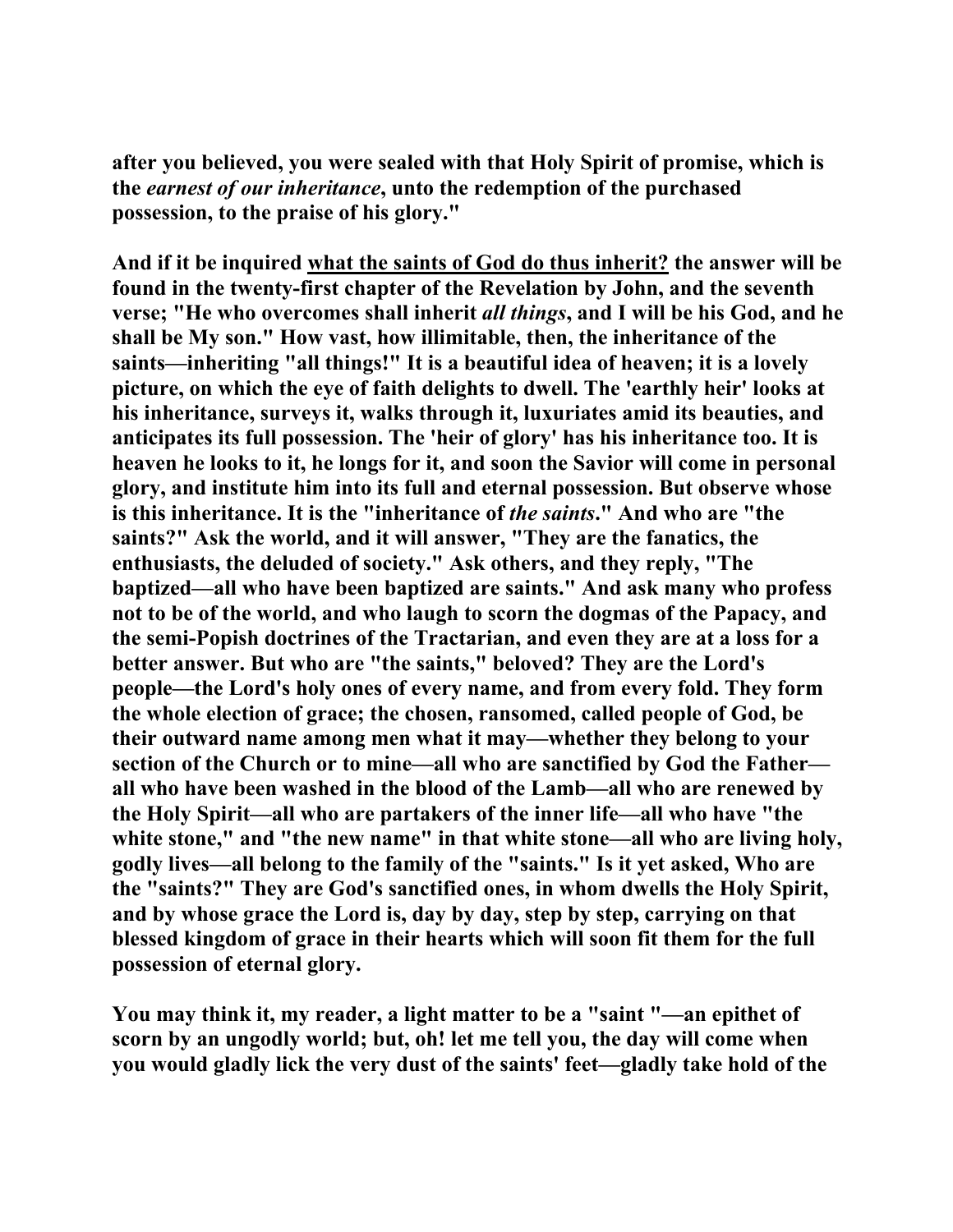**skirts of their garments, as they ascend up into everlasting glory. But as you loathed them, and scorned them, and persecuted them, and separated yourselves from them when upon earth—so, when they enter the abodes of bliss, you will be separated from them, banished into everlasting woe, to mingle and to herd throughout eternity with those with whose unrenewed natures, and carnal minds, and earthly pursuits, you now sympathize and assimilate.**  *Awful thought!*

**But observe, they are "the saints** *in light***." Shall we refer this to their character? They are indeed "the children of the light, and of the day." They have "passed from death unto life," and "from darkness into marvellous light." The light of the Spirit is in them—the light of truth is in them—the light of holiness is in them. They, and they alone, possess real light; all others are in darkness—the darkness of death. With all a man's deep, erudite, beautiful philosophy, his pure ethics, his splendid attainments in human science—yet, apart from the indwelling of the Spirit of grace, the indwelling of Jesus, "the Sun of Righteousness," he is the "child of the night and of darkness." But the "child of the day" is the true believer in Jesus, who has been "translated out of darkness into his marvellous light," by the powerful act of his sovereign mercy. What a beautiful image of the true Christian is 'light'. The child of the light! "The saints in light!" Walking in the light of a Father's reconciled face walking in the light that beams from the cross of Jesus—walking in the light of an indwelling, teaching, sanctifying Spirit—walking in that bright, luminous path, which "shines more and more unto the perfect day."** 

**Or shall we refer this description of the glorified saints to their present place of abode? Emphatically and truly, they axe "the saints in light." They are in heaven, the abode of Him who is "Light," essential light, in whom is "no darkness at all," "dwelling in light which no man has seen, nor can see." They are in the abodes of perfect purity, of which light is the expressive symbol; they are in the regions of perfect knowledge, of which light is the magnificent metaphor; they are in heaven, the place of perfect light, in which is no more darkness. How beautifully is this description of heaven placed before us in the holy Word! Thus in the sixtieth chapter of Isaiah, and nineteenth verse—oh, what words are these! "The sun shall be no more your light by day, neither for brightness shall the moon give light unto you; but the Lord shall be unto you an everlasting light, and your God your glory. Your sun shall no more go**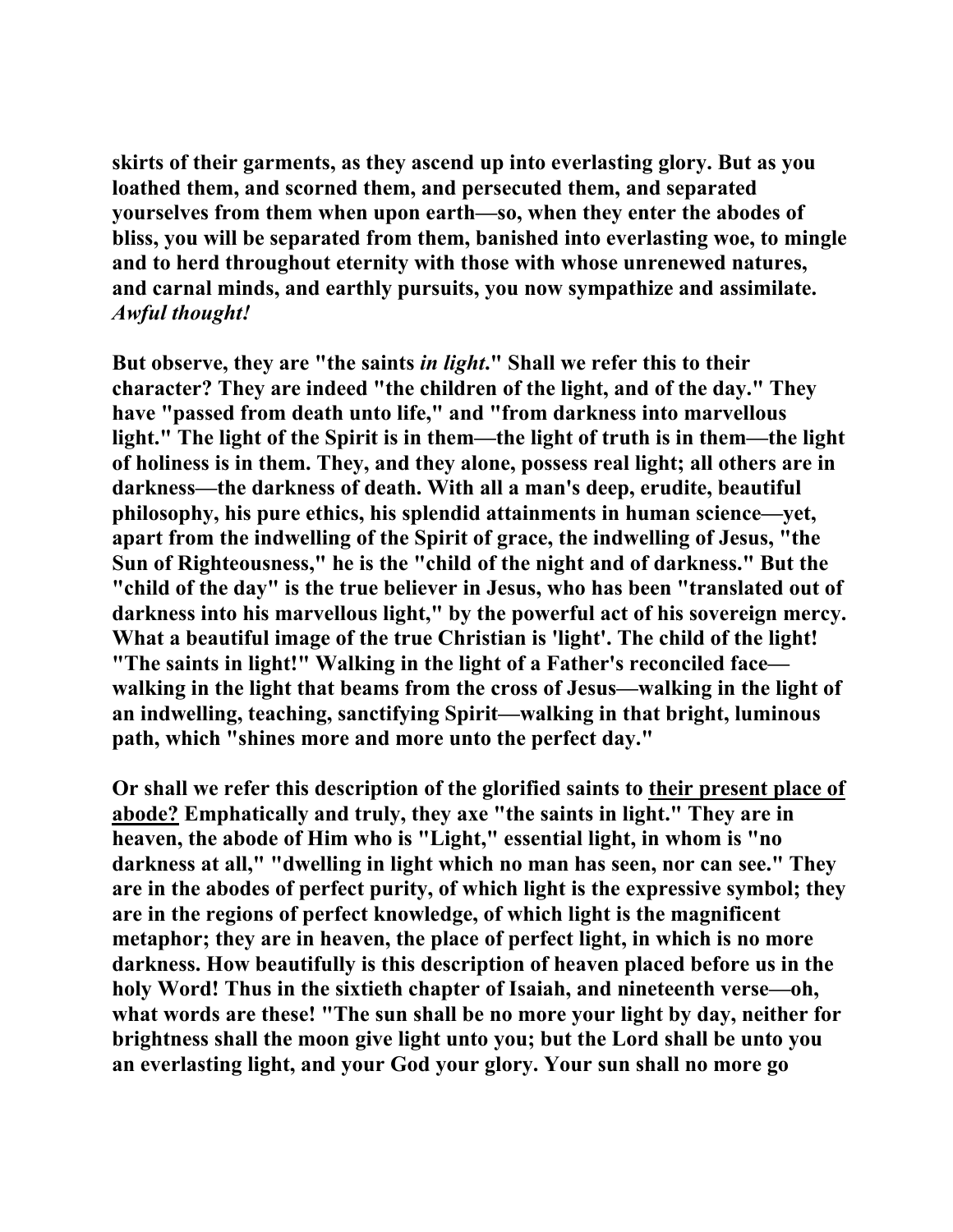**down, neither shall your moon withdraw itself; for the Lord shall be your everlasting light, and the days of your mourning shall be ended." "The inheritance of the saints in light!"** 

**We find the same beautiful figure, setting forth heaven, in the twenty-second chapter of Revelation, the fifth verse; "And there shall be no night there; and they need no candle, neither light of the sun, for the Lord God gives them light, and they shall reign forever and ever." And if we refer back to the twenty-first chapter and the twenty-third verse, we read—"And the city had no need of the sun, neither of the moon to shine in it, for the glory of God did light it, and the Lamb is the light thereof. And the nations of those who are saved shall walk in the light of it; and the kings of the earth do bring their glory and honor into it. And the gates of it shall not be shut at all by day; for there shall be no night there." The glorified saints are "the saints in light." No more veilings of the Father's countenance—no more "walking in darkness, having no light"—no more mourning over Divine desertions, the suspensions of the Father's experienced love—no more tears to dim the eye—no more clouds of unbelief to darken the mind—no more mental despondency to enshroud the spirit—they leave the gloom, and the mist, and the fog, and the darkness of ignorance, error, and pollution behind them, and they flee to the regions of light, to "the inheritance of the saints," of which "the Lamb is the light thereof."** 

**But it will be observed, that these glorified saints are said to be "partakers of the inheritance." "Who has made us fit to be partakers of the inheritance of the saints in light." There is something very emphatic in the word. We are "partakers" of it now, in Christ our Head. In consequence of our union to Christ, the exalted Head of the church, we are at present "partakers" of this inheritance. We have the first dawnings of it in our soul; the foretaste and the antepast—and, what is best of all, the indwelling of the Spirit, who is the pledge of its possession. Beloved, we warn you against the doctrine held by some, which teaches, that after passing through the great changes which we have just specified, and while standing upon the very borders of heaven, the believer may miss the goal and never enter "the inheritance of the saints in light;" that he may be a partaker of the renewing, sanctifying grace of the Spirit, and stand accepted in the righteousness of Christ, and yet, after all, may fall away and be lost forever! We speak of this—not to wound the feelings of those who hold it—whom we would love—but to warn you against a doctrine**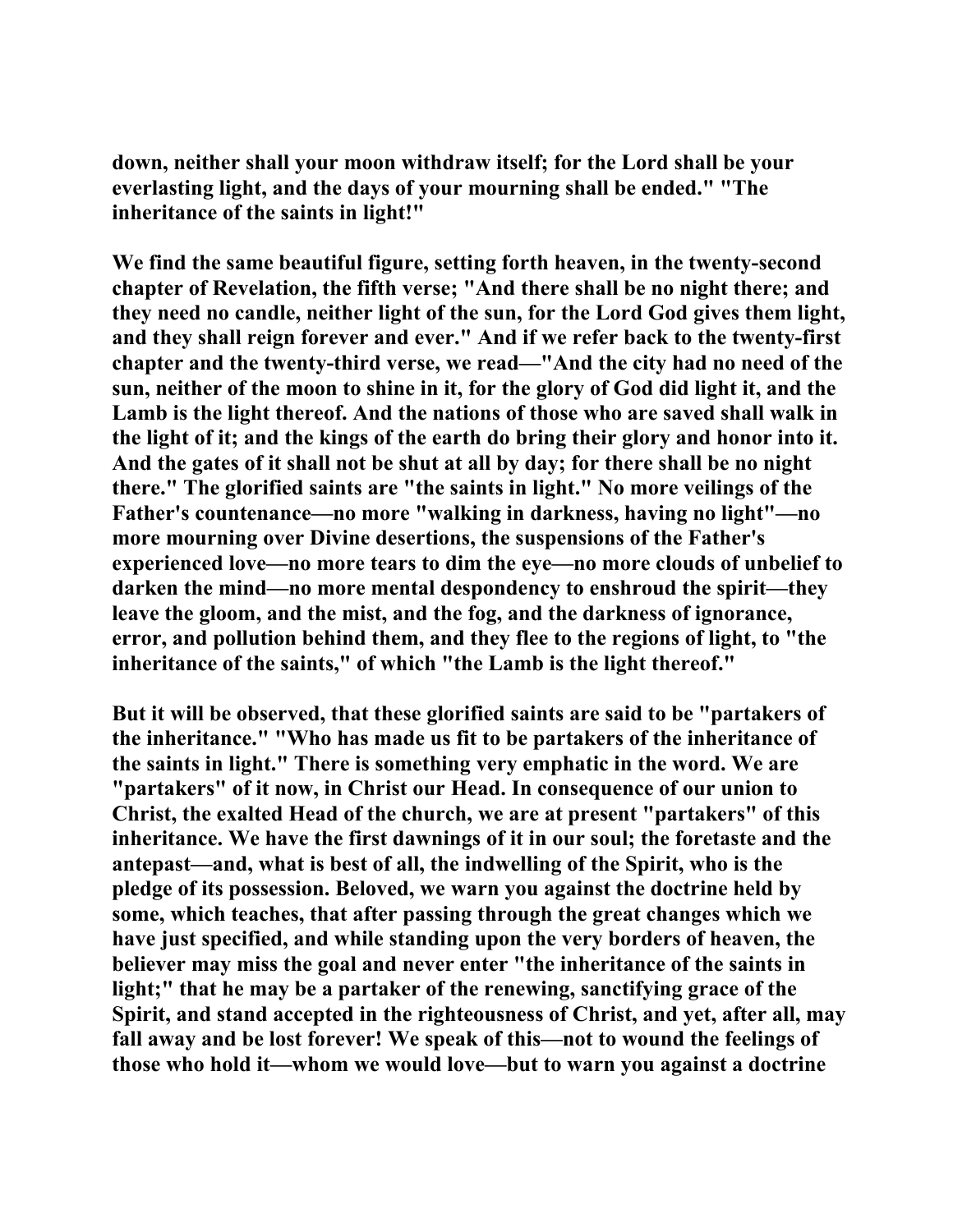**so contrary to God's Word. We speak of it to the glory of God and of his truth, which teaches us that we have the pledge of that inheritance in the indwelling of the Spirit; and if we have the "earnest" of the inheritance in the possession of the Spirit, we must, and shall assuredly, have the inheritance itself.** 

**"Partakers of the inheritance of the saints in light "—"partakers" with all the saints of God—"partakers" with the whole family of the elect—"partakers" with all the children of adoption—"partakers" with Abraham, Isaac, and Jacob, with David, and Solomon, and with all who have gone before us, with all who have entered heaven a little in advance; and partakers with all the "ransomed of the Lord, who shall yet come to Zion with everlasting songs upon their head, obtaining joy and gladness, their sorrow and their sighing fleeing away!" Oh, who would not be a "partaker of the inheritance of the saints in light?" Reader, if you are a humble possessor of the inner life, you shall be a happy partaker of this glorious inheritance—the life which is to come.** 

**A few words only, upon THE PRECEPT based upon this subject. "***Giving thanks* **unto the Father, who has made us fit to be partakers of the inheritance of the saints in light." Beautiful is the order of the Holy Spirit here. Observe to whom this grateful acknowledgment is made, "unto** *the Father***." Then the sweet truth stands revealed—luminous in its own celestial light—that** *heaven is a Father's gift.* **And oh, how sweet, to trace all our mercies to a Father's love, to a parent's heart—to look to** *Jesus***, whose righteousness gives us a title—to look to the** *Holy Spirit***, whose sanctifying grace gives us a fitness,** *as the precious gifts of a Father's love;* **then to rise through these up to the Father himself, and trace the gift of heaven—the consummation of the inner life—to the heart of the First Person of the glorious Trinity. Who, after reading this passage, will any longer rest entirely and exclusively in Jesus—precious as he is? Who will not, through Jesus as the Mediator, rise to the Father, and trace up all the blessings of redemption, and all his hope of glory, to the part which the Father took in the great and wondrous work? Oh, how unutterably blessed is it to see the Father engaged, equally with the Son and the Spirit, in preparing for us, and in preparing us for, "the inheritance of the saints in light!" "Giving thanks** *unto the Father***." Upon what grounds, beloved? Oh! it was the Father who provided the Savior, his beloved Son. It is from the Father that the Spirit emanates who renews and sanctifies. It is the Father who has prepared the**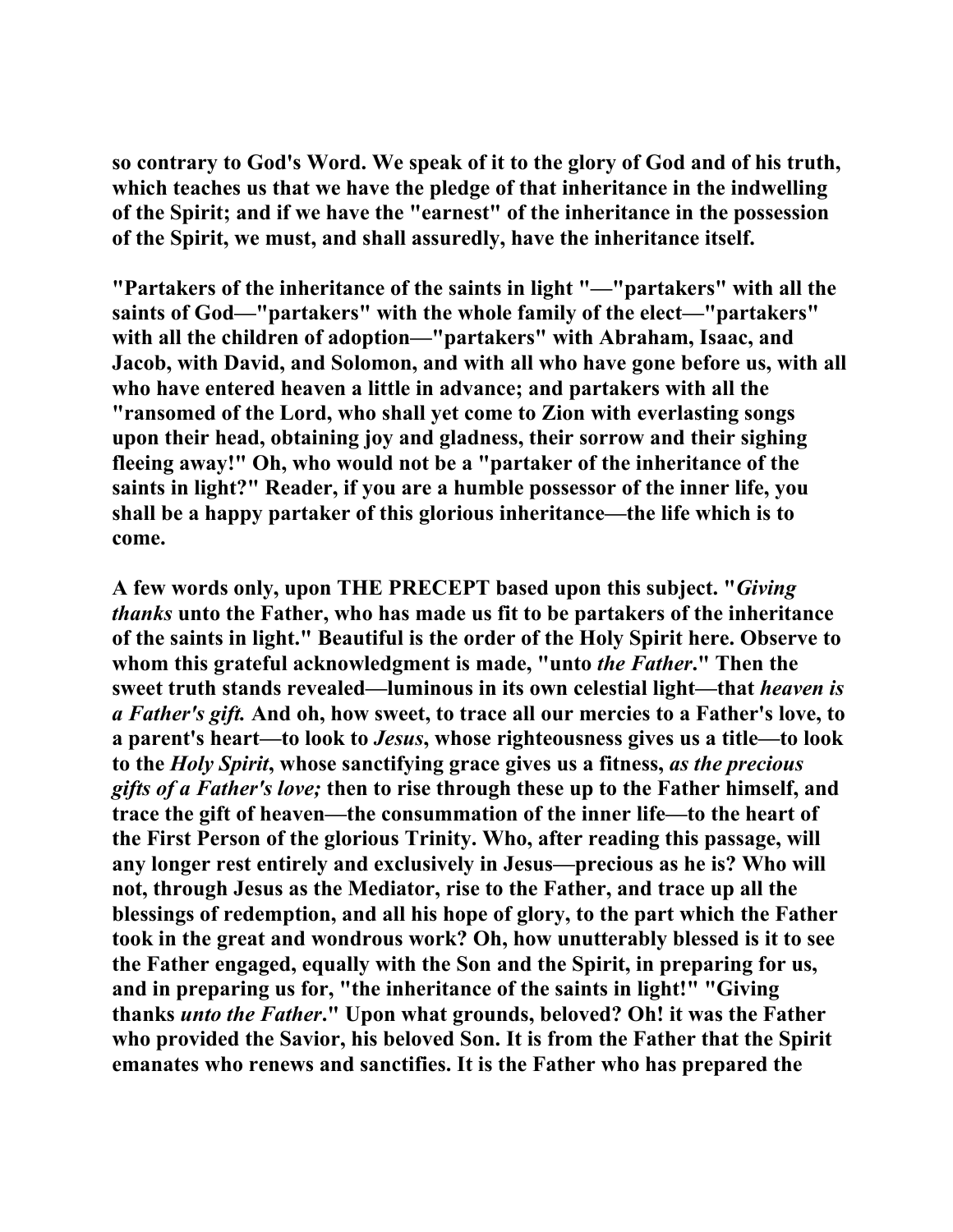**inheritance, and who, by his upholding power, will at last bring us safely there. All thanks, then, all adoration and praise unto the Father, "who has made us fit to be partakers of the inheritance of the saints in light."** 

**In closing, let me affectionately ask you, my reader—in what does your fitness for heaven consist? Put not the question from you—transfer it not to another; let it come home to your own conscience—for in a little while your destiny will be fixed—eternally, irrevocably fixed; and** *one half-second of hell's torment will fill your soul with remorse, terror, and unavailing regret***, that in the land of hope, and in the day of grace, you turned your back upon both, refused the mercy of God in Christ, rejected his dear Son, and died in your sins. In what does your fitness for heaven, then, consist? If it is only the fitness of a 'mere profession'—if it is but the fitness of a 'mere notional reception of truth'—if it is the fitness merely of an external waiting upon the sanctuary, the public means of grace, it is a fitness not for heaven, but for banishment from heaven! Are you born-again of the Spirit of God? Have you fled to the Lord Jesus Christ for salvation? Have you the "earnest," the pledge of heaven, in the indwelling of the Holy Spirit of God—in the life of God in your soul? Have you the first sheaf of the harvest bound up in your bosom? Have you been sealed by God's Spirit as an heir of glory?** 

**To God's saints I would say—cultivate a habitual, a growing fitness for heaven. Do not be satisfied with past attainments, with your present measure of grace and standard of holiness; but, beloved, since heaven is a holy place, cultivate holiness—a habitual growing fitness for "the inheritance of the saints in light." Be advancing, be progressing, be pressing onwards; "putting on the whole armor of God," "casting aside the weight that so easily besets you," the garment that trails upon the earth, and pressing onward and heavenward, until you reach the confines of bliss, and enter within the portals of glory!** 

**And I would say—look upon all the Lord's covenant dealings with you as but preparatory to your approaching emancipation from all sin, suffering, and sorrow. Welcome your trials; they are sent by your Father. Welcome the stroke of his rod—it is a parent smiting. Welcome, oh! welcome, beloved, whatever detaches you from earth, and wings your spirit heavenward. Oh! welcome the furnace that consumes the dross and the tin, and brings out the precious gold and silver, to reflect in your soul, even now, the dawnings of "the**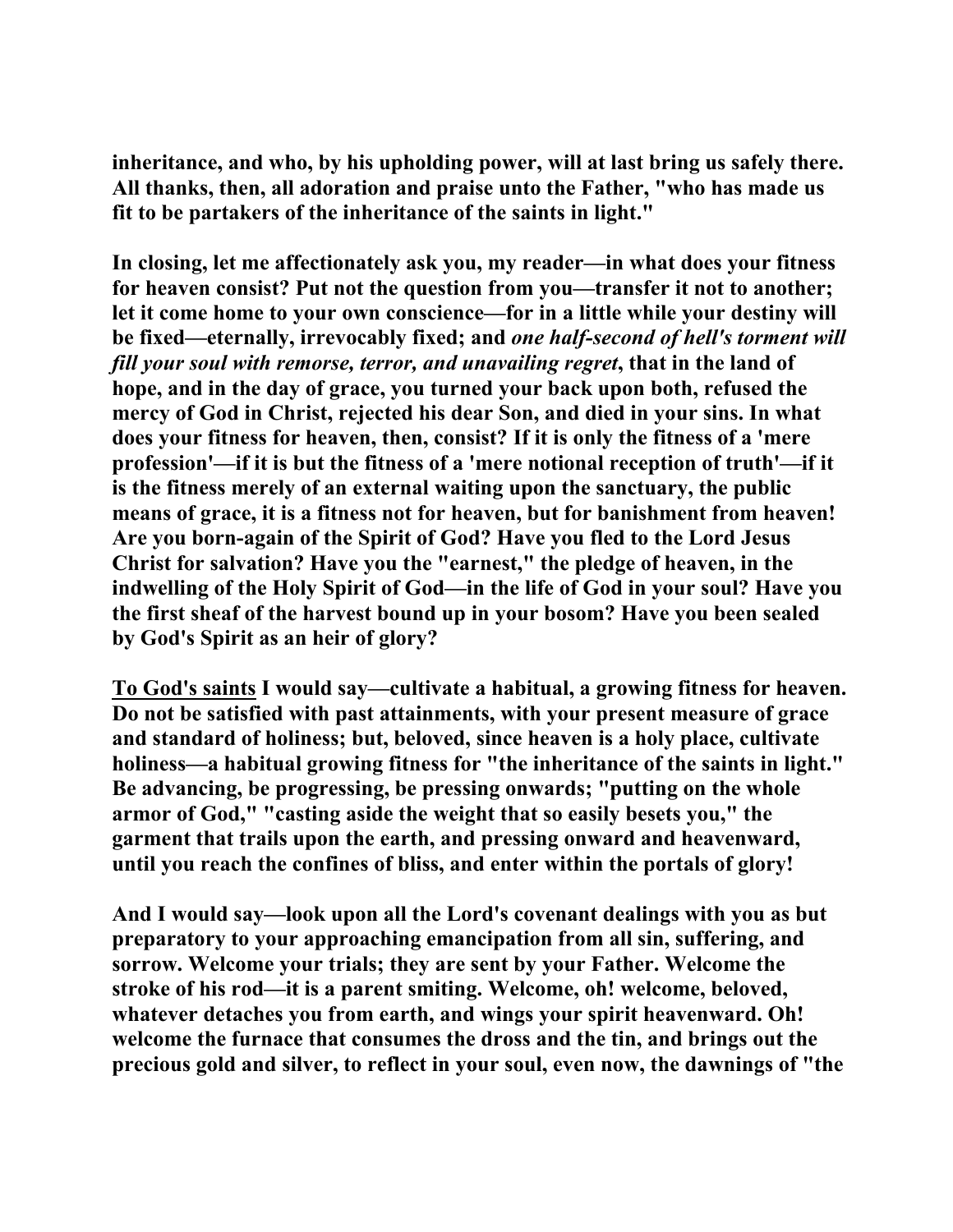**inheritance of the saints in light." Oh! be submissive, meek, and quiet, under God's chastening and afflicting hand, and receive all his dispensations as only tending to 'fit' you more perfectly for "the inheritance of the saints in light."** 

**Let this subject cheer and comfort** *the bereaved* **of the Lord, from whose hearts have fled the loved and sanctified ones of earth, to the eternal heaven. Oh! how full of consolation to the bereaved heart is this subject! Where have the departed fled, who sleep in Jesus? They have but exchanged the region of darkness and shadow, for the regions of light and glory. They have gone from the scene of impurity, defilement, and sin, to the place of perfect holiness, complete sanctification, and of eternal love. Then dry your tears—then press the consolations of the Gospel to your sorrowing heart, and look up with that eye of faith that pierces and penetrates the dark clouds that intervene between there and you, and behold them now "partakers of the inheritance of the saints in light."** 

**And oh! yourselves anticipate the blessed moment, when the Savior shall send, not an enemy, but a friend—for such is death to the Christian—to open the cage that imprisons your spirit, and let you escape to the abodes of eternal glory. Oh! anticipate, and by anticipating, be preparing, day by day, for its realization; anticipate the happy moment which releases you from "the body of sin and death," and ushers you into the full and eternal blaze of "the inheritance of the saints in light."** 

**Such is heaven, and such is the consummation of the Inner Life. As that life descended from God, so to God it shall ultimately and finally return. It shall never, never die. Not a spark shall be quenched, nor shall a pulse cease to beat—not a thought that it has conceived, nor a desire it has cherished, nor a prayer it has breathed, nor a work it has accomplished, nor a victory it has won, shall die; all, all shall survive in ever-verdant, ever-growing; everenduring glory. The babe in grace shall be there! The young man, strong in overcoming the wicked one, shall be there! The father, matured in experience, and laden with the golden fruits of age, shall be there! All, all shall reach**  *heaven* **at last—the end and the consummation of the life of God in their souls. Oh, to have this heaven in our hearts now! Heaven is love—the place of love the perfection of love. And what is God's love in our hearts but the foretaste of heaven—the prelibation of heaven—the first-gatherings of the vintage—the**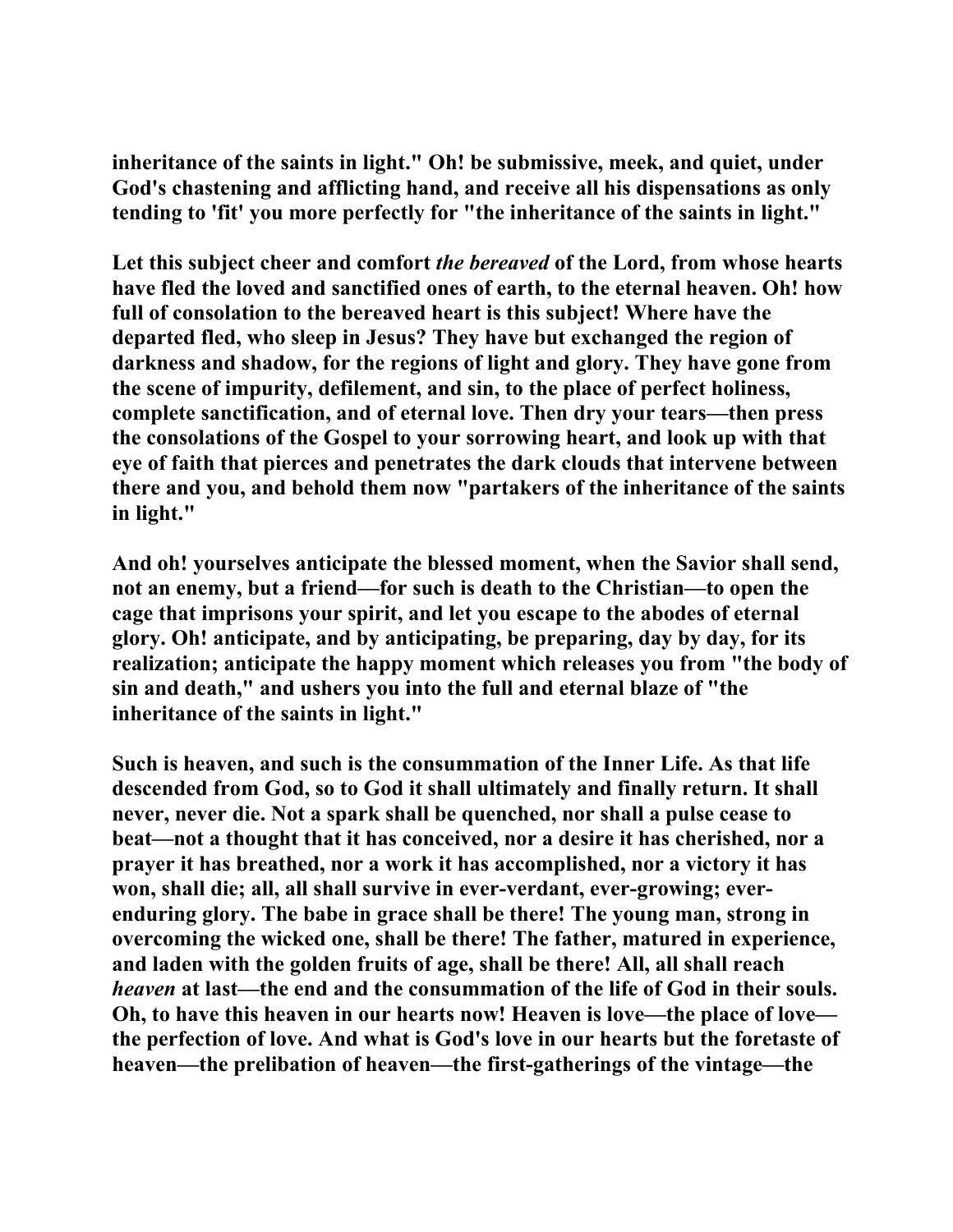**pledge and earnest of all that is to come?** 

**"Oh, hidden love of God, whose height, Whose depth unfathomed, no man knows; I see from far your beauteous light, And I sigh for your repose: My heart is pained, nor can it be At rest, until it find rest in thee.** 

**"It is mercy all, that you have brought My mind to seek her peace in thee! Yet while I seek, and find you not, No peace my wandering soul shall see. Oh, when shall all my wanderings end, And all my steps to Jesus tend?** 

**"Is there a thing beneath the sun That strives with you my heart to share? Oh! take it thence, and reign alone, The Lord of every motion there! Then shall my heart from earth be free, When it has found repose in thee.** 

**"O hide this 'self' from me, that I No more, but Christ in me, may live; My vile affections crucify, Nor let one darling lust survive. In all things nothing may I see, Nothing desire or seek, but thee.** 

**"O Lord, your sovereign aid impart, To save me from low-thoughted care; Chase this self-will through all my heart, Through all its latent mazes there. Make me your duteous child, that I Ceaseless may Abba, Father, cry.**